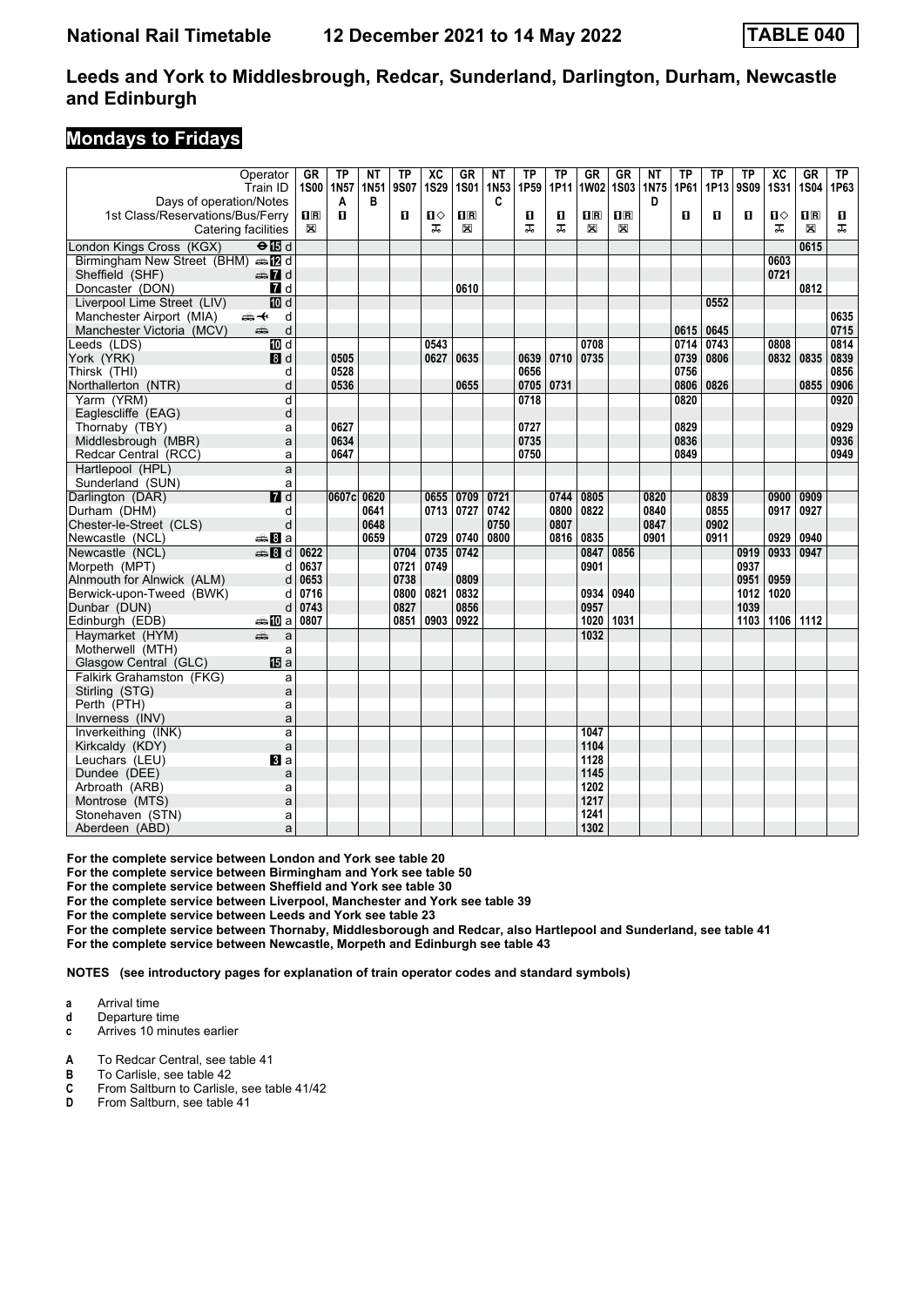### **Mondays to Fridays**

|                                     | Operator<br>Train ID        | $\overline{\text{xc}}$<br>1E38 | <b>GR</b><br>1S05 | <b>TP</b><br>9E07 | $\overline{\text{xc}}$<br><b>1S33</b> | <b>GR</b><br><b>1S06</b> | <b>TP</b><br>1P65 | <b>GR</b><br><b>1S07</b> | $\overline{\text{TP}}$<br>1P17 | $\overline{GC}$<br>1N90 | $\overline{\text{xc}}$<br><b>1S35</b> | GR<br><b>1S08</b> | TP<br>1P67 | <b>GR</b><br><b>1S09</b> | <b>TP</b><br>9S12 | $\overline{TP}$<br>1P19 | $\overline{\text{xc}}$<br><b>1S37</b> | GR<br><b>1S10</b> | TP<br>1P69 |
|-------------------------------------|-----------------------------|--------------------------------|-------------------|-------------------|---------------------------------------|--------------------------|-------------------|--------------------------|--------------------------------|-------------------------|---------------------------------------|-------------------|------------|--------------------------|-------------------|-------------------------|---------------------------------------|-------------------|------------|
| Days of operation/Notes             |                             |                                |                   |                   |                                       |                          |                   |                          |                                |                         | Е                                     |                   |            |                          |                   |                         | F                                     |                   |            |
| 1st Class/Reservations/Bus/Ferry    |                             | ்ப                             | $\mathbf{H}$      | O                 | $\mathbf{u}$                          | $\overline{\mathbf{B}}$  | П                 | $\mathbf{H}$ R           | О                              | П⇔                      | Ⅱ◇                                    | $\mathbf{H}$      | О          | $\overline{\mathbf{H}}$  | п                 | П                       | п                                     | $\prod R$         | П          |
| Catering facilities                 |                             | ᠼ                              | X                 | ᠼ                 | ᠼ                                     | X                        | ᠼ                 | X                        | ᠼ                              | 굔                       | ᠼ                                     | $\mathbb{X}$      | ᅚ          | X                        |                   | ᠼ                       | ᠼ                                     | $\boxtimes$       | ᅚ          |
| London Kings Cross (KGX)            | $\Theta$ is d               |                                | 0700              |                   |                                       | 0730                     |                   | 0800                     |                                | 0827                    |                                       | 0830              |            | 0900                     |                   |                         |                                       | 0930              |            |
| Birmingham New Street (BHM) same d  |                             | 0630                           |                   |                   | 0703                                  |                          |                   |                          |                                |                         | 0803                                  |                   |            |                          |                   |                         | 0903                                  |                   |            |
| Sheffield (SHF)                     | $\oplus$ 7 d                | 0749                           |                   |                   | 0822                                  |                          |                   |                          |                                |                         | 0921                                  |                   |            |                          |                   |                         | 1021                                  |                   |            |
| Doncaster (DON)                     | $\blacksquare$ d            | 0820                           |                   |                   |                                       | 0911                     |                   |                          |                                |                         |                                       | 1010              |            |                          |                   |                         |                                       | 1110              |            |
| Liverpool Lime Street (LIV)         | <b>ID</b> d                 |                                |                   | 0724              |                                       |                          |                   |                          | 0754                           |                         |                                       |                   |            |                          |                   | 0854                    |                                       |                   |            |
| Manchester Airport (MIA)            | d<br>安                      |                                |                   |                   |                                       |                          | 0746              |                          |                                |                         |                                       |                   | 0835       |                          |                   |                         |                                       |                   | 0940       |
| Manchester Victoria (MCV)           | d<br>پېښ                    |                                |                   | 0800              |                                       |                          | 0815              |                          | 0845                           |                         |                                       |                   | 0915       |                          |                   | 0945                    |                                       |                   | 1015       |
| Leeds (LDS)                         | $\overline{M}$ d            |                                |                   | 0851              | 0908                                  |                          | 0914              |                          | 0942                           |                         | 1008                                  |                   | 1014       |                          |                   | 1042                    | 1108                                  |                   | 1114       |
| York (YRK)                          | 8d                          | 0844                           | 0855              | 0920              | 0932                                  | 0935                     | 0939              | 0954                     | 1006                           | 1025                    | 1032                                  | 1035              | 1040       | 1054                     |                   | 1107                    | 1132 1135                             |                   | 1138       |
| Thirsk (THI)                        | d                           |                                |                   |                   |                                       |                          | 0956              |                          |                                | 1043                    |                                       |                   | 1057       |                          |                   |                         |                                       |                   | 1156       |
| Northallerton (NTR)                 | d                           |                                |                   |                   |                                       |                          | 1007              |                          | 1026                           | 1059                    |                                       | 1055              | 1105       |                          |                   | 1126                    |                                       |                   | 1205       |
| Yarm (YRM)                          | d                           |                                |                   |                   |                                       |                          | 1021              |                          |                                |                         |                                       |                   | 1121e      |                          |                   |                         |                                       |                   | 1218       |
| Eaglescliffe (EAG)                  | d                           |                                |                   |                   |                                       |                          |                   |                          |                                | 1117                    |                                       |                   |            |                          |                   |                         |                                       |                   |            |
| Thornaby (TBY)                      | a                           |                                |                   |                   |                                       |                          | 1030              |                          |                                |                         |                                       |                   | 1130       |                          |                   |                         |                                       |                   | 1227       |
| Middlesbrough (MBR)                 | a                           |                                |                   |                   |                                       |                          | 1037              |                          |                                |                         |                                       |                   | 1137       |                          |                   |                         |                                       |                   | 1235       |
| Redcar Central (RCC)                | a                           |                                |                   |                   |                                       |                          | 1050              |                          |                                |                         |                                       |                   | 1150       |                          |                   |                         |                                       |                   | 1248       |
| Hartlepool (HPL)                    | a                           |                                |                   |                   |                                       |                          |                   |                          |                                | 1135                    |                                       |                   |            |                          |                   |                         |                                       |                   |            |
| Sunderland (SUN)                    | a                           |                                |                   |                   |                                       |                          |                   |                          |                                | 1204                    |                                       |                   |            |                          |                   |                         |                                       |                   |            |
| Darlington (DAR)                    | $\overline{H}$ d            | 0915                           | 0924              | 0948              | 1000                                  | 1007                     |                   | 1023                     | 1039                           |                         | 1100                                  | 1109              |            | 1123                     |                   | 1139                    | 1200                                  | 1206              |            |
| Durham (DHM)                        | d                           | 0932                           |                   | 1005              | 1017                                  | 1025                     |                   |                          | 1055                           |                         | 1117                                  | 1127              |            |                          |                   | 1155                    | 1217                                  | 1223              |            |
| Chester-le-Street (CLS)             | d                           |                                |                   |                   |                                       |                          |                   |                          | 1102                           |                         |                                       |                   |            |                          |                   |                         |                                       |                   |            |
| Newcastle (NCL)                     | ⊯ Bla                       | 0945                           | 0951              | 1017              | 1029                                  | 1039                     |                   | 1050                     | 1113                           |                         | 1129                                  | 1140              |            | 1150                     |                   | 1213                    | 1229                                  | 1236              |            |
| Newcastle (NCL)                     | $\overline{\mathbf{3}}$ 8 d |                                | 0954              |                   |                                       | 1042                     |                   | 1052                     |                                |                         | 1132                                  | 1144              |            | 1152                     | 1206              |                         |                                       | 1240              |            |
| Morpeth (MPT)                       | d                           |                                |                   |                   |                                       |                          |                   |                          |                                |                         | 1146                                  |                   |            |                          | 1226              |                         |                                       | 1254              |            |
| Alnmouth for Alnwick (ALM)          | d                           |                                |                   |                   |                                       | 1108                     |                   |                          |                                |                         | 1200                                  |                   |            |                          | 1241              |                         |                                       | 1309              |            |
| Berwick-upon-Tweed (BWK)            | d                           |                                | 1038              |                   |                                       |                          |                   | 1136                     |                                |                         | 1221                                  |                   |            | 1236                     | 1302              |                         |                                       |                   |            |
| Dunbar (DUN)                        | d<br>⇔ID a                  |                                | 1122              |                   |                                       | 1211                     |                   | 1220                     |                                |                         | 1303                                  | 1312              |            | 1320                     | 1348              |                         |                                       | 1410              |            |
| Edinburgh (EDB)                     | añ,                         |                                |                   |                   |                                       |                          |                   |                          |                                |                         |                                       |                   |            |                          |                   |                         |                                       |                   |            |
| Haymarket (HYM)<br>Motherwell (MTH) | a<br>a                      |                                |                   |                   |                                       |                          |                   |                          |                                |                         |                                       |                   |            |                          |                   |                         |                                       |                   |            |
| Glasgow Central (GLC)               | <b>旧</b> a                  |                                |                   |                   |                                       |                          |                   |                          |                                |                         |                                       |                   |            |                          |                   |                         |                                       |                   |            |
| Falkirk Grahamston (FKG)            | a                           |                                |                   |                   |                                       |                          |                   |                          |                                |                         |                                       |                   |            |                          |                   |                         |                                       |                   |            |
| Stirling (STG)                      | a                           |                                |                   |                   |                                       |                          |                   |                          |                                |                         |                                       |                   |            |                          |                   |                         |                                       |                   |            |
| Perth (PTH)                         | a                           |                                |                   |                   |                                       |                          |                   |                          |                                |                         |                                       |                   |            |                          |                   |                         |                                       |                   |            |
| Inverness (INV)                     | a                           |                                |                   |                   |                                       |                          |                   |                          |                                |                         |                                       |                   |            |                          |                   |                         |                                       |                   |            |
| Inverkeithing (INK)                 | a                           |                                |                   |                   |                                       |                          |                   |                          |                                |                         |                                       |                   |            |                          |                   |                         |                                       |                   |            |
| Kirkcaldy (KDY)                     | a                           |                                |                   |                   |                                       |                          |                   |                          |                                |                         |                                       |                   |            |                          |                   |                         |                                       |                   |            |
| Leuchars (LEU)                      | BI a                        |                                |                   |                   |                                       |                          |                   |                          |                                |                         |                                       |                   |            |                          |                   |                         |                                       |                   |            |
| Dundee (DEE)                        | a                           |                                |                   |                   |                                       |                          |                   |                          |                                |                         |                                       |                   |            |                          |                   |                         |                                       |                   |            |
| Arbroath (ARB)                      | a                           |                                |                   |                   |                                       |                          |                   |                          |                                |                         |                                       |                   |            |                          |                   |                         |                                       |                   |            |
| Montrose (MTS)                      | a                           |                                |                   |                   |                                       |                          |                   |                          |                                |                         |                                       |                   |            |                          |                   |                         |                                       |                   |            |
| Stonehaven (STN)                    | a                           |                                |                   |                   |                                       |                          |                   |                          |                                |                         |                                       |                   |            |                          |                   |                         |                                       |                   |            |
| Aberdeen (ABD)                      | a                           |                                |                   |                   |                                       |                          |                   |                          |                                |                         |                                       |                   |            |                          |                   |                         |                                       |                   |            |

#### **NOTES (see introductory pages for explanation of train operator codes and standard symbols)**

**a** Arrival time

**d** Departure time

**e** Arrives 4 minutes earlier

**E** From Bristol Temple Meads, see table 50<br>**F** From Plymouth, see table 50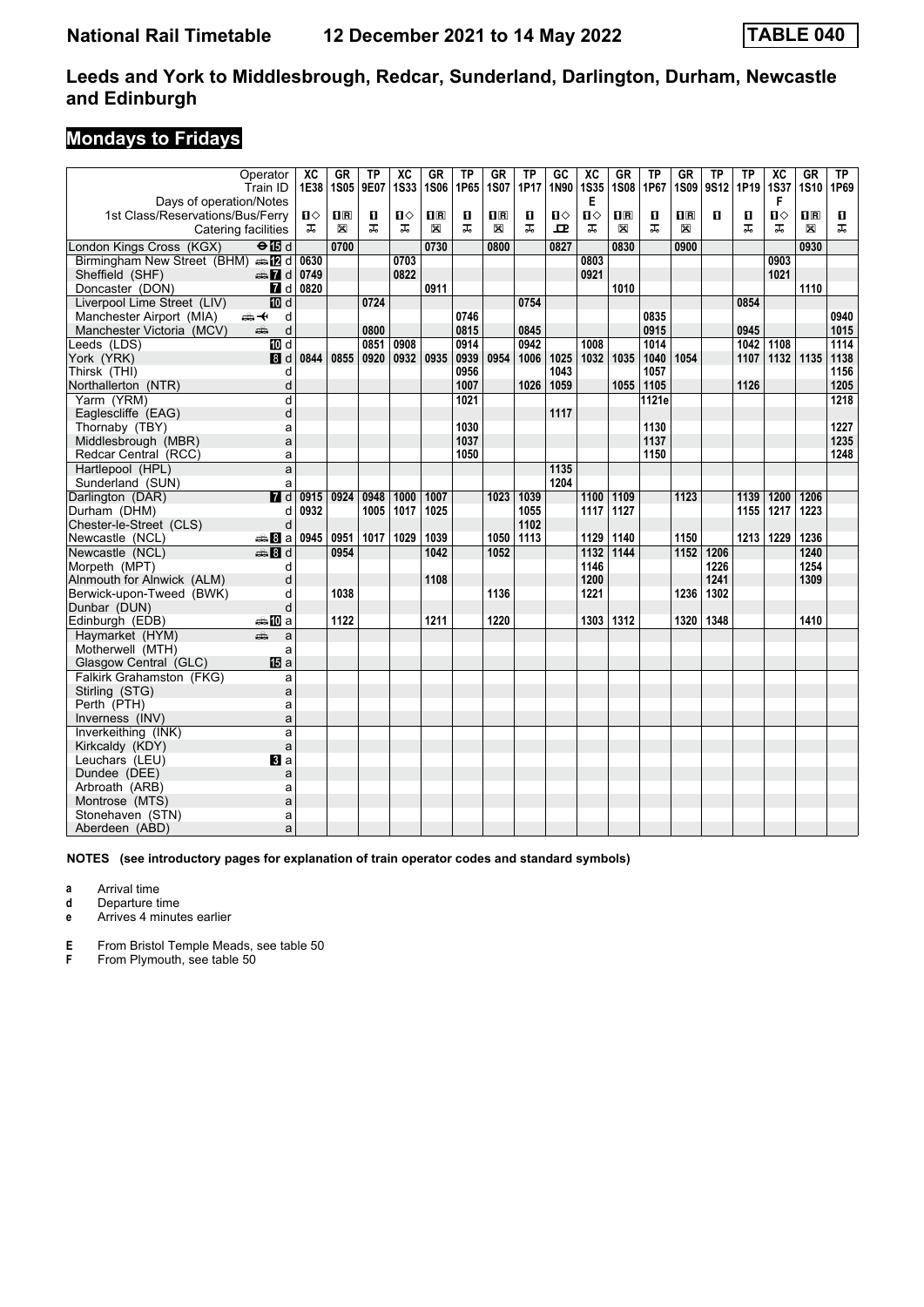### **Mondays to Fridays**

|                                          | Operator                  | <b>GR</b>   | TP   | $\overline{\text{xc}}$ | GR             | TP   | LD             | GR          | TP   | GC               | $\overline{\text{xc}}$ | GR                      | TP   | GR          | TP   | $\overline{\mathbf{X}}$ | GR          | <b>TP</b>      | GC    |
|------------------------------------------|---------------------------|-------------|------|------------------------|----------------|------|----------------|-------------|------|------------------|------------------------|-------------------------|------|-------------|------|-------------------------|-------------|----------------|-------|
|                                          | Train ID                  | 1W11 1P21   |      | <b>1S39</b>            | <b>1S12</b>    | 1P71 | <b>1S93</b>    | <b>1S13</b> | 1P23 | 1N92             | <b>1S41</b>            | <b>1S15</b>             | 1P73 | 1W16 1P25   |      | <b>1S43</b>             | <b>1S17</b> | 1P75           | 1N93  |
| Days of operation/Notes                  |                           |             |      | F                      |                |      |                |             |      |                  | F                      |                         |      |             |      | Е                       |             |                |       |
| 1st Class/Reservations/Bus/Ferry         |                           | $n_{\rm R}$ | п    | Ⅱ◇                     | $\mathbf{H}$ R | п    | $\blacksquare$ | $\Pi$ R     | п    | п⇔               | $\mathbf{u}$           | $\overline{\mathbf{B}}$ | п    | $n_{\rm R}$ | п    | П⇔                      | $\Pi$ R     | $\blacksquare$ | Ⅱ♦    |
| Catering facilities                      |                           | $\boxtimes$ | ᠼ    | ᠼ                      | X              | ᠼ    | ᠼ              | X           | ᠼ    | 모                | ᠼ                      | X                       | ᠼ    | X           | ᠼ    | ᠼ                       | X           | ᠼ              | 고     |
| London Kings Cross (KGX)                 | $\Theta$ $\blacksquare$ d | 1000        |      |                        | 1030           |      | 1045           | 1100        |      | $\frac{1127}{2}$ |                        | 1130                    |      | 1200        |      |                         | 1230        |                | 1256  |
| Birmingham New Street (BHM) AD d         |                           |             |      | 1003                   |                |      |                |             |      |                  | 1103                   |                         |      |             |      | 1203                    |             |                |       |
| Sheffield (SHF)                          | $\oplus$ 7 d              |             |      | 1121                   |                |      |                |             |      |                  | 1221                   |                         |      |             |      | 1321                    |             |                |       |
| Doncaster (DON)                          | 7 d                       |             |      |                        | 1211           |      |                |             |      |                  |                        | 1311                    |      |             |      |                         | 1411        |                |       |
| Liverpool Lime Street (LIV)              | <b>ID</b> d               |             | 0954 |                        |                |      |                |             | 1054 |                  |                        |                         |      |             | 1154 |                         |             |                |       |
| Manchester Airport (MIA)                 | ⇜↞<br>d                   |             |      |                        |                | 1040 |                |             |      |                  |                        |                         | 1140 |             |      |                         |             | 1240           |       |
| Manchester Victoria (MCV)                | پېښ<br>d                  |             | 1045 |                        |                | 1115 |                |             | 1145 |                  |                        |                         | 1215 |             | 1245 |                         |             | 1315           |       |
| Leeds (LDS)                              | $\overline{M}$ d          |             | 1142 | 1208                   |                | 1214 |                |             | 1242 |                  | 1308                   |                         | 1314 |             | 1342 | 1408                    |             | 1414           |       |
| York (YRK)                               | 8d                        | 1156        | 1207 | 1232                   | 1235           | 1239 |                | 1255        | 1307 | 1323             | 1332                   | 1335                    | 1339 | 1355        | 1407 | 1432                    | 1435        | 1440           | 1451  |
| Thirsk (THI)                             | d                         |             |      |                        |                | 1256 |                |             |      | 1340             |                        |                         | 1357 |             |      |                         |             | 1457           | 1514  |
| Northallerton (NTR)                      | d                         |             | 1226 |                        | 1255           | 1304 |                |             | 1326 | 1349             |                        |                         | 1405 |             | 1426 |                         | 1455        | 1507           | 1523  |
| Yarm (YRM)                               | d                         |             |      |                        |                | 1318 |                |             |      |                  |                        |                         | 1419 |             |      |                         |             | 1520           |       |
| Eaglescliffe (EAG)                       | d                         |             |      |                        |                |      |                |             |      | 1404             |                        |                         |      |             |      |                         |             |                | 1546e |
| Thornaby (TBY)                           | a                         |             |      |                        |                | 1327 |                |             |      |                  |                        |                         | 1427 |             |      |                         |             | 1529           |       |
| Middlesbrough (MBR)                      | a                         |             |      |                        |                | 1334 |                |             |      |                  |                        |                         | 1435 |             |      |                         |             | 1536           |       |
| Redcar Central (RCC)                     | a                         |             |      |                        |                | 1349 |                |             |      |                  |                        |                         | 1448 |             |      |                         |             | 1549           |       |
| Hartlepool (HPL)                         | a                         |             |      |                        |                |      |                |             |      | 1423             |                        |                         |      |             |      |                         |             |                | 1611  |
| Sunderland (SUN)                         | a                         |             |      |                        |                |      |                |             |      | 1452             |                        |                         |      |             |      |                         |             |                | 1638  |
| Darlington (DAR)                         | 7d                        | 1225        | 1239 | 1300                   | 1309           |      |                | 1324        | 1340 |                  | 1403                   | 1408                    |      | 1424        | 1439 | 1500                    | 1509        |                |       |
| Durham (DHM)                             | d                         |             | 1255 | 1317                   | 1327           |      |                |             | 1357 |                  | 1420                   | 1426                    |      |             | 1455 | 1517                    | 1527        |                |       |
| Chester-le-Street (CLS)                  | d                         |             | 1302 |                        |                |      |                |             |      |                  |                        |                         |      |             | 1502 |                         |             |                |       |
| Newcastle (NCL)                          | <del>⊯</del> 8a           | 1252        | 1313 | 1329                   | 1339           |      | 1343           | 1352        | 1410 |                  | 1432                   | 1440                    |      | 1450        | 1511 | 1529                    | 1540        |                |       |
| Newcastle (NCL)                          | <b>●Bd</b>                | 1254        |      | 1335                   | 1343           |      | 1347           | 1354        |      |                  |                        | 1443                    |      | 1455        |      | 1537                    | 1545        |                |       |
| Morpeth (MPT)                            | d<br>d                    |             |      | 1401                   |                |      | 1401           |             |      |                  |                        |                         |      |             |      |                         |             |                |       |
| Alnmouth for Alnwick (ALM)               |                           | 1339        |      | 1422                   |                |      |                | 1439        |      |                  |                        | 1510                    |      | 1540        |      | 1603<br>1624            |             |                |       |
| Berwick-upon-Tweed (BWK)<br>Dunbar (DUN) | d<br>d                    |             |      | 1444                   |                |      |                |             |      |                  |                        |                         |      |             |      |                         |             |                |       |
| Edinburgh (EDB)                          | <b>▲ID</b> a              | 1421        |      | 1509                   | 1516           |      | 1517 1522      |             |      |                  |                        | 1615                    |      | 1622        |      | 1705                    | 1714        |                |       |
| Havmarket (HYM)                          | æ<br>a                    | 1433        |      |                        |                |      |                |             |      |                  |                        |                         |      | 1637        |      | 1716                    |             |                |       |
| Motherwell (MTH)                         | a                         |             |      |                        |                |      |                |             |      |                  |                        |                         |      |             |      | 1756                    |             |                |       |
| Glasgow Central (GLC)                    | <b>IB</b> a               |             |      |                        |                |      |                |             |      |                  |                        |                         |      |             |      | 1812                    |             |                |       |
| Falkirk Grahamston (FKG)                 | a                         |             |      |                        |                |      |                |             |      |                  |                        |                         |      | 1701        |      |                         |             |                |       |
| Stirling (STG)                           | a                         |             |      |                        |                |      |                |             |      |                  |                        |                         |      | 1715        |      |                         |             |                |       |
| Perth (PTH)                              | a                         |             |      |                        |                |      |                |             |      |                  |                        |                         |      | 1751        |      |                         |             |                |       |
| Inverness (INV)                          | a                         |             |      |                        |                |      |                |             |      |                  |                        |                         |      | 2007        |      |                         |             |                |       |
| Inverkeithing (INK)                      | a                         | 1449        |      |                        |                |      |                |             |      |                  |                        |                         |      |             |      |                         |             |                |       |
| Kirkcaldy (KDY)                          | a                         | 1506        |      |                        |                |      |                |             |      |                  |                        |                         |      |             |      |                         |             |                |       |
| Leuchars (LEU)                           | BI a                      | 1531        |      |                        |                |      |                |             |      |                  |                        |                         |      |             |      |                         |             |                |       |
| Dundee (DEE)                             | a                         | 1548        |      |                        |                |      |                |             |      |                  |                        |                         |      |             |      |                         |             |                |       |
| Arbroath (ARB)                           | a                         | 1605        |      |                        |                |      |                |             |      |                  |                        |                         |      |             |      |                         |             |                |       |
| Montrose (MTS)                           | a                         | 1621        |      |                        |                |      |                |             |      |                  |                        |                         |      |             |      |                         |             |                |       |
| Stonehaven (STN)                         | a                         | 1645        |      |                        |                |      |                |             |      |                  |                        |                         |      |             |      |                         |             |                |       |
| Aberdeen (ABD)                           | a                         | 1706        |      |                        |                |      |                |             |      |                  |                        |                         |      |             |      |                         |             |                |       |

**NOTES (see introductory pages for explanation of train operator codes and standard symbols)**

**a** Arrival time

**d** Departure time

**e** Arrives 4 minutes earlier

**E** From Bristol Temple Meads, see table 50<br>**F** From Plymouth, see table 50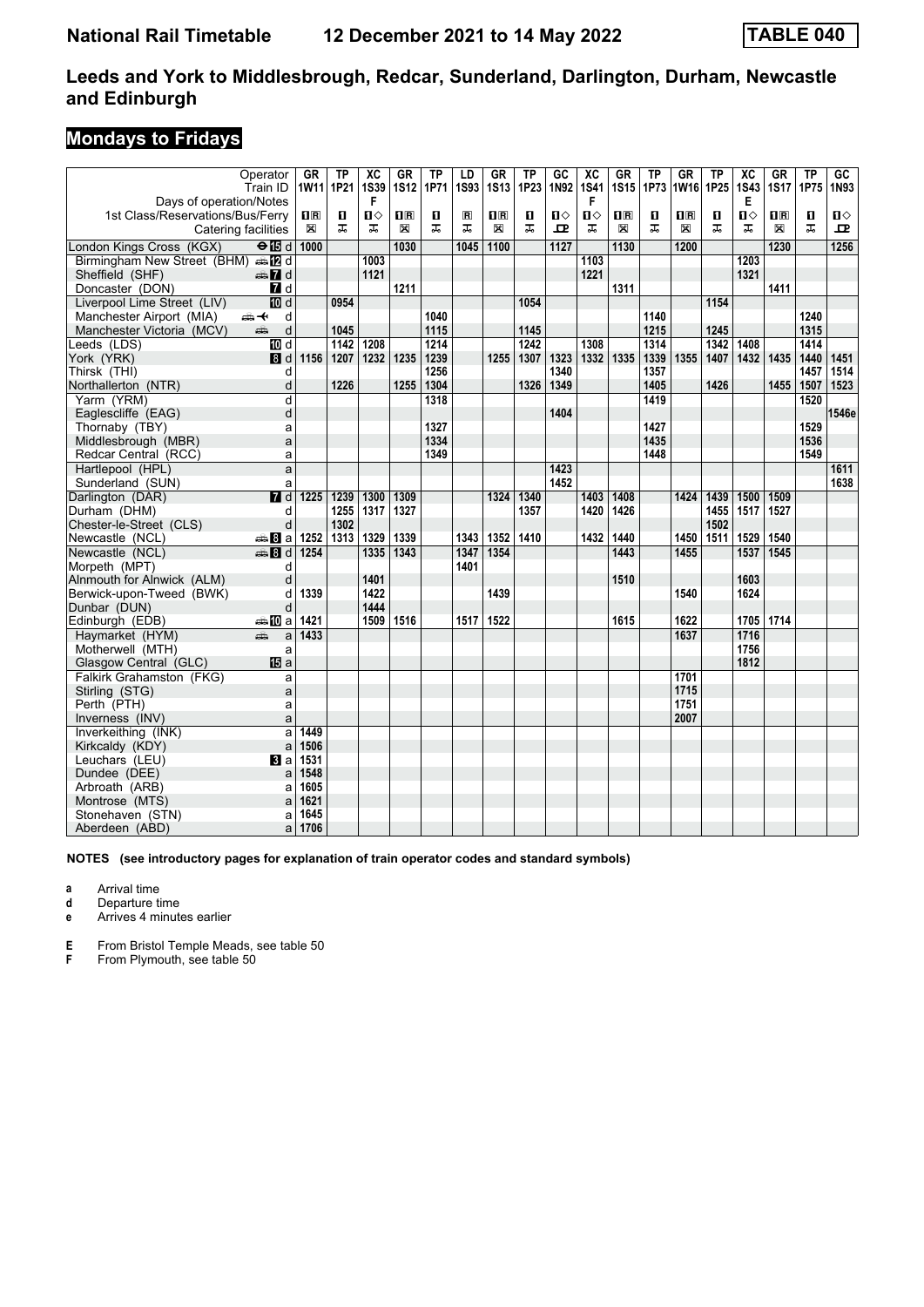### **Mondays to Fridays**

|                                    | Operator<br>Train ID | <b>GR</b>                                       | <b>TP</b><br>1S18 1P27 | <b>TP</b><br>9S16 | $\overline{\mathbf{X}}$<br><b>1S45</b> | GR<br><b>1S19</b> | <b>TP</b><br><b>1P77</b> | $\overline{AC}$<br>1E40 | $G$ R<br>1W20           | $\overline{TP}$<br>1P29 | $\overline{\text{xc}}$<br><b>1S47</b> | <b>GR</b><br><b>1S21</b> | TP<br>1P79 | $\overline{\text{xc}}$<br>1E44 | LD<br><b>1S97</b> | $G$ R<br><b>1W22</b>    | <b>TP</b><br>1P31 | <b>GR</b><br>1N23       | $\overline{AC}$<br><b>1S49</b> |
|------------------------------------|----------------------|-------------------------------------------------|------------------------|-------------------|----------------------------------------|-------------------|--------------------------|-------------------------|-------------------------|-------------------------|---------------------------------------|--------------------------|------------|--------------------------------|-------------------|-------------------------|-------------------|-------------------------|--------------------------------|
| Days of operation/Notes            |                      |                                                 |                        |                   | F                                      |                   |                          | G                       |                         |                         | Е                                     |                          |            |                                |                   |                         |                   |                         | н                              |
| 1st Class/Reservations/Bus/Ferry   |                      | $\overline{\mathbf{H}}$ $\overline{\mathbf{R}}$ | П                      | п                 | $\blacksquare$                         | $\mathbf{1}$ R    | п                        | Ⅱ♦                      | $\overline{\mathbf{B}}$ | O                       | п⇔                                    | $\overline{\mathbf{B}}$  | О          | О                              | $\blacksquare$    | $\overline{\mathbf{H}}$ | O                 | $\overline{\mathbf{H}}$ | $\mathbf{u}$                   |
| Catering facilities                |                      | $\boxtimes$                                     | ᅚ                      |                   | ᅚ                                      | X                 | ᠼ                        | ᠼ                       | X                       | ᠼ                       | ᠼ                                     | X                        | ᠼ          | ᠼ                              | ᠼ                 | X                       | ᠼ                 | X                       | ᠼ                              |
| London Kings Cross (KGX)           | $\Theta$ is d 1300   |                                                 |                        |                   |                                        | 1330              |                          |                         | 1400                    |                         |                                       | 1430                     |            |                                | 1436              | 1500                    |                   | 1525                    |                                |
| Birmingham New Street (BHM) s [2 d |                      |                                                 |                        |                   | 1303                                   |                   |                          | 1330                    |                         |                         | 1403                                  |                          |            | 1430                           |                   |                         |                   |                         | 1503                           |
| Sheffield (SHF)                    | d Ma                 |                                                 |                        |                   | 1421                                   |                   |                          | 1452                    |                         |                         | 1521                                  |                          |            | 1551                           |                   |                         |                   |                         | 1621                           |
| Doncaster (DON)                    | 7d                   |                                                 |                        |                   |                                        | 1511              |                          | 1519                    |                         |                         |                                       | 1610                     |            | 1617                           |                   |                         |                   |                         |                                |
| Liverpool Lime Street (LIV)        | <b>ID</b> d          |                                                 | 1254                   |                   |                                        |                   |                          |                         |                         | 1354                    |                                       |                          |            |                                |                   |                         | 1454              |                         |                                |
| Manchester Airport (MIA)           | 安<br>d               |                                                 |                        |                   |                                        |                   | 1340                     |                         |                         |                         |                                       |                          | 1440       |                                |                   |                         |                   |                         |                                |
| Manchester Victoria (MCV)          | d<br>پېښ             |                                                 | 1345                   |                   |                                        |                   | 1415                     |                         |                         | 1445                    |                                       |                          | 1515       |                                |                   |                         | 1545              |                         |                                |
| Leeds (LDS)                        | <b>TO</b> d          |                                                 | 1442                   |                   | 1508                                   |                   | 1514                     |                         |                         | 1542                    | 1608                                  |                          | 1614       |                                |                   |                         | 1642              |                         | 1708                           |
| York (YRK)                         | 8d                   | 1455                                            | 1506                   |                   | 1532                                   | 1535              | 1540                     | 1546                    | 1556                    | 1608                    | 1632                                  | 1635                     | 1639       | 1645                           |                   | 1656                    | 1707              | 1726                    | 1732                           |
| Thirsk (THI)                       | d                    |                                                 |                        |                   |                                        |                   | 1557                     |                         |                         |                         |                                       |                          | 1657       |                                |                   |                         |                   |                         |                                |
| Northallerton (NTR)                | d                    |                                                 | 1526                   |                   |                                        | 1555              | 1605                     |                         |                         | 1627                    |                                       | 1655                     | 1707       |                                |                   |                         | 1726              |                         |                                |
| Yarm (YRM)                         | d                    |                                                 |                        |                   |                                        |                   | 1619                     |                         |                         |                         |                                       |                          | 1721       |                                |                   |                         |                   |                         |                                |
| Eaglescliffe (EAG)                 | d                    |                                                 |                        |                   |                                        |                   |                          |                         |                         |                         |                                       |                          |            |                                |                   |                         |                   |                         |                                |
| Thornaby (TBY)                     | a                    |                                                 |                        |                   |                                        |                   | 1627                     |                         |                         |                         |                                       |                          | 1730       |                                |                   |                         |                   | 1808                    |                                |
| Middlesbrough (MBR)                | a                    |                                                 |                        |                   |                                        |                   | 1635                     |                         |                         |                         |                                       |                          | 1737       |                                |                   |                         |                   | 1818                    |                                |
| Redcar Central (RCC)               | a                    |                                                 |                        |                   |                                        |                   | 1648                     |                         |                         |                         |                                       |                          | 1750       |                                |                   |                         |                   |                         |                                |
| Hartlepool (HPL)                   | a                    |                                                 |                        |                   |                                        |                   |                          |                         |                         |                         |                                       |                          |            |                                |                   |                         |                   |                         |                                |
| Sunderland (SUN)                   | a                    |                                                 |                        |                   |                                        |                   |                          |                         |                         |                         |                                       |                          |            |                                |                   |                         |                   |                         |                                |
| Darlington (DAR)                   | $\overline{H}$ d     | 1523 1539                                       |                        |                   | 1600                                   | 1609              |                          | 1614                    | 1624                    | 1640                    | 1700                                  | 1708                     |            | 1713                           |                   | 1726                    | 1739              |                         | 1801                           |
| Durham (DHM)                       | d                    |                                                 | 1555                   |                   | 1617                                   | 1626              |                          | 1631                    |                         | 1656                    | 1717                                  | 1725                     |            | 1730                           |                   |                         | 1756              |                         | 1819                           |
| Chester-le-Street (CLS)            | d                    |                                                 | 1602                   |                   |                                        |                   |                          |                         |                         | 1703                    |                                       |                          |            |                                |                   |                         |                   |                         |                                |
| Newcastle (NCL)                    | <del>⊯</del> Ba      | 1549                                            | 1613                   |                   | 1632                                   | 1639              |                          | 1644                    | 1650                    | 1714                    | 1729                                  | 1738                     |            | 1743                           | 1747              | 1752                    | 1810              |                         | 1832                           |
| Newcastle (NCL)                    | <b>第8d</b>           | 1552                                            |                        | 1614              | 1635                                   | 1642              |                          |                         | 1658                    |                         | 1734                                  | 1743                     |            |                                | 1749              | 1755                    |                   |                         |                                |
| Morpeth (MPT)                      | d                    |                                                 |                        | 1634              | 1649                                   | 1657              |                          |                         |                         |                         |                                       |                          |            |                                | 1803              |                         |                   |                         |                                |
| Alnmouth for Alnwick (ALM)         | d                    |                                                 |                        | 1651              | 1704                                   | 1712              |                          |                         |                         |                         | 1800                                  |                          |            |                                |                   |                         |                   |                         |                                |
| Berwick-upon-Tweed (BWK)           | d                    | 1636                                            |                        | 1712              |                                        |                   |                          |                         | 1746                    |                         | 1821                                  |                          |            |                                |                   | 1840                    |                   |                         |                                |
| Dunbar (DUN)                       | d                    |                                                 |                        | 1739              | 1745                                   |                   |                          |                         |                         |                         | 1844                                  |                          |            |                                |                   |                         |                   |                         |                                |
| Edinburgh (EDB)                    | ⊯n Da                | 1723                                            |                        | 1805              | 1808                                   | 1816              |                          |                         | 1829                    |                         | 1906                                  | 1912                     |            |                                | 1915 1922         |                         |                   |                         |                                |
| Havmarket (HYM)                    | يتثبه<br>a           |                                                 |                        |                   | 1816                                   |                   |                          |                         | 1839                    |                         | 1916                                  |                          |            |                                |                   | 1931                    |                   |                         |                                |
| Motherwell (MTH)                   | a                    |                                                 |                        |                   |                                        |                   |                          |                         |                         |                         | 1954                                  |                          |            |                                |                   |                         |                   |                         |                                |
| Glasgow Central (GLC)              | <b>IB</b> a          |                                                 |                        |                   |                                        |                   |                          |                         |                         |                         | 2016                                  |                          |            |                                |                   |                         |                   |                         |                                |
| Falkirk Grahamston (FKG)           | a                    |                                                 |                        |                   |                                        |                   |                          |                         |                         |                         |                                       |                          |            |                                |                   | 1954                    |                   |                         |                                |
| Stirling (STG)                     | a                    |                                                 |                        |                   |                                        |                   |                          |                         |                         |                         |                                       |                          |            |                                |                   | 2009                    |                   |                         |                                |
| Perth (PTH)                        | a                    |                                                 |                        |                   |                                        |                   |                          |                         |                         |                         |                                       |                          |            |                                |                   |                         |                   |                         |                                |
| Inverness (INV)                    | a                    |                                                 |                        |                   |                                        |                   |                          |                         |                         |                         |                                       |                          |            |                                |                   |                         |                   |                         |                                |
| Inverkeithing (INK)                | a                    |                                                 |                        |                   |                                        |                   |                          |                         | 1853                    |                         |                                       |                          |            |                                |                   |                         |                   |                         |                                |
| Kirkcaldy (KDY)                    | a                    |                                                 |                        |                   |                                        |                   |                          |                         | 1911                    |                         |                                       |                          |            |                                |                   |                         |                   |                         |                                |
| Leuchars (LEU)                     | <b>El</b> a          |                                                 |                        |                   | 1933                                   |                   |                          |                         | 1939<br>1955            |                         |                                       |                          |            |                                |                   |                         |                   |                         |                                |
| Dundee (DEE)                       | a                    |                                                 |                        |                   |                                        |                   |                          |                         | 2012                    |                         |                                       |                          |            |                                |                   |                         |                   |                         |                                |
| Arbroath (ARB)<br>Montrose (MTS)   | a<br>a               |                                                 |                        |                   |                                        |                   |                          |                         | 2029                    |                         |                                       |                          |            |                                |                   |                         |                   |                         |                                |
| Stonehaven (STN)                   |                      |                                                 |                        |                   |                                        |                   |                          |                         | 2052                    |                         |                                       |                          |            |                                |                   |                         |                   |                         |                                |
| Aberdeen (ABD)                     | a<br>a               |                                                 |                        |                   | 2044                                   |                   |                          |                         | 2113                    |                         |                                       |                          |            |                                |                   |                         |                   |                         |                                |
|                                    |                      |                                                 |                        |                   |                                        |                   |                          |                         |                         |                         |                                       |                          |            |                                |                   |                         |                   |                         |                                |

**NOTES (see introductory pages for explanation of train operator codes and standard symbols)**

**a** Arrival time

**d** Departure time

**E** From Bristol Temple Meads, see table 50<br>**F** From Plymouth, see table 50

**F** From Plymouth, see table 50<br>**G** From Banbury, see table 50

**G** From Banbury, see table 50<br>**H** From Penzance, see table 50

From Penzance, see table 50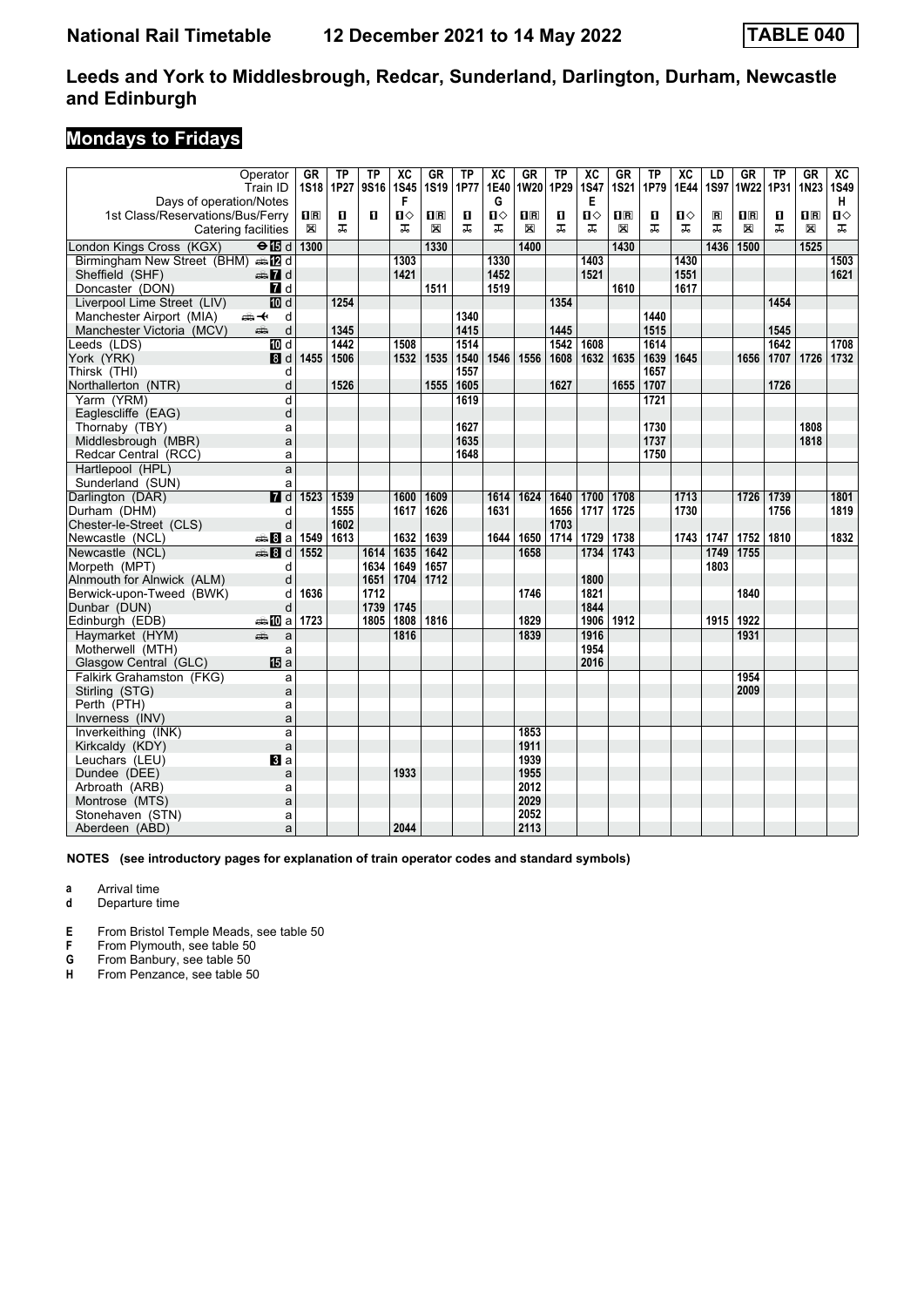### **Mondays to Fridays**

|                                             | Operator<br>Train ID  | <b>GR</b>      | TP<br>1S23 1P81 | GR<br>1W24     | TP<br>1P33   | $\overline{\mathbf{X}}$<br><b>1S51</b> | <b>GR</b><br><b>1S25</b> | ТP<br>1P83   | $\overline{GC}$<br>1N94 | GR<br><b>1S26</b>       | <b>TP</b><br>1P35 | <b>GR</b><br><b>1S27</b> | $\overline{\text{xc}}$<br><b>1S53</b> | <b>GR</b><br><b>1S28</b>  | ΤP<br>9S21 | <b>TP</b><br>1P37 | GR<br>1N29                                      | $\overline{\text{xc}}$<br>1S55 | $G$ R<br><b>1S30</b> |
|---------------------------------------------|-----------------------|----------------|-----------------|----------------|--------------|----------------------------------------|--------------------------|--------------|-------------------------|-------------------------|-------------------|--------------------------|---------------------------------------|---------------------------|------------|-------------------|-------------------------------------------------|--------------------------------|----------------------|
| Days of operation/Notes                     |                       |                |                 |                |              | F                                      |                          |              |                         |                         |                   |                          | Е                                     |                           |            |                   |                                                 | F                              |                      |
| 1st Class/Reservations/Bus/Ferry            |                       | $\mathbf{H}$ R | О               | $\mathbf{H}$ R | O            | Ω⇔                                     | 0 B                      | O            | ்ப                      | $\overline{\mathbf{R}}$ | п                 | $\mathbf{H}$ R           | п⇔                                    | $\mathbf{I}^{\mathbf{R}}$ | п          | П                 | $\overline{\mathbf{H}}$ $\overline{\mathbf{R}}$ | $\mathbf{u}$                   | $\mathbf{1}$ R       |
| Catering facilities                         |                       | $\boxtimes$    | ㅈ               | X              | ᅚ            | ᠼ                                      | X                        | ᠼ            | ᇁ                       | X                       | ᠼ                 | X                        | ᅚ                                     | X                         |            | ᅚ                 | X                                               | ᠼ                              | X                    |
| London Kings Cross (KGX)                    | $\Theta$ is d         | 1530           |                 | 1600           |              |                                        | 1630                     |              | 1648                    | 1700                    |                   | 1730                     |                                       | 1800                      |            |                   | 1818                                            |                                | 1830                 |
| Birmingham New Street (BHM) and             |                       |                |                 |                |              | 1603                                   |                          |              |                         |                         |                   |                          | 1703                                  |                           |            |                   |                                                 | 1803                           |                      |
| Sheffield (SHF)                             | <b>en</b> d           |                |                 |                |              | 1721                                   |                          |              |                         |                         |                   |                          | 1821                                  |                           |            |                   |                                                 | 1921                           |                      |
| Doncaster (DON)                             | 7d                    | 1710           |                 |                |              |                                        | 1812                     |              |                         |                         |                   |                          |                                       |                           |            |                   |                                                 |                                | 2012                 |
| Liverpool Lime Street (LIV)                 | iD d                  |                |                 |                | 1554         |                                        |                          |              |                         |                         | 1654              |                          |                                       |                           |            | 1754              |                                                 |                                |                      |
| Manchester Airport (MIA)                    | ⇜↞<br>d               |                | 1540            |                |              |                                        |                          | 1635         |                         |                         |                   |                          |                                       |                           |            |                   |                                                 |                                |                      |
| Manchester Victoria (MCV)                   | aîn<br>d              |                | 1615            |                | 1645         |                                        |                          | 1715         |                         |                         | 1745              |                          |                                       |                           |            | 1845              |                                                 |                                |                      |
| Leeds (LDS)                                 | 10 d                  |                | 1713            |                | 1742         | 1808                                   |                          | 1814         |                         |                         | 1842              |                          | 1908                                  |                           |            | 1942              |                                                 | 2008                           |                      |
| York (YRK)                                  | 8d                    | 1735           | 1740            | 1756           | 1807         | 1832                                   | 1835                     | 1839         | 1845                    | 1855                    | 1908              | 1930                     | 1934                                  | 1952                      |            | 2007              | 2019                                            | 2032                           | 2035                 |
| Thirsk (THI)                                | d                     |                | 1757            |                | 1823         |                                        |                          | 1858         | 1902                    |                         |                   |                          |                                       |                           |            |                   |                                                 |                                |                      |
| Northallerton (NTR)                         | d                     | 1756           | 1806            |                | 1831         |                                        | 1856                     | 1906         | 1910                    |                         | 1927              |                          |                                       |                           |            | 2026              | 2039                                            |                                |                      |
| Yarm (YRM)                                  | d                     |                | 1819            |                |              |                                        |                          | 1920         |                         |                         |                   |                          |                                       |                           |            |                   |                                                 |                                |                      |
| Eaglescliffe (EAG)                          | d                     |                |                 |                |              |                                        |                          |              | 1928                    |                         |                   |                          |                                       |                           |            |                   |                                                 |                                |                      |
| Thornaby (TBY)                              | a                     |                | 1828            |                |              |                                        |                          | 1929<br>1936 |                         |                         |                   |                          |                                       |                           |            |                   |                                                 |                                |                      |
| Middlesbrough (MBR)                         | a                     |                | 1836            |                |              |                                        |                          |              |                         |                         |                   |                          |                                       |                           |            |                   |                                                 |                                |                      |
| Redcar Central (RCC)                        | a                     |                | 1848            |                |              |                                        |                          | 1948         |                         |                         |                   |                          |                                       |                           |            |                   |                                                 |                                |                      |
| Hartlepool (HPL)                            | a                     |                |                 |                |              |                                        |                          |              | 1946<br>2021            |                         |                   |                          |                                       |                           |            |                   |                                                 |                                |                      |
| Sunderland (SUN)                            | a<br>$\overline{M}$ d |                |                 |                |              |                                        |                          |              |                         |                         |                   |                          |                                       |                           |            |                   |                                                 |                                | 2105                 |
| Darlington (DAR)                            |                       | 1809           |                 | 1824           | 1844         | 1901                                   | 1910                     |              |                         | 1926                    | 1940              | 2000                     | 2005                                  | 2022                      |            | 2039              | 2053                                            | 2059                           |                      |
| Durham (DHM)<br>Chester-le-Street (CLS)     | d<br>d                | 1827           |                 |                | 1901<br>1907 | 1919                                   | 1928                     |              |                         |                         | 1957              | 2017                     | 2023                                  |                           |            | 2055<br>2102      | 2111                                            | 2116                           | 2123                 |
|                                             | <del>⊯</del> Ba       |                |                 | 1850           |              | 1932                                   |                          |              |                         |                         |                   |                          |                                       | 2048                      |            |                   | 2115 2125 2128                                  |                                |                      |
| Newcastle (NCL)<br>Newcastle (NCL)          | ্ৰভ্ৰ 81 d            | 1841<br>1844   |                 | 1854           | 1918         | 1935                                   | 1941<br>1944             |              |                         | 1952<br>1955            | 2011              | 2031<br>2033             | 2036<br>2038                          | 2051                      | 2101       |                   |                                                 | 2135                           | 2136<br>2139         |
|                                             | d                     |                |                 |                |              |                                        | 2000                     |              |                         |                         |                   |                          | 2053                                  |                           | 2118       |                   |                                                 |                                | 2155                 |
| Morpeth (MPT)<br>Alnmouth for Alnwick (ALM) | d                     | 1911           |                 |                |              | 2002                                   |                          |              |                         |                         |                   | 2100                     |                                       |                           | 2135       |                   |                                                 | 2201                           | 2211                 |
| Berwick-upon-Tweed (BWK)                    | d                     |                |                 | 1939           |              | 2026                                   |                          |              |                         | 2040                    |                   |                          | 2127                                  | 2136                      | 2157       |                   |                                                 |                                |                      |
| Dunbar (DUN)                                | d                     |                |                 |                |              |                                        |                          |              |                         |                         |                   | 2142                     | 2150                                  |                           | 2224       |                   |                                                 |                                |                      |
| Edinburgh (EDB)                             | ⇔≞MDa                 | 2013           |                 | 2020           |              |                                        | 2109 2114                |              |                         | 2123                    |                   | 2208                     |                                       | 2213 2219                 | 2248       |                   |                                                 | 2303                           | 2316                 |
| Havmarket (HYM)                             | æ<br>a                | 2023           |                 | 2038           |              |                                        |                          |              |                         |                         |                   |                          |                                       |                           |            |                   |                                                 |                                |                      |
| Motherwell (MTH)                            | a                     | 2102           |                 |                |              |                                        |                          |              |                         |                         |                   |                          |                                       |                           |            |                   |                                                 |                                |                      |
| Glasgow Central (GLC)                       | 115 al                | 2126           |                 |                |              |                                        |                          |              |                         |                         |                   |                          |                                       |                           |            |                   |                                                 |                                |                      |
| Falkirk Grahamston (FKG)                    | a                     |                |                 |                |              |                                        |                          |              |                         |                         |                   |                          |                                       |                           |            |                   |                                                 |                                |                      |
| Stirling (STG)                              | a                     |                |                 |                |              |                                        |                          |              |                         |                         |                   |                          |                                       |                           |            |                   |                                                 |                                |                      |
| Perth (PTH)                                 | a                     |                |                 |                |              |                                        |                          |              |                         |                         |                   |                          |                                       |                           |            |                   |                                                 |                                |                      |
| Inverness (INV)                             | a                     |                |                 |                |              |                                        |                          |              |                         |                         |                   |                          |                                       |                           |            |                   |                                                 |                                |                      |
| Inverkeithing (INK)                         | a                     |                |                 | 2053           |              |                                        |                          |              |                         |                         |                   |                          |                                       |                           |            |                   |                                                 |                                |                      |
| Kirkcaldy (KDY)                             | a                     |                |                 | 2110           |              |                                        |                          |              |                         |                         |                   |                          |                                       |                           |            |                   |                                                 |                                |                      |
| Leuchars (LEU)                              | $\mathbf{B}$ a        |                |                 | 2137           |              |                                        |                          |              |                         |                         |                   |                          |                                       |                           |            |                   |                                                 |                                |                      |
| Dundee (DEE)                                | a                     |                |                 | 2153           |              |                                        |                          |              |                         |                         |                   |                          |                                       |                           |            |                   |                                                 |                                |                      |
| Arbroath (ARB)                              | a                     |                |                 | 2210           |              |                                        |                          |              |                         |                         |                   |                          |                                       |                           |            |                   |                                                 |                                |                      |
| Montrose (MTS)                              | a                     |                |                 | 2226           |              |                                        |                          |              |                         |                         |                   |                          |                                       |                           |            |                   |                                                 |                                |                      |
| Stonehaven (STN)                            | a                     |                |                 | 2250           |              |                                        |                          |              |                         |                         |                   |                          |                                       |                           |            |                   |                                                 |                                |                      |
| Aberdeen (ABD)                              | a                     |                |                 | 2311           |              |                                        |                          |              |                         |                         |                   |                          |                                       |                           |            |                   |                                                 |                                |                      |

**NOTES (see introductory pages for explanation of train operator codes and standard symbols)**

**a** Arrival time

**d** Departure time

**E** From Bristol Temple Meads, see table 50<br>**F** From Plymouth, see table 50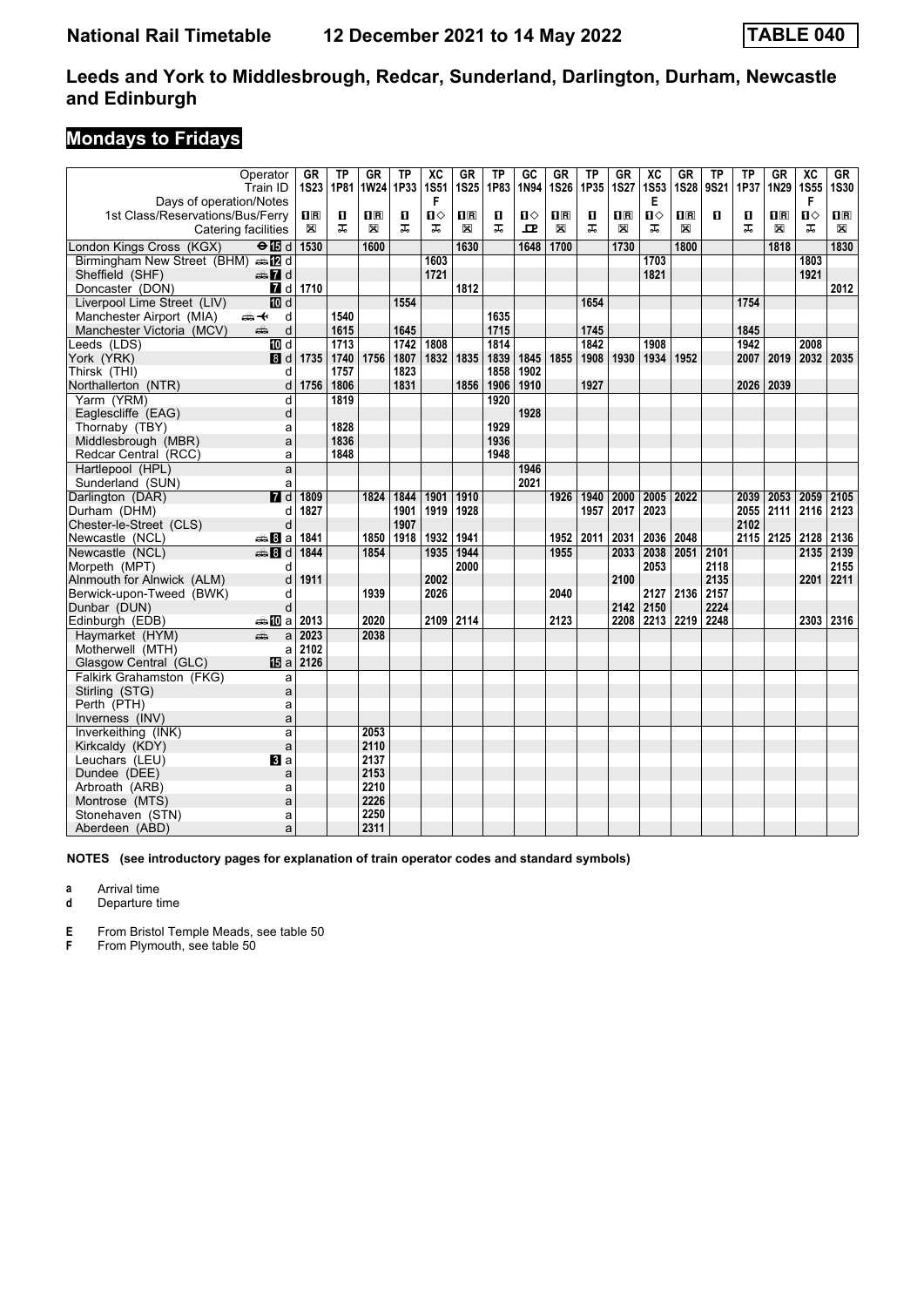### **Mondays to Fridays**

|                                         | Operator               | ТP   | GR                      | GC           | GR          | GR             | GR                      | ΤP           | TP           | GR                      | GR                                              |
|-----------------------------------------|------------------------|------|-------------------------|--------------|-------------|----------------|-------------------------|--------------|--------------|-------------------------|-------------------------------------------------|
|                                         | Train ID               | 1P87 | 1S31                    | 1N96         | 1N32        | <b>1S32</b>    | 1N33                    | 1P41         | 9E21         | 1N34                    | 1N35                                            |
| Days of operation/Notes                 |                        |      |                         |              | <b>FX</b>   | FO.            |                         |              |              |                         |                                                 |
| 1st Class/Reservations/Bus/Ferry        |                        | O    | $\overline{\mathbf{R}}$ | Ω            | 1F          | 1 <sup>R</sup> | $\overline{\mathbf{H}}$ | 0            | O            | $\overline{\mathbf{R}}$ | $\overline{\mathbf{H}}$ $\overline{\mathbf{R}}$ |
|                                         | Catering facilities    |      | X                       | $\mathbf{p}$ | X           | X              | X                       |              |              | X                       | X                                               |
| London Kings Cross (KGX)                | ⊖n d                   |      | 1900                    | 1927         | 1930        | 1930           | 2000                    |              |              | 2100                    | 2200                                            |
| Birmingham New Street (BHM) s [2 d      |                        |      |                         |              |             |                |                         |              |              |                         |                                                 |
| Sheffield (SHF)                         | d≣n 7 d                |      |                         |              |             |                |                         |              |              |                         |                                                 |
| Doncaster (DON)                         | 7 d                    |      |                         |              | $2111$ 2111 |                |                         |              |              | 2249                    | 2352                                            |
| Liverpool Lime Street (LIV)             | <b>ID</b> d            |      |                         |              |             |                |                         | 1954         | 2108         |                         |                                                 |
| Manchester Airport (MIA)                | ⇜↞<br>d                | 1840 |                         |              |             |                |                         |              |              |                         |                                                 |
| Manchester Victoria (MCV)               | پېښتنه<br>d            | 1914 |                         |              |             |                |                         | 2045         | 2145         |                         |                                                 |
| Leeds (LDS)                             | 100 d                  | 2014 |                         |              |             |                |                         | 2142         | 2243         |                         |                                                 |
| York (YRK)                              | 8d                     | 2042 | 2057                    | 2123         | 2134        | 2134           | 2153                    | 2221         | 2308         | 2312                    | 0022                                            |
| Thirsk (THI)                            | d                      | 2059 |                         | 2140         |             |                |                         |              | 2330         |                         |                                                 |
| Northallerton (NTR)                     | d                      | 2105 |                         | 2149         | 2154        | 2154           |                         | 2240         | 2339         |                         | 2343 0051s                                      |
| Yarm (YRM)                              | d                      | 2119 |                         |              |             |                |                         |              |              |                         |                                                 |
| Eaglescliffe (EAG)                      | d                      |      |                         | 2205         |             |                |                         |              |              |                         |                                                 |
| Thornaby (TBY)                          | a                      | 2128 |                         |              |             |                |                         |              |              |                         |                                                 |
| Middlesbrough (MBR)                     | a                      | 2135 |                         |              |             |                |                         |              |              |                         |                                                 |
| Redcar Central (RCC)                    | a                      | 2148 |                         |              |             |                |                         |              |              |                         |                                                 |
| Hartlepool (HPL)                        | a                      |      |                         | 2223         |             |                |                         |              |              |                         |                                                 |
| Sunderland (SUN)                        | a                      |      |                         | 2252         |             |                | 2323f                   |              |              |                         |                                                 |
| Darlington (DAR)                        | <b>7</b> d             |      | 2126                    |              | 2208        | 2208           | 2223                    | 2253         | 2352         |                         | 2357 0104s                                      |
|                                         |                        |      |                         |              |             |                |                         |              |              |                         |                                                 |
| Durham (DHM)<br>Chester-le-Street (CLS) | d<br>d                 |      |                         |              | 2226        | 2226           | 2241                    | 2309<br>2316 | 0009<br>0023 |                         | 0015 0122s                                      |
|                                         |                        |      |                         |              |             |                |                         |              |              |                         |                                                 |
| Newcastle (NCL)                         | anna <mark>8</mark> ⊪a |      | 2153                    |              | 2241        | 2241           | 2256                    | 2328         | 0040         | 0044                    | 0155                                            |
| Newcastle (NCL)                         | en 8 d                 |      | 2155                    |              |             | 2241           |                         |              |              |                         |                                                 |
| Morpeth (MPT)                           | d                      |      |                         |              |             | 2257           |                         |              |              |                         |                                                 |
| Alnmouth for Alnwick (ALM)              | d                      |      |                         |              |             | 2312           |                         |              |              |                         |                                                 |
| Berwick-upon-Tweed (BWK)                | d<br>d                 |      | 2239                    |              |             | 2336           |                         |              |              |                         |                                                 |
| Dunbar (DUN)                            |                        |      | 2325                    |              |             |                |                         |              |              |                         |                                                 |
| Edinburgh (EDB)                         | <b>▲ID</b> a           |      |                         |              |             | 0018           |                         |              |              |                         |                                                 |
| Havmarket (HYM)                         | æ<br>a                 |      |                         |              |             |                |                         |              |              |                         |                                                 |
| Motherwell (MTH)                        | a                      |      |                         |              |             |                |                         |              |              |                         |                                                 |
| Glasgow Central (GLC)                   | 阳 a                    |      |                         |              |             |                |                         |              |              |                         |                                                 |
| Falkirk Grahamston (FKG)                | a                      |      |                         |              |             |                |                         |              |              |                         |                                                 |
| Stirling (STG)                          | a                      |      |                         |              |             |                |                         |              |              |                         |                                                 |
| Perth (PTH)                             | a                      |      |                         |              |             |                |                         |              |              |                         |                                                 |
| Inverness (INV)                         | a                      |      |                         |              |             |                |                         |              |              |                         |                                                 |
| Inverkeithing (INK)                     | a                      |      |                         |              |             |                |                         |              |              |                         |                                                 |
| Kirkcaldy (KDY)                         | a                      |      |                         |              |             |                |                         |              |              |                         |                                                 |
| Leuchars (LEU)                          | $\mathbf{B}$ a         |      |                         |              |             |                |                         |              |              |                         |                                                 |
| Dundee (DEE)                            | a                      |      |                         |              |             |                |                         |              |              |                         |                                                 |
| Arbroath (ARB)                          | a                      |      |                         |              |             |                |                         |              |              |                         |                                                 |
| Montrose (MTS)                          | a                      |      |                         |              |             |                |                         |              |              |                         |                                                 |
| Stonehaven (STN)                        | a                      |      |                         |              |             |                |                         |              |              |                         |                                                 |
| Aberdeen (ABD)                          | a                      |      |                         |              |             |                |                         |              |              |                         |                                                 |

**NOTES (see introductory pages for explanation of train operator codes and standard symbols)**

- **a** Arrival time
- **d** Departure time

**s** Stops to set down only<br>**f** Calls at Sunderland after

- Calls at Sunderland after Newcastle
- **FO** Fridays only
- **FX** Not Fridays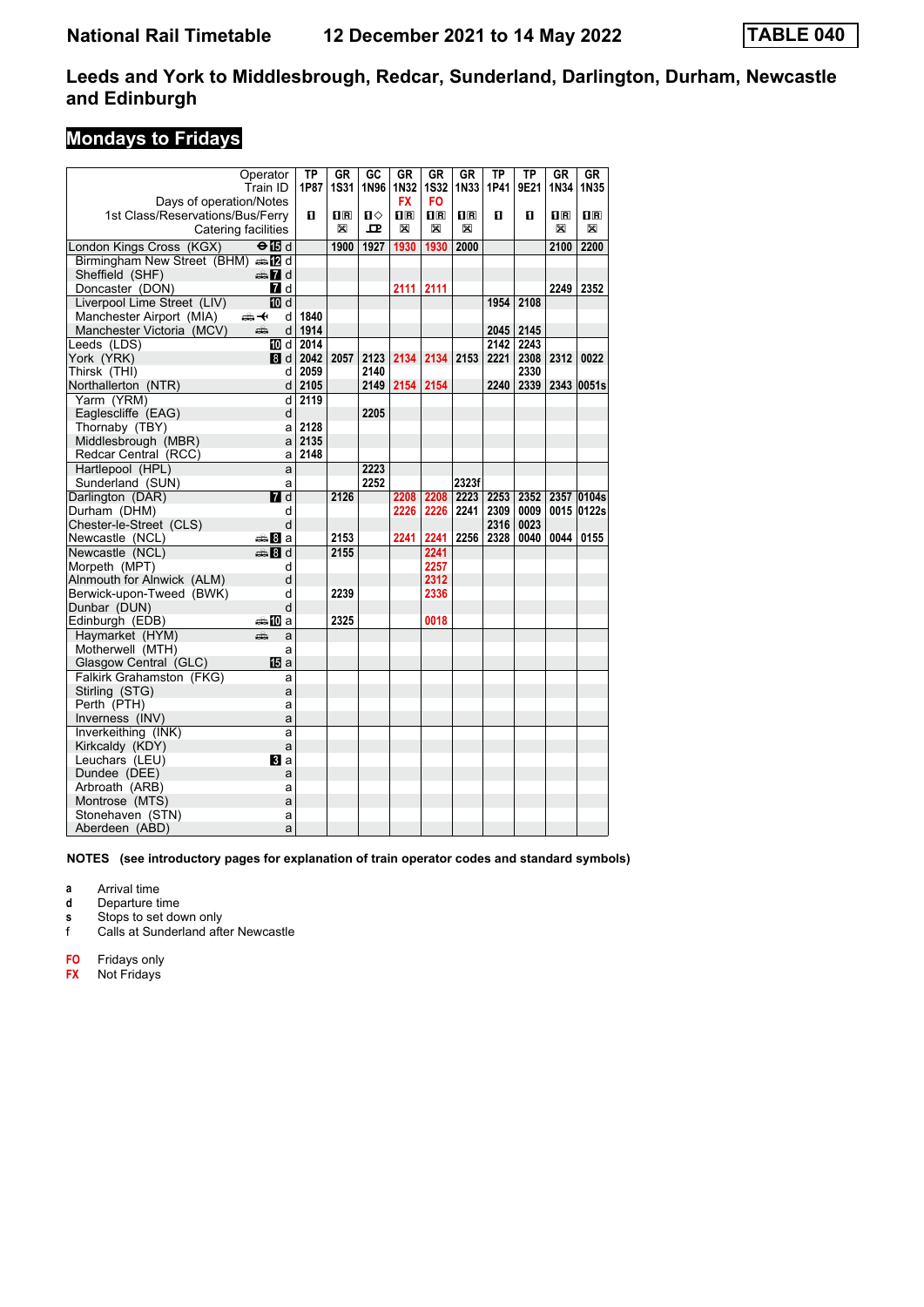### **Saturdays**

|                                    | Operator<br>Train ID      | GR             | <b>TP</b><br>1S00 1N57 | ΝT<br>1N51 | <b>TP</b><br>9S07 | $\overline{X}C$<br><b>1S29</b> | <b>GR</b><br><b>1S01</b> | NΤ<br>1N53 | <b>TP</b><br>1P59 | TP<br>1P11 | <b>GR</b><br>1W02       | NΤ<br>1N75 | TP<br>1P61 | TP<br>1P13 | <b>TP</b><br><b>9S09</b> | $\overline{\mathbf{X}}$<br>1S31 | <b>GR</b><br>1S04       | <b>TP</b><br>1P63 | $\overline{AC}$<br>1E38 |
|------------------------------------|---------------------------|----------------|------------------------|------------|-------------------|--------------------------------|--------------------------|------------|-------------------|------------|-------------------------|------------|------------|------------|--------------------------|---------------------------------|-------------------------|-------------------|-------------------------|
| Days of operation/Notes            |                           |                | A                      | в          |                   |                                |                          | C          |                   |            |                         | D          |            |            |                          |                                 |                         |                   |                         |
| 1st Class/Reservations/Bus/Ferry   |                           | $\mathbf{H}$ R | п                      |            | 0                 | Ⅱ♦                             | $\mathbf{H}$ R           |            | п                 | п          | $\overline{\mathbf{H}}$ |            | п          | п          | п                        | $\mathbf{u}$                    | $\overline{\mathbf{H}}$ | O                 | Ⅱ♦                      |
| Catering facilities                |                           | X              |                        |            |                   | ᠼ                              | X                        |            | ㅈ                 | ᠼ          | X                       |            |            |            |                          | ᠼ                               | X                       | ᠼ                 | ᠼ                       |
| London Kings Cross (KGX)           | $\Theta$ $\overline{E}$ d |                |                        |            |                   |                                |                          |            |                   |            |                         |            |            |            |                          |                                 | 0615                    |                   |                         |
| Birmingham New Street (BHM) s [2 d |                           |                |                        |            |                   |                                |                          |            |                   |            |                         |            |            |            |                          | 0603                            |                         |                   | 0630                    |
| Sheffield (SHF)                    | $\oplus \blacksquare$ d   |                |                        |            |                   |                                |                          |            |                   |            |                         |            |            |            |                          | 0721                            |                         |                   | 0750                    |
| Doncaster (DON)                    | $\blacksquare$ d          |                |                        |            |                   |                                | 0610                     |            |                   |            |                         |            |            |            |                          |                                 | 0813                    |                   | 0819                    |
| Liverpool Lime Street (LIV)        | 10d                       |                |                        |            |                   |                                |                          |            |                   |            |                         |            |            | 0552       |                          |                                 |                         |                   |                         |
| Manchester Airport (MIA)           | ⇜✦<br>d                   |                |                        |            |                   |                                |                          |            |                   |            |                         |            |            |            |                          |                                 |                         | 0635              |                         |
| Manchester Victoria (MCV)          | d<br>dia 1                |                |                        |            |                   |                                |                          |            |                   |            |                         |            | 0615       | 0645       |                          |                                 |                         | 0715              |                         |
| Leeds (LDS)                        | $\overline{M}$ d          |                |                        |            |                   |                                |                          |            |                   |            | 0708                    |            | 0714       | 0743       |                          | 0808                            |                         | 0814              |                         |
| York (YRK)                         | 8d                        |                | 0505                   |            |                   |                                | 0635                     |            | 0639              | 0710       | 0735                    |            | 0739       | 0807       |                          | 0832                            | 0835                    | 0839              | 0844                    |
| Thirsk (THI)                       | d                         |                | 0528                   |            |                   |                                |                          |            | 0656              |            |                         |            | 0759       |            |                          |                                 |                         | 0856              |                         |
| Northallerton (NTR)                | d                         |                | 0536                   |            |                   |                                | 0655                     |            | 0705              | 0731       |                         |            | 0807       | 0826       |                          |                                 | 0856                    | 0906              |                         |
| Yarm (YRM)                         | d                         |                |                        |            |                   |                                |                          |            | 0718              |            |                         |            | 0821       |            |                          |                                 |                         | 0919              |                         |
| Eaglescliffe (EAG)                 | d                         |                |                        |            |                   |                                |                          |            |                   |            |                         |            |            |            |                          |                                 |                         |                   |                         |
| Thornaby (TBY)                     | a                         |                | 0627                   |            |                   |                                |                          |            | 0727              |            |                         |            | 0830       |            |                          |                                 |                         | 0928              |                         |
| Middlesbrough (MBR)                | a                         |                | 0634                   |            |                   |                                |                          |            | 0735              |            |                         |            | 0837       |            |                          |                                 |                         | 0936              |                         |
| Redcar Central (RCC)               | a                         |                | 0647                   |            |                   |                                |                          |            | 0750              |            |                         |            | 0850       |            |                          |                                 |                         | 0949              |                         |
| Hartlepool (HPL)                   | a                         |                |                        |            |                   |                                |                          |            |                   |            |                         |            |            |            |                          |                                 |                         |                   |                         |
| Sunderland (SUN)                   | a                         |                |                        |            |                   |                                |                          |            |                   |            |                         |            |            |            |                          |                                 |                         |                   |                         |
| Darlington (DAR)                   | $\overline{H}$ d          |                | 0607c                  | 0620       |                   |                                | 0709                     | 0721       |                   | 0744       | 0804                    | 0820       |            | 0839       |                          | 0900                            | 0910                    |                   | 0916                    |
| Durham (DHM)                       | d                         |                |                        | 0641       |                   |                                | 0727                     | 0742       |                   | 0800       | 0822                    | 0840       |            | 0855       |                          | 0917                            | 0927                    |                   | 0933                    |
| Chester-le-Street (CLS)            | d                         |                |                        | 0648       |                   |                                |                          | 0750       |                   | 0807       |                         | 0847       |            | 0902       |                          |                                 |                         |                   |                         |
| Newcastle (NCL)                    | <del>⊯</del> 8∃а          |                |                        | 0659       |                   |                                | 0741                     | 0800       |                   | 0816       | 0834                    | 0901       |            | 0911       |                          | 0929                            | 0940                    |                   | 0946                    |
| Newcastle (NCL)                    | $\mathbf{B}$ d            | 0622           |                        |            | 0709              | 0738                           | 0744                     |            |                   |            | 0849                    |            |            |            | 0911                     | 0933                            | 0946                    |                   |                         |
| Morpeth (MPT)                      | d                         | 0636           |                        |            | 0726              | 0752                           |                          |            |                   |            | 0904                    |            |            |            | 0928                     |                                 |                         |                   |                         |
| Alnmouth for Alnwick (ALM)         | d                         | 0650           |                        |            | 0743              |                                | 0810                     |            |                   |            |                         |            |            |            | 0945                     | 0959                            |                         |                   |                         |
| Berwick-upon-Tweed (BWK)           | d                         | 0714           |                        |            | 0805              | 0824                           | 0833                     |            |                   |            | 0937                    |            |            |            | 1006                     | 1020                            |                         |                   |                         |
| Dunbar (DUN)                       | d                         | 0741           |                        |            | 0832              |                                | 0855                     |            |                   |            | 0959                    |            |            |            | 1033                     |                                 |                         |                   |                         |
| Edinburgh (EDB)                    | ⊯mDa                      | 0807           |                        |            | 0859              | 0907                           | 0920                     |            |                   |            | 1023                    |            |            |            |                          | 1055   1103   1109              |                         |                   |                         |
| Haymarket (HYM)                    | æ<br>a                    |                |                        |            |                   |                                |                          |            |                   |            | 1032                    |            |            |            |                          |                                 |                         |                   |                         |
| Motherwell (MTH)                   | a                         |                |                        |            |                   |                                |                          |            |                   |            |                         |            |            |            |                          |                                 |                         |                   |                         |
| Glasgow Central (GLC)              | <b>個</b> a                |                |                        |            |                   |                                |                          |            |                   |            |                         |            |            |            |                          |                                 |                         |                   |                         |
| Falkirk Grahamston (FKG)           | a                         |                |                        |            |                   |                                |                          |            |                   |            |                         |            |            |            |                          |                                 |                         |                   |                         |
| Stirling (STG)                     | a                         |                |                        |            |                   |                                |                          |            |                   |            |                         |            |            |            |                          |                                 |                         |                   |                         |
| Perth (PTH)                        | a                         |                |                        |            |                   |                                |                          |            |                   |            |                         |            |            |            |                          |                                 |                         |                   |                         |
| Inverness (INV)                    | a                         |                |                        |            |                   |                                |                          |            |                   |            |                         |            |            |            |                          |                                 |                         |                   |                         |
| Inverkeithing (INK)                | a                         |                |                        |            |                   |                                |                          |            |                   |            | 1047                    |            |            |            |                          |                                 |                         |                   |                         |
| Kirkcaldy (KDY)                    | a                         |                |                        |            |                   |                                |                          |            |                   |            | 1104                    |            |            |            |                          |                                 |                         |                   |                         |
| Leuchars (LEU)                     | Bl a                      |                |                        |            |                   |                                |                          |            |                   |            | 1128                    |            |            |            |                          |                                 |                         |                   |                         |
| Dundee (DEE)                       | a                         |                |                        |            |                   |                                |                          |            |                   |            | 1145                    |            |            |            |                          |                                 |                         |                   |                         |
| Arbroath (ARB)                     | a                         |                |                        |            |                   |                                |                          |            |                   |            | 1202                    |            |            |            |                          |                                 |                         |                   |                         |
| Montrose (MTS)                     | a                         |                |                        |            |                   |                                |                          |            |                   |            | 1217                    |            |            |            |                          |                                 |                         |                   |                         |
| Stonehaven (STN)                   | a                         |                |                        |            |                   |                                |                          |            |                   |            | 1241                    |            |            |            |                          |                                 |                         |                   |                         |
| Aberdeen (ABD)                     | a                         |                |                        |            |                   |                                |                          |            |                   |            | 1302                    |            |            |            |                          |                                 |                         |                   |                         |

**NOTES (see introductory pages for explanation of train operator codes and standard symbols)**

- **a** Arrival time
- **d** Departure time
- **c** Arrives 10 minutes earlier
- **A** To Redcar Central, see table 41<br>**B** To Carlisle, see table 42
- 
- **B** To Carlisle, see table 42<br>**C** From Saltburn to Carlisle **C** From Saltburn to Carlisle, see table 41/42<br>**D** From Saltburn, see table 41
- From Saltburn, see table 41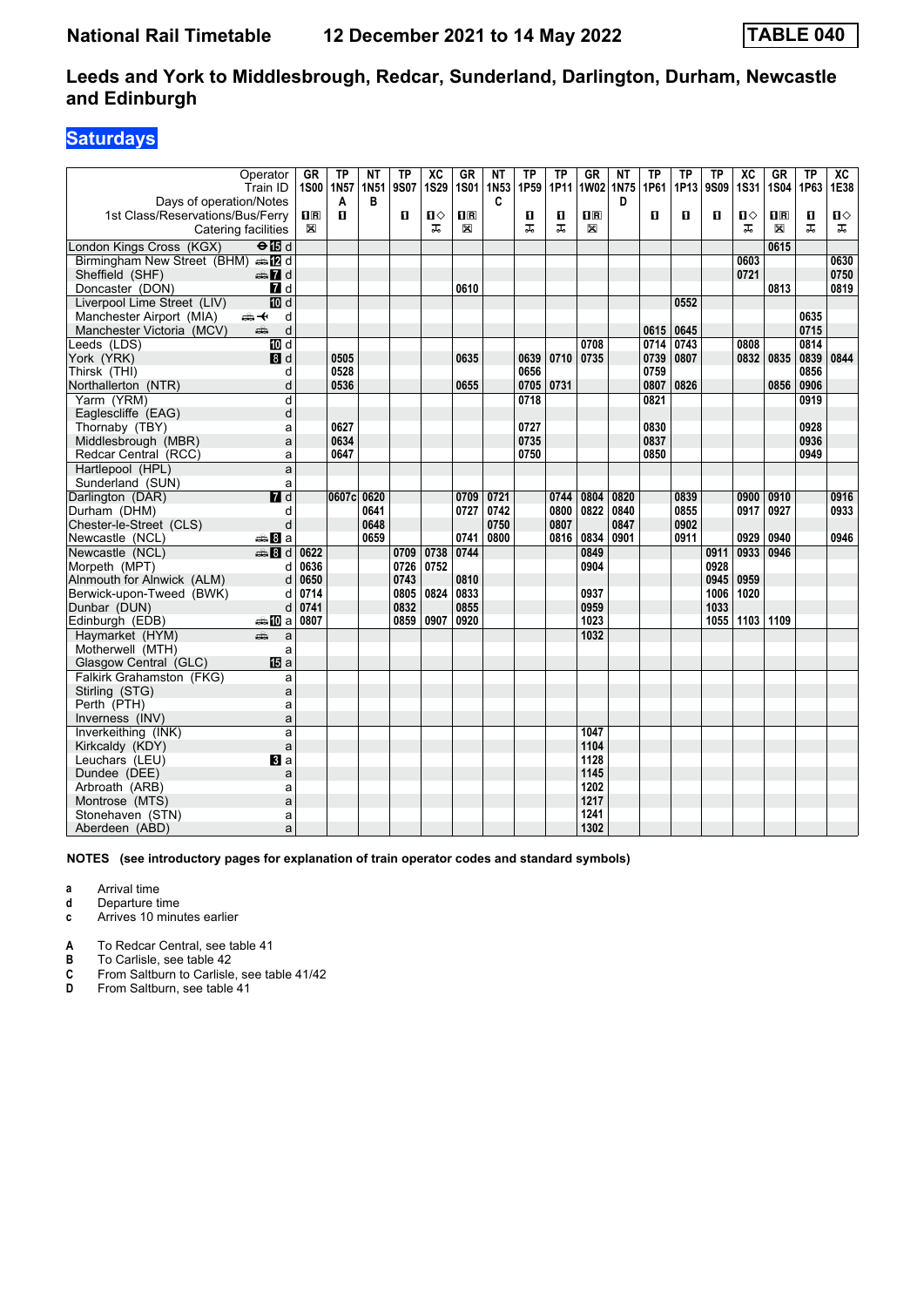### **Saturdays**

| Operator<br>Train ID                              | <b>GR</b><br>1S <sub>05</sub>                   | <b>TP</b><br>9E07 | $\overline{AC}$<br><b>1S33</b> | <b>GR</b><br><b>1S06</b> | ТP<br>1P65       | GC<br>1N90 | GR<br><b>1S07</b> | TP<br>1P17 | $\overline{X}C$<br><b>1S35</b> | <b>GR</b><br><b>1S08</b> | ТP<br>1P67       | <b>GR</b><br><b>1S09</b> | TP<br>9S12   | <b>TP</b><br>1P19 | $\overline{X}C$<br><b>1S37</b> | $G$ R<br>1S10                                   | <b>TP</b><br>1P69 | GR<br>1W11              |
|---------------------------------------------------|-------------------------------------------------|-------------------|--------------------------------|--------------------------|------------------|------------|-------------------|------------|--------------------------------|--------------------------|------------------|--------------------------|--------------|-------------------|--------------------------------|-------------------------------------------------|-------------------|-------------------------|
| Days of operation/Notes                           |                                                 |                   |                                |                          |                  |            |                   |            | Е                              |                          |                  |                          |              |                   | F                              |                                                 |                   |                         |
| 1st Class/Reservations/Bus/Ferry                  | $\overline{\mathbf{H}}$ $\overline{\mathbf{R}}$ | O.                | п⇔                             | $\mathbf{H}$ R           | O.               | ்ப         | 1R                | О          | П⇔                             | $\overline{\mathbf{H}}$  | О                | $\overline{\mathbf{R}}$  | п            | 0                 | Ⅱ♦                             | $\overline{\mathbf{H}}$ $\overline{\mathbf{R}}$ | O                 | $\overline{\mathbf{B}}$ |
| Catering facilities                               | $\mathbb{\mathbb{X}}$                           | ᠼ                 | ᠼ                              | X                        | ᠼ                | ᇁ          | X                 | ᠼ          | ᠼ                              | X                        | ㅈ                | X                        |              | ᠼ                 | ᠼ                              | X                                               | ᅚ                 | $\boxtimes$             |
| London Kings Cross (KGX)<br>$\Theta$ id           | 0700                                            |                   |                                | 0730                     |                  | 0748       | 0800              |            |                                | 0830                     |                  | 0900                     |              |                   |                                | 0930                                            |                   | 1000                    |
| Birmingham New Street (BHM) and                   |                                                 |                   | 0703                           |                          |                  |            |                   |            | 0803                           |                          |                  |                          |              |                   | 0903                           |                                                 |                   |                         |
| $\oplus \blacksquare$ d<br>Sheffield (SHF)        |                                                 |                   | 0822                           |                          |                  |            |                   |            | 0921                           |                          |                  |                          |              |                   | 1021                           |                                                 |                   |                         |
| 7d<br>Doncaster (DON)                             |                                                 |                   |                                | 0912                     |                  |            |                   |            |                                | 1011                     |                  |                          |              |                   |                                | 1111                                            |                   |                         |
| 10d<br>Liverpool Lime Street (LIV)                |                                                 | 0724              |                                |                          |                  |            |                   | 0754       |                                |                          |                  |                          |              | 0854              |                                |                                                 |                   |                         |
| Manchester Airport (MIA)<br>安<br>d                |                                                 |                   |                                |                          | 0736             |            |                   |            |                                |                          | 0835             |                          |              |                   |                                |                                                 | 0940              |                         |
| d<br>Manchester Victoria (MCV)<br>añ,             |                                                 | 0800              |                                |                          | 0815             |            |                   | 0845       |                                |                          | 0915             |                          |              | 0945              |                                |                                                 | 1015              |                         |
| 10 d<br>Leeds (LDS)                               |                                                 | 0851              | 0908                           |                          | 0914             |            |                   | 0942       | 1008                           |                          | 1014             |                          |              | 1042              | 1108                           |                                                 | 1114              |                         |
| 8 d<br>York (YRK)                                 | 0855                                            | 0920              | 0932                           | 0935                     | 0939             | 0946       | 0955              | 1007       | 1032                           | 1035                     | 1040             | 1054                     |              | 1107              | 1132 1135                      |                                                 | 1139              | 1155                    |
| Thirsk (THI)<br>d                                 |                                                 |                   |                                |                          | 0956             | 1004       |                   |            |                                |                          | 1057             |                          |              |                   |                                |                                                 | 1156              |                         |
| d<br>Northallerton (NTR)                          |                                                 |                   |                                |                          | 1007             | 1020       |                   | 1026       |                                | 1055                     | 1107             |                          |              | 1127              |                                |                                                 | 1205              |                         |
| $\overline{\mathsf{d}}$<br>Yarm (YRM)             |                                                 |                   |                                |                          | $\frac{1021}{ }$ |            |                   |            |                                |                          | $\frac{1121}{2}$ |                          |              |                   |                                |                                                 | 1219              |                         |
| d<br>Eaglescliffe (EAG)                           |                                                 |                   |                                |                          |                  | 1038       |                   |            |                                |                          |                  |                          |              |                   |                                |                                                 |                   |                         |
| Thornaby (TBY)<br>a                               |                                                 |                   |                                |                          | 1030             |            |                   |            |                                |                          | 1130             |                          |              |                   |                                |                                                 | 1227              |                         |
| Middlesbrough (MBR)<br>a                          |                                                 |                   |                                |                          | 1037             |            |                   |            |                                |                          | 1137             |                          |              |                   |                                |                                                 | 1235              |                         |
| Redcar Central (RCC)<br>a                         |                                                 |                   |                                |                          | 1050             |            |                   |            |                                |                          | 1150             |                          |              |                   |                                |                                                 | 1248              |                         |
| Hartlepool (HPL)<br>a                             |                                                 |                   |                                |                          |                  | 1056       |                   |            |                                |                          |                  |                          |              |                   |                                |                                                 |                   |                         |
| Sunderland (SUN)<br>a                             |                                                 |                   |                                |                          |                  | 1125       |                   |            |                                |                          |                  |                          |              |                   |                                |                                                 |                   |                         |
| $I$ d<br>Darlington (DAR)                         | 0924                                            | 0948              | 1000                           | 1006                     |                  |            | 1024              | 1039       | 1100                           | 1109                     |                  | 1123                     |              | 1140              | 1201                           | 1206                                            |                   | 1224                    |
| Durham (DHM)<br>d                                 |                                                 | 1005              | 1017                           | 1025                     |                  |            |                   | 1055       | 1117                           | 1127                     |                  |                          |              | 1156              | 1217                           | 1224                                            |                   |                         |
| d<br>Chester-le-Street (CLS)                      |                                                 |                   |                                |                          |                  |            |                   | 1102       |                                |                          |                  |                          |              |                   |                                |                                                 |                   |                         |
| <del>⊯</del> Ва<br>Newcastle (NCL)                | 0951                                            | 1018              | 1030                           | 1038                     |                  |            | 1051              | 1113       | 1129                           | 1140                     |                  | 1150                     |              |                   | 1213 1230                      | 1237                                            |                   | 1250                    |
| Newcastle (NCL)<br>$\mathbf{3}$ $\mathbf{8}$ d    | 0954                                            |                   |                                | 1041                     |                  |            | 1054              |            | 1133                           | 1144                     |                  | 1152                     | 1206         |                   |                                | 1240                                            |                   | 1254                    |
| Morpeth (MPT)<br>d                                |                                                 |                   |                                |                          |                  |            |                   |            | 1147                           |                          |                  |                          | 1224         |                   |                                | 1254                                            |                   |                         |
| Alnmouth for Alnwick (ALM)<br>d                   |                                                 |                   |                                | 1107                     |                  |            |                   |            |                                |                          |                  |                          | 1241         |                   |                                | 1308                                            |                   |                         |
| Berwick-upon-Tweed (BWK)<br>d<br>d                | 1038                                            |                   |                                |                          |                  |            | 1140              |            | 1219                           |                          |                  | 1236                     | 1302         |                   |                                |                                                 |                   | 1340                    |
| Dunbar (DUN)                                      | 1128                                            |                   |                                | 1209                     |                  |            | 1226              |            | 1305                           | 1310                     |                  |                          | 1329<br>1351 |                   |                                | 1409                                            |                   | 1425                    |
| Edinburgh (EDB)<br>⇔≞MDa                          |                                                 |                   |                                |                          |                  |            |                   |            |                                |                          |                  | 1327                     |              |                   |                                |                                                 |                   | 1433                    |
| Havmarket (HYM)<br>æ<br>a                         |                                                 |                   |                                |                          |                  |            |                   |            |                                |                          |                  |                          |              |                   |                                |                                                 |                   |                         |
| Motherwell (MTH)<br>a<br><b>IB</b> a              |                                                 |                   |                                |                          |                  |            |                   |            |                                |                          |                  |                          |              |                   |                                |                                                 |                   |                         |
| Glasgow Central (GLC)<br>Falkirk Grahamston (FKG) |                                                 |                   |                                |                          |                  |            |                   |            |                                |                          |                  |                          |              |                   |                                |                                                 |                   |                         |
| a<br>Stirling (STG)<br>a                          |                                                 |                   |                                |                          |                  |            |                   |            |                                |                          |                  |                          |              |                   |                                |                                                 |                   |                         |
| Perth (PTH)<br>a                                  |                                                 |                   |                                |                          |                  |            |                   |            |                                |                          |                  |                          |              |                   |                                |                                                 |                   |                         |
| Inverness (INV)<br>a                              |                                                 |                   |                                |                          |                  |            |                   |            |                                |                          |                  |                          |              |                   |                                |                                                 |                   |                         |
| Inverkeithing (INK)<br>a                          |                                                 |                   |                                |                          |                  |            |                   |            |                                |                          |                  |                          |              |                   |                                |                                                 |                   | 1450                    |
| Kirkcaldy (KDY)<br>a                              |                                                 |                   |                                |                          |                  |            |                   |            |                                |                          |                  |                          |              |                   |                                |                                                 |                   | 1507                    |
| Leuchars (LEU)<br>$\mathbf{B}$ a                  |                                                 |                   |                                |                          |                  |            |                   |            |                                |                          |                  |                          |              |                   |                                |                                                 |                   | 1531                    |
| Dundee (DEE)<br>a                                 |                                                 |                   |                                |                          |                  |            |                   |            |                                |                          |                  |                          |              |                   |                                |                                                 |                   | 1548                    |
| Arbroath (ARB)<br>a                               |                                                 |                   |                                |                          |                  |            |                   |            |                                |                          |                  |                          |              |                   |                                |                                                 |                   | 1605                    |
| Montrose (MTS)<br>a                               |                                                 |                   |                                |                          |                  |            |                   |            |                                |                          |                  |                          |              |                   |                                |                                                 |                   | 1621                    |
| Stonehaven (STN)<br>a                             |                                                 |                   |                                |                          |                  |            |                   |            |                                |                          |                  |                          |              |                   |                                |                                                 |                   | 1645                    |
| Aberdeen (ABD)<br>a                               |                                                 |                   |                                |                          |                  |            |                   |            |                                |                          |                  |                          |              |                   |                                |                                                 |                   | 1706                    |

**NOTES (see introductory pages for explanation of train operator codes and standard symbols)**

**a** Arrival time

**d** Departure time

**E** From Bristol Temple Meads, see table 50<br>**F** From Plymouth, see table 50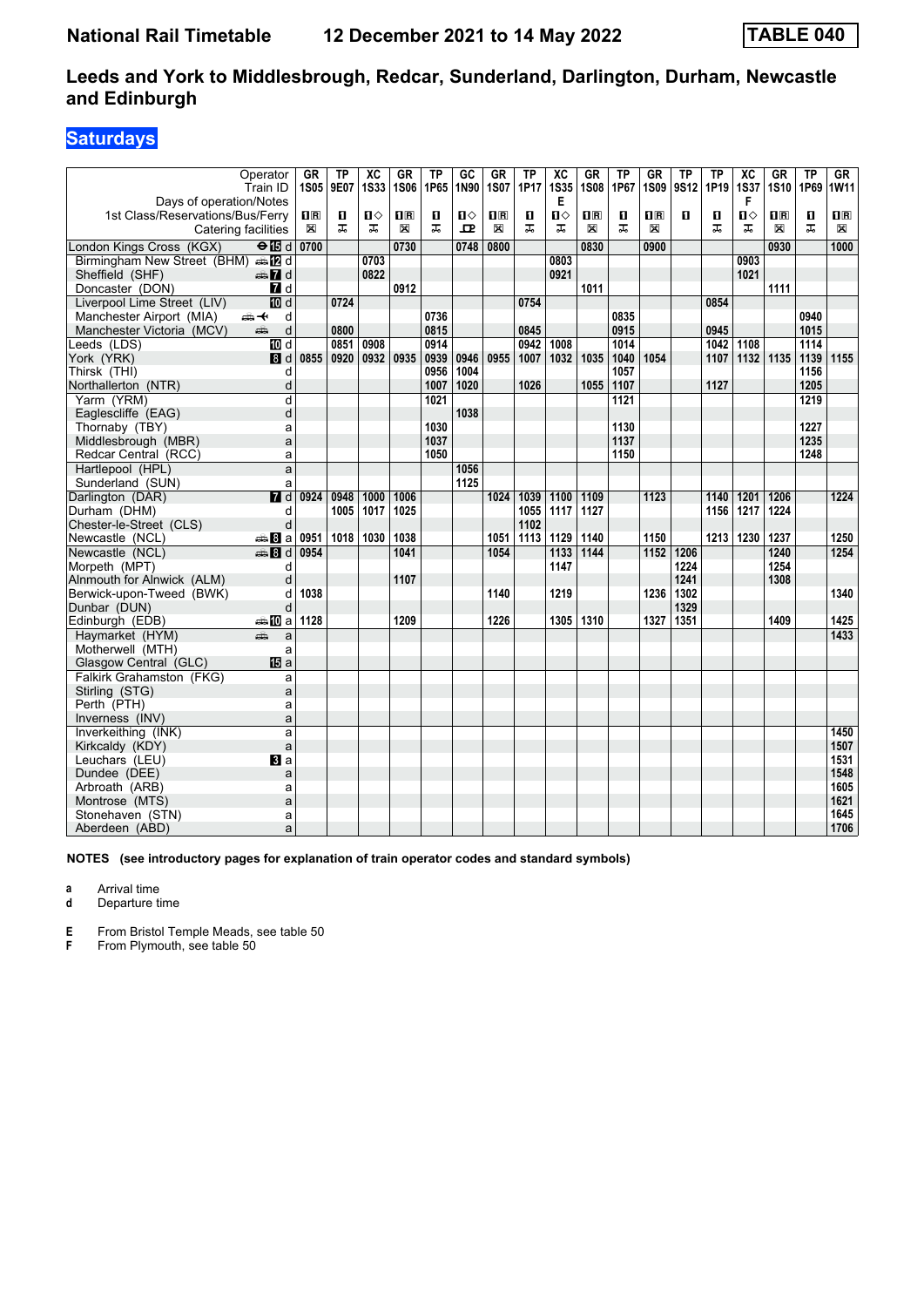### **Saturdays**

| Operator<br>Train ID                      |                   | <b>TP</b><br>1P21 | LD<br>1S93        | $\overline{X}C$<br><b>1S39</b> | <b>GR</b><br><b>1S12</b> | TP<br>1P71     | <b>GR</b><br><b>1S13</b> | <b>TP</b><br>1P23 | GC<br>1N92   | $\overline{X}C$<br><b>1S41</b> | <b>GR</b><br><b>1S15</b> | <b>TP</b><br>1P73 | <b>GR</b><br>1W16       | TP<br>1P25 | $\overline{X}C$<br><b>1S43</b> | GR<br><b>1S17</b> | TP<br>1P75 | <b>GR</b><br><b>1S18</b> | TP<br>1P27 |
|-------------------------------------------|-------------------|-------------------|-------------------|--------------------------------|--------------------------|----------------|--------------------------|-------------------|--------------|--------------------------------|--------------------------|-------------------|-------------------------|------------|--------------------------------|-------------------|------------|--------------------------|------------|
| Days of operation/Notes                   |                   |                   |                   | F                              |                          |                |                          |                   |              | F                              |                          |                   |                         |            | Е                              |                   |            |                          |            |
| 1st Class/Reservations/Bus/Ferry          |                   | 0                 | $\mathbf{R}$      | Ⅱ♦                             | 1R                       | $\blacksquare$ | $\mathbf{H}$ R           | O                 | $\mathbf{n}$ | $\mathbf{u}$                   | $\overline{\mathbf{H}}$  | 0                 | $\overline{\mathbf{R}}$ | п          | $\mathbf{n}$                   | $\mathbf{H}$ R    | п          | $\mathbf{H}$ R           | D.         |
| Catering facilities                       |                   | ᠼ                 | ᠼ                 | ㅈ                              | X                        | ㅈ              | X                        | ㅈ                 | ᇁ            | ᠼ                              | X                        | ㅈ                 | X                       | ᠼ          | ᠼ                              | X                 | ᅚ          | X                        | ㅈ          |
| London Kings Cross (KGX)<br>$\Theta$ is d |                   |                   | $\overline{1025}$ |                                | 1030                     |                | 1100                     |                   | 1127         |                                | 1130                     |                   | 1200                    |            |                                | 1230              |            | 1300                     |            |
| Birmingham New Street (BHM) s [2 d        |                   |                   |                   | 1003                           |                          |                |                          |                   |              | 1103                           |                          |                   |                         |            | 1203                           |                   |            |                          |            |
| $\oplus$ 7 d<br>Sheffield (SHF)           |                   |                   |                   | 1121                           |                          |                |                          |                   |              | 1221                           |                          |                   |                         |            | 1321                           |                   |            |                          |            |
| Doncaster (DON)                           | 7 d               |                   |                   |                                | 1211                     |                |                          |                   |              |                                | 1311                     |                   |                         |            |                                | 1411              |            |                          |            |
| Liverpool Lime Street (LIV)               | $\overline{10}$ d | 0954              |                   |                                |                          |                |                          | 1054              |              |                                |                          |                   |                         | 1154       |                                |                   |            |                          | 1254       |
| Manchester Airport (MIA)<br>⇜↞            | d                 |                   |                   |                                |                          | 1040           |                          |                   |              |                                |                          | 1140              |                         |            |                                |                   | 1240       |                          |            |
| Manchester Victoria (MCV)<br>پتھ          | d                 | 1045              |                   |                                |                          | 1115           |                          | 1145              |              |                                |                          | 1215              |                         | 1245       |                                |                   | 1315       |                          | 1345       |
| Leeds (LDS)                               | III d             | 1142              |                   | 1208                           |                          | 1214           |                          | $\frac{1}{242}$   |              | 1308                           |                          | 1314              |                         | 1342       | 1408                           |                   | 1414       |                          | 1442       |
| York (YRK)                                | 8d                | 1207              |                   | 1232                           | 1235                     | 1240           | 1254                     | 1307              | 1323         | 1332                           | 1335                     | 1339              | 1355                    | 1407       | 1432 1435                      |                   | 1440       | 1455                     | 1507       |
| Thirsk (THI)                              | d                 |                   |                   |                                |                          | 1256           |                          |                   | 1340         |                                |                          | 1356              |                         |            |                                |                   | 1457       |                          |            |
| Northallerton (NTR)                       | d                 | 1226              |                   |                                | 1255                     | 1305           |                          | 1326              | 1349         |                                |                          | 1405              |                         | 1426       |                                | 1455              | 1505       |                          | 1526       |
| Yarm (YRM)                                | d                 |                   |                   |                                |                          | 1319           |                          |                   |              |                                |                          | 1418              |                         |            |                                |                   | 1518       |                          |            |
| Eaglescliffe (EAG)                        | d                 |                   |                   |                                |                          |                |                          |                   | 1404         |                                |                          |                   |                         |            |                                |                   |            |                          |            |
| Thornaby (TBY)                            | a                 |                   |                   |                                |                          | 1328           |                          |                   |              |                                |                          | 1427              |                         |            |                                |                   | 1527       |                          |            |
| Middlesbrough (MBR)                       | a                 |                   |                   |                                |                          | 1335           |                          |                   |              |                                |                          | 1435              |                         |            |                                |                   | 1535       |                          |            |
| Redcar Central (RCC)                      | a                 |                   |                   |                                |                          | 1349           |                          |                   |              |                                |                          | 1448              |                         |            |                                |                   | 1548       |                          |            |
| Hartlepool (HPL)                          | a                 |                   |                   |                                |                          |                |                          |                   | 1423         |                                |                          |                   |                         |            |                                |                   |            |                          |            |
| Sunderland (SUN)                          | a                 |                   |                   |                                |                          |                |                          |                   | 1451         |                                |                          |                   |                         |            |                                |                   |            |                          |            |
| Darlington (DAR)                          | $\overline{d}$    | 1239              |                   | 1300                           | 1309                     |                | 1323                     | 1340              |              | 1403                           | 1408                     |                   | 1424                    | 1439       | 1500                           | 1509              |            | 1523                     | 1539       |
| Durham (DHM)                              | d                 | 1255              |                   | 1317                           | 1327                     |                |                          | 1357              |              | 1420                           | 1426                     |                   |                         | 1455       | 1517                           | 1527              |            |                          | 1555       |
| Chester-le-Street (CLS)                   | d                 | 1302              |                   |                                |                          |                |                          |                   |              |                                |                          |                   |                         | 1502       |                                |                   |            |                          | 1602       |
| Newcastle (NCL)<br><del>⊯</del> Ва∣       |                   | 1313              | 1316              | 1329                           | 1340                     |                | 1349                     | 1410              |              | 1432                           | 1439                     |                   | 1450                    | 1511       | 1529                           | 1540              |            | 1549                     | 1613       |
| Newcastle (NCL)<br><b>第8d</b>             |                   |                   | 1325              | 1335                           | 1345                     |                | 1352                     |                   |              |                                | 1442                     |                   | 1456                    |            | 1535                           | 1545              |            | 1559                     |            |
| Morpeth (MPT)                             | d                 |                   | 1339              |                                |                          |                |                          |                   |              |                                |                          |                   |                         |            |                                |                   |            |                          |            |
| Alnmouth for Alnwick (ALM)                | d                 |                   |                   | 1401                           |                          |                |                          |                   |              |                                | 1509                     |                   |                         |            | 1601                           |                   |            |                          |            |
| Berwick-upon-Tweed (BWK)                  | d                 |                   |                   | 1422                           |                          |                | 1436                     |                   |              |                                |                          |                   | 1541                    |            | 1622                           |                   |            | 1643                     |            |
| Dunbar (DUN)                              | d                 |                   |                   |                                |                          |                |                          |                   |              |                                |                          |                   |                         |            |                                |                   |            |                          |            |
| ⇔≞ ll0 a<br>Edinburgh (EDB)               |                   |                   | 1457              | 1505                           | 1510                     |                | 1527                     |                   |              |                                | 1617                     |                   | 1626                    |            | 1703 1710                      |                   |            | 1730                     |            |
| añ,<br>Haymarket (HYM)                    | a                 |                   |                   |                                |                          |                |                          |                   |              |                                |                          |                   | $\frac{1637}{ }$        |            | 1716                           |                   |            |                          |            |
| Motherwell (MTH)                          | a                 |                   |                   |                                |                          |                |                          |                   |              |                                |                          |                   |                         |            | 1758                           |                   |            |                          |            |
| Glasgow Central (GLC)                     | <b>個</b> a        |                   |                   |                                |                          |                |                          |                   |              |                                |                          |                   |                         |            | 1814                           |                   |            |                          |            |
| Falkirk Grahamston (FKG)                  | a                 |                   |                   |                                |                          |                |                          |                   |              |                                |                          |                   | 1701<br>1717            |            |                                |                   |            |                          |            |
| Stirling (STG)<br>Perth (PTH)             | a<br>a            |                   |                   |                                |                          |                |                          |                   |              |                                |                          |                   | 1752                    |            |                                |                   |            |                          |            |
| Inverness (INV)                           | a                 |                   |                   |                                |                          |                |                          |                   |              |                                |                          |                   | 2004                    |            |                                |                   |            |                          |            |
| Inverkeithing (INK)                       | a                 |                   |                   |                                |                          |                |                          |                   |              |                                |                          |                   |                         |            |                                |                   |            |                          |            |
| Kirkcaldy (KDY)                           | a                 |                   |                   |                                |                          |                |                          |                   |              |                                |                          |                   |                         |            |                                |                   |            |                          |            |
| Leuchars (LEU)                            | Bl a              |                   |                   |                                |                          |                |                          |                   |              |                                |                          |                   |                         |            |                                |                   |            |                          |            |
| Dundee (DEE)                              | a                 |                   |                   |                                |                          |                |                          |                   |              |                                |                          |                   |                         |            |                                |                   |            |                          |            |
| Arbroath (ARB)                            | a                 |                   |                   |                                |                          |                |                          |                   |              |                                |                          |                   |                         |            |                                |                   |            |                          |            |
| Montrose (MTS)                            | a                 |                   |                   |                                |                          |                |                          |                   |              |                                |                          |                   |                         |            |                                |                   |            |                          |            |
| Stonehaven (STN)                          | a                 |                   |                   |                                |                          |                |                          |                   |              |                                |                          |                   |                         |            |                                |                   |            |                          |            |
| Aberdeen (ABD)                            | a                 |                   |                   |                                |                          |                |                          |                   |              |                                |                          |                   |                         |            |                                |                   |            |                          |            |

**NOTES (see introductory pages for explanation of train operator codes and standard symbols)**

**a** Arrival time

**d** Departure time

**E** From Bristol Temple Meads, see table 50<br>**F** From Plymouth, see table 50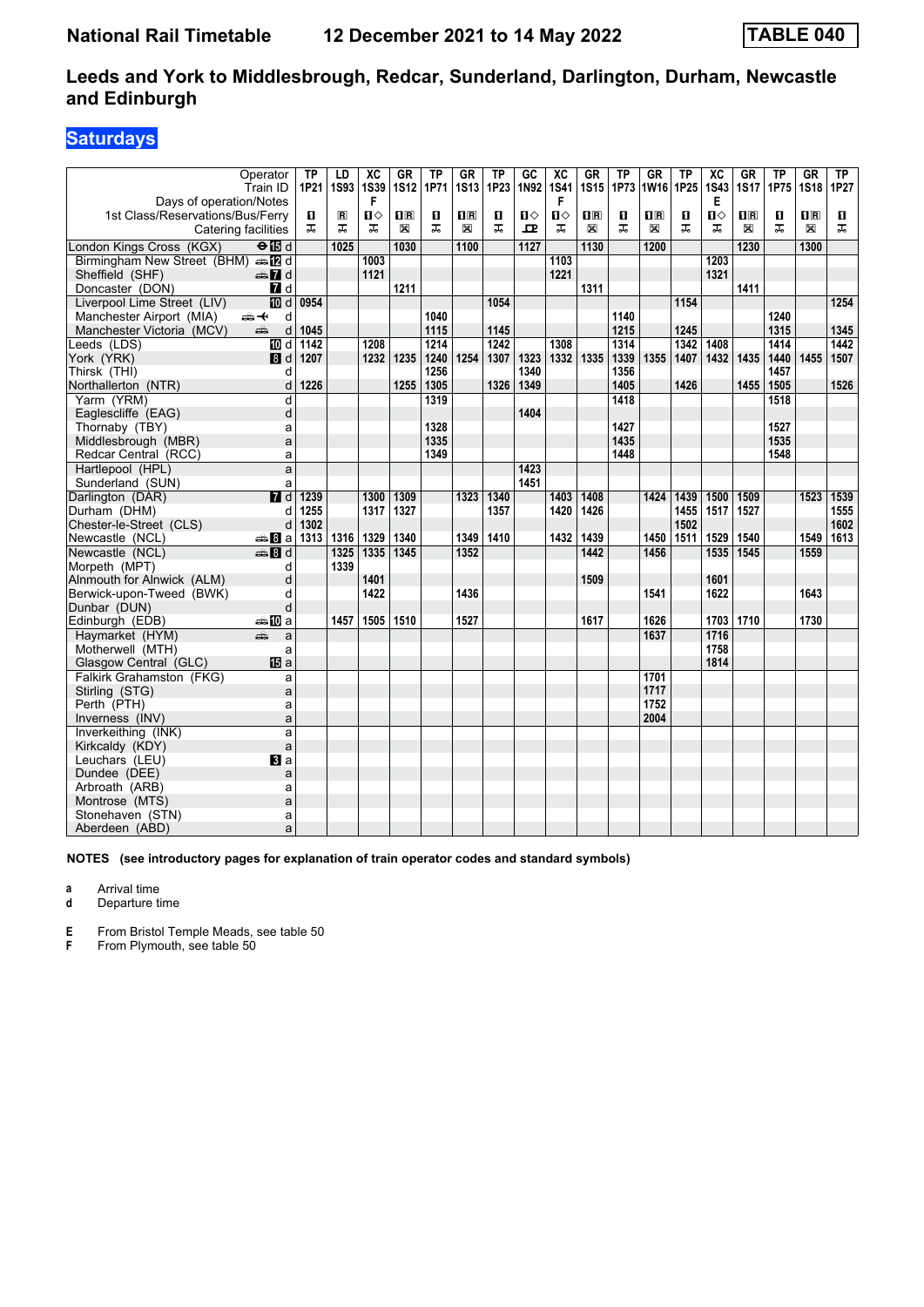### **Saturdays**

|                                                       | Operator                | <b>TP</b>        | $G$ <sub>C</sub> | $\overline{\text{xc}}$ | <b>GR</b>   | ТP   | <b>GR</b>      | <b>TP</b> | $\overline{\text{xc}}$ | $\overline{\text{xc}}$ | <b>GR</b>               | <b>TP</b> | GR                      | <b>TP</b> | $\overline{\text{xc}}$ | $G$ R                   | TP   | <b>GR</b>               | TP   |
|-------------------------------------------------------|-------------------------|------------------|------------------|------------------------|-------------|------|----------------|-----------|------------------------|------------------------|-------------------------|-----------|-------------------------|-----------|------------------------|-------------------------|------|-------------------------|------|
| Days of operation/Notes                               | Train ID                | 9S <sub>16</sub> | 1N93             | <b>1S45</b><br>F       | <b>1S19</b> | 1P77 | 1W20           | 1P29      | 1E44                   | <b>1S47</b><br>Е       | <b>1S21</b>             | 1P79      | <b>1S22</b>             | 1P31      | 1S49<br>F              | <b>1S23</b>             | 1P81 | <b>1S24</b>             | 1P33 |
| 1st Class/Reservations/Bus/Ferry                      |                         | 0                | ்ப               | Ⅱ♦                     | 1R          | П    | $\mathbf{H}$ R | O         | О                      | $\mathbf{u}$           | $\overline{\mathbf{H}}$ | 0         | $\overline{\mathbf{R}}$ | п         | ்ப                     | $\overline{\mathbf{H}}$ | O    | $\overline{\mathbf{H}}$ | O.   |
| <b>Catering facilities</b>                            |                         |                  | ᇁ                | ᠼ                      | X           | ᠼ    | X              | ᠼ         | ᅚ                      | ᠼ                      | X                       | ᠼ         | X                       | ᠼ         | ᠼ                      | X                       | ᅚ    | X                       | ᠼ    |
|                                                       |                         |                  |                  |                        |             |      |                |           |                        |                        |                         |           |                         |           |                        |                         |      |                         |      |
| London Kings Cross (KGX)                              | $\Theta$ is d           |                  | 1318             |                        | 1330        |      | 1400           |           |                        |                        | 1430                    |           | 1500                    |           |                        | 1530                    |      | 1600                    |      |
| Birmingham New Street (BHM) and                       | $\oplus \blacksquare$ d |                  |                  | 1303                   |             |      |                |           | 1428                   | 1403                   |                         |           |                         |           | 1503                   |                         |      |                         |      |
| Sheffield (SHF)                                       |                         |                  |                  | 1421                   | 1511        |      |                |           | 1529<br>1558           | 1521                   | 1611                    |           |                         |           | 1621                   | 1711                    |      |                         |      |
| Doncaster (DON)                                       | 7d<br><b>ID</b> d       |                  |                  |                        |             |      |                | 1354      |                        |                        |                         |           |                         | 1454      |                        |                         |      |                         | 1554 |
| Liverpool Lime Street (LIV)                           | <del>∰ ≮</del>          |                  |                  |                        |             | 1340 |                |           |                        |                        |                         | 1440      |                         |           |                        |                         | 1540 |                         |      |
| Manchester Airport (MIA)<br>Manchester Victoria (MCV) | d<br>d<br>aîn           |                  |                  |                        |             | 1415 |                | 1445      |                        |                        |                         | 1515      |                         | 1545      |                        |                         | 1615 |                         | 1645 |
| Leeds (LDS)                                           | $\overline{M}$ d        |                  |                  | 1508                   |             | 1514 |                | 1542      |                        | 1608                   |                         | 1614      |                         | 1642      | 1708                   |                         | 1713 |                         | 1742 |
| York (YRK)                                            | 8d                      |                  | 1515             | 1532                   | 1535        | 1540 | 1555           | 1607      | 1620                   | 1632                   | 1635                    | 1639      | 1655                    | 1707      | 1732 1735              |                         | 1740 | 1756                    | 1807 |
| Thirsk (THI)                                          | d                       |                  | 1537             |                        |             | 1557 |                |           |                        |                        |                         | 1656      |                         |           |                        |                         | 1756 |                         | 1823 |
| Northallerton (NTR)                                   | d                       |                  | 1545             |                        | 1555        | 1605 |                | 1627      |                        |                        | 1655                    | 1705      |                         | 1726      |                        | 1755                    | 1805 |                         | 1831 |
| Yarm (YRM)                                            | d                       |                  |                  |                        |             | 1619 |                |           |                        |                        |                         | 1721e     |                         |           |                        |                         | 1818 |                         |      |
| Eaglescliffe (EAG)                                    | d                       |                  | 1603             |                        |             |      |                |           |                        |                        |                         |           |                         |           |                        |                         |      |                         |      |
| Thornaby (TBY)                                        | a                       |                  |                  |                        |             | 1629 |                |           |                        |                        |                         | 1730      |                         |           |                        |                         | 1827 |                         |      |
| Middlesbrough (MBR)                                   | a                       |                  |                  |                        |             | 1636 |                |           |                        |                        |                         | 1737      |                         |           |                        |                         | 1835 |                         |      |
| Redcar Central (RCC)                                  | a                       |                  |                  |                        |             | 1650 |                |           |                        |                        |                         | 1750      |                         |           |                        |                         | 1848 |                         |      |
| Hartlepool (HPL)                                      | a                       |                  | 1622             |                        |             |      |                |           |                        |                        |                         |           |                         |           |                        |                         |      |                         |      |
| Sunderland (SUN)                                      | a                       |                  | 1651             |                        |             |      |                |           |                        |                        |                         |           |                         |           |                        |                         |      |                         |      |
| Darlington (DAR)                                      | $\overline{M}$ d        |                  |                  | 1600                   | 1609        |      | 1625           | 1640      | 1647                   | 1700                   | 1709                    |           | 1724                    | 1739      | 1800                   | 1809                    |      | 1825                    | 1844 |
| Durham (DHM)                                          | d                       |                  |                  | 1617                   | 1626        |      |                | 1656      | 1704                   | 1717                   | 1727                    |           |                         | 1755      | 1817                   | 1827                    |      |                         | 1901 |
| Chester-le-Street (CLS)                               | d                       |                  |                  |                        |             |      |                | 1703      |                        |                        |                         |           |                         |           |                        |                         |      |                         | 1906 |
| Newcastle (NCL)                                       | <del>⊯</del> Bla        |                  |                  | 1629                   | 1639        |      | 1651           | 1714      | 1717                   | 1730                   | 1740                    |           | 1750                    | 1810      | 1833                   | 1841                    |      | 1851                    | 1917 |
| Newcastle (NCL)                                       | $\oplus$ 8 d            | 1614             |                  | 1633                   | 1641        |      | 1658           |           |                        | 1734                   | 1744                    |           | 1753                    |           |                        | 1844                    |      | 1854                    |      |
| Morpeth (MPT)                                         | d                       | 1631             |                  | 1646                   | 1655        |      |                |           |                        |                        |                         |           |                         |           |                        |                         |      |                         |      |
| Alnmouth for Alnwick (ALM)                            | d                       | 1648             |                  | 1701                   | 1710        |      |                |           |                        | 1800                   |                         |           |                         |           |                        | 1911                    |      |                         |      |
| Berwick-upon-Tweed (BWK)                              | d                       | 1709             |                  |                        |             |      | 1743           |           |                        | 1822                   |                         |           | 1838                    |           |                        |                         |      | 1938                    |      |
| Dunbar (DUN)                                          | d                       | 1736             |                  | 1742                   |             |      |                |           |                        |                        |                         |           |                         |           |                        |                         |      |                         |      |
| Edinburgh (EDB)                                       | ⇔≞MDa                   | 1805             |                  | 1808                   | 1814        |      | 1830           |           |                        | 1903                   | 1911                    |           | 1929                    |           |                        | 2015                    |      | 2021                    |      |
| Havmarket (HYM)                                       | æ<br>a                  |                  |                  | 1817                   |             |      | 1841           |           |                        | 1916                   |                         |           |                         |           |                        |                         |      |                         |      |
| Motherwell (MTH)                                      | a                       |                  |                  |                        |             |      |                |           |                        | 1953                   |                         |           |                         |           |                        |                         |      |                         |      |
| Glasgow Central (GLC)                                 | <b>個</b> a              |                  |                  |                        |             |      |                |           |                        | 2016                   |                         |           |                         |           |                        |                         |      |                         |      |
| Falkirk Grahamston (FKG)                              | a                       |                  |                  |                        |             |      |                |           |                        |                        |                         |           |                         |           |                        |                         |      |                         |      |
| Stirling (STG)                                        | a                       |                  |                  |                        |             |      |                |           |                        |                        |                         |           |                         |           |                        |                         |      |                         |      |
| Perth (PTH)                                           | a                       |                  |                  |                        |             |      |                |           |                        |                        |                         |           |                         |           |                        |                         |      |                         |      |
| Inverness (INV)                                       | a                       |                  |                  |                        |             |      |                |           |                        |                        |                         |           |                         |           |                        |                         |      |                         |      |
| Inverkeithing (INK)                                   | a                       |                  |                  |                        |             |      | 1856           |           |                        |                        |                         |           |                         |           |                        |                         |      |                         |      |
| Kirkcaldy (KDY)                                       | a                       |                  |                  |                        |             |      | 1913           |           |                        |                        |                         |           |                         |           |                        |                         |      |                         |      |
| Leuchars (LEU)                                        | $\mathbf{B}$ a          |                  |                  |                        |             |      | 1941           |           |                        |                        |                         |           |                         |           |                        |                         |      |                         |      |
| Dundee (DEE)                                          | a                       |                  |                  | 1929                   |             |      | 1957           |           |                        |                        |                         |           |                         |           |                        |                         |      |                         |      |
| Arbroath (ARB)                                        | a                       |                  |                  |                        |             |      | 2014           |           |                        |                        |                         |           |                         |           |                        |                         |      |                         |      |
| Montrose (MTS)                                        | a                       |                  |                  |                        |             |      | 2029           |           |                        |                        |                         |           |                         |           |                        |                         |      |                         |      |
| Stonehaven (STN)                                      | a                       |                  |                  |                        |             |      | 2052           |           |                        |                        |                         |           |                         |           |                        |                         |      |                         |      |
| Aberdeen (ABD)                                        | a                       |                  |                  | 2041                   |             |      | 2113           |           |                        |                        |                         |           |                         |           |                        |                         |      |                         |      |

**NOTES (see introductory pages for explanation of train operator codes and standard symbols)**

**a** Arrival time

**d** Departure time

**e** Arrives 4 minutes earlier

**E** From Bristol Temple Meads, see table 50<br>**F** From Plymouth, see table 50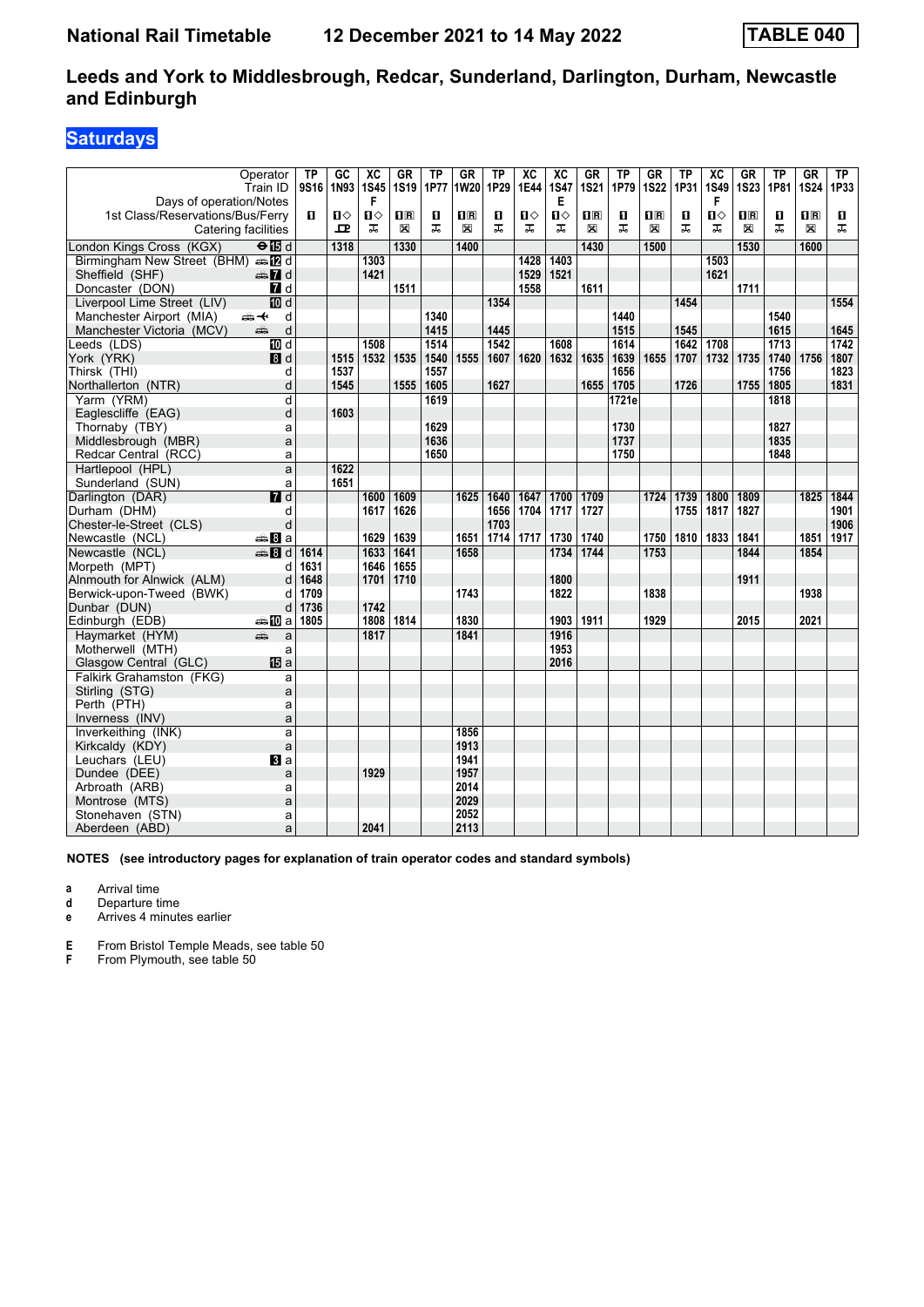### **Saturdays**

| Operator<br>Train ID                        | ХC<br><b>1S51</b> | <b>GR</b><br><b>1S25</b> | <b>TP</b><br>1P83 | GC<br>1N94 | <b>GR</b><br><b>1S26</b> | ТP<br>1P35 | <b>GR</b><br><b>1S27</b> | $\overline{AC}$<br><b>1S53</b> | <b>GR</b><br><b>1S28</b> | ΤP<br>9S21 | <b>TP</b><br>1P37 | $\overline{X}C$<br><b>1S55</b> | GR<br>1N30 | ТP<br>1P87 | $G$ R<br>1N31 | GC<br>1N96 | $G$ R<br>1N32  | GF<br>1N33     |
|---------------------------------------------|-------------------|--------------------------|-------------------|------------|--------------------------|------------|--------------------------|--------------------------------|--------------------------|------------|-------------------|--------------------------------|------------|------------|---------------|------------|----------------|----------------|
| Days of operation/Notes                     | F                 |                          |                   |            |                          |            |                          | Е                              |                          |            |                   | F                              |            |            |               |            |                |                |
| 1st Class/Reservations/Bus/Ferry            | ்ப                | $\mathbf{H}$             | п                 | ்ப         | 10 R                     | O          | $\mathbf{H}$ R           | $\mathbf{u}$                   | 0 B                      | п          | 0                 | ்ப                             | 1R         | п          | $\mathbf{H}$  | п⇔         | 1 <sub>R</sub> | $\mathbf{1}$ R |
| Catering facilities                         | ᠼ                 | X                        | ᠼ                 | 고          | X                        | ᠼ          | X                        | ᠼ                              | X                        |            | ᠼ                 | ᠼ                              | X          |            | X             | 고          | X              | X              |
| London Kings Cross (KGX)<br>$\Theta$ is d   |                   | 1630                     |                   | 1648       | 1700                     |            | 1730                     |                                | 1800                     |            |                   |                                | 1830       |            | 1900          | 1927       | 1930           | 2000           |
| Birmingham New Street (BHM) same d          | 1603              |                          |                   |            |                          |            |                          | 1703                           |                          |            |                   | 1803                           |            |            |               |            |                |                |
| $\oplus$ 7 d<br>Sheffield (SHF)             | 1721              |                          |                   |            |                          |            |                          | 1821                           |                          |            |                   | 1921                           |            |            |               |            |                |                |
| 7d<br>Doncaster (DON)                       |                   | 1813                     |                   |            |                          |            |                          |                                |                          |            |                   |                                | 2012       |            |               |            | 2112 2141      |                |
| <b>ID</b> d<br>Liverpool Lime Street (LIV)  |                   |                          |                   |            |                          | 1654       |                          |                                |                          |            | 1754              |                                |            |            |               |            |                |                |
| Manchester Airport (MIA)<br>⇜✦<br>d         |                   |                          | 1640              |            |                          |            |                          |                                |                          |            |                   |                                |            | 1837       |               |            |                |                |
| d<br>Manchester Victoria (MCV)<br>æ         |                   |                          | 1715              |            |                          | 1745       |                          |                                |                          |            | 1845              |                                |            | 1914       |               |            |                |                |
| <b>IDI</b> d<br>Leeds (LDS)                 | 1808              |                          | 1814              |            |                          | 1843       |                          | 1908                           |                          |            | 1942              | 2008                           |            | 2014       |               |            |                |                |
| 8d<br>York (YRK)                            | 1832              | 1835                     | 1839              | 1844       | 1855                     | 1908       | 1931                     | 1935                           | 1954                     |            | 2007              | 2031                           | 2035       | 2041       | 2054 2123     |            | 2135           | 2205           |
| Thirsk (THI)<br>d                           |                   |                          | 1858              | 1902       |                          |            |                          |                                |                          |            |                   |                                |            | 2057       |               | 2139       |                |                |
| d<br>Northallerton (NTR)                    |                   | 1856                     | 1906              | 1911       |                          | 1927       |                          |                                |                          |            | 2026              |                                |            | 2055 2105  |               | 2148 2155  |                |                |
| d<br>Yarm (YRM)                             |                   |                          | 1920              |            |                          |            |                          |                                |                          |            |                   |                                |            | 2119       |               |            |                |                |
| d<br>Eaglescliffe (EAG)                     |                   |                          |                   | 1929       |                          |            |                          |                                |                          |            |                   |                                |            |            |               | 2204       |                |                |
| Thornaby (TBY)<br>a                         |                   |                          | 1929              |            |                          |            |                          |                                |                          |            |                   |                                |            | 2128       |               |            |                |                |
| Middlesbrough (MBR)<br>a                    |                   |                          | 1936              |            |                          |            |                          |                                |                          |            |                   |                                |            | 2135       |               |            |                |                |
| Redcar Central (RCC)<br>a                   |                   |                          | 1948              |            |                          |            |                          |                                |                          |            |                   |                                |            | 2148       |               |            |                |                |
| Hartlepool (HPL)<br>a                       |                   |                          |                   | 1948       |                          |            |                          |                                |                          |            |                   |                                |            |            |               | 2223       |                |                |
| Sunderland (SUN)<br>a                       |                   |                          |                   | 2021       |                          |            |                          |                                |                          |            |                   |                                |            |            |               | 2252       |                |                |
| $\blacksquare$ d<br>Darlington (DAR)        | 1901              | 1910                     |                   |            | 1927                     | 1940       | 2000                     | 2005                           | 2023                     |            | 2039              | 2059                           | 2109       |            | 2125          |            | 2209           | 2234           |
| Durham (DHM)<br>d                           | 1919              | 1928                     |                   |            |                          | 1957       | 2017                     | 2023                           |                          |            | 2055              | 2115 2127                      |            |            |               |            | 2227           | 2252           |
| d<br>Chester-le-Street (CLS)                |                   |                          |                   |            |                          |            |                          |                                |                          |            | 2102              |                                |            |            |               |            |                |                |
| Newcastle (NCL)<br><del>⊯</del> 8a          | 1932              | 1941                     |                   |            | 1953                     | 2011       | 2030                     | 2035                           | 2050                     |            | 2113              | 2128 2142                      |            |            | 2153          |            | 2242           | 2307           |
| Newcastle (NCL)<br>⊯‱ Bld                   | 1936              | 1945                     |                   |            | 1956                     |            | 2034                     | 2038                           | 2052                     | 2059       |                   | 2134                           |            |            |               |            |                |                |
| Morpeth (MPT)<br>d                          |                   | 2000                     |                   |            |                          |            |                          | 2051                           | 2108                     | 2116       |                   |                                |            |            |               |            |                |                |
| Alnmouth for Alnwick (ALM)<br>d             | 2002              |                          |                   |            |                          |            |                          |                                | 2125                     | 2133       |                   | 2159                           |            |            |               |            |                |                |
| Berwick-upon-Tweed (BWK)<br>d               | 2025              |                          |                   |            | 2040                     |            |                          | 2124                           | 2148                     | 2154       |                   |                                |            |            |               |            |                |                |
| d<br>Dunbar (DUN)                           |                   |                          |                   |            |                          |            |                          | 2146                           | 2212                     |            |                   |                                |            |            |               |            |                |                |
| <b>▲ID</b> a 2108 2114<br>Edinburgh (EDB)   |                   |                          |                   |            | 2123                     |            | 2159                     |                                | 2208 2238                | 2239       |                   | 2301                           |            |            |               |            |                |                |
| Havmarket (HYM)<br>æ<br>a                   |                   |                          |                   |            |                          |            |                          |                                |                          |            |                   |                                |            |            |               |            |                |                |
| Motherwell (MTH)<br>a                       |                   |                          |                   |            |                          |            |                          |                                |                          |            |                   |                                |            |            |               |            |                |                |
| <b>IB</b> a<br>Glasgow Central (GLC)        |                   |                          |                   |            |                          |            |                          |                                |                          |            |                   |                                |            |            |               |            |                |                |
| Falkirk Grahamston (FKG)<br>a               |                   |                          |                   |            |                          |            |                          |                                |                          |            |                   |                                |            |            |               |            |                |                |
| Stirling (STG)<br>a                         |                   |                          |                   |            |                          |            |                          |                                |                          |            |                   |                                |            |            |               |            |                |                |
| Perth (PTH)<br>a                            |                   |                          |                   |            |                          |            |                          |                                |                          |            |                   |                                |            |            |               |            |                |                |
| Inverness (INV)<br>a                        |                   |                          |                   |            |                          |            |                          |                                |                          |            |                   |                                |            |            |               |            |                |                |
| Inverkeithing (INK)<br>a<br>Kirkcaldy (KDY) |                   |                          |                   |            |                          |            |                          |                                |                          |            |                   |                                |            |            |               |            |                |                |
| a<br>$\mathbf{B}$ a                         |                   |                          |                   |            |                          |            |                          |                                |                          |            |                   |                                |            |            |               |            |                |                |
| Leuchars (LEU)<br>Dundee (DEE)<br>a         |                   |                          |                   |            |                          |            |                          |                                |                          |            |                   |                                |            |            |               |            |                |                |
| Arbroath (ARB)<br>a                         |                   |                          |                   |            |                          |            |                          |                                |                          |            |                   |                                |            |            |               |            |                |                |
| Montrose (MTS)<br>a                         |                   |                          |                   |            |                          |            |                          |                                |                          |            |                   |                                |            |            |               |            |                |                |
| Stonehaven (STN)<br>a                       |                   |                          |                   |            |                          |            |                          |                                |                          |            |                   |                                |            |            |               |            |                |                |
| Aberdeen (ABD)<br>a                         |                   |                          |                   |            |                          |            |                          |                                |                          |            |                   |                                |            |            |               |            |                |                |

**NOTES (see introductory pages for explanation of train operator codes and standard symbols)**

**a** Arrival time

**d** Departure time

**E** From Bristol Temple Meads, see table 50<br>**F** From Plymouth, see table 50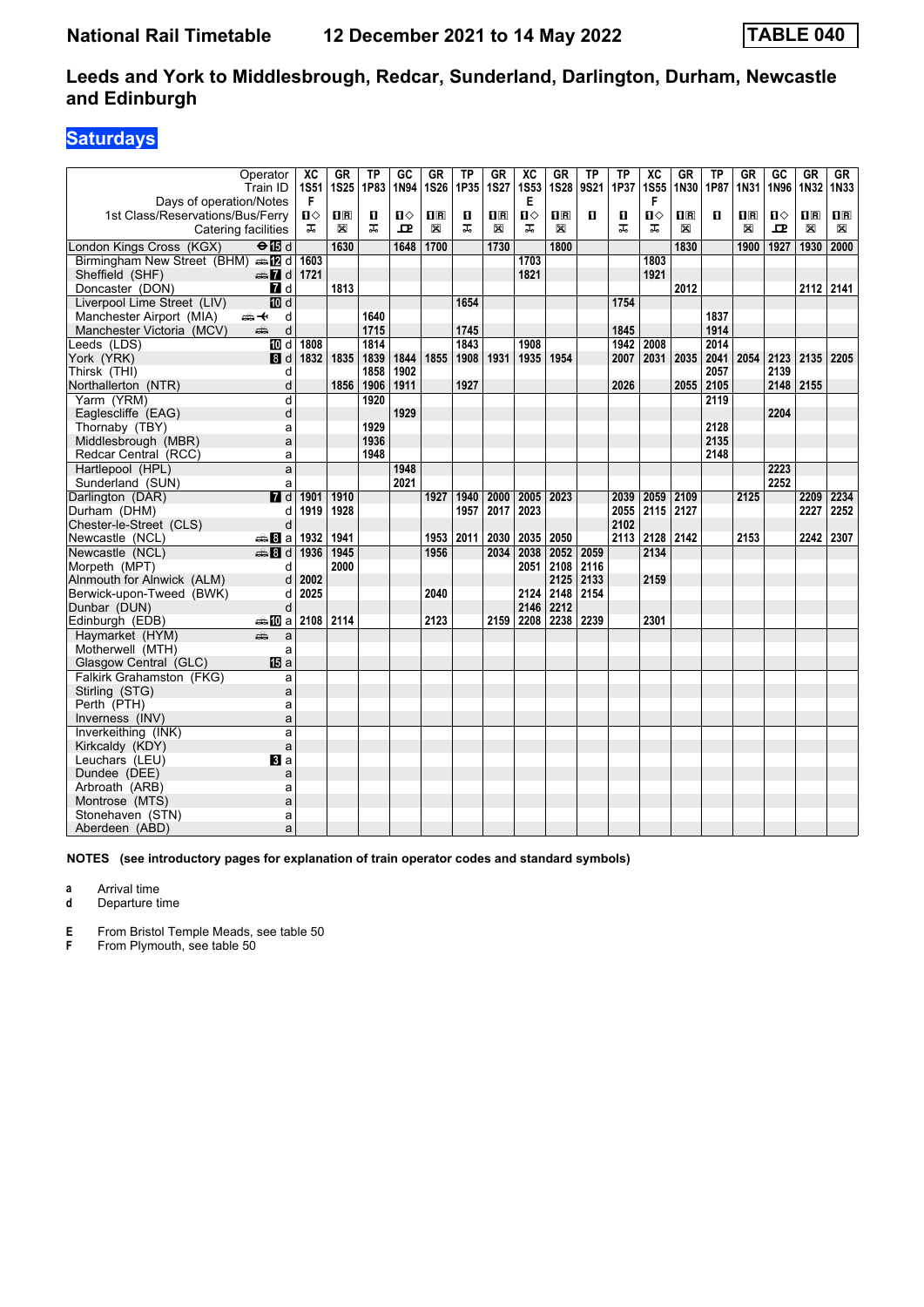### **Saturdays**

|                                                   | Operator            | $\overline{IP}$ | GR   | ТP   |
|---------------------------------------------------|---------------------|-----------------|------|------|
|                                                   | Train ID            | 1P41            | 1N34 | 9E21 |
| 1st Class/Reservations/Bus/Ferry                  |                     | п               | 0 R  | п    |
|                                                   | Catering facilities |                 | X    |      |
| London Kings Cross (KGX)                          | $\Theta$ is d       |                 | 2100 |      |
| Birmingham New Street (BHM) $\oplus \mathbb{Z}$ d |                     |                 |      |      |
| Sheffield (SHF)                                   | d≣n 7d              |                 |      |      |
| Doncaster (DON)                                   | <b>7</b> d          |                 |      |      |
| Liverpool Lime Street (LIV)                       | 10 d                | 1954            |      | 2108 |
| Manchester Airport (MIA)                          | ക+<br>d             |                 |      |      |
| Manchester Victoria (MCV)                         | æ<br>d              | 2045            |      | 2146 |
| Leeds (LDS)                                       | 100 d               | 2142            |      | 2243 |
| York (YRK)                                        | 8d                  | 2221            | 2258 | 2309 |
| Thirsk (THI)                                      | d                   |                 |      |      |
| Northallerton (NTR)                               | d                   | 2240            | 2319 | 2328 |
| Yarm (YRM)                                        | d                   |                 |      |      |
| Eaglescliffe (EAG)                                | d                   |                 |      |      |
| Thornaby (TBY)                                    | a                   |                 |      |      |
| Middlesbrough (MBR)                               | a                   |                 |      |      |
| Redcar Central (RCC)                              | a                   |                 |      |      |
| Hartlepool (HPL)                                  | a                   |                 |      |      |
| Sunderland (SUN)                                  | a                   |                 |      |      |
| Darlington (DAR)                                  | $\blacksquare$ d    | 2253            | 2333 | 2341 |
| Durham (DHM)                                      | d                   | 2309            | 2351 | 2357 |
| Chester-le-Street (CLS)                           | d                   | 2316            |      |      |
| Newcastle (NCL)                                   | ⊯≌ 8la              | 2326            | 0006 | 0012 |
| Newcastle (NCL)                                   | ্ৰভ্ৰী d            |                 |      |      |
| Morpeth (MPT)                                     | d                   |                 |      |      |
| Alnmouth for Alnwick (ALM)                        | d                   |                 |      |      |
| Berwick-upon-Tweed (BWK)                          | d                   |                 |      |      |
| Dunbar (DUN)                                      | d                   |                 |      |      |
| Edinburgh (EDB)                                   | ⇔‱ ∐Dia             |                 |      |      |
| Haymarket (HYM)                                   | پې<br>a             |                 |      |      |
| Motherwell (MTH)                                  | a                   |                 |      |      |
| Glasgow Central (GLC)                             | 16 a                |                 |      |      |
| Falkirk Grahamston (FKG)                          | a                   |                 |      |      |
| Stirling (STG)                                    | a                   |                 |      |      |
| Perth (PTH)                                       | a                   |                 |      |      |
| Inverness (INV)                                   | a                   |                 |      |      |
| Inverkeithing (INK)                               | a                   |                 |      |      |
| Kirkcaldy (KDY)                                   | a                   |                 |      |      |
| Leuchars (LEU)                                    | BI a                |                 |      |      |
| Dundee (DEE)                                      | a                   |                 |      |      |
| Arbroath (ARB)                                    | а                   |                 |      |      |
| Montrose (MTS)                                    | a                   |                 |      |      |
| Stonehaven (STN)                                  | a                   |                 |      |      |
| Aberdeen (ABD)                                    | a                   |                 |      |      |

**NOTES (see introductory pages for explanation of train operator codes and standard symbols)**

**a** Arrival time<br>**d** Departure t

**d** Departure time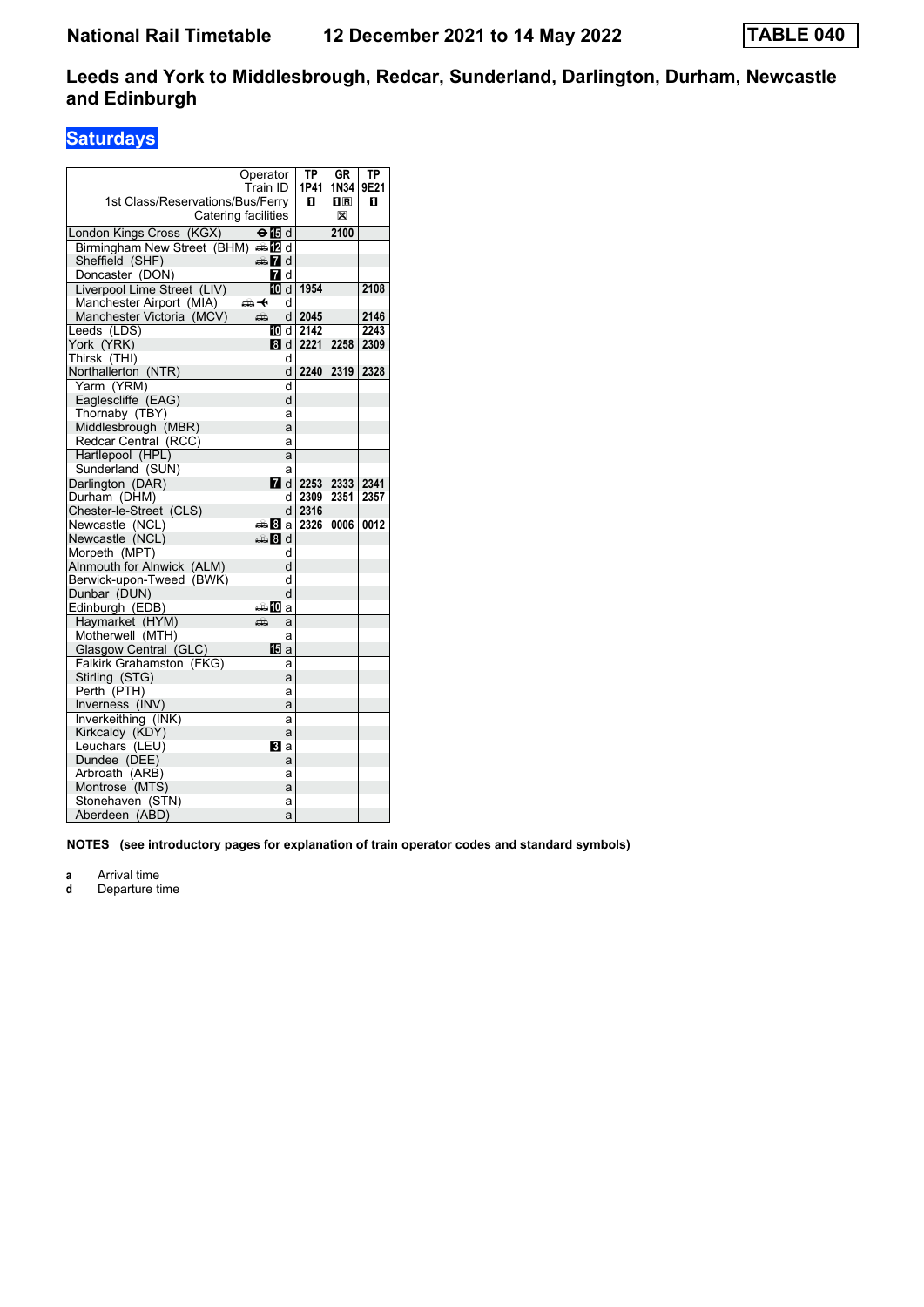## **Sundays** until 2 January 2022

|                                                             | Operator         | ΝT               | GR                                              | <b>GR</b>    | <b>TP</b> | ТP   | <b>GR</b>   | ТP   | TP    | $\overline{\text{xc}}$ | <b>GR</b>      | <b>TP</b> | $\overline{\text{xc}}$ | <b>GR</b>                 | ΤP               | <b>GR</b>               | <b>TP</b> | TP   | $G$ R          |
|-------------------------------------------------------------|------------------|------------------|-------------------------------------------------|--------------|-----------|------|-------------|------|-------|------------------------|----------------|-----------|------------------------|---------------------------|------------------|-------------------------|-----------|------|----------------|
|                                                             | Train ID         | <b>2N01</b><br>A | <b>1S03</b>                                     | <b>1S04</b>  | 9S09      | 1N63 | <b>1S05</b> | 9E07 | 1N65  | <b>1S33</b>            | 1S07           | 1P17      | <b>1S36</b>            | <b>1S08</b>               | 1P67             | <b>1S09</b>             | 9S12      | 1P19 | <b>1N09</b>    |
| Days of operation/Notes<br>1st Class/Reservations/Bus/Ferry |                  |                  | $\overline{\mathbf{H}}$ $\overline{\mathbf{R}}$ | $\mathbf{H}$ | 0         | O    | 0 B         | O    | O     | ்ப                     | 1 <sup>R</sup> | О         | ்ப                     | $\mathbf{I}^{\mathbf{R}}$ | O                | $\overline{\mathbf{H}}$ | п         | O    | $\mathbf{I}$ R |
| Catering facilities                                         |                  |                  | X                                               | X            |           | ᠼ    | X           | ᠼ    | ᠼ     | ᠼ                      | X              | ᠼ         | ᅚ                      | X                         | ᠼ                | X                       |           | ᠼ    | X              |
|                                                             |                  |                  |                                                 |              |           |      |             |      |       |                        |                |           |                        |                           |                  |                         |           |      |                |
| London Kings Cross (KGX)                                    | $\Theta$ is d    |                  |                                                 |              |           |      |             |      |       |                        |                |           |                        | 0848                      |                  | 0900                    |           |      | 0922           |
| Birmingham New Street (BHM) and                             |                  |                  |                                                 |              |           |      |             |      |       |                        |                |           |                        |                           |                  |                         |           |      |                |
| Sheffield (SHF)                                             | d Ma             |                  |                                                 |              |           |      |             |      |       |                        |                |           | 0921                   |                           |                  |                         |           |      |                |
| Doncaster (DON)                                             | 7d               |                  |                                                 |              |           |      |             |      |       |                        | 0937           |           |                        |                           |                  |                         |           |      | 1058           |
| Liverpool Lime Street (LIV)                                 | <b>ID</b> d      |                  |                                                 |              |           |      |             |      |       |                        |                |           |                        |                           |                  |                         |           | 0854 |                |
| Manchester Airport (MIA)                                    | ⇜↞<br>d          |                  |                                                 |              |           |      |             |      |       |                        |                |           |                        |                           |                  |                         |           |      |                |
| Manchester Victoria (MCV)                                   | d<br>aîn         |                  |                                                 |              |           |      |             |      |       |                        |                |           |                        |                           | 0918             |                         |           | 0945 |                |
| Leeds (LDS)                                                 | $\overline{M}$ d |                  |                                                 |              |           |      | 0830        |      |       | 0918                   |                |           | 1007                   |                           | $\frac{1}{1012}$ |                         |           | 1042 |                |
| York (YRK)                                                  | 8d               |                  |                                                 |              |           | 0842 | 0900        | 0918 | 0937  | 0943                   | 1000           | 1007      | 1031                   | 1036                      | 1040             | 1051                    |           | 1113 | 1121           |
| Thirsk (THI)                                                | d                |                  |                                                 |              |           | 0859 |             |      | 0954  |                        |                |           |                        |                           | 1100             |                         |           |      |                |
| Northallerton (NTR)                                         | d                |                  |                                                 |              |           | 0907 | 0921        |      | 1008c |                        |                | 1026      |                        |                           | 1112             |                         |           | 1132 |                |
| Yarm (YRM)                                                  | d                |                  |                                                 |              |           | 0921 |             |      | 1022  |                        |                |           |                        |                           | 1125             |                         |           |      |                |
| Eaglescliffe (EAG)                                          | d                |                  |                                                 |              |           |      |             |      |       |                        |                |           |                        |                           |                  |                         |           |      |                |
| Thornaby (TBY)                                              | a                |                  |                                                 |              |           | 0930 |             |      | 1031  |                        |                |           |                        |                           | 1134             |                         |           |      |                |
| Middlesbrough (MBR)                                         | a                |                  |                                                 |              |           | 0937 |             |      | 1038  |                        |                |           |                        |                           | 1142             |                         |           |      |                |
| Redcar Central (RCC)                                        | a                |                  |                                                 |              |           | 0950 |             |      | 1052  |                        |                |           |                        |                           | 1154             |                         |           |      |                |
| Hartlepool (HPL)                                            | a                |                  |                                                 |              |           |      |             |      |       |                        |                |           |                        |                           |                  |                         |           |      |                |
| Sunderland (SUN)                                            | a                |                  |                                                 |              |           |      |             |      |       |                        |                |           |                        |                           |                  |                         |           |      |                |
| Darlington (DAR)                                            | $\overline{H}$ d | 0802             |                                                 |              |           |      | 0935        | 0946 |       | 1011                   | 1029           | 1039      | 1059                   | 1105                      |                  | 1119                    |           | 1145 | 1151           |
| Durham (DHM)                                                | d                | 0822             |                                                 |              |           |      | 0954        | 1002 |       | 1028                   | 1047           | 1055      | 1116                   | 1123                      |                  |                         |           | 1201 | 1209           |
| Chester-le-Street (CLS)                                     | d                | 0829             |                                                 |              |           |      |             | 1009 |       |                        |                | 1102      |                        |                           |                  |                         |           |      |                |
| Newcastle (NCL)                                             | anna Bla         | 0840             |                                                 |              |           |      | 1007        | 1018 |       | 1040                   | 1100           | 1113      | 1128                   | 1136                      |                  | 1147                    |           | 1216 | 1227           |
| Newcastle (NCL)                                             | $\clubsuit$ 8 d  |                  | 0845                                            | 0915         | 0919      |      | 1010        |      |       | 1042                   | 1102           |           | 1131                   | 1139                      |                  | 1152                    | 1156      |      |                |
| Morpeth (MPT)                                               | d                |                  | 0900                                            |              | 0936      |      | 1025        |      |       |                        |                |           | 1144                   | 1154                      |                  |                         | 1213      |      |                |
| Alnmouth for Alnwick (ALM)                                  | d                |                  | 0915                                            |              | 0953      |      | 1041        |      |       |                        |                |           |                        |                           |                  |                         | 1230      |      |                |
| Berwick-upon-Tweed (BWK)                                    | d                |                  | 0937                                            | 0959         | 1014      |      | 1105        |      |       | 1125                   | 1146           |           | 1217                   |                           |                  | 1236                    | 1251      |      |                |
| Dunbar (DUN)                                                | d                |                  | 1004                                            |              | 1041      |      | 1132        |      |       |                        |                |           |                        |                           |                  |                         | 1318      |      |                |
| Edinburgh (EDB)                                             | ⇔ID a            |                  | 1028                                            | 1047         | 1106      |      | 1158        |      |       | 1208                   | 1231           |           | 1259                   | 1308                      |                  | 1319                    | 1346      |      |                |
| Havmarket (HYM)                                             | æ<br>a           |                  |                                                 |              |           |      |             |      |       |                        |                |           |                        |                           |                  |                         |           |      |                |
| Motherwell (MTH)                                            | a                |                  |                                                 |              |           |      |             |      |       |                        |                |           |                        |                           |                  |                         |           |      |                |
| Glasgow Central (GLC)                                       | <b>個</b> a       |                  |                                                 |              |           |      |             |      |       |                        |                |           |                        |                           |                  |                         |           |      |                |
| Falkirk Grahamston (FKG)                                    | a                |                  |                                                 |              |           |      |             |      |       |                        |                |           |                        |                           |                  |                         |           |      |                |
| Stirling (STG)                                              | a                |                  |                                                 |              |           |      |             |      |       |                        |                |           |                        |                           |                  |                         |           |      |                |
| Perth (PTH)                                                 | a                |                  |                                                 |              |           |      |             |      |       |                        |                |           |                        |                           |                  |                         |           |      |                |
| Inverness (INV)                                             | a                |                  |                                                 |              |           |      |             |      |       |                        |                |           |                        |                           |                  |                         |           |      |                |
| Inverkeithing (INK)                                         | a                |                  |                                                 |              |           |      |             |      |       |                        |                |           |                        |                           |                  |                         |           |      |                |
| Kirkcaldy (KDY)                                             | a                |                  |                                                 |              |           |      |             |      |       |                        |                |           |                        |                           |                  |                         |           |      |                |
| Leuchars (LEU)                                              | <b>B</b> a       |                  |                                                 |              |           |      |             |      |       |                        |                |           |                        |                           |                  |                         |           |      |                |
| Dundee (DEE)                                                | a                |                  |                                                 |              |           |      |             |      |       |                        |                |           |                        |                           |                  |                         |           |      |                |
| Arbroath (ARB)                                              | a                |                  |                                                 |              |           |      |             |      |       |                        |                |           |                        |                           |                  |                         |           |      |                |
| Montrose (MTS)                                              | a                |                  |                                                 |              |           |      |             |      |       |                        |                |           |                        |                           |                  |                         |           |      |                |
| Stonehaven (STN)                                            | a                |                  |                                                 |              |           |      |             |      |       |                        |                |           |                        |                           |                  |                         |           |      |                |
| Aberdeen (ABD)                                              | a                |                  |                                                 |              |           |      |             |      |       |                        |                |           |                        |                           |                  |                         |           |      |                |

**NOTES (see introductory pages for explanation of train operator codes and standard symbols)**

**a** Arrival time

**d** Departure time

**c** Arrives 4 minutes earlier

**A** To Carlisle, see table 42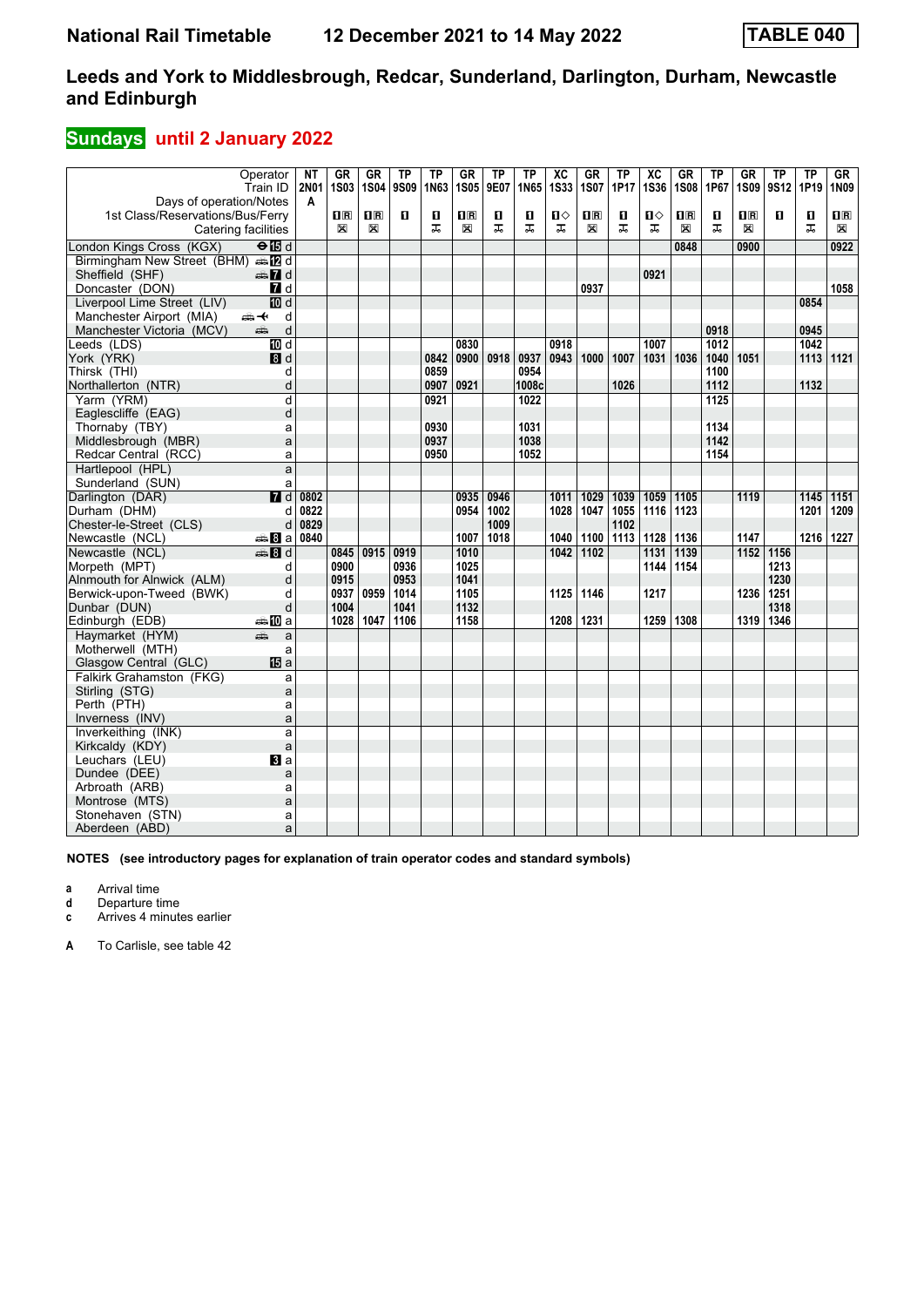## **Sundays** until 2 January 2022

|                                                  | Operator<br>Train ID | $\overline{\text{xc}}$<br><b>1S37</b> | <b>GR</b><br><b>1S10</b>  | TP<br>1P69 | GC<br>1N90   | <b>GR</b><br>1W11 | <b>GR</b><br><b>1S11</b> | LD<br><b>1S93</b> | TP<br>1P21 | $\overline{\text{xc}}$<br><b>1S39</b> | <b>GR</b><br><b>1S12</b> | <b>NT</b><br>2K01 | <b>TP</b><br>1P71 | <b>GR</b><br><b>1S13</b> | TP<br>1P23 | $G$ R<br>1S14           | $\overline{\text{xc}}$<br><b>1S41</b> | $G$ R<br><b>1S15</b> | TP<br>1P73 |
|--------------------------------------------------|----------------------|---------------------------------------|---------------------------|------------|--------------|-------------------|--------------------------|-------------------|------------|---------------------------------------|--------------------------|-------------------|-------------------|--------------------------|------------|-------------------------|---------------------------------------|----------------------|------------|
| Days of operation/Notes                          |                      |                                       |                           |            |              |                   |                          |                   |            |                                       |                          | в                 |                   |                          |            |                         | C                                     |                      |            |
| 1st Class/Reservations/Bus/Ferry                 |                      | ்ப                                    | $\mathbf{I}^{\mathbb{R}}$ | O          | $\mathbf{u}$ | $\mathbf{1}$ R    | $\overline{\mathbf{R}}$  | $\blacksquare$    | O          | п⇔                                    | $\overline{\mathbf{H}}$  |                   | П                 | $\overline{\mathbf{H}}$  | О          | $\overline{\mathbf{H}}$ | п                                     | 1R                   | O.         |
| Catering facilities                              |                      | ᠼ                                     | X                         | ᠼ          | 모            | X                 | X                        | ᠼ                 | ᠼ          | ᠼ                                     | X                        |                   | ᠼ                 | X                        | ᠼ          | X                       | ᠼ                                     | X                    | ᠼ          |
| London Kings Cross (KGX)                         | $\Theta$ is d        |                                       | 0930                      |            | 0950         | 1000              | 1003                     | 1023              |            |                                       | 1030                     |                   |                   | 1100                     |            | 1122                    |                                       | 1130                 |            |
| Birmingham New Street (BHM) $\oplus \boxtimes d$ |                      | 0903                                  |                           |            |              |                   |                          |                   |            | 1003                                  |                          |                   |                   |                          |            |                         | 1103                                  |                      |            |
| Sheffield (SHF)                                  | $\oplus$ 7 d         | 1021                                  |                           |            |              |                   |                          |                   |            | 1121                                  |                          |                   |                   |                          |            |                         | 1221                                  |                      |            |
| Doncaster (DON)                                  | 7d                   |                                       | 1112                      |            |              |                   | 1143                     |                   |            |                                       | 1211                     |                   |                   |                          |            |                         |                                       | 1312                 |            |
| Liverpool Lime Street (LIV)                      | $\overline{m}$ d     |                                       |                           |            |              |                   |                          |                   | 0952       |                                       |                          |                   |                   |                          | 1053       |                         |                                       |                      |            |
| Manchester Airport (MIA)                         | d<br>安               |                                       |                           |            |              |                   |                          |                   |            |                                       |                          |                   |                   |                          |            |                         |                                       |                      | 1137       |
| Manchester Victoria (MCV)                        | d<br>پتھ             |                                       |                           | 1015       |              |                   |                          |                   | 1045       |                                       |                          |                   | 1115              |                          | 1144       |                         |                                       |                      | 1215       |
| Leeds (LDS)                                      | TO d                 | 1107                                  |                           | 1113       |              |                   |                          |                   | 1142       | 1207                                  |                          |                   | 1212              |                          | 1242       |                         | 1307                                  |                      | 1312       |
| York (YRK)                                       | $\blacksquare$       | 1131                                  | 1135                      | 1140       | 1142         | 1155              | 1209                     |                   | 1221       | 1231                                  | 1235                     |                   | 1239              | 1251                     | 1312       | 1315                    | 1331                                  | 1335                 | 1339       |
| Thirsk (THI)                                     | d                    |                                       |                           |            | 1159         |                   |                          |                   |            |                                       |                          |                   | 1256              |                          |            |                         |                                       |                      | 1356       |
| Northallerton (NTR)                              | d                    |                                       |                           | 1202       | 1208         |                   |                          |                   |            |                                       | 1255                     |                   | 1305              |                          | 1331       | 1335                    |                                       |                      | 1405       |
| Yarm (YRM)                                       | d                    |                                       |                           | 1216       |              |                   |                          |                   |            |                                       |                          |                   | 1318              |                          |            |                         |                                       |                      | 1418       |
| Eaglescliffe (EAG)                               | d                    |                                       |                           |            | 1225         |                   |                          |                   |            |                                       |                          | 1328              |                   |                          |            |                         |                                       |                      |            |
| Thornaby (TBY)                                   | a                    |                                       |                           | 1225       |              |                   |                          |                   |            |                                       |                          |                   | 1327              |                          |            |                         |                                       |                      | 1427       |
| Middlesbrough (MBR)                              | a                    |                                       |                           | 1232       |              |                   |                          |                   |            |                                       |                          |                   | 1335              |                          |            |                         |                                       |                      | 1435       |
| Redcar Central (RCC)                             | a                    |                                       |                           | 1246       |              |                   |                          |                   |            |                                       |                          |                   | 1349              |                          |            |                         |                                       |                      | 1449       |
| Hartlepool (HPL)                                 | a                    |                                       |                           |            | 1244         |                   |                          |                   |            |                                       |                          | 1353              |                   |                          |            |                         |                                       |                      |            |
| Sunderland (SUN)                                 | a                    |                                       |                           |            | 1309         |                   |                          |                   |            |                                       |                          |                   |                   |                          |            |                         |                                       |                      |            |
| Darlington (DAR)                                 | $\overline{H}$ d     | 1159                                  | 1204                      |            |              | 1224              | 1238                     |                   | 1249       | 1259                                  | 1309                     | 1313              |                   | 1320                     | 1344       | 1349                    | 1358                                  | 1404                 |            |
| Durham (DHM)                                     | d                    | 1216                                  | 1222                      |            |              |                   | 1256                     |                   | 1309       | 1316                                  | 1327                     |                   |                   |                          | 1401       | 1407                    | 1415                                  | 1422                 |            |
| Chester-le-Street (CLS)                          | d                    |                                       |                           |            |              |                   |                          |                   | 1316       |                                       |                          |                   |                   |                          |            |                         |                                       |                      |            |
| Newcastle (NCL)                                  | <del>⊯</del> ыВа     | 1230                                  | 1235                      |            |              | 1251              | 1310                     | 1313              | 1325       | 1328                                  | 1340                     |                   |                   | 1346                     | 1414       | 1420                    | 1427                                  | 1435                 |            |
| Newcastle (NCL)                                  | <b>第8d</b>           |                                       | 1238                      |            |              | 1253              | 1313                     | 1316              |            | 1331                                  | 1342                     |                   |                   | 1349                     |            | 1423                    | 1431                                  | 1437                 |            |
| Morpeth (MPT)                                    | d                    |                                       |                           |            |              |                   |                          |                   |            |                                       |                          |                   |                   |                          |            | 1439                    | 1445                                  |                      |            |
| Alnmouth for Alnwick (ALM)                       | d                    |                                       | 1306                      |            |              |                   |                          |                   |            | 1356                                  |                          |                   |                   |                          |            |                         |                                       | 1504                 |            |
| Berwick-upon-Tweed (BWK)                         | d                    |                                       |                           |            |              | 1338              |                          |                   |            | 1417                                  |                          |                   |                   | 1433                     |            |                         |                                       |                      |            |
| Dunbar (DUN)                                     | d                    |                                       | 1350c                     |            |              |                   |                          |                   |            |                                       |                          |                   |                   |                          |            |                         | 1537                                  |                      |            |
| Edinburgh (EDB)                                  | a‱MDa                |                                       | 1418                      |            |              | 1420              | 1436                     | 1440              |            | 1458                                  | 1508                     |                   |                   | 1516                     |            | 1557                    | 1559                                  | 1608                 |            |
| Haymarket (HYM)                                  | æ<br>a               |                                       |                           |            |              | 1436              |                          |                   |            |                                       |                          |                   |                   |                          |            |                         |                                       |                      |            |
| Motherwell (MTH)                                 | a                    |                                       |                           |            |              |                   |                          |                   |            |                                       |                          |                   |                   |                          |            |                         |                                       |                      |            |
| Glasgow Central (GLC)                            | <b>IB</b> a          |                                       |                           |            |              |                   |                          |                   |            |                                       |                          |                   |                   |                          |            |                         |                                       |                      |            |
| Falkirk Grahamston (FKG)                         | a                    |                                       |                           |            |              |                   |                          |                   |            |                                       |                          |                   |                   |                          |            |                         |                                       |                      |            |
| Stirling (STG)                                   | a                    |                                       |                           |            |              |                   |                          |                   |            |                                       |                          |                   |                   |                          |            |                         |                                       |                      |            |
| Perth (PTH)                                      | a                    |                                       |                           |            |              |                   |                          |                   |            |                                       |                          |                   |                   |                          |            |                         |                                       |                      |            |
| Inverness (INV)                                  | a                    |                                       |                           |            |              |                   |                          |                   |            |                                       |                          |                   |                   |                          |            |                         |                                       |                      |            |
| Inverkeithing (INK)                              | a                    |                                       |                           |            |              | 1453              |                          |                   |            |                                       |                          |                   |                   |                          |            |                         |                                       |                      |            |
| Kirkcaldy (KDY)                                  | a                    |                                       |                           |            |              | 1510              |                          |                   |            |                                       |                          |                   |                   |                          |            |                         |                                       |                      |            |
| Leuchars (LEU)                                   | $\mathbf{B}$ a       |                                       |                           |            |              | 1534<br>1551      |                          |                   |            |                                       |                          |                   |                   |                          |            |                         |                                       |                      |            |
| Dundee (DEE)                                     | a                    |                                       |                           |            |              |                   |                          |                   |            |                                       |                          |                   |                   |                          |            |                         |                                       |                      |            |
| Arbroath (ARB)<br>Montrose (MTS)                 | a<br>a               |                                       |                           |            |              | 1608<br>1623      |                          |                   |            |                                       |                          |                   |                   |                          |            |                         |                                       |                      |            |
| Stonehaven (STN)                                 | a                    |                                       |                           |            |              | 1647              |                          |                   |            |                                       |                          |                   |                   |                          |            |                         |                                       |                      |            |
| Aberdeen (ABD)                                   | a                    |                                       |                           |            |              | 1710              |                          |                   |            |                                       |                          |                   |                   |                          |            |                         |                                       |                      |            |
|                                                  |                      |                                       |                           |            |              |                   |                          |                   |            |                                       |                          |                   |                   |                          |            |                         |                                       |                      |            |

**NOTES (see introductory pages for explanation of train operator codes and standard symbols)**

**a** Arrival time

**d** Departure time

**c** Arrives 4 minutes earlier

**B** From Darlington to Hartlepool, see table 41 **C** From Bristol Temple Meads, see table 50

**C** From Bristol Temple Meads, see table 50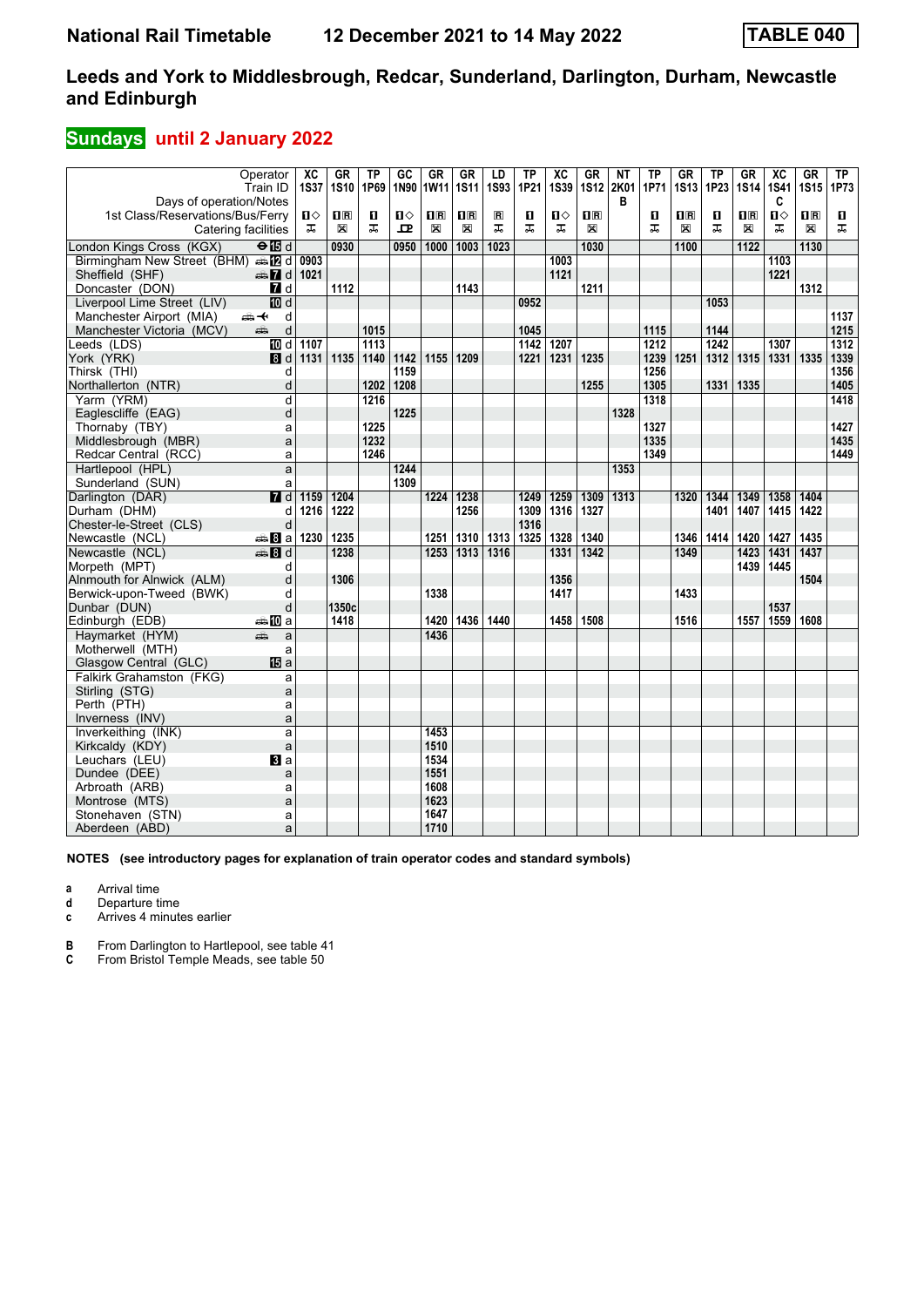## **Sundays** until 2 January 2022

| Operator<br>Train ID                                     | <b>GR</b>      | <b>TP</b><br>1W16 1P25 | <b>GR</b><br>1N <sub>16</sub> | $\overline{\mathsf{xc}}$<br><b>1S43</b> | GR<br><b>1S17</b> | <b>TP</b><br>1P75 | <b>GR</b><br><b>1S18</b> | <b>TP</b><br>1P27 | $\overline{AC}$<br><b>1S45</b> | <b>GR</b><br><b>1S19</b> | $\overline{GC}$<br>1N92 | TP<br>1P77 | $G$ R<br>1W20           | <b>TP</b><br>9S17 | <b>TP</b><br>1P29 | $\overline{AC}$<br><b>1S47</b> | <b>GR</b><br><b>1S21</b> | ТP<br>1P79 |
|----------------------------------------------------------|----------------|------------------------|-------------------------------|-----------------------------------------|-------------------|-------------------|--------------------------|-------------------|--------------------------------|--------------------------|-------------------------|------------|-------------------------|-------------------|-------------------|--------------------------------|--------------------------|------------|
| Days of operation/Notes                                  |                |                        |                               | C                                       |                   |                   |                          |                   | D                              |                          |                         |            |                         |                   |                   | D                              |                          |            |
| 1st Class/Reservations/Bus/Ferry                         | $\mathbf{H}$ R | п                      | $\overline{\mathbf{R}}$       | $\blacksquare$                          | $\mathbf{1}$ R    | п                 | 1R                       | п                 | п⇔                             | 1R                       | $\mathbf{u}$            | п          | $\overline{\mathbf{H}}$ | п                 | п                 | п                              | $\overline{\mathbf{H}}$  | D.         |
| Catering facilities                                      | $\boxtimes$    | ᠼ                      | ⊠                             | ᅚ                                       | X                 | ᠼ                 | X                        | ᠼ                 | ᠼ                              | X                        | ᇁ                       | ᠼ          | X                       |                   | ᠼ                 | ᠼ                              | X                        | ᅚ          |
| London Kings Cross (KGX)<br>$\Theta$ ibid                | 1200           |                        | 1222                          |                                         | 1230              |                   | 1300                     |                   |                                | 1330                     | 1348                    |            | 1400                    |                   |                   |                                | 1430                     |            |
| Birmingham New Street (BHM) supply                       |                |                        |                               | 1203                                    |                   |                   |                          |                   | 1303                           |                          |                         |            |                         |                   |                   | 1403                           |                          |            |
| an 7d d<br>Sheffield (SHF)                               |                |                        |                               | 1321                                    |                   |                   |                          |                   | 1421                           |                          |                         |            |                         |                   |                   | 1521                           |                          |            |
| Doncaster (DON)<br>7d                                    |                |                        | 1359                          |                                         | 1411              |                   |                          |                   |                                | 1512                     |                         |            |                         |                   |                   |                                | 1611                     |            |
| $\overline{10}$ d<br>Liverpool Lime Street (LIV)         |                | 1152                   |                               |                                         |                   |                   |                          | 1252              |                                |                          |                         |            |                         |                   | 1352              |                                |                          |            |
| Manchester Airport (MIA)<br>安<br>d                       |                |                        |                               |                                         |                   | 1233              |                          |                   |                                |                          |                         | 1336       |                         |                   |                   |                                |                          | 1436       |
| d<br>Manchester Victoria (MCV)<br>پتھ                    |                | 1245                   |                               |                                         |                   | 1315              |                          | 1345              |                                |                          |                         | 1415       |                         |                   | 1445              |                                |                          | 1515       |
| 10 d<br>Leeds (LDS)                                      |                | 1345                   |                               | 1407                                    |                   | 1412              |                          | 1441              | 1507                           |                          |                         | 1513       |                         |                   | 1542              | 1607                           |                          | 1613       |
| 8 d<br>York (YRK)                                        | 1351           | 1413                   | 1421                          | 1431                                    | 1434              | 1437              | 1455                     | 1507              | 1531                           | 1535                     | 1538                    | 1541       | 1553                    |                   | 1609              | 1631                           | 1634                     | 1639       |
| Thirsk (THI)<br>d                                        |                |                        |                               |                                         |                   | 1457              |                          |                   |                                |                          | 1555                    | 1604       |                         |                   |                   |                                |                          | 1656       |
| d<br>Northallerton (NTR)                                 |                |                        |                               |                                         | 1454              | 1506              |                          | 1526              |                                |                          | 1605                    |            |                         |                   | 1628              |                                | 1654                     | 1705       |
| $\overline{d}$<br>Yarm (YRM)                             |                |                        |                               |                                         |                   | 1519              |                          |                   |                                |                          |                         | 1625       |                         |                   |                   |                                |                          | 1718       |
| d<br>Eaglescliffe (EAG)                                  |                |                        |                               |                                         |                   |                   |                          |                   |                                |                          | 1624                    |            |                         |                   |                   |                                |                          |            |
| Thornaby (TBY)<br>a                                      |                |                        |                               |                                         |                   | 1528              |                          |                   |                                |                          |                         | 1634       |                         |                   |                   |                                |                          | 1728       |
| Middlesbrough (MBR)<br>a                                 |                |                        |                               |                                         |                   | 1536              |                          |                   |                                |                          |                         | 1640       |                         |                   |                   |                                |                          | 1736       |
| Redcar Central (RCC)<br>a                                |                |                        |                               |                                         |                   | 1550              |                          |                   |                                |                          |                         | 1655       |                         |                   |                   |                                |                          | 1750       |
| Hartlepool (HPL)<br>a                                    |                |                        |                               |                                         |                   |                   |                          |                   |                                |                          | 1645                    |            |                         |                   |                   |                                |                          |            |
| Sunderland (SUN)<br>a                                    |                |                        |                               |                                         |                   |                   |                          |                   |                                |                          | 1710                    |            |                         |                   |                   |                                |                          |            |
| Darlington (DAR)<br>$\blacksquare$ d                     | 1420           | 1441                   | 1450                          | 1459                                    | 1508              |                   | 1524                     | 1539              | 1559                           | 1604                     |                         |            | 1622                    |                   | 1641              | 1659                           | 1707                     |            |
| Durham (DHM)<br>d                                        |                | 1458                   | 1508                          | 1516                                    | 1526              |                   |                          | 1555              | 1616                           | 1622                     |                         |            |                         |                   | 1658              | 1716                           | 1725                     |            |
| d<br>Chester-le-Street (CLS)                             |                | 1504                   |                               |                                         |                   |                   |                          |                   |                                |                          |                         |            |                         |                   | 1704              |                                |                          |            |
| Newcastle (NCL)<br><del>⊯</del> 8la                      | 1447           | 1515                   | 1523                          | 1528                                    | 1539              |                   | 1550                     | 1610              | 1628                           | 1635                     |                         |            | 1648                    |                   | 1715              | 1728                           | 1739                     |            |
| Newcastle (NCL)<br><b>⊯Bid</b>                           | 1450           |                        |                               | 1530                                    | 1545              |                   | 1553                     |                   | 1631                           | 1638                     |                         |            | 1652                    | 1712              |                   | 1730                           | 1743                     |            |
| Morpeth (MPT)<br>d                                       |                |                        |                               |                                         |                   |                   |                          |                   |                                |                          |                         |            |                         | 1729              |                   | 1744                           |                          |            |
| Alnmouth for Alnwick (ALM)<br>d                          |                |                        |                               | 1555                                    |                   |                   |                          |                   | 1656                           | 1705                     |                         |            |                         | 1746              |                   | 1758                           |                          |            |
| Berwick-upon-Tweed (BWK)<br>d                            | 1537           |                        |                               | 1616                                    |                   |                   | 1637                     |                   |                                |                          |                         |            | 1738                    | 1807              |                   | 1819                           |                          |            |
| Dunbar (DUN)<br>d                                        |                |                        |                               |                                         |                   |                   |                          |                   | 1737                           |                          |                         |            |                         | 1834              |                   |                                |                          |            |
| Edinburgh (EDB)<br>⇔≞MDa                                 | 1618           |                        |                               | 1658                                    | 1708              |                   | 1720                     |                   | 1759                           | 1808                     |                         |            | 1818                    | 1858              |                   | 1901                           | 1908                     |            |
| Haymarket (HYM)<br>وشبه<br>a                             | 1636           |                        |                               | 1716                                    |                   |                   |                          |                   | 1816                           |                          |                         |            | 1839                    |                   |                   | 1922                           |                          |            |
| Motherwell (MTH)<br>a                                    |                |                        |                               | 1753                                    |                   |                   |                          |                   |                                |                          |                         |            |                         |                   |                   | 2001                           |                          |            |
| <b>阳</b> a<br>Glasgow Central (GLC)                      |                |                        |                               | 1813                                    |                   |                   |                          |                   |                                |                          |                         |            |                         |                   |                   | 2020                           |                          |            |
| Falkirk Grahamston (FKG)<br>a                            | 1701           |                        |                               |                                         |                   |                   |                          |                   |                                |                          |                         |            |                         |                   |                   |                                |                          |            |
| Stirling (STG)<br>a                                      | 1717           |                        |                               |                                         |                   |                   |                          |                   |                                |                          |                         |            |                         |                   |                   |                                |                          |            |
| Perth (PTH)<br>a                                         | 1756           |                        |                               |                                         |                   |                   |                          |                   |                                |                          |                         |            |                         |                   |                   |                                |                          |            |
| Inverness (INV)<br>a                                     | 2009           |                        |                               |                                         |                   |                   |                          |                   |                                |                          |                         |            |                         |                   |                   |                                |                          |            |
| Inverkeithing (INK)<br>a                                 |                |                        |                               |                                         |                   |                   |                          |                   |                                |                          |                         |            | 1854                    |                   |                   |                                |                          |            |
| Kirkcaldy (KDY)<br>a<br>Leuchars (LEU)<br>$\mathbf{B}$ a |                |                        |                               |                                         |                   |                   |                          |                   |                                |                          |                         |            | 1911<br>1936            |                   |                   |                                |                          |            |
| Dundee (DEE)                                             |                |                        |                               |                                         |                   |                   |                          |                   | 1930                           |                          |                         |            | 1951                    |                   |                   |                                |                          |            |
| a<br>Arbroath (ARB)<br>a                                 |                |                        |                               |                                         |                   |                   |                          |                   |                                |                          |                         |            | 2009                    |                   |                   |                                |                          |            |
| Montrose (MTS)<br>a                                      |                |                        |                               |                                         |                   |                   |                          |                   |                                |                          |                         |            | 2025                    |                   |                   |                                |                          |            |
| Stonehaven (STN)<br>a                                    |                |                        |                               |                                         |                   |                   |                          |                   |                                |                          |                         |            | 2049                    |                   |                   |                                |                          |            |
| Aberdeen (ABD)<br>a                                      |                |                        |                               |                                         |                   |                   |                          |                   | 2043                           |                          |                         |            | 2110                    |                   |                   |                                |                          |            |

**NOTES (see introductory pages for explanation of train operator codes and standard symbols)**

**a** Arrival time

**d** Departure time

**C** From Bristol Temple Meads, see table 50<br>**D** From Plymouth, see table 50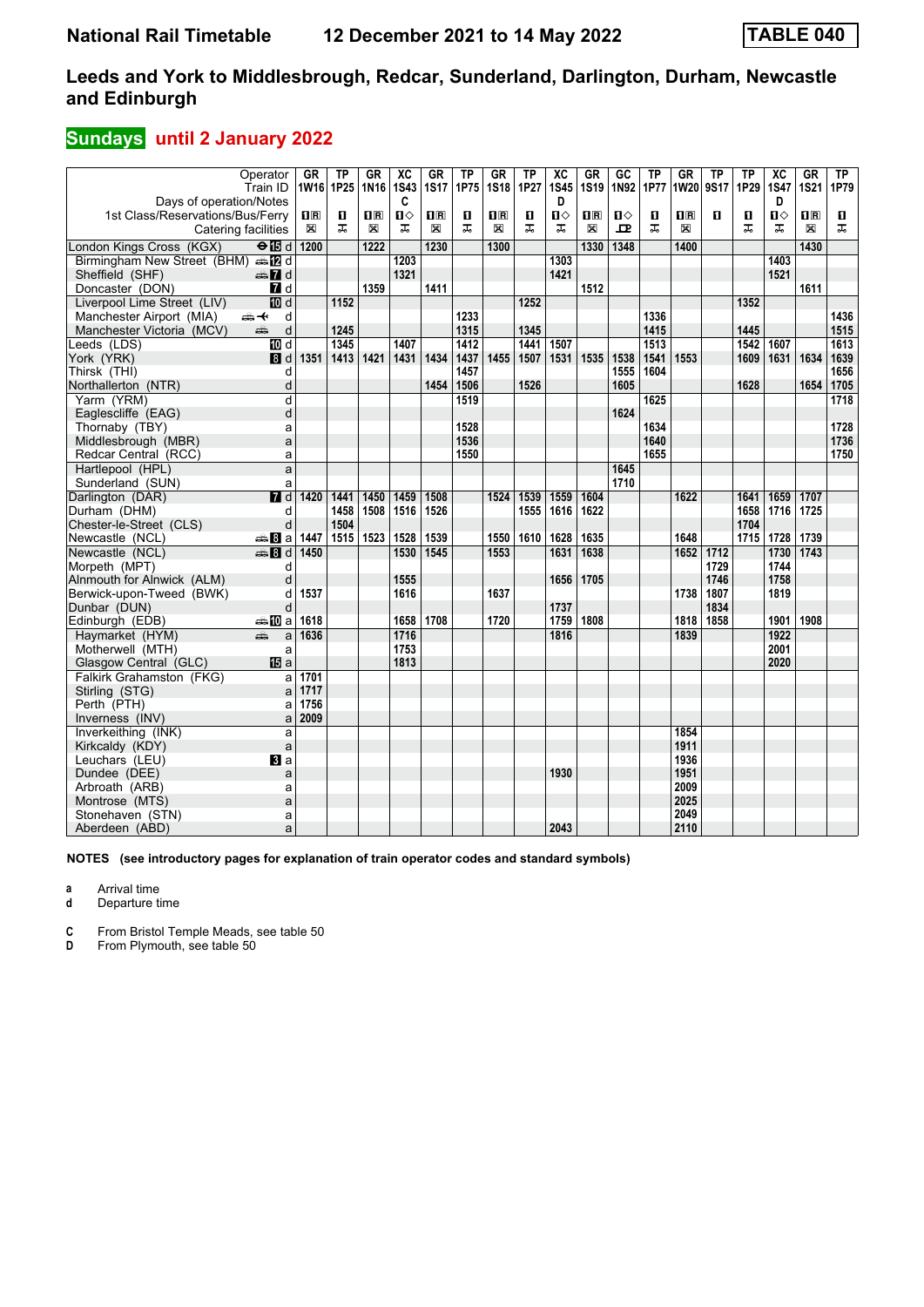## **Sundays** until 2 January 2022

|                                    | Operator<br>Train ID | NT<br>2K03 | <b>GR</b><br><b>1S22</b> | TP<br>1P31 | $\overline{\text{xc}}$<br><b>1S49</b> | GR<br><b>1S23</b> | <b>TP</b><br>1P81 | <b>GR</b><br><b>1S24</b> | <b>TP</b><br>1P33 | LD<br>1S97     | $\overline{\text{xc}}$<br><b>1S51</b> | <b>GR</b><br><b>1S25</b>  | TP<br>1P83 | $\overline{GC}$<br>1N94 | <b>GR</b><br><b>1S26</b>  | <b>TP</b><br>1P35 | $\overline{\mathbf{X}}$<br><b>1S53</b> | GR<br><b>1S27</b>       | GR<br><b>1S28</b> |
|------------------------------------|----------------------|------------|--------------------------|------------|---------------------------------------|-------------------|-------------------|--------------------------|-------------------|----------------|---------------------------------------|---------------------------|------------|-------------------------|---------------------------|-------------------|----------------------------------------|-------------------------|-------------------|
| Days of operation/Notes            |                      | В          |                          |            | Е                                     |                   |                   |                          |                   |                | D                                     |                           |            |                         |                           |                   | C                                      |                         |                   |
| 1st Class/Reservations/Bus/Ferry   |                      |            | $\overline{\mathbf{B}}$  | O          | П⇔                                    | $\mathbf{I}$ R    | П                 | $\overline{\mathbf{H}}$  | п                 | $\blacksquare$ | $\mathbf{u}$                          | $\mathbf{I}^{\mathbb{R}}$ | п          | ்ப                      | $\mathbf{I}^{\mathbb{R}}$ | п                 | $\mathbf{u}$                           | $\overline{\mathbf{H}}$ | $\mathbf{H}$      |
| Catering facilities                |                      |            | $\boxtimes$              | ᠼ          |                                       | X                 | ᠼ                 | X                        | ᅚ                 | ᠼ              | ᠼ                                     | X                         | ᠼ          | 고                       | X                         | ᠼ                 | ᅚ                                      | X                       | $\boxtimes$       |
| London Kings Cross (KGX)           | $\Theta$ is d        |            | 1500                     |            |                                       | 1530              |                   | 1600                     |                   | 1624           |                                       | 1630                      |            | 1653                    | 1700                      |                   |                                        | 1730                    | 1800              |
| Birmingham New Street (BHM) s [2 d |                      |            |                          |            | 1503                                  |                   |                   |                          |                   |                | 1603                                  |                           |            |                         |                           |                   | 1703                                   |                         |                   |
| Sheffield (SHF)                    | ana 7did             |            |                          |            | 1621                                  |                   |                   |                          |                   |                | 1721                                  |                           |            |                         |                           |                   | 1821                                   |                         |                   |
| Doncaster (DON)                    | 7d                   |            |                          |            |                                       | 1712              |                   |                          |                   |                |                                       | 1811                      |            |                         |                           |                   |                                        | 1910                    |                   |
| Liverpool Lime Street (LIV)        | $\overline{10}$ d    |            |                          | 1452       |                                       |                   |                   |                          | 1552              |                |                                       |                           |            |                         |                           | 1652              |                                        |                         |                   |
| Manchester Airport (MIA)           | ⇜↞<br>d              |            |                          |            |                                       |                   | 1536              |                          |                   |                |                                       |                           | 1636       |                         |                           |                   |                                        |                         |                   |
| Manchester Victoria (MCV)          | d<br>پېښ             |            |                          | 1545       |                                       |                   | 1615              |                          | 1645              |                |                                       |                           | 1715       |                         |                           | 1745              |                                        |                         |                   |
| Leeds (LDS)                        | $\overline{M}$ d     |            |                          | 1642       | 1707                                  |                   | 1713              |                          | 1742              |                | 1807                                  |                           | 1812       |                         |                           | 1842              | 1907                                   |                         |                   |
| York (YRK)                         | 8d                   |            | 1652                     | 1709       | 1731                                  | 1736              | 1740              | 1752                     | 1812              |                | 1831                                  | 1835                      | 1839       | 1841                    | 1850                      | 1912              | 1931                                   | 1937                    | 1959              |
| Thirsk (THI)                       | d                    |            |                          |            |                                       |                   | 1757              |                          |                   |                |                                       |                           | 1856       | 1900                    |                           |                   |                                        |                         |                   |
| Northallerton (NTR)                | d                    |            |                          | 1728       |                                       |                   | 1806              |                          |                   |                |                                       | 1855                      | 1904       | 1912                    |                           | 1931              |                                        |                         |                   |
| Yarm (YRM)                         | d                    |            |                          |            |                                       |                   | 1819              |                          |                   |                |                                       |                           | 1918       |                         |                           |                   |                                        |                         |                   |
| Eaglescliffe (EAG)                 | d                    | 1730       |                          |            |                                       |                   |                   |                          |                   |                |                                       |                           |            | 1932                    |                           |                   |                                        |                         |                   |
| Thornaby (TBY)                     | a                    |            |                          |            |                                       |                   | 1828              |                          |                   |                |                                       |                           | 1927       |                         |                           |                   |                                        |                         |                   |
| Middlesbrough (MBR)                | a                    |            |                          |            |                                       |                   | 1836              |                          |                   |                |                                       |                           | 1934       |                         |                           |                   |                                        |                         |                   |
| Redcar Central (RCC)               | a                    |            |                          |            |                                       |                   | 1849              |                          |                   |                |                                       |                           | 1949       |                         |                           |                   |                                        |                         |                   |
| Hartlepool (HPL)                   | a                    | 1755       |                          |            |                                       |                   |                   |                          |                   |                |                                       |                           |            | 1950                    |                           |                   |                                        |                         |                   |
| Sunderland (SUN)                   | a                    |            |                          |            |                                       |                   |                   |                          |                   |                |                                       |                           |            | 2021                    |                           |                   |                                        |                         |                   |
| Darlington (DAR)                   | $\overline{H}$ d     | 1715 1721  |                          | 1741       | 1758                                  | 1805              |                   | 1821                     | 1841              |                | 1900                                  | 1909                      |            |                         | 1920                      | 1944              | 1959                                   | 2007                    | 2028              |
| Durham (DHM)                       | d                    |            |                          | 1758       | 1815                                  | 1823              |                   |                          | 1858              |                | 1918                                  | 1927                      |            |                         |                           | 2001              | 2016                                   | 2025                    |                   |
| Chester-le-Street (CLS)            | d                    |            |                          |            |                                       |                   |                   |                          | 1904              |                |                                       |                           |            |                         |                           |                   |                                        |                         |                   |
| Newcastle (NCL)                    | ⊯⊪Ва                 |            | 1747                     | 1813       | 1827                                  | 1836              |                   | 1847                     | 1914              | 1917           | 1931                                  | 1940                      |            |                         | 1946                      | 2017              | 2028                                   | 2038                    | 2055              |
| Newcastle (NCL)                    | <b>第8d</b>           |            | 1750                     |            |                                       | 1839              |                   | 1850                     |                   | 1920           | 1932                                  | 1942                      |            |                         | 1951                      |                   | 2036                                   | 2041                    | 2100              |
| Morpeth (MPT)                      | d                    |            |                          |            |                                       |                   |                   |                          |                   | 1934           |                                       | 1958                      |            |                         |                           |                   | 2050                                   | 2057                    |                   |
| Alnmouth for Alnwick (ALM)         | d                    |            |                          |            |                                       | 1906              |                   |                          |                   |                | 1959                                  |                           |            |                         |                           |                   |                                        | 2113                    |                   |
| Berwick-upon-Tweed (BWK)           | d                    |            | 1835                     |            |                                       |                   |                   | 1934                     |                   |                | 2021                                  |                           |            |                         | 2036                      |                   | 2124                                   |                         | 2144              |
| Dunbar (DUN)                       | d                    |            |                          |            |                                       |                   |                   |                          |                   |                |                                       | 2049                      |            |                         |                           |                   | 2146                                   |                         |                   |
| Edinburgh (EDB)                    | a‱MDa                |            | 1918                     |            |                                       | 2009              |                   | 2019                     |                   |                | 2055 2103                             | 2112                      |            |                         | 2119                      |                   |                                        | 2208 2215 2227          |                   |
| Havmarket (HYM)                    | يتثبه<br>a           |            |                          |            |                                       |                   |                   |                          |                   |                |                                       | 2125                      |            |                         |                           |                   |                                        |                         |                   |
| Motherwell (MTH)                   | a                    |            |                          |            |                                       |                   |                   |                          |                   |                |                                       | 2204                      |            |                         |                           |                   |                                        |                         |                   |
| Glasgow Central (GLC)              | <b>個</b> a           |            |                          |            |                                       |                   |                   |                          |                   |                |                                       | 2225                      |            |                         |                           |                   |                                        |                         |                   |
| Falkirk Grahamston (FKG)           | a                    |            |                          |            |                                       |                   |                   |                          |                   |                |                                       |                           |            |                         |                           |                   |                                        |                         |                   |
| Stirling (STG)                     | a                    |            |                          |            |                                       |                   |                   |                          |                   |                |                                       |                           |            |                         |                           |                   |                                        |                         |                   |
| Perth (PTH)                        | a                    |            |                          |            |                                       |                   |                   |                          |                   |                |                                       |                           |            |                         |                           |                   |                                        |                         |                   |
| Inverness (INV)                    | a                    |            |                          |            |                                       |                   |                   |                          |                   |                |                                       |                           |            |                         |                           |                   |                                        |                         |                   |
| Inverkeithing (INK)                | a                    |            |                          |            |                                       |                   |                   |                          |                   |                |                                       |                           |            |                         |                           |                   |                                        |                         |                   |
| Kirkcaldy (KDY)                    | a                    |            |                          |            |                                       |                   |                   |                          |                   |                |                                       |                           |            |                         |                           |                   |                                        |                         |                   |
| Leuchars (LEU)                     | <b>El</b> a          |            |                          |            |                                       |                   |                   |                          |                   |                |                                       |                           |            |                         |                           |                   |                                        |                         |                   |
| Dundee (DEE)                       | a                    |            |                          |            |                                       |                   |                   |                          |                   |                |                                       |                           |            |                         |                           |                   |                                        |                         |                   |
| Arbroath (ARB)                     | a                    |            |                          |            |                                       |                   |                   |                          |                   |                |                                       |                           |            |                         |                           |                   |                                        |                         |                   |
| Montrose (MTS)                     | a                    |            |                          |            |                                       |                   |                   |                          |                   |                |                                       |                           |            |                         |                           |                   |                                        |                         |                   |
| Stonehaven (STN)                   | a                    |            |                          |            |                                       |                   |                   |                          |                   |                |                                       |                           |            |                         |                           |                   |                                        |                         |                   |
| Aberdeen (ABD)                     | a                    |            |                          |            |                                       |                   |                   |                          |                   |                |                                       |                           |            |                         |                           |                   |                                        |                         |                   |

**NOTES (see introductory pages for explanation of train operator codes and standard symbols)**

**a** Arrival time

**d** Departure time

**B** From Darlington to Hartlepool, see table 41 **C** From Bristol Temple Meads, see table 50

**C** From Bristol Temple Meads, see table 50<br>**D** From Plymouth, see table 50

**D** From Plymouth, see table 50<br>**E** From Penzance, see table 50

From Penzance, see table 50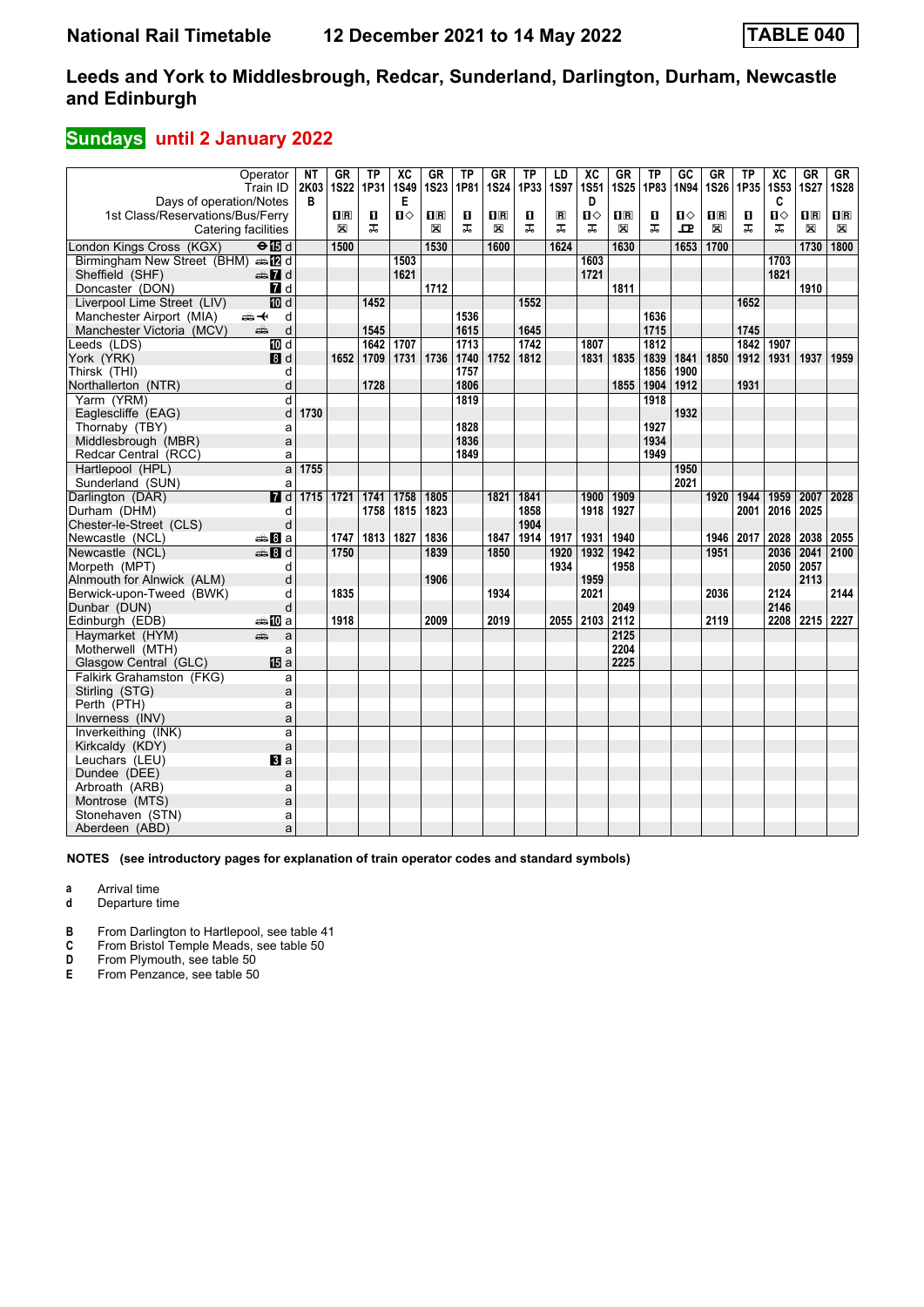## **Sundays** until 2 January 2022

| Operator                                   |                           | TP   | TP   | $G$ <sub>C</sub> | <b>GR</b>               | $\overline{AC}$ | GR                      | $\overline{TP}$ | <b>GR</b>                                       | <b>GR</b>                                       | <b>GR</b>               | $\overline{\text{TP}}$ | <b>GR</b>               | $\overline{TP}$ | GR             |
|--------------------------------------------|---------------------------|------|------|------------------|-------------------------|-----------------|-------------------------|-----------------|-------------------------------------------------|-------------------------------------------------|-------------------------|------------------------|-------------------------|-----------------|----------------|
| Train ID                                   |                           | 9S21 | 1P37 | 1N96             | 1N29                    | <b>1S55</b>     | 1S30                    | 1P87            | <b>1S31</b>                                     | 1N32                                            | 1N33                    | 1P41                   | 1N34                    | 9E21            | 1N35           |
| Days of operation/Notes                    |                           |      |      |                  |                         | D               |                         |                 |                                                 |                                                 |                         |                        |                         |                 |                |
| 1st Class/Reservations/Bus/Ferry           |                           | П.   | п    | Ω                | $\overline{\mathbf{R}}$ | Π               | $\overline{\mathbf{H}}$ | п               | $\overline{\mathbf{H}}$ $\overline{\mathbf{R}}$ | $\overline{\mathbf{H}}$ $\overline{\mathbf{R}}$ | $\overline{\mathbf{R}}$ | п                      | $\overline{\mathbf{H}}$ | п               | $\mathbf{H}$ R |
| Catering facilities                        |                           |      | ᅚ    | $\mathbf{p}$     | X                       | ᅚ               | X                       |                 | X                                               | X                                               | X                       |                        | X                       |                 | X              |
| London Kings Cross (KGX)                   | $\Theta$ $\blacksquare$ d |      |      | 1822             | 1827                    |                 | 1830                    |                 | 1900                                            | 1930                                            | 2000                    |                        | 2100                    |                 | 2200           |
| Birmingham New Street (BHM) AD d           |                           |      |      |                  |                         | 1803            |                         |                 |                                                 |                                                 |                         |                        |                         |                 |                |
| Sheffield (SHF)                            | d ann                     |      |      |                  |                         | 1921            |                         |                 |                                                 |                                                 |                         |                        |                         |                 |                |
| Doncaster (DON)                            | <b>7</b> d                |      |      |                  |                         |                 | 2011                    |                 |                                                 | 2116                                            |                         |                        |                         |                 | 2343           |
| Liverpool Lime Street (LIV)                | $\overline{10}$ d         |      | 1752 |                  |                         |                 |                         |                 |                                                 |                                                 |                         | 1952                   |                         | 2108            |                |
| Manchester Airport (MIA)<br><del>∰ ∢</del> | d                         |      |      |                  |                         |                 |                         | 1836            |                                                 |                                                 |                         |                        |                         |                 |                |
| Manchester Victoria (MCV)<br>پېښ           | d                         |      | 1845 |                  |                         |                 |                         | 1915            |                                                 |                                                 |                         | 2045                   |                         | 2145            |                |
| Leeds (LDS)                                | $\overline{M}$ d          |      | 1942 |                  |                         | 2007            |                         | 2012            |                                                 |                                                 |                         | 2143                   |                         | 2243            |                |
| York (YRK)                                 | 8d                        |      | 2012 | 2012             | 2025                    | 2031            | 2036                    | 2039            | 2053                                            | 2139                                            | 2156                    | 2218                   | 2302                    | 2311            | 0012           |
| Thirsk (THI)                               | d                         |      |      | 2029             |                         |                 |                         | 2058            |                                                 |                                                 |                         |                        |                         | 2335            |                |
| Northallerton (NTR)                        | d                         |      | 2031 | 2043             |                         |                 | 2056                    | 2106            |                                                 |                                                 | 2230                    | 2247                   | 2337                    |                 | 2346 0045s     |
| Yarm (YRM)                                 | d                         |      |      |                  |                         |                 |                         | 2120            |                                                 |                                                 |                         |                        |                         |                 |                |
| Eaglescliffe (EAG)                         | d                         |      |      | 2101             |                         |                 |                         |                 |                                                 |                                                 |                         |                        |                         |                 |                |
| Thornaby (TBY)                             | a                         |      |      |                  |                         |                 |                         | 2129            |                                                 |                                                 |                         |                        |                         |                 |                |
| Middlesbrough (MBR)                        | a                         |      |      |                  |                         |                 |                         | 2136            |                                                 |                                                 |                         |                        |                         |                 |                |
| Redcar Central (RCC)                       | a                         |      |      |                  |                         |                 |                         | 2151            |                                                 |                                                 |                         |                        |                         |                 |                |
| Hartlepool (HPL)                           | a                         |      |      | 2123             |                         |                 |                         |                 |                                                 |                                                 |                         |                        |                         |                 |                |
| Sunderland (SUN)                           | a                         |      |      | 2151             |                         |                 |                         |                 |                                                 |                                                 |                         |                        |                         |                 |                |
| Darlington (DAR)                           | 7d                        |      | 2044 |                  |                         | 2055 2100       | 2110                    |                 | 2122                                            | 2222                                            | 2243                    | 2300                   | 2350                    |                 | 2359 0059s     |
| Durham (DHM)                               | d                         |      | 2101 |                  | 2113                    | 2118            | 2128                    |                 |                                                 | 2240                                            | 2301                    | 2317                   | 0008                    |                 | 0015 0117s     |
| Chester-le-Street (CLS)                    | d                         |      | 2107 |                  |                         |                 |                         |                 |                                                 |                                                 |                         | 2323                   |                         | 0022            |                |
| Newcastle (NCL)                            | <del>⊯</del> 8∃а          |      | 2119 |                  |                         | 2128 2131       | 2141                    |                 | 2149                                            | 2310                                            | 2332                    | 2349                   | 0039                    | 0045            | 0150           |
| Newcastle (NCL)                            | den and                   | 2114 |      |                  |                         | 2134            | 2145                    |                 | 2153                                            |                                                 |                         |                        |                         |                 |                |
| Morpeth (MPT)                              | d                         | 2131 |      |                  |                         |                 |                         |                 | 2208                                            |                                                 |                         |                        |                         |                 |                |
| Alnmouth for Alnwick (ALM)                 | d                         | 2148 |      |                  |                         | 2200            |                         |                 | 2224                                            |                                                 |                         |                        |                         |                 |                |
| Berwick-upon-Tweed (BWK)                   | d                         | 2209 |      |                  |                         |                 | 2229                    |                 | 2245                                            |                                                 |                         |                        |                         |                 |                |
| Dunbar (DUN)                               | d                         | 2236 |      |                  |                         |                 |                         |                 | 2308                                            |                                                 |                         |                        |                         |                 |                |
| Edinburgh (EDB)                            | ⇔‱il0la                   | 2258 |      |                  |                         |                 | 2302 2312               |                 | 2334                                            |                                                 |                         |                        |                         |                 |                |
| Haymarket (HYM)<br>پېش                     | a                         |      |      |                  |                         |                 |                         |                 |                                                 |                                                 |                         |                        |                         |                 |                |
| Motherwell (MTH)                           | a                         |      |      |                  |                         |                 |                         |                 |                                                 |                                                 |                         |                        |                         |                 |                |
| Glasgow Central (GLC)                      | <b>阳</b> a                |      |      |                  |                         |                 |                         |                 |                                                 |                                                 |                         |                        |                         |                 |                |
| Falkirk Grahamston (FKG)                   | a                         |      |      |                  |                         |                 |                         |                 |                                                 |                                                 |                         |                        |                         |                 |                |
| Stirling (STG)                             | a                         |      |      |                  |                         |                 |                         |                 |                                                 |                                                 |                         |                        |                         |                 |                |
| Perth (PTH)                                | a                         |      |      |                  |                         |                 |                         |                 |                                                 |                                                 |                         |                        |                         |                 |                |
| Inverness (INV)                            | a                         |      |      |                  |                         |                 |                         |                 |                                                 |                                                 |                         |                        |                         |                 |                |
| Inverkeithing (INK)                        | a                         |      |      |                  |                         |                 |                         |                 |                                                 |                                                 |                         |                        |                         |                 |                |
| Kirkcaldy (KDY)                            | a                         |      |      |                  |                         |                 |                         |                 |                                                 |                                                 |                         |                        |                         |                 |                |
| Leuchars (LEU)                             | $\mathbf{B}$ a            |      |      |                  |                         |                 |                         |                 |                                                 |                                                 |                         |                        |                         |                 |                |
| Dundee (DEE)                               | a                         |      |      |                  |                         |                 |                         |                 |                                                 |                                                 |                         |                        |                         |                 |                |
| Arbroath (ARB)                             | a                         |      |      |                  |                         |                 |                         |                 |                                                 |                                                 |                         |                        |                         |                 |                |
| Montrose (MTS)                             | a                         |      |      |                  |                         |                 |                         |                 |                                                 |                                                 |                         |                        |                         |                 |                |
| Stonehaven (STN)                           | a                         |      |      |                  |                         |                 |                         |                 |                                                 |                                                 |                         |                        |                         |                 |                |
| Aberdeen (ABD)                             | a                         |      |      |                  |                         |                 |                         |                 |                                                 |                                                 |                         |                        |                         |                 |                |

**NOTES (see introductory pages for explanation of train operator codes and standard symbols)**

**a** Arrival time

**d** Departure time

**s** Stops to set down only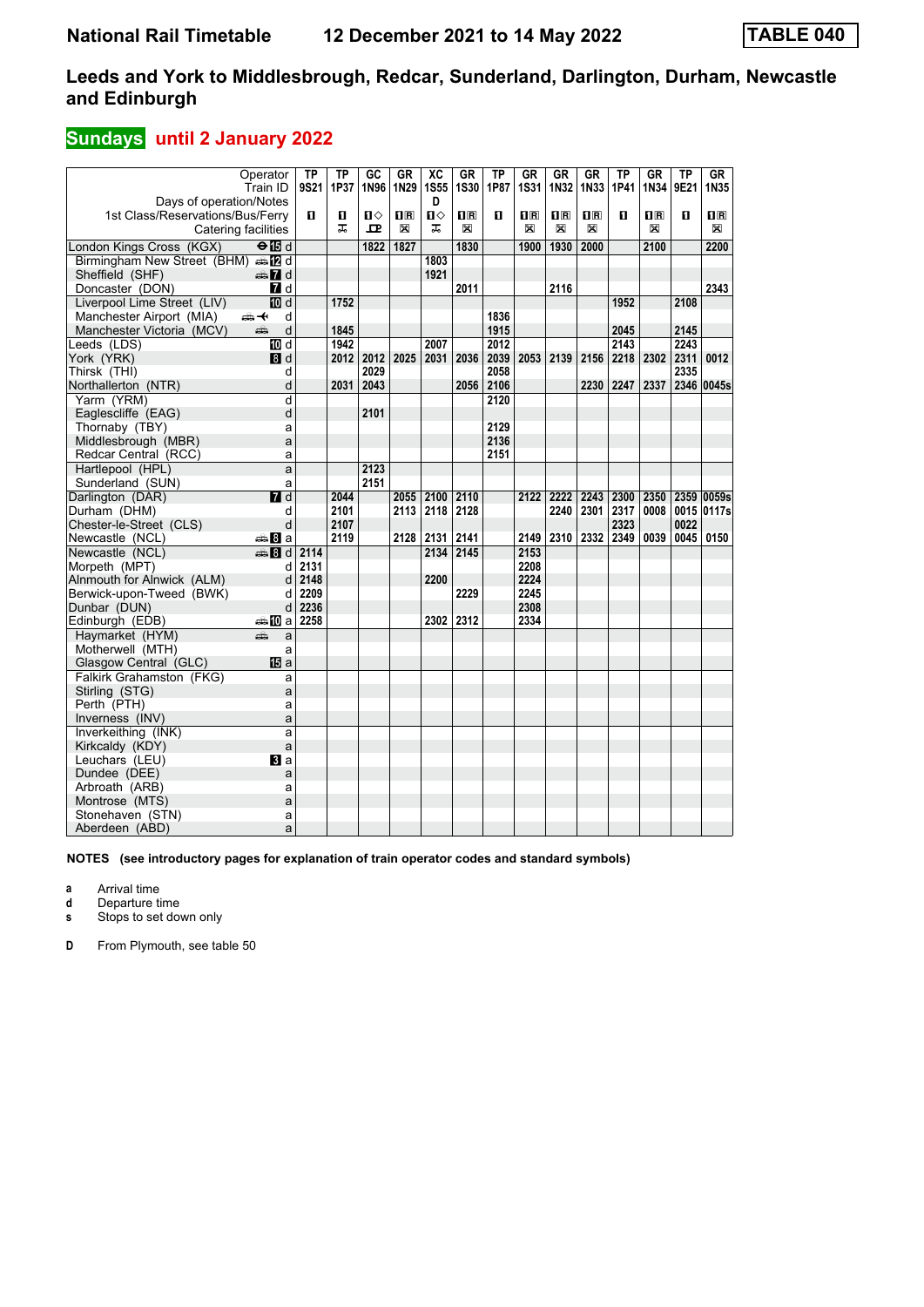### **Sundays** from 9 January to 13 February

|                                    | Operator         | NΤ               | GR          | GR             | ΤP   | TP   | GR             | <b>TP</b> | <b>TP</b> | $\overline{X}C$<br><b>1S33</b> | <b>GR</b>               | <b>TP</b> | $\overline{\text{xc}}$ | <b>GR</b><br><b>1S08</b> | ТP               | <b>GR</b>               | <b>TP</b> | <b>TP</b> | GR             |
|------------------------------------|------------------|------------------|-------------|----------------|------|------|----------------|-----------|-----------|--------------------------------|-------------------------|-----------|------------------------|--------------------------|------------------|-------------------------|-----------|-----------|----------------|
| Days of operation/Notes            | Train ID         | <b>2N01</b><br>A | <b>1S03</b> | <b>1S04</b>    | 9S09 | 1N63 | <b>1S05</b>    | 9E07      | 1N65      |                                | 1S07                    | 1P17      | <b>1S36</b>            |                          | 1P67             | <b>1S09</b>             | 9S12      | 1P19      | 1N09           |
| 1st Class/Reservations/Bus/Ferry   |                  |                  | $n_{\rm R}$ | $\mathbf{1}$ R | п    | п    | $\mathbf{H}$ R | O.        | O         | $\mathbf{u}$                   | $\overline{\mathbf{H}}$ | 0         | ்ப                     | $\mathbf{H}$             | П                | $\overline{\mathbf{H}}$ | п         | п         | $\mathbf{I}$ R |
| Catering facilities                |                  |                  | $\boxtimes$ | X              |      | ᅚ    | $\boxtimes$    | ᠼ         | ᠼ         | ᠼ                              | X                       | ᠼ         | ᠼ                      | X                        | ᠼ                | X                       |           | ᠼ         | X              |
| London Kings Cross (KGX)           | ⊖n⊟d             |                  |             |                |      |      |                |           |           |                                |                         |           |                        | 0848                     |                  | 0900                    |           |           | 0922           |
| Birmingham New Street (BHM) en E d |                  |                  |             |                |      |      |                |           |           |                                |                         |           |                        |                          |                  |                         |           |           |                |
| Sheffield (SHF)                    | d≣ 7d            |                  |             |                |      |      |                |           |           |                                |                         |           | 0921                   |                          |                  |                         |           |           |                |
| Doncaster (DON)                    | $\blacksquare$ d |                  |             |                |      |      |                |           |           |                                | 0937                    |           |                        |                          |                  |                         |           |           | 1058           |
| Liverpool Lime Street (LIV)        | <b>ID</b> d      |                  |             |                |      |      |                |           |           |                                |                         |           |                        |                          |                  |                         |           | 0851      |                |
| Manchester Airport (MIA)           | d<br>安           |                  |             |                |      |      |                |           |           |                                |                         |           |                        |                          |                  |                         |           |           |                |
| Manchester Piccadilly (MAN)        | <b>entin</b> d   |                  |             |                |      |      |                |           |           |                                |                         |           |                        |                          | 0914             |                         |           | 0924      |                |
| Leeds (LDS)                        | 10 d             |                  |             |                |      |      | 0830           |           |           | 0918                           |                         |           | 1007                   |                          | $\frac{1}{1012}$ |                         |           | 1042      |                |
| York (YRK)                         | 8d               |                  |             |                |      | 0842 | 0900           | 0918      | 0937      | 0943                           | 1000                    | 1007      | 1031                   | 1036                     | 1040             | 1051                    |           | 1113      | 1121           |
| Thirsk (THI)                       | d                |                  |             |                |      | 0859 |                |           | 0954      |                                |                         |           |                        |                          | 1100             |                         |           |           |                |
| Northallerton (NTR)                | d                |                  |             |                |      | 0907 | 0921           |           | 1008c     |                                |                         | 1026      |                        |                          | 1112             |                         |           | 1132      |                |
| Yarm (YRM)                         | d                |                  |             |                |      | 0921 |                |           | 1022      |                                |                         |           |                        |                          | 1125             |                         |           |           |                |
| Eaglescliffe (EAG)                 | d                |                  |             |                |      |      |                |           |           |                                |                         |           |                        |                          |                  |                         |           |           |                |
| Thornaby (TBY)                     | a                |                  |             |                |      | 0930 |                |           | 1031      |                                |                         |           |                        |                          | 1134             |                         |           |           |                |
| Middlesbrough (MBR)                | a                |                  |             |                |      | 0937 |                |           | 1038      |                                |                         |           |                        |                          | 1142             |                         |           |           |                |
| Redcar Central (RCC)               | a                |                  |             |                |      | 0950 |                |           | 1052      |                                |                         |           |                        |                          | 1154             |                         |           |           |                |
| Hartlepool (HPL)                   | a                |                  |             |                |      |      |                |           |           |                                |                         |           |                        |                          |                  |                         |           |           |                |
| Sunderland (SUN)                   | a                |                  |             |                |      |      |                |           |           |                                |                         |           |                        |                          |                  |                         |           |           |                |
| Darlington (DAR)                   | $\overline{H}$ d | 0802             |             |                |      |      | 0935           | 0946      |           | 1011                           | 1029                    | 1039      | 1059                   | 1105                     |                  | 1119                    |           | 1145      | 1151           |
| Durham (DHM)                       | d                | 0822             |             |                |      |      | 0954           | 1002      |           | 1028                           | 1047                    | 1055      | 1116                   | 1123                     |                  |                         |           | 1201      | 1209           |
| Chester-le-Street (CLS)            | d                | 0829             |             |                |      |      |                | 1009      |           |                                |                         | 1102      |                        |                          |                  |                         |           |           |                |
| Newcastle (NCL)                    | anna 8∎an        | 0840             |             |                |      |      | 1007           | 1018      |           | 1040                           | 1100                    | 1113      | 1128                   | 1136                     |                  | 1147                    |           | 1216      | 1227           |
| Newcastle (NCL)                    | $\clubsuit$ 8 d  |                  | 0845        | 0915           | 0919 |      | 1010           |           |           | 1042                           | 1102                    |           | 1131                   | 1139                     |                  | 1152                    | 1156      |           |                |
| Morpeth (MPT)                      | d                |                  | 0900        |                | 0936 |      | 1025           |           |           |                                |                         |           | 1144                   | 1154                     |                  |                         | 1213      |           |                |
| Alnmouth for Alnwick (ALM)         | d                |                  | 0915        |                | 0953 |      | 1041           |           |           |                                |                         |           |                        |                          |                  |                         | 1230      |           |                |
| Berwick-upon-Tweed (BWK)           | d                |                  | 0937        | 0959           | 1014 |      | 1105           |           |           | 1125                           | 1146                    |           | 1217                   |                          |                  | 1236                    | 1251      |           |                |
| Dunbar (DUN)                       | d                |                  | 1004        |                | 1041 |      | 1132           |           |           |                                |                         |           |                        |                          |                  |                         | 1318      |           |                |
| Edinburgh (EDB)                    | ⇔≞MDa            |                  | 1028        | 1047           | 1106 |      | 1158           |           |           | 1208                           | 1231                    |           | 1259                   | 1308                     |                  | 1319                    | 1346      |           |                |
| Havmarket (HYM)                    | æ<br>a           |                  |             |                |      |      |                |           |           |                                |                         |           |                        |                          |                  |                         |           |           |                |
| Motherwell (MTH)                   | a                |                  |             |                |      |      |                |           |           |                                |                         |           |                        |                          |                  |                         |           |           |                |
| Glasgow Central (GLC)              | 间 <sub>a</sub>   |                  |             |                |      |      |                |           |           |                                |                         |           |                        |                          |                  |                         |           |           |                |
| Falkirk Grahamston (FKG)           | a                |                  |             |                |      |      |                |           |           |                                |                         |           |                        |                          |                  |                         |           |           |                |
| Stirling (STG)                     | a                |                  |             |                |      |      |                |           |           |                                |                         |           |                        |                          |                  |                         |           |           |                |
| Perth (PTH)                        | a                |                  |             |                |      |      |                |           |           |                                |                         |           |                        |                          |                  |                         |           |           |                |
| Inverness (INV)                    | a                |                  |             |                |      |      |                |           |           |                                |                         |           |                        |                          |                  |                         |           |           |                |
| Inverkeithing (INK)                | a                |                  |             |                |      |      |                |           |           |                                |                         |           |                        |                          |                  |                         |           |           |                |
| Kirkcaldy (KDY)                    | a                |                  |             |                |      |      |                |           |           |                                |                         |           |                        |                          |                  |                         |           |           |                |
| Leuchars (LEU)                     | BI a             |                  |             |                |      |      |                |           |           |                                |                         |           |                        |                          |                  |                         |           |           |                |
| Dundee (DEE)                       | a                |                  |             |                |      |      |                |           |           |                                |                         |           |                        |                          |                  |                         |           |           |                |
| Arbroath (ARB)                     | a                |                  |             |                |      |      |                |           |           |                                |                         |           |                        |                          |                  |                         |           |           |                |
| Montrose (MTS)                     | a                |                  |             |                |      |      |                |           |           |                                |                         |           |                        |                          |                  |                         |           |           |                |
| Stonehaven (STN)                   | a                |                  |             |                |      |      |                |           |           |                                |                         |           |                        |                          |                  |                         |           |           |                |
| Aberdeen (ABD)                     | a                |                  |             |                |      |      |                |           |           |                                |                         |           |                        |                          |                  |                         |           |           |                |

**NOTES (see introductory pages for explanation of train operator codes and standard symbols)**

**a** Arrival time

**d** Departure time

**c** Arrives 4 minutes earlier

**A** To Carlisle, see table 42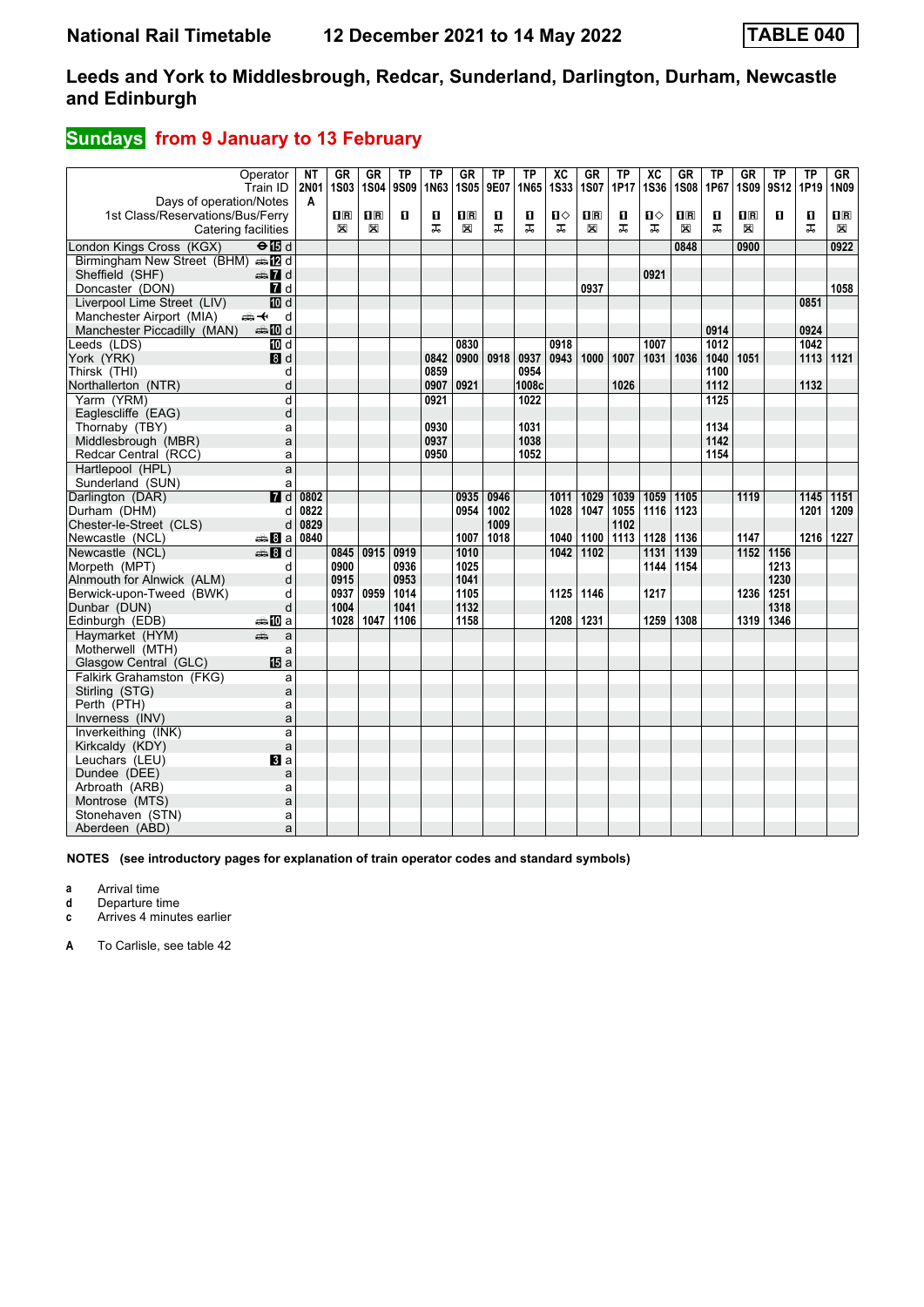### **Sundays** from 9 January to 13 February

| Days of operation/Notes                         | Operator<br>Train ID      | $\overline{\text{xc}}$<br><b>1S37</b> | GR<br><b>1S10</b> | TP<br>1P69 | GC<br>1N90 | <b>GR</b><br>1W11 | <b>GR</b><br><b>1S11</b> | LD<br><b>1S93</b> | TP<br>1P21 | $\overline{\text{xc}}$<br><b>1S39</b> | <b>GR</b><br><b>1S12</b> | <b>NT</b><br>2K01<br>в | TP<br>1P71 | GR<br><b>1S13</b> | TP<br>1P23 | GR<br><b>1S14</b> | <b>XC</b><br><b>1S41</b><br>C | GR<br><b>1S15</b> | TP<br>1P73       |
|-------------------------------------------------|---------------------------|---------------------------------------|-------------------|------------|------------|-------------------|--------------------------|-------------------|------------|---------------------------------------|--------------------------|------------------------|------------|-------------------|------------|-------------------|-------------------------------|-------------------|------------------|
| 1st Class/Reservations/Bus/Ferry                |                           | п⇔                                    | $\Pi$ R           | п          | Ⅱ♦         | 1R                | $\overline{\mathbf{R}}$  | $\blacksquare$    | п          | п⇔                                    | $\Pi$ R                  |                        | п          | $n_{\rm R}$       | п          | $\mathbf{H}$ R    | п⇔                            | nR                | п                |
| Catering facilities                             |                           | ᠼ                                     | X                 | ᠼ          | 모          | X                 | X                        | ᠼ                 | ᅚ          | ᠼ                                     | ⊠                        |                        | ᠼ          | X                 | ᠼ          | X                 | ᠼ                             | X                 | ᅚ                |
| London Kings Cross (KGX)                        | $\Theta$ $\overline{B}$ d |                                       | 0930              |            | 0950       | 1000              | $\overline{1003}$        | 1023              |            |                                       | 1030                     |                        |            | 1100              |            | 1122              |                               | 1130              |                  |
| Birmingham New Street (BHM) $\oplus$ [2] d 0903 |                           |                                       |                   |            |            |                   |                          |                   |            | 1003                                  |                          |                        |            |                   |            |                   | 1103                          |                   |                  |
| Sheffield (SHF)                                 | <b>AD</b> d 1021          |                                       |                   |            |            |                   |                          |                   |            | 1121                                  |                          |                        |            |                   |            |                   | 1221                          |                   |                  |
| Doncaster (DON)                                 | 7 d                       |                                       | 1112              |            |            |                   | 1143                     |                   |            |                                       | 1211                     |                        |            |                   |            |                   |                               | 1312              |                  |
| Liverpool Lime Street (LIV)                     | 10d                       |                                       |                   |            |            |                   |                          |                   |            |                                       |                          |                        |            |                   |            |                   |                               |                   |                  |
| Manchester Airport (MIA)                        | <del>∰ ⊄</del><br>d       |                                       |                   |            |            |                   |                          |                   |            |                                       |                          |                        |            |                   |            |                   |                               |                   |                  |
| Manchester Piccadilly (MAN)                     | <b>美国d</b>                |                                       |                   | 1006       |            |                   |                          |                   | 1040       |                                       |                          |                        | 1110       |                   | 1140       |                   |                               |                   | 1213             |
| Leeds (LDS)                                     | ilDi d                    | 1107                                  |                   | 1113       |            |                   |                          |                   | 1142       | 1207                                  |                          |                        | 1212       |                   | 1242       |                   | 1307                          |                   | $\frac{1}{1312}$ |
| York (YRK)                                      | 3d                        | 1131                                  | 1135              | 1140       | 1142       | 1155              | 1209                     |                   | 1219       | 1231                                  | 1235                     |                        | 1239       | 1251              | 1312       | 1315              | 1331 1335                     |                   | 1339             |
| Thirsk (THI)                                    | d                         |                                       |                   |            | 1159       |                   |                          |                   |            |                                       |                          |                        | 1256       |                   |            |                   |                               |                   | 1356             |
| Northallerton (NTR)                             | d                         |                                       |                   | 1202       | 1208       |                   |                          |                   |            |                                       | 1255                     |                        | 1305       |                   | 1331       | 1335              |                               |                   | 1405             |
| Yarm (YRM)                                      | d                         |                                       |                   | 1216       |            |                   |                          |                   |            |                                       |                          |                        | 1318       |                   |            |                   |                               |                   | 1418             |
| Eaglescliffe (EAG)                              | d                         |                                       |                   |            | 1225       |                   |                          |                   |            |                                       |                          | 1328                   |            |                   |            |                   |                               |                   |                  |
| Thornaby (TBY)                                  | a                         |                                       |                   | 1225       |            |                   |                          |                   |            |                                       |                          |                        | 1327       |                   |            |                   |                               |                   | 1427             |
| Middlesbrough (MBR)                             | a                         |                                       |                   | 1232       |            |                   |                          |                   |            |                                       |                          |                        | 1335       |                   |            |                   |                               |                   | 1435             |
| Redcar Central (RCC)                            | a                         |                                       |                   | 1246       |            |                   |                          |                   |            |                                       |                          |                        | 1349       |                   |            |                   |                               |                   | 1449             |
| Hartlepool (HPL)                                | a                         |                                       |                   |            | 1244       |                   |                          |                   |            |                                       |                          | 1353                   |            |                   |            |                   |                               |                   |                  |
| Sunderland (SUN)                                | a                         |                                       |                   |            | 1309       |                   |                          |                   |            |                                       |                          |                        |            |                   |            |                   |                               |                   |                  |
| Darlington (DAR)                                | $\overline{H}$ d          | 1159                                  | 1204              |            |            | 1224              | 1238                     |                   | 1247       | 1259                                  | 1309                     | 1313                   |            | 1320              | 1344       | 1349              | 1358                          | 1404              |                  |
| Durham (DHM)                                    | d                         | 1216                                  | 1222              |            |            |                   | 1256                     |                   | 1307       | 1316                                  | 1327                     |                        |            |                   | 1401       | 1407              | 1415                          | 1422              |                  |
| Chester-le-Street (CLS)                         | d                         |                                       |                   |            |            |                   |                          |                   | 1313       |                                       |                          |                        |            |                   |            |                   |                               |                   |                  |
| Newcastle (NCL)                                 | $\clubsuit 8a$            | 1230                                  | 1235              |            |            | 1251              | 1310                     | 1313              | 1322       | 1328                                  | 1340                     |                        |            | 1346              | 1414       | 1420              | 1427                          | 1435              |                  |
| Newcastle (NCL)                                 | $\oplus$ 8 d              |                                       | 1238              |            |            | 1253              | 1313                     | 1316              |            | 1331                                  | 1342                     |                        |            | 1349              |            | 1423              | 1431                          | 1437              |                  |
| Morpeth (MPT)                                   | d                         |                                       |                   |            |            |                   |                          |                   |            |                                       |                          |                        |            |                   |            | 1439              | 1445                          |                   |                  |
| Alnmouth for Alnwick (ALM)                      | d                         |                                       | 1306              |            |            |                   |                          |                   |            | 1356                                  |                          |                        |            |                   |            |                   |                               | 1504              |                  |
| Berwick-upon-Tweed (BWK)                        | d                         |                                       |                   |            |            | 1338              |                          |                   |            | 1417                                  |                          |                        |            | 1433              |            |                   |                               |                   |                  |
| Dunbar (DUN)                                    | d                         |                                       | 1350c             |            |            |                   |                          |                   |            |                                       |                          |                        |            |                   |            |                   | 1537                          |                   |                  |
| Edinburgh (EDB)                                 | ⇔⇒MDa                     |                                       | 1418              |            |            | 1420              | 1436 1440                |                   |            | 1458                                  | 1508                     |                        |            | 1516              |            | 1557              | 1559                          | 1608              |                  |
| Haymarket (HYM)                                 | æ<br>a                    |                                       |                   |            |            | 1436              |                          |                   |            |                                       |                          |                        |            |                   |            |                   |                               |                   |                  |
| Motherwell (MTH)                                | a                         |                                       |                   |            |            |                   |                          |                   |            |                                       |                          |                        |            |                   |            |                   |                               |                   |                  |
| Glasgow Central (GLC)                           | <b>個</b> a                |                                       |                   |            |            |                   |                          |                   |            |                                       |                          |                        |            |                   |            |                   |                               |                   |                  |
| Falkirk Grahamston (FKG)                        | a                         |                                       |                   |            |            |                   |                          |                   |            |                                       |                          |                        |            |                   |            |                   |                               |                   |                  |
| Stirling (STG)                                  | a                         |                                       |                   |            |            |                   |                          |                   |            |                                       |                          |                        |            |                   |            |                   |                               |                   |                  |
| Perth (PTH)                                     | a                         |                                       |                   |            |            |                   |                          |                   |            |                                       |                          |                        |            |                   |            |                   |                               |                   |                  |
| Inverness (INV)                                 | a                         |                                       |                   |            |            |                   |                          |                   |            |                                       |                          |                        |            |                   |            |                   |                               |                   |                  |
| Inverkeithing (INK)                             | a                         |                                       |                   |            |            | 1453              |                          |                   |            |                                       |                          |                        |            |                   |            |                   |                               |                   |                  |
| Kirkcaldy (KDY)                                 | a                         |                                       |                   |            |            | 1510              |                          |                   |            |                                       |                          |                        |            |                   |            |                   |                               |                   |                  |
| Leuchars (LEU)                                  | $\mathbf{B}$ a            |                                       |                   |            |            | 1534              |                          |                   |            |                                       |                          |                        |            |                   |            |                   |                               |                   |                  |
| Dundee (DEE)                                    | a                         |                                       |                   |            |            | 1551              |                          |                   |            |                                       |                          |                        |            |                   |            |                   |                               |                   |                  |
| Arbroath (ARB)                                  | a                         |                                       |                   |            |            | 1608              |                          |                   |            |                                       |                          |                        |            |                   |            |                   |                               |                   |                  |
| Montrose (MTS)                                  | a                         |                                       |                   |            |            | 1623              |                          |                   |            |                                       |                          |                        |            |                   |            |                   |                               |                   |                  |
| Stonehaven (STN)                                | a                         |                                       |                   |            |            | 1647              |                          |                   |            |                                       |                          |                        |            |                   |            |                   |                               |                   |                  |
| Aberdeen (ABD)                                  | a                         |                                       |                   |            |            | 1710              |                          |                   |            |                                       |                          |                        |            |                   |            |                   |                               |                   |                  |

**NOTES (see introductory pages for explanation of train operator codes and standard symbols)**

**a** Arrival time

**d** Departure time

**c** Arrives 4 minutes earlier

**B** From Darlington to Hartlepool, see table 41 **C** From Bristol Temple Meads, see table 50

**C** From Bristol Temple Meads, see table 50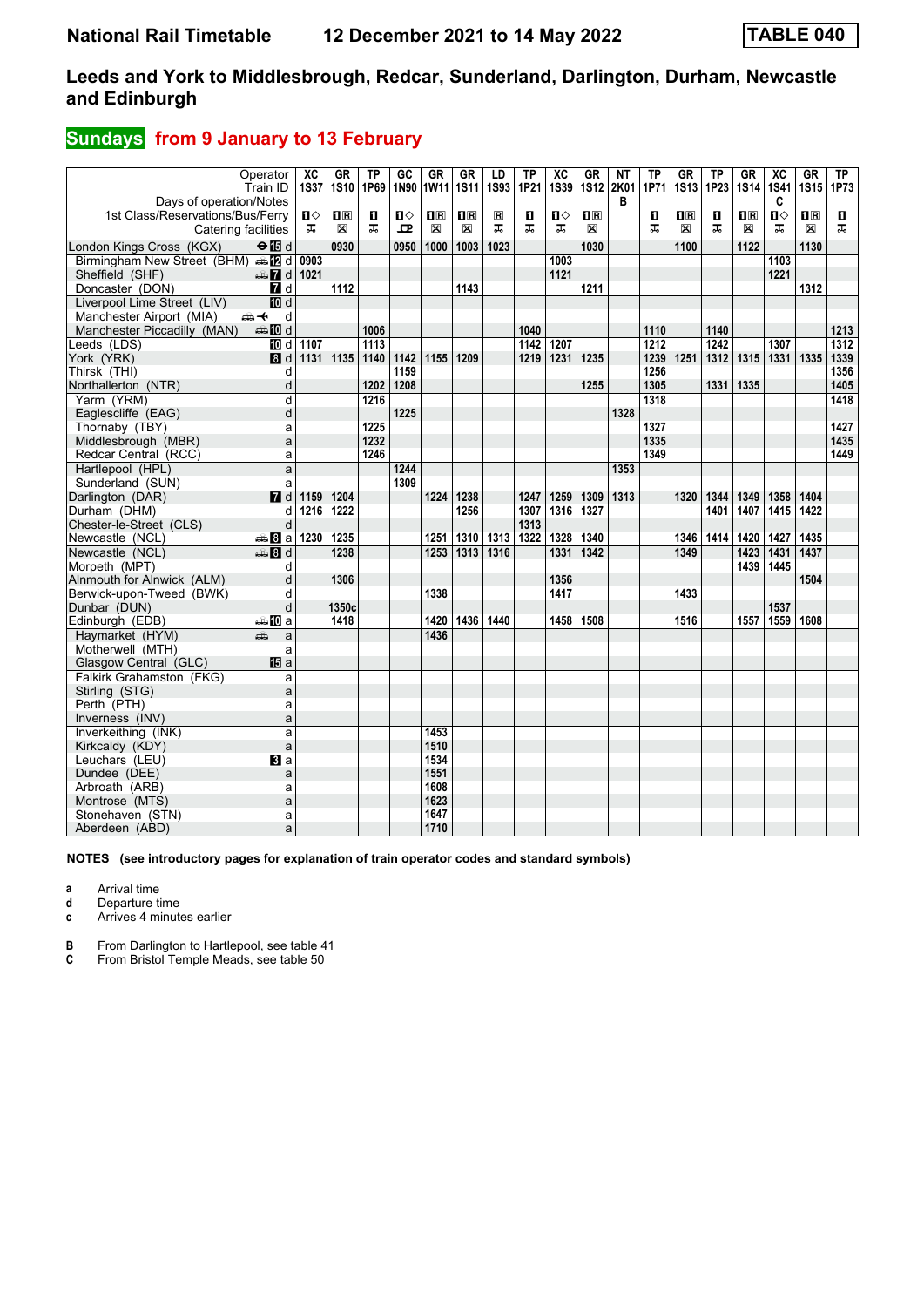### **Sundays** from 9 January to 13 February

|                                    | Operator                  | <b>GR</b>      | <b>TP</b>      | GR             | $\overline{\mathsf{xc}}$ | GR             | <b>TP</b> | <b>GR</b>               | <b>TP</b> | $\overline{AC}$ | <b>GR</b>   | $G$ <sub>C</sub> | TP   | <b>GR</b>    | <b>TP</b>    | <b>TP</b> | $\overline{X}C$ | <b>GR</b>      | NT        |
|------------------------------------|---------------------------|----------------|----------------|----------------|--------------------------|----------------|-----------|-------------------------|-----------|-----------------|-------------|------------------|------|--------------|--------------|-----------|-----------------|----------------|-----------|
|                                    | Train ID                  | 1W16 1P25      |                | 1N16           | <b>1S43</b>              | <b>1S17</b>    | 1P75      | <b>1S18</b>             | 1P27      | <b>1S45</b>     | <b>1S19</b> | 1N92             | 1P77 | <b>1W20</b>  | <b>9S17</b>  | 1P29      | <b>1S47</b>     |                | 1S21 2K03 |
| Days of operation/Notes            |                           |                |                |                | C                        |                |           |                         |           | D               |             |                  |      |              |              |           | D               |                | в         |
| 1st Class/Reservations/Bus/Ferry   |                           | $\mathbf{H}$ R | $\blacksquare$ | $\mathbf{1}$ R | $\mathbf{u}$             | $\mathbf{1}$ R | П         | $\overline{\mathbf{H}}$ | п         | п⇔              | 1R          | $\mathbf{u}$     | п    | $\mathbf{H}$ | $\mathbf{u}$ | п         | п               | $\mathbf{I}$ R |           |
| Catering facilities                |                           | X              | ᠼ              | X              | ᅚ                        | $\boxtimes$    | ᠼ         | X                       | ᠼ         | ᠼ               | X           | 모                | ᅚ    | ⊠            |              | ᅚ         | ᠼ               | $\mathbb{X}$   |           |
| London Kings Cross (KGX)           | $\Theta$ $\blacksquare$ d | 1200           |                | 1222           |                          | 1230           |           | 1300                    |           |                 | 1330        | 1348             |      | 1400         |              |           |                 | 1430           |           |
| Birmingham New Street (BHM) s [2 d |                           |                |                |                | 1203                     |                |           |                         |           | 1303            |             |                  |      |              |              |           | 1403            |                |           |
| Sheffield (SHF)                    | <b>en 7</b> d             |                |                |                | 1321                     |                |           |                         |           | 1421            |             |                  |      |              |              |           | 1521            |                |           |
| Doncaster (DON)                    | 7d                        |                |                | 1359           |                          | 1411           |           |                         |           |                 | 1512        |                  |      |              |              |           |                 | 1611           |           |
| Liverpool Lime Street (LIV)        | <b>ID</b> d               |                |                |                |                          |                |           |                         |           |                 |             |                  |      |              |              |           |                 |                |           |
| Manchester Airport (MIA)           | ⇜↞<br>d                   |                |                |                |                          |                |           |                         |           |                 |             |                  |      |              |              |           |                 |                |           |
| Manchester Piccadilly (MAN)        | <b>美国d</b>                |                | 1236           |                |                          |                | 1310      |                         | 1339      |                 |             |                  | 1410 |              |              | 1439      |                 |                |           |
| Leeds (LDS)                        | TO d                      |                | 1345           |                | 1407                     |                | 1412      |                         | 1441      | 1507            |             |                  | 1513 |              |              | 1542      | 1607            |                |           |
| York (YRK)                         | 8d                        | 1351           | $ 1413\rangle$ | 1421           | 1431                     | 1434           | 1437      | 1455                    | 1507      | 1531            | 1535        | 1538             | 1541 | 1553         |              | 1609      | 1631            | 1634           |           |
| Thirsk (THI)                       | d                         |                |                |                |                          |                | 1457      |                         |           |                 |             | 1555             | 1604 |              |              |           |                 |                |           |
| Northallerton (NTR)                | d                         |                |                |                |                          | 1454           | 1506      |                         | 1526      |                 |             | 1605             |      |              |              | 1628      |                 | 1654           |           |
| Yarm (YRM)                         | d                         |                |                |                |                          |                | 1519      |                         |           |                 |             |                  | 1625 |              |              |           |                 |                |           |
| Eaglescliffe (EAG)                 | d                         |                |                |                |                          |                |           |                         |           |                 |             | 1624             |      |              |              |           |                 |                | 1730      |
| Thornaby (TBY)                     | a                         |                |                |                |                          |                | 1528      |                         |           |                 |             |                  | 1634 |              |              |           |                 |                |           |
| Middlesbrough (MBR)                | a                         |                |                |                |                          |                | 1536      |                         |           |                 |             |                  | 1640 |              |              |           |                 |                |           |
| Redcar Central (RCC)               | a                         |                |                |                |                          |                | 1550      |                         |           |                 |             |                  | 1655 |              |              |           |                 |                |           |
| Hartlepool (HPL)                   | a                         |                |                |                |                          |                |           |                         |           |                 |             | 1645             |      |              |              |           |                 |                | 1755      |
| Sunderland (SUN)                   | a                         |                |                |                |                          |                |           |                         |           |                 |             | 1710             |      |              |              |           |                 |                |           |
| Darlington (DAR)                   | $\overline{H}$ d          | 1420           | 1441           | 1450           | 1459                     | 1508           |           | 1524                    | 1539      | 1559            | 1604        |                  |      | 1622         |              | 1641      | 1659            | 1707           | 1715      |
| Durham (DHM)                       | d                         |                | 1458           | 1508           | 1516                     | 1526           |           |                         | 1555      | 1616            | 1622        |                  |      |              |              | 1658      | 1716            | 1725           |           |
| Chester-le-Street (CLS)            | d                         |                | 1504           |                |                          |                |           |                         |           |                 |             |                  |      |              |              | 1704      |                 |                |           |
| Newcastle (NCL)                    | <del>⊯</del> Ва           | 1447           | 1515           | 1523           | 1528                     | 1539           |           | 1550                    | 1610      | 1628            | 1635        |                  |      | 1648         |              | 1715      | 1728            | 1739           |           |
| Newcastle (NCL)                    | <b>第8d</b>                | 1450           |                |                | 1530                     | 1545           |           | 1553                    |           | 1631            | 1638        |                  |      | 1652         | 1712         |           | 1730            | 1743           |           |
| Morpeth (MPT)                      | d                         |                |                |                |                          |                |           |                         |           |                 |             |                  |      |              | 1729         |           | 1744            |                |           |
| Alnmouth for Alnwick (ALM)         | d                         |                |                |                | 1555                     |                |           |                         |           | 1656            | 1705        |                  |      |              | 1746         |           | 1758            |                |           |
| Berwick-upon-Tweed (BWK)           | d                         | 1537           |                |                | 1616                     |                |           | 1637                    |           |                 |             |                  |      | 1738         | 1807         |           | 1819            |                |           |
| Dunbar (DUN)                       | d                         |                |                |                |                          |                |           |                         |           | 1737            |             |                  |      |              | 1834         |           |                 |                |           |
| Edinburgh (EDB)                    | <b>▲ID</b> a              | 1618           |                |                | 1658                     | 1708           |           | 1720                    |           | 1759            | 1808        |                  |      | 1818         | 1858         |           | 1901            | 1908           |           |
| Haymarket (HYM)                    | æ<br>a                    | 1636           |                |                | 1716                     |                |           |                         |           | 1816            |             |                  |      | 1839         |              |           | 1922            |                |           |
| Motherwell (MTH)                   | a                         |                |                |                | 1753                     |                |           |                         |           |                 |             |                  |      |              |              |           | 2001            |                |           |
| Glasgow Central (GLC)              | <b>旧</b> a                |                |                |                | 1813                     |                |           |                         |           |                 |             |                  |      |              |              |           | 2020            |                |           |
| Falkirk Grahamston (FKG)           | a                         | 1701           |                |                |                          |                |           |                         |           |                 |             |                  |      |              |              |           |                 |                |           |
| Stirling (STG)                     | a                         | 1717           |                |                |                          |                |           |                         |           |                 |             |                  |      |              |              |           |                 |                |           |
| Perth (PTH)                        | a                         | 1756           |                |                |                          |                |           |                         |           |                 |             |                  |      |              |              |           |                 |                |           |
| Inverness (INV)                    | a                         | 2009           |                |                |                          |                |           |                         |           |                 |             |                  |      |              |              |           |                 |                |           |
| Inverkeithing (INK)                | a                         |                |                |                |                          |                |           |                         |           |                 |             |                  |      | 1854         |              |           |                 |                |           |
| Kirkcaldy (KDY)                    | a                         |                |                |                |                          |                |           |                         |           |                 |             |                  |      | 1911         |              |           |                 |                |           |
| Leuchars (LEU)                     | $\mathbf{B}$ a            |                |                |                |                          |                |           |                         |           |                 |             |                  |      | 1936         |              |           |                 |                |           |
| Dundee (DEE)                       | a                         |                |                |                |                          |                |           |                         |           | 1930            |             |                  |      | 1951         |              |           |                 |                |           |
| Arbroath (ARB)                     | a                         |                |                |                |                          |                |           |                         |           |                 |             |                  |      | 2009         |              |           |                 |                |           |
| Montrose (MTS)                     | a                         |                |                |                |                          |                |           |                         |           |                 |             |                  |      | 2025         |              |           |                 |                |           |
| Stonehaven (STN)                   | a                         |                |                |                |                          |                |           |                         |           |                 |             |                  |      | 2049         |              |           |                 |                |           |
| Aberdeen (ABD)                     | a                         |                |                |                |                          |                |           |                         |           | 2043            |             |                  |      | 2110         |              |           |                 |                |           |

**NOTES (see introductory pages for explanation of train operator codes and standard symbols)**

**a** Arrival time

**d** Departure time

**B** From Darlington to Hartlepool, see table 41 **C** From Bristol Temple Meads, see table 50

**C** From Bristol Temple Meads, see table 50<br>**D** From Plymouth, see table 50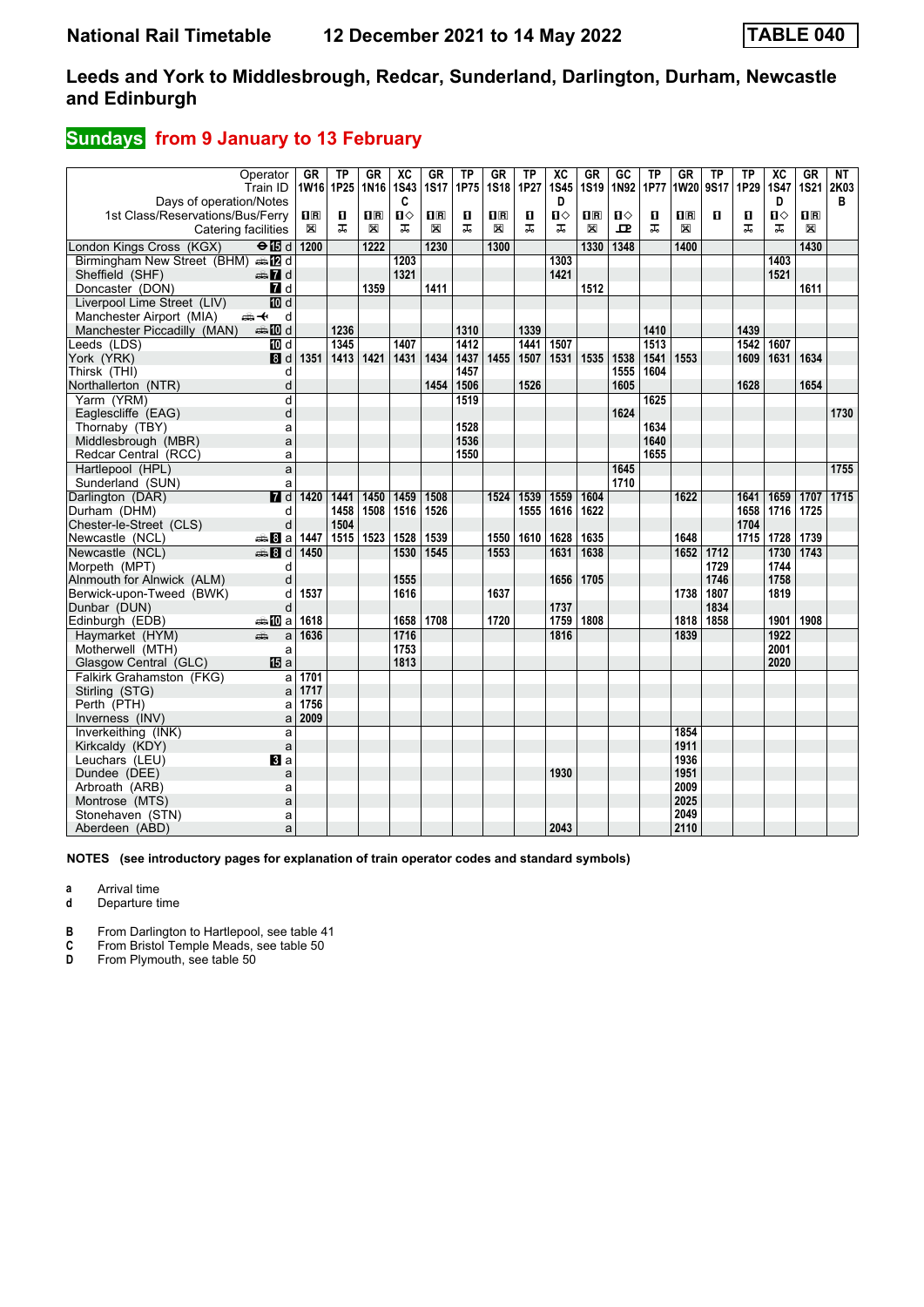### **Sundays** from 9 January to 13 February

| Days of operation/Notes                           | Operator<br>Train ID | <b>TP</b><br>1P79 | <b>GR</b><br><b>1S22</b> | <b>TP</b><br>1P31 | $\overline{\mathbf{X}}$<br><b>1S49</b><br>Е | GR<br><b>1S23</b> | TP<br>1P81 | GR<br><b>1S24</b> | <b>TP</b><br>1P33 | LD<br>1S97     | $\overline{AC}$<br><b>1S51</b><br>D | GR<br><b>1S25</b>         | <b>TP</b><br>1P83 | GC<br>1N94 | GR<br><b>1S26</b> | <b>TP</b><br>1P35 | $\overline{X}C$<br><b>1S53</b><br>C | GR<br><b>1S27</b> | <b>GR</b><br><b>1S28</b> |
|---------------------------------------------------|----------------------|-------------------|--------------------------|-------------------|---------------------------------------------|-------------------|------------|-------------------|-------------------|----------------|-------------------------------------|---------------------------|-------------------|------------|-------------------|-------------------|-------------------------------------|-------------------|--------------------------|
| 1st Class/Reservations/Bus/Ferry                  |                      | п                 | $\Pi$ R                  | п                 | $\mathbf{u}$                                | $\mathbf{H}$ R    | п          | $\Pi$ R           | п                 | $\blacksquare$ | О                                   | $\mathbf{I}^{\mathbb{R}}$ | п                 | п⇔         | $n_{\rm R}$       | п                 | $\mathbf{u}$                        | $\mathbf{H}$ R    | $\mathbf{H}$             |
| Catering facilities                               |                      | ᅚ                 | $\mathbb{X}$             | ᅚ                 |                                             | X                 | ᅚ          | X                 | ᠼ                 | ᠼ              | ᠼ                                   | X                         | ᠼ                 | 고          | X                 | ᠼ                 | ᅚ                                   | X                 | $\boxtimes$              |
| London Kings Cross (KGX)                          | $\Theta$ is d        |                   | 1500                     |                   |                                             | 1530              |            | 1600              |                   | 1624           |                                     | 1630                      |                   | 1653       | 1700              |                   |                                     | 1730              | 1800                     |
| Birmingham New Street (BHM) en E d                |                      |                   |                          |                   | 1503                                        |                   |            |                   |                   |                | 1603                                |                           |                   |            |                   |                   | 1703                                |                   |                          |
| Sheffield (SHF)                                   | d Ma                 |                   |                          |                   | 1621                                        |                   |            |                   |                   |                | 1721                                |                           |                   |            |                   |                   | 1821                                |                   |                          |
| Doncaster (DON)                                   | 7d                   |                   |                          |                   |                                             | 1712              |            |                   |                   |                |                                     | 1811                      |                   |            |                   |                   |                                     | 1910              |                          |
| Liverpool Lime Street (LIV)                       | <b>ID</b> d          |                   |                          |                   |                                             |                   |            |                   |                   |                |                                     |                           |                   |            |                   |                   |                                     |                   |                          |
| Manchester Airport (MIA)                          | ⇜↞<br>d              |                   |                          |                   |                                             |                   |            |                   |                   |                |                                     |                           |                   |            |                   |                   |                                     |                   |                          |
| Manchester Piccadilly (MAN)                       | d <b>let</b> a       | 1510              |                          | 1539              |                                             |                   | 1610       |                   | 1639              |                |                                     |                           | 1710              |            |                   | 1739              |                                     |                   |                          |
| Leeds (LDS)                                       | III d                | 1613              |                          | 1642              | 1707                                        |                   | 1713       |                   | $\frac{1}{1742}$  |                | 1807                                |                           | 1812              |            |                   | $\frac{1}{1842}$  | 1907                                |                   |                          |
| York (YRK)                                        | 3d                   | 1639              | 1652                     | 1707              | 1731                                        | 1736              | 1740       | 1752              | 1812              |                | 1831                                | 1835                      | 1839              | 1841       | 1850              | 1912              | 1931                                | 1937              | 1959                     |
| Thirsk (THI)                                      | d                    | 1656              |                          |                   |                                             |                   | 1757       |                   |                   |                |                                     |                           | 1856              | 1900       |                   |                   |                                     |                   |                          |
| Northallerton (NTR)                               | d                    | 1705              |                          | 1726              |                                             |                   | 1806       |                   |                   |                |                                     | 1855                      | 1904              | 1912       |                   | 1931              |                                     |                   |                          |
| Yarm (YRM)                                        | d                    | 1718              |                          |                   |                                             |                   | 1819       |                   |                   |                |                                     |                           | 1918              |            |                   |                   |                                     |                   |                          |
| Eaglescliffe (EAG)                                | d                    |                   |                          |                   |                                             |                   |            |                   |                   |                |                                     |                           |                   | 1932       |                   |                   |                                     |                   |                          |
| Thornaby (TBY)                                    | a                    | 1728              |                          |                   |                                             |                   | 1828       |                   |                   |                |                                     |                           | 1927              |            |                   |                   |                                     |                   |                          |
| Middlesbrough (MBR)                               | a                    | 1736              |                          |                   |                                             |                   | 1836       |                   |                   |                |                                     |                           | 1934              |            |                   |                   |                                     |                   |                          |
| Redcar Central (RCC)                              | a                    | 1750              |                          |                   |                                             |                   | 1849       |                   |                   |                |                                     |                           | 1949              |            |                   |                   |                                     |                   |                          |
| Hartlepool (HPL)                                  | a                    |                   |                          |                   |                                             |                   |            |                   |                   |                |                                     |                           |                   | 1950       |                   |                   |                                     |                   |                          |
| Sunderland (SUN)                                  | a                    |                   |                          |                   |                                             |                   |            |                   |                   |                |                                     |                           |                   | 2021       |                   |                   |                                     |                   |                          |
| Darlington (DAR)                                  | $\overline{d}$       |                   | 1721                     | 1739              | 1758                                        | 1805              |            | 1821              | 1841              |                | 1900                                | 1909                      |                   |            | 1920              | 1944              | 1959                                | 2007              | 2028                     |
| Durham (DHM)                                      | d                    |                   |                          | 1755              | 1815                                        | 1823              |            |                   | 1858              |                | 1918                                | 1927                      |                   |            |                   | 2000              | 2016                                | 2025              |                          |
| Chester-le-Street (CLS)                           | d                    |                   |                          |                   |                                             |                   |            |                   | 1904              |                |                                     |                           |                   |            |                   |                   |                                     |                   |                          |
| Newcastle (NCL)                                   | —а Па                |                   | 1747                     | 1810              | 1827                                        | 1836              |            | 1847              | 1914              | 1917           | 1931                                | 1940                      |                   |            | 1946              | 2017              | 2028                                | 2038              | 2055                     |
| Newcastle (NCL)                                   | <b>⊯Bid</b>          |                   | 1750                     |                   |                                             | 1839              |            | 1850              |                   | 1920           | 1932                                | 1942                      |                   |            | 1951              |                   | 2036                                | 2041              | 2100                     |
| Morpeth (MPT)                                     | d                    |                   |                          |                   |                                             |                   |            |                   |                   | 1934           |                                     | 1958                      |                   |            |                   |                   | 2050                                | 2057              |                          |
| Alnmouth for Alnwick (ALM)                        | d                    |                   |                          |                   |                                             | 1906              |            |                   |                   |                | 1959                                |                           |                   |            |                   |                   |                                     | 2113              |                          |
| Berwick-upon-Tweed (BWK)                          | d                    |                   | 1835                     |                   |                                             |                   |            | 1934              |                   |                | 2021                                |                           |                   |            | 2036              |                   | 2124                                |                   | 2144                     |
| Dunbar (DUN)                                      | d                    |                   |                          |                   |                                             |                   |            |                   |                   |                |                                     | 2049                      |                   |            |                   |                   | 2146                                |                   |                          |
| Edinburgh (EDB)                                   | ≞nDia                |                   | 1918                     |                   |                                             | 2009              |            | 2019              |                   |                | 2055 2103                           | 2112                      |                   |            | 2119              |                   |                                     | 2208 2215 2227    |                          |
| Haymarket (HYM)                                   | æ.<br>a              |                   |                          |                   |                                             |                   |            |                   |                   |                |                                     | 2125                      |                   |            |                   |                   |                                     |                   |                          |
| Motherwell (MTH)                                  | a                    |                   |                          |                   |                                             |                   |            |                   |                   |                |                                     | 2204<br>2225              |                   |            |                   |                   |                                     |                   |                          |
| Glasgow Central (GLC)<br>Falkirk Grahamston (FKG) | <b>IB</b> a          |                   |                          |                   |                                             |                   |            |                   |                   |                |                                     |                           |                   |            |                   |                   |                                     |                   |                          |
| Stirling (STG)                                    | a<br>a               |                   |                          |                   |                                             |                   |            |                   |                   |                |                                     |                           |                   |            |                   |                   |                                     |                   |                          |
| Perth (PTH)                                       | a                    |                   |                          |                   |                                             |                   |            |                   |                   |                |                                     |                           |                   |            |                   |                   |                                     |                   |                          |
| Inverness (INV)                                   | a                    |                   |                          |                   |                                             |                   |            |                   |                   |                |                                     |                           |                   |            |                   |                   |                                     |                   |                          |
| Inverkeithing (INK)                               | a                    |                   |                          |                   |                                             |                   |            |                   |                   |                |                                     |                           |                   |            |                   |                   |                                     |                   |                          |
| Kirkcaldy (KDY)                                   | a                    |                   |                          |                   |                                             |                   |            |                   |                   |                |                                     |                           |                   |            |                   |                   |                                     |                   |                          |
| Leuchars (LEU)                                    | <b>El</b> a          |                   |                          |                   |                                             |                   |            |                   |                   |                |                                     |                           |                   |            |                   |                   |                                     |                   |                          |
| Dundee (DEE)                                      | a                    |                   |                          |                   |                                             |                   |            |                   |                   |                |                                     |                           |                   |            |                   |                   |                                     |                   |                          |
| Arbroath (ARB)                                    | a                    |                   |                          |                   |                                             |                   |            |                   |                   |                |                                     |                           |                   |            |                   |                   |                                     |                   |                          |
| Montrose (MTS)                                    | a                    |                   |                          |                   |                                             |                   |            |                   |                   |                |                                     |                           |                   |            |                   |                   |                                     |                   |                          |
| Stonehaven (STN)                                  | a                    |                   |                          |                   |                                             |                   |            |                   |                   |                |                                     |                           |                   |            |                   |                   |                                     |                   |                          |
| Aberdeen (ABD)                                    | a                    |                   |                          |                   |                                             |                   |            |                   |                   |                |                                     |                           |                   |            |                   |                   |                                     |                   |                          |

**NOTES (see introductory pages for explanation of train operator codes and standard symbols)**

**a** Arrival time

**d** Departure time

**C** From Bristol Temple Meads, see table 50<br>**D** From Plymouth, see table 50

**D** From Plymouth, see table 50<br>**E** From Penzance, see table 50

From Penzance, see table 50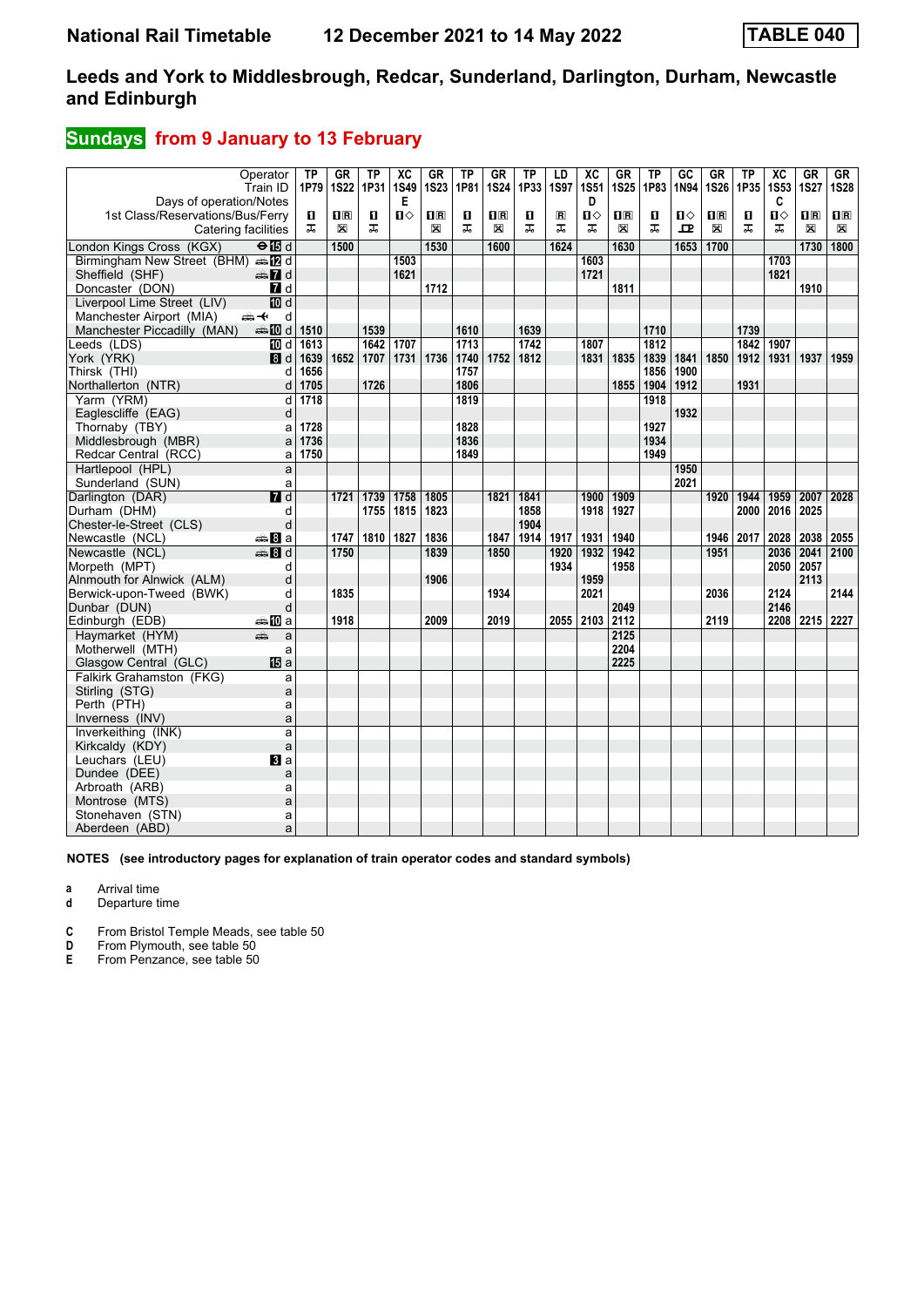### **Sundays** from 9 January to 13 February

| Operator<br>Train ID                                    | $\overline{IP}$<br>9S21 | TP<br>1P37 | GC<br>1N96   | <b>GR</b><br>1N29 | $\overline{AC}$<br><b>1S55</b> | <b>GR</b><br><b>1S30</b> | <b>TP</b><br>1P87 | <b>GR</b><br>1S31            | GR<br>1N32                   | <b>GR</b><br>1N33            | <b>TP</b><br>1P41         | GR<br>1N34                                           | <b>TP</b><br>9E21 | GR<br>1N35                                                     |
|---------------------------------------------------------|-------------------------|------------|--------------|-------------------|--------------------------------|--------------------------|-------------------|------------------------------|------------------------------|------------------------------|---------------------------|------------------------------------------------------|-------------------|----------------------------------------------------------------|
| Days of operation/Notes                                 | п                       |            | $\mathbf{u}$ |                   | D<br>$\mathbf{u}$              |                          | п                 |                              |                              |                              | п                         |                                                      | п                 |                                                                |
| 1st Class/Reservations/Bus/Ferry<br>Catering facilities |                         | п<br>ᠼ     | ᇁ            | 1R<br>X           | ᅚ                              | $\mathbf{H}$<br>X        |                   | $\overline{\mathbf{R}}$<br>X | $\overline{\mathbf{H}}$<br>X | $\overline{\mathbf{R}}$<br>X |                           | $\overline{\mathbf{H}}$ $\overline{\mathbf{R}}$<br>X |                   | $\overline{\mathbf{H}}$ $\overline{\mathbf{R}}$<br>$\boxtimes$ |
|                                                         |                         |            |              |                   |                                |                          |                   |                              |                              |                              |                           |                                                      |                   |                                                                |
| London Kings Cross (KGX)<br>$\Theta$ is d               |                         |            | 1822         | 1827              |                                | 1830                     |                   | 1900                         | 1930                         | 2000                         |                           | 2100                                                 |                   | 2200                                                           |
| Birmingham New Street (BHM) supply                      |                         |            |              |                   | 1803                           |                          |                   |                              |                              |                              |                           |                                                      |                   |                                                                |
| Sheffield (SHF)<br>d Ma                                 |                         |            |              |                   | 1921                           |                          |                   |                              |                              |                              |                           |                                                      |                   |                                                                |
| Doncaster (DON)<br><b>7</b> d                           |                         |            |              |                   |                                | 2011                     |                   |                              | 2116                         |                              |                           |                                                      |                   | 2343                                                           |
| <b>TO d</b><br>Liverpool Lime Street (LIV)              |                         |            |              |                   |                                |                          |                   |                              |                              |                              |                           |                                                      |                   |                                                                |
| Manchester Airport (MIA)<br>安全<br>d                     |                         |            |              |                   |                                |                          |                   |                              |                              |                              |                           |                                                      |                   |                                                                |
| Manchester Piccadilly (MAN)<br><b>ett III</b> d         |                         | 1839       |              |                   |                                |                          | 1910              |                              |                              |                              | 2040                      |                                                      | 2139              |                                                                |
| Leeds (LDS)<br>TO d                                     |                         | 1942       |              |                   | 2007                           |                          | 2012              |                              |                              |                              | 2143                      |                                                      | 2243              |                                                                |
| York (YRK)<br>8d                                        |                         | 2009       | 2012         | 2025              | 2031                           | 2036                     |                   | 2039 2053 2139               |                              |                              | 2156 2218 2302 2311       |                                                      |                   | 0012                                                           |
| Thirsk (THI)<br>d                                       |                         |            | 2029         |                   |                                |                          | 2058              |                              |                              |                              |                           |                                                      | 2335              |                                                                |
| Northallerton (NTR)<br>d                                |                         | 2028       | 2043         |                   |                                | 2056                     | 2106              |                              |                              |                              | 2230 2247 2337            |                                                      |                   | 2346 0045s                                                     |
| Yarm (YRM)<br>d                                         |                         |            |              |                   |                                |                          | 2120              |                              |                              |                              |                           |                                                      |                   |                                                                |
| Eaglescliffe (EAG)<br>d                                 |                         |            | 2101         |                   |                                |                          |                   |                              |                              |                              |                           |                                                      |                   |                                                                |
| Thornaby (TBY)<br>a                                     |                         |            |              |                   |                                |                          | 2129              |                              |                              |                              |                           |                                                      |                   |                                                                |
| Middlesbrough (MBR)<br>a                                |                         |            |              |                   |                                |                          | 2136              |                              |                              |                              |                           |                                                      |                   |                                                                |
| Redcar Central (RCC)<br>a                               |                         |            |              |                   |                                |                          | 2151              |                              |                              |                              |                           |                                                      |                   |                                                                |
| Hartlepool (HPL)<br>a                                   |                         |            | 2123         |                   |                                |                          |                   |                              |                              |                              |                           |                                                      |                   |                                                                |
| Sunderland (SUN)<br>a                                   |                         |            | 2151         |                   |                                |                          |                   |                              |                              |                              |                           |                                                      |                   |                                                                |
| $\Pi$ d<br>Darlington (DAR)                             |                         | 2041       |              | 2055              | 2100                           | 2110                     |                   | 2122                         | 2222                         | 2243                         | 2300                      | 2350                                                 |                   | 2359 0059s                                                     |
| Durham (DHM)<br>d                                       |                         | 2057       |              | 2113              | 2118                           | 2128                     |                   |                              | 2240                         |                              | 2301 2317                 | 0008                                                 |                   | 0015 0117s                                                     |
| d<br>Chester-le-Street (CLS)                            |                         | 2104       |              |                   |                                |                          |                   |                              |                              |                              | 2323                      |                                                      | 0022              |                                                                |
| Newcastle (NCL)<br>⊯‱ 8la                               |                         | 2115       |              |                   | 2128 2131                      | 2141                     |                   |                              |                              |                              | 2149   2310   2332   2349 | 0039                                                 | 0045              | 0150                                                           |
| Newcastle (NCL)<br>€ 8 d                                | 2114                    |            |              |                   | 2134                           | 2145                     |                   | 2153                         |                              |                              |                           |                                                      |                   |                                                                |
| Morpeth (MPT)<br>d                                      | 2131                    |            |              |                   |                                |                          |                   | 2208                         |                              |                              |                           |                                                      |                   |                                                                |
| Alnmouth for Alnwick (ALM)<br>d                         | 2148                    |            |              |                   | 2200                           |                          |                   | 2224                         |                              |                              |                           |                                                      |                   |                                                                |
| Berwick-upon-Tweed (BWK)<br>d                           | 2209                    |            |              |                   |                                | 2229                     |                   | 2245                         |                              |                              |                           |                                                      |                   |                                                                |
| Dunbar (DUN)<br>d                                       | 2236                    |            |              |                   |                                |                          |                   | 2308                         |                              |                              |                           |                                                      |                   |                                                                |
| Edinburgh (EDB)<br>⊯MDal                                | 2258                    |            |              |                   | 2302                           | 2312                     |                   | 2334                         |                              |                              |                           |                                                      |                   |                                                                |
| Haymarket (HYM)<br>æ<br>a                               |                         |            |              |                   |                                |                          |                   |                              |                              |                              |                           |                                                      |                   |                                                                |
| Motherwell (MTH)<br>a                                   |                         |            |              |                   |                                |                          |                   |                              |                              |                              |                           |                                                      |                   |                                                                |
| <b>旧</b> a<br>Glasgow Central (GLC)                     |                         |            |              |                   |                                |                          |                   |                              |                              |                              |                           |                                                      |                   |                                                                |
| Falkirk Grahamston (FKG)<br>a                           |                         |            |              |                   |                                |                          |                   |                              |                              |                              |                           |                                                      |                   |                                                                |
| Stirling (STG)<br>a                                     |                         |            |              |                   |                                |                          |                   |                              |                              |                              |                           |                                                      |                   |                                                                |
| Perth (PTH)<br>a                                        |                         |            |              |                   |                                |                          |                   |                              |                              |                              |                           |                                                      |                   |                                                                |
| Inverness (INV)<br>a                                    |                         |            |              |                   |                                |                          |                   |                              |                              |                              |                           |                                                      |                   |                                                                |
| Inverkeithing (INK)<br>a                                |                         |            |              |                   |                                |                          |                   |                              |                              |                              |                           |                                                      |                   |                                                                |
| Kirkcaldy (KDY)<br>a                                    |                         |            |              |                   |                                |                          |                   |                              |                              |                              |                           |                                                      |                   |                                                                |
| Leuchars (LEU)<br>$\mathbf{B}$ a                        |                         |            |              |                   |                                |                          |                   |                              |                              |                              |                           |                                                      |                   |                                                                |
| Dundee (DEE)<br>a                                       |                         |            |              |                   |                                |                          |                   |                              |                              |                              |                           |                                                      |                   |                                                                |
| Arbroath (ARB)<br>a                                     |                         |            |              |                   |                                |                          |                   |                              |                              |                              |                           |                                                      |                   |                                                                |
| Montrose (MTS)<br>a                                     |                         |            |              |                   |                                |                          |                   |                              |                              |                              |                           |                                                      |                   |                                                                |
| Stonehaven (STN)<br>a                                   |                         |            |              |                   |                                |                          |                   |                              |                              |                              |                           |                                                      |                   |                                                                |
| Aberdeen (ABD)<br>a                                     |                         |            |              |                   |                                |                          |                   |                              |                              |                              |                           |                                                      |                   |                                                                |

**NOTES (see introductory pages for explanation of train operator codes and standard symbols)**

**a** Arrival time

**d** Departure time

**s** Stops to set down only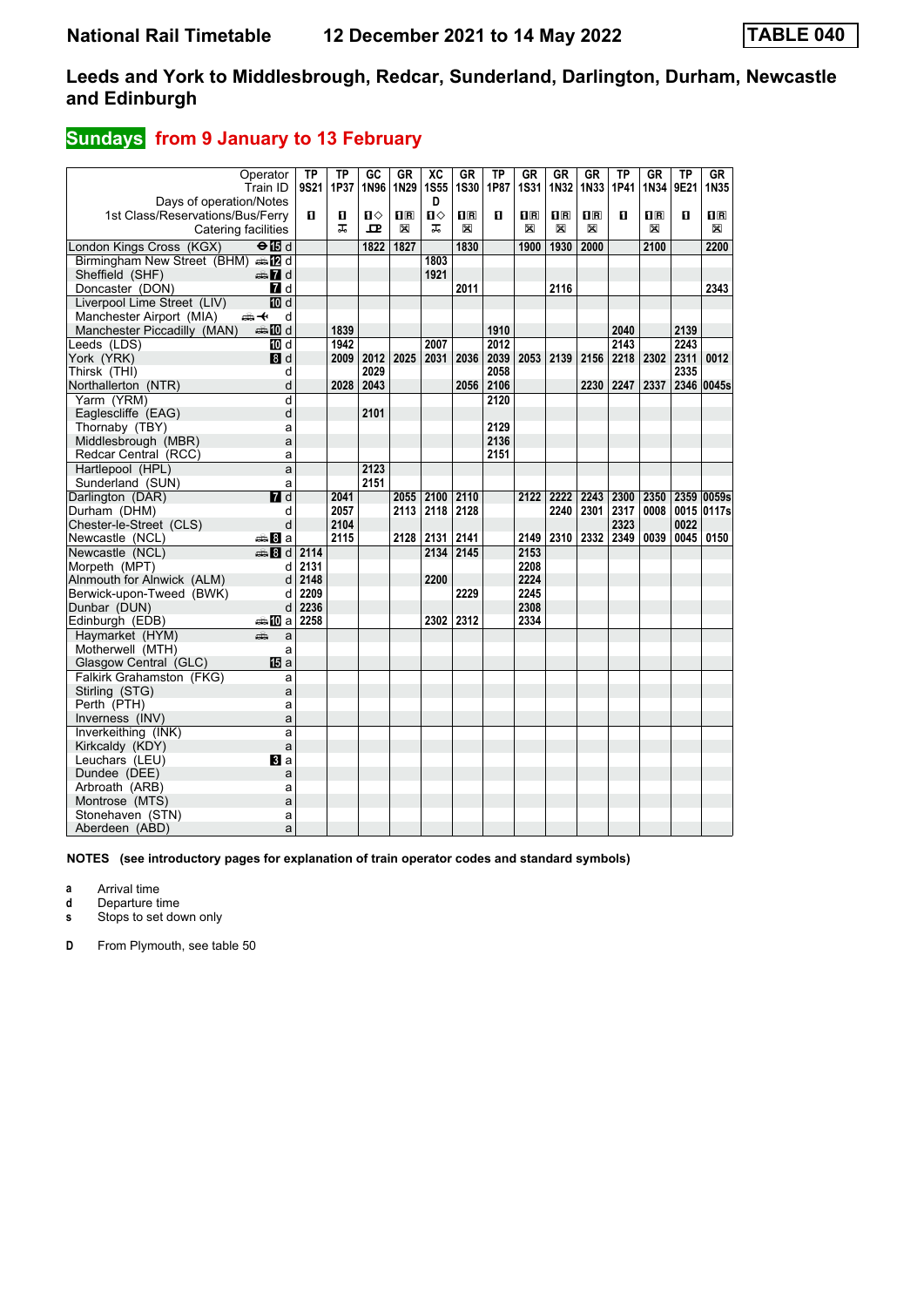## **Sundays from 20 February**

|                                                       | Operator         | <b>NT</b>        | <b>GR</b><br><b>1S03</b>                        | <b>GR</b><br><b>1S04</b> | <b>TP</b><br>9S09 | <b>TP</b>    | <b>GR</b><br><b>1S05</b> | <b>TP</b><br>9E07 | $\overline{\text{TP}}$<br>1N65 | $\overline{\text{xc}}$<br><b>1S33</b> | $G$ R<br><b>1S07</b> | <b>TP</b><br>1P17 | $\overline{\text{xc}}$<br><b>1S36</b> | GR<br><b>1S08</b>         | <b>TP</b><br>1P67 | <b>GR</b><br><b>1S09</b> | <b>TP</b><br>9S12 | TP<br>1P19   | GR<br>1N09              |
|-------------------------------------------------------|------------------|------------------|-------------------------------------------------|--------------------------|-------------------|--------------|--------------------------|-------------------|--------------------------------|---------------------------------------|----------------------|-------------------|---------------------------------------|---------------------------|-------------------|--------------------------|-------------------|--------------|-------------------------|
| Days of operation/Notes                               | Train ID         | <b>2N01</b><br>A |                                                 |                          |                   | 1N63         |                          |                   |                                |                                       |                      |                   |                                       |                           |                   |                          |                   |              |                         |
| 1st Class/Reservations/Bus/Ferry                      |                  |                  | $\overline{\mathbf{H}}$ $\overline{\mathbf{R}}$ | $\mathbf{1}$ R           | п                 | O            | 0 B                      | О                 | п                              | п⇔                                    | 1 <sup>R</sup>       | О                 | ்ப                                    | $\mathbf{I}^{\mathbf{R}}$ | O                 | $\overline{\mathbf{H}}$  | п                 | O            | $\overline{\mathbf{B}}$ |
| Catering facilities                                   |                  |                  | X                                               | X                        |                   | ᠼ            | X                        | ᠼ                 | ᠼ                              | ᠼ                                     | ⊠                    | ᠼ                 | ᅚ                                     | ⊠                         | ᠼ                 | X                        |                   | ᠼ            | X                       |
|                                                       | $\Theta$ is d    |                  |                                                 |                          |                   |              |                          |                   |                                |                                       |                      |                   |                                       | 0848                      |                   | 0900                     |                   |              | 0922                    |
| London Kings Cross (KGX)                              |                  |                  |                                                 |                          |                   |              |                          |                   |                                |                                       |                      |                   |                                       |                           |                   |                          |                   |              |                         |
| Birmingham New Street (BHM) s [2 d<br>Sheffield (SHF) | d Ma             |                  |                                                 |                          |                   |              |                          |                   |                                |                                       |                      |                   | 0921                                  |                           |                   |                          |                   |              |                         |
| Doncaster (DON)                                       | 7d               |                  |                                                 |                          |                   |              |                          |                   |                                |                                       | 0937                 |                   |                                       |                           |                   |                          |                   |              | 1058                    |
| Liverpool Lime Street (LIV)                           | <b>ID</b> d      |                  |                                                 |                          |                   |              |                          |                   |                                |                                       |                      |                   |                                       |                           |                   |                          |                   | 0854         |                         |
| Manchester Airport (MIA)                              | 安<br>d           |                  |                                                 |                          |                   |              |                          |                   |                                |                                       |                      |                   |                                       |                           |                   |                          |                   |              |                         |
| Manchester Victoria (MCV)                             | d<br>پېښ         |                  |                                                 |                          |                   |              |                          |                   |                                |                                       |                      |                   |                                       |                           | 0918              |                          |                   | 0945         |                         |
|                                                       | <b>而d</b>        |                  |                                                 |                          |                   |              |                          |                   |                                |                                       |                      |                   |                                       |                           |                   |                          |                   |              |                         |
| Leeds (LDS)                                           | 3d               |                  |                                                 |                          |                   | 0842         | 0830<br>0900             | 0918              | 0937                           | 0918<br>0943                          | 1000                 | 1007              | 1007                                  |                           | 1012<br>1040      | 1051                     |                   | 1042<br>1113 | 1121                    |
| York (YRK)<br>Thirsk (THI)                            |                  |                  |                                                 |                          |                   | 0859         |                          |                   | 0954                           |                                       |                      |                   | 1031                                  | 1036                      |                   |                          |                   |              |                         |
|                                                       | d                |                  |                                                 |                          |                   | 0907         | 0921                     |                   | 1008c                          |                                       |                      | 1026              |                                       |                           | 1100<br>1112      |                          |                   | 1132         |                         |
| Northallerton (NTR)                                   | d<br>d           |                  |                                                 |                          |                   | 0921         |                          |                   | 1022                           |                                       |                      |                   |                                       |                           | 1125              |                          |                   |              |                         |
| Yarm (YRM)                                            |                  |                  |                                                 |                          |                   |              |                          |                   |                                |                                       |                      |                   |                                       |                           |                   |                          |                   |              |                         |
| Eaglescliffe (EAG)                                    | d                |                  |                                                 |                          |                   |              |                          |                   |                                |                                       |                      |                   |                                       |                           |                   |                          |                   |              |                         |
| Thornaby (TBY)                                        | a                |                  |                                                 |                          |                   | 0930<br>0937 |                          |                   | 1031<br>1038                   |                                       |                      |                   |                                       |                           | 1134<br>1142      |                          |                   |              |                         |
| Middlesbrough (MBR)                                   | a                |                  |                                                 |                          |                   |              |                          |                   |                                |                                       |                      |                   |                                       |                           |                   |                          |                   |              |                         |
| Redcar Central (RCC)                                  | a                |                  |                                                 |                          |                   | 0950         |                          |                   | 1052                           |                                       |                      |                   |                                       |                           | 1154              |                          |                   |              |                         |
| Hartlepool (HPL)                                      | a                |                  |                                                 |                          |                   |              |                          |                   |                                |                                       |                      |                   |                                       |                           |                   |                          |                   |              |                         |
| Sunderland (SUN)                                      | a                |                  |                                                 |                          |                   |              |                          |                   |                                |                                       |                      |                   |                                       |                           |                   |                          |                   |              |                         |
| Darlington (DAR)                                      | $\overline{M}$ d | 0802             |                                                 |                          |                   |              | 0935                     | 0946              |                                | 1011                                  | 1029                 | 1039              | 1059                                  | 1105                      |                   | 1119                     |                   | 1145         | 1151                    |
| Durham (DHM)                                          | d                | 0822             |                                                 |                          |                   |              | 0954                     | 1002              |                                | 1028                                  | 1047                 | 1055              | 1116                                  | 1123                      |                   |                          |                   | 1201         | 1209                    |
| Chester-le-Street (CLS)                               | d                | 0829             |                                                 |                          |                   |              |                          | 1009              |                                |                                       |                      | 1102              |                                       |                           |                   |                          |                   |              |                         |
| Newcastle (NCL)                                       | <b>▲Ba</b>       | 0840             |                                                 |                          |                   |              | 1007                     | 1018              |                                | 1040                                  | 1100                 | 1113              | 1128                                  | 1136                      |                   | 1147                     |                   | 1216         | 1227                    |
| Newcastle (NCL)                                       | <b>第8d</b>       |                  | 0845                                            | 0915                     | 0919              |              | 1010                     |                   |                                | 1042                                  | 1102                 |                   | 1131                                  | 1139                      |                   | 1152                     | 1156              |              |                         |
| Morpeth (MPT)                                         | d                |                  | 0900                                            |                          | 0936              |              | 1025                     |                   |                                |                                       |                      |                   | 1144                                  | 1154                      |                   |                          | 1213              |              |                         |
| Alnmouth for Alnwick (ALM)                            | d                |                  | 0915                                            |                          | 0953              |              | 1041                     |                   |                                |                                       |                      |                   |                                       |                           |                   |                          | 1230              |              |                         |
| Berwick-upon-Tweed (BWK)                              | d                |                  | 0937                                            | 0959                     | 1014              |              | 1105                     |                   |                                | 1125                                  | 1146                 |                   | 1217                                  |                           |                   | 1236                     | 1251              |              |                         |
| Dunbar (DUN)                                          | d                |                  | 1004                                            |                          | 1041              |              | 1132                     |                   |                                |                                       |                      |                   |                                       |                           |                   |                          | 1318              |              |                         |
| Edinburgh (EDB)                                       | <b>▲ID</b> a     |                  | 1028                                            | 1047                     | 1106              |              | 1158                     |                   |                                | 1208                                  | 1231                 |                   | 1259                                  | 1308                      |                   | 1319                     | 1346              |              |                         |
| Havmarket (HYM)                                       | an.<br>Tin<br>a  |                  |                                                 |                          |                   |              |                          |                   |                                |                                       |                      |                   |                                       |                           |                   |                          |                   |              |                         |
| Motherwell (MTH)                                      | a                |                  |                                                 |                          |                   |              |                          |                   |                                |                                       |                      |                   |                                       |                           |                   |                          |                   |              |                         |
| Glasgow Central (GLC)                                 | <b>IB</b> a      |                  |                                                 |                          |                   |              |                          |                   |                                |                                       |                      |                   |                                       |                           |                   |                          |                   |              |                         |
| Falkirk Grahamston (FKG)                              | a                |                  |                                                 |                          |                   |              |                          |                   |                                |                                       |                      |                   |                                       |                           |                   |                          |                   |              |                         |
| Stirling (STG)                                        | a                |                  |                                                 |                          |                   |              |                          |                   |                                |                                       |                      |                   |                                       |                           |                   |                          |                   |              |                         |
| Perth (PTH)                                           | a                |                  |                                                 |                          |                   |              |                          |                   |                                |                                       |                      |                   |                                       |                           |                   |                          |                   |              |                         |
| Inverness (INV)                                       | a                |                  |                                                 |                          |                   |              |                          |                   |                                |                                       |                      |                   |                                       |                           |                   |                          |                   |              |                         |
| Inverkeithing (INK)                                   | a                |                  |                                                 |                          |                   |              |                          |                   |                                |                                       |                      |                   |                                       |                           |                   |                          |                   |              |                         |
| Kirkcaldy (KDY)                                       | a                |                  |                                                 |                          |                   |              |                          |                   |                                |                                       |                      |                   |                                       |                           |                   |                          |                   |              |                         |
| Leuchars (LEU)                                        | <b>El</b> a      |                  |                                                 |                          |                   |              |                          |                   |                                |                                       |                      |                   |                                       |                           |                   |                          |                   |              |                         |
| Dundee (DEE)                                          | a                |                  |                                                 |                          |                   |              |                          |                   |                                |                                       |                      |                   |                                       |                           |                   |                          |                   |              |                         |
| Arbroath (ARB)                                        | a                |                  |                                                 |                          |                   |              |                          |                   |                                |                                       |                      |                   |                                       |                           |                   |                          |                   |              |                         |
| Montrose (MTS)                                        | a                |                  |                                                 |                          |                   |              |                          |                   |                                |                                       |                      |                   |                                       |                           |                   |                          |                   |              |                         |
| Stonehaven (STN)                                      | a                |                  |                                                 |                          |                   |              |                          |                   |                                |                                       |                      |                   |                                       |                           |                   |                          |                   |              |                         |
| Aberdeen (ABD)                                        | a                |                  |                                                 |                          |                   |              |                          |                   |                                |                                       |                      |                   |                                       |                           |                   |                          |                   |              |                         |

**NOTES (see introductory pages for explanation of train operator codes and standard symbols)**

**a** Arrival time

**d** Departure time

**c** Arrives 4 minutes earlier

**A** To Carlisle, see table 42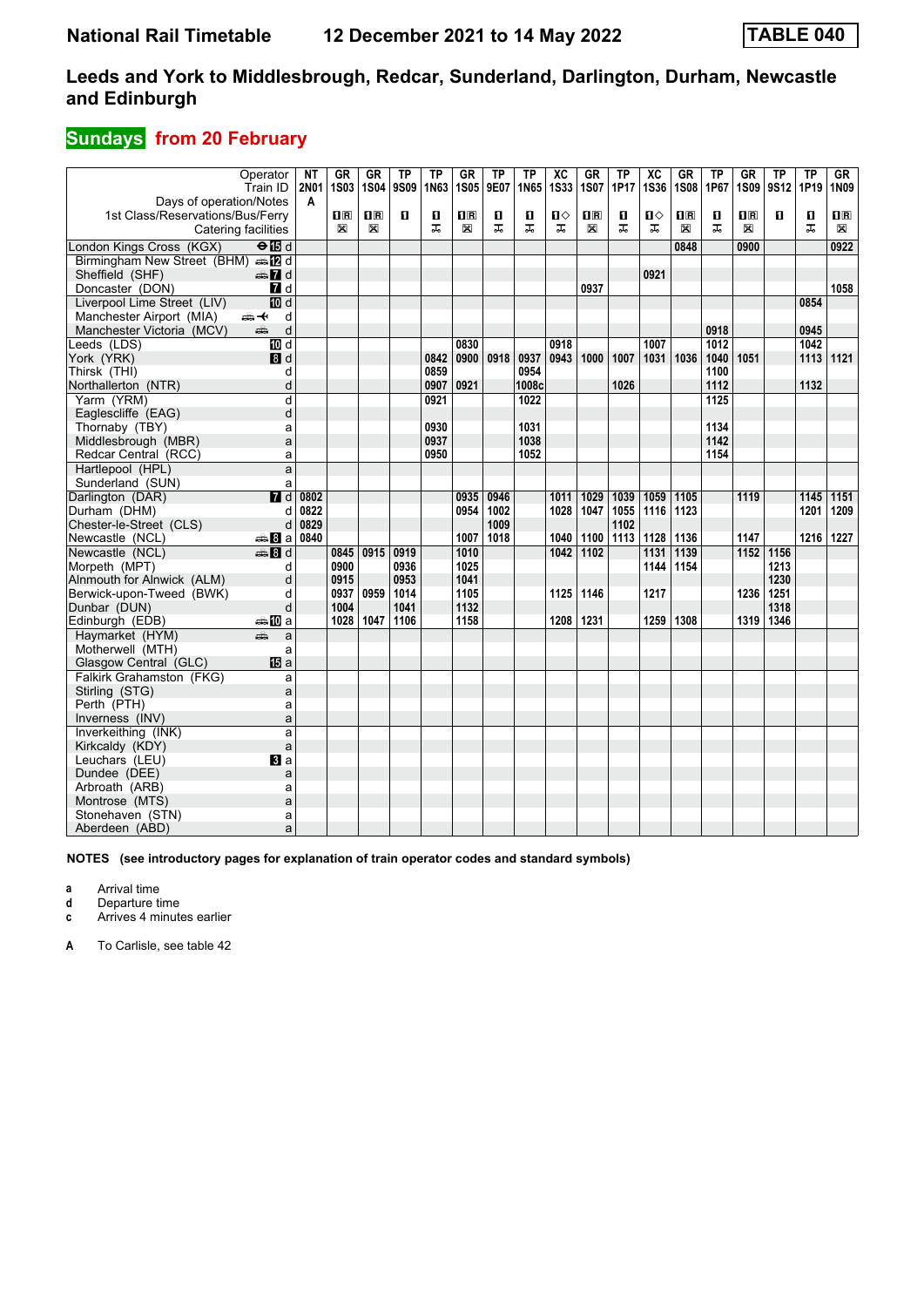## **Sundays from 20 February**

|                                        | Operator                   | $\overline{AC}$ | <b>GR</b>                                       | <b>TP</b> | $\overline{GC}$ | <b>GR</b>      | $G$ R                   | LD                      | $\overline{\text{TP}}$ | $\overline{X}C$ | GR          | $\overline{\text{NT}}$ | $\overline{TP}$ | $G$ R              | $\overline{TP}$  | $G$ R          | $\overline{AC}$ | GR           | <b>TP</b>        |
|----------------------------------------|----------------------------|-----------------|-------------------------------------------------|-----------|-----------------|----------------|-------------------------|-------------------------|------------------------|-----------------|-------------|------------------------|-----------------|--------------------|------------------|----------------|-----------------|--------------|------------------|
|                                        | Train ID                   | <b>1S37</b>     | <b>1S10</b>                                     | 1P69      | 1N90            | 1W11           | <b>1S11</b>             | <b>1S93</b>             | 1P21                   | <b>1S39</b>     | <b>1S12</b> | 2K01                   | 1P71            | <b>1S13</b>        | 1P23             | <b>1S14</b>    | <b>1S41</b>     | <b>1S15</b>  | 1P73             |
| Days of operation/Notes                |                            |                 |                                                 |           |                 |                |                         |                         |                        |                 |             | в                      |                 |                    |                  |                | C               |              |                  |
| 1st Class/Reservations/Bus/Ferry       |                            | ்ப              | $\overline{\mathbf{H}}$ $\overline{\mathbf{R}}$ | O         | $\mathbf{u}$    | $\mathbf{1}$ R | $\overline{\mathbf{R}}$ | $\overline{\mathbf{R}}$ | п                      | $\mathbf{u}$    | 1R          |                        | п               | $\Pi$ <sub>R</sub> | п                | $\mathbf{H}$ R | п               | $\prod R$    | п                |
| Catering facilities                    |                            | ᅚ               | X                                               | ㅈ         | $\mathbf{P}$    | X              | X                       | ᠼ                       | ᅚ                      | ᠼ               | X           |                        | ᅚ               | X                  | ᠼ                | X              | ㅈ               | $\mathbb{X}$ | ᅚ                |
| London Kings Cross (KGX)               | $\Theta$ is d              |                 | 0930                                            |           | 0950            | 1000           | 1003                    | 1023                    |                        |                 | 1030        |                        |                 | 1100               |                  | 1122           |                 | 1130         |                  |
| Birmingham New Street (BHM) sales d    |                            | 0903            |                                                 |           |                 |                |                         |                         |                        | 1003            |             |                        |                 |                    |                  |                | 1103            |              |                  |
| Sheffield (SHF)                        | <b><del>■</del></b> d 1021 |                 |                                                 |           |                 |                |                         |                         |                        | 1121            |             |                        |                 |                    |                  |                | 1221            |              |                  |
| Doncaster (DON)                        | 7d                         |                 | 1112                                            |           |                 |                | 1143                    |                         |                        |                 | 1211        |                        |                 |                    |                  |                |                 | 1312         |                  |
| Liverpool Lime Street (LIV)            | <b>ID</b> d                |                 |                                                 |           |                 |                |                         |                         | 0952                   |                 |             |                        |                 |                    | 1053             |                |                 |              |                  |
| Manchester Airport (MIA)               | d<br>安                     |                 |                                                 |           |                 |                |                         |                         |                        |                 |             |                        |                 |                    |                  |                |                 |              | 1137             |
| Manchester Victoria (MCV)              | d<br>پېښ                   |                 |                                                 | 1015      |                 |                |                         |                         | 1045                   |                 |             |                        | 1115            |                    | 1144             |                |                 |              | 1215             |
| Leeds (LDS)                            | 10d                        | 1107            |                                                 | 1113      |                 |                |                         |                         | $\frac{1}{1142}$       | 1207            |             |                        | 1212            |                    | $\frac{1}{1242}$ |                | 1307            |              | $\frac{1}{1312}$ |
| York (YRK)                             | 8d                         | 1131            | 1135                                            | 1140      | 1142            | 1155           | 1209                    |                         | 1221                   | 1231            | 1235        |                        | 1239            | 1251               | 1312             | 1315           | 1331            | 1335         | 1339             |
| Thirsk (THI)                           | d                          |                 |                                                 |           | 1159            |                |                         |                         |                        |                 |             |                        | 1256            |                    |                  |                |                 |              | 1356             |
| Northallerton (NTR)                    | d                          |                 |                                                 | 1202      | 1208            |                |                         |                         |                        |                 | 1255        |                        | 1305            |                    | 1331             | 1335           |                 |              | 1405             |
| Yarm (YRM)                             | d                          |                 |                                                 | 1216      |                 |                |                         |                         |                        |                 |             |                        | 1318            |                    |                  |                |                 |              | 1418             |
| Eaglescliffe (EAG)                     | d                          |                 |                                                 |           | 1225            |                |                         |                         |                        |                 |             | 1328                   |                 |                    |                  |                |                 |              |                  |
| Thornaby (TBY)                         | a                          |                 |                                                 | 1225      |                 |                |                         |                         |                        |                 |             |                        | 1327            |                    |                  |                |                 |              | 1427             |
| Middlesbrough (MBR)                    | a                          |                 |                                                 | 1232      |                 |                |                         |                         |                        |                 |             |                        | 1335            |                    |                  |                |                 |              | 1435             |
| Redcar Central (RCC)                   | a                          |                 |                                                 | 1246      |                 |                |                         |                         |                        |                 |             |                        | 1349            |                    |                  |                |                 |              | 1449             |
| Hartlepool (HPL)                       | a                          |                 |                                                 |           | 1244            |                |                         |                         |                        |                 |             | 1353                   |                 |                    |                  |                |                 |              |                  |
| Sunderland (SUN)                       | a                          |                 |                                                 |           | 1309            |                |                         |                         |                        |                 |             |                        |                 |                    |                  |                |                 |              |                  |
| Darlington (DAR)                       | 7d                         | 1159            | 1204                                            |           |                 | 1224           | 1238                    |                         | 1249                   | 1259            | 1309        | 1313                   |                 | 1320               | 1344             | 1349           | 1358            | 1404         |                  |
| Durham (DHM)                           | d                          | 1216            | 1222                                            |           |                 |                | 1256                    |                         | 1309                   | 1316            | 1327        |                        |                 |                    | 1401             | 1407           | 1415            | 1422         |                  |
| Chester-le-Street (CLS)                | d                          |                 |                                                 |           |                 |                |                         |                         | 1316                   |                 |             |                        |                 |                    |                  |                |                 |              |                  |
| Newcastle (NCL)                        | <b>美Ba</b>                 | 1230            | 1235                                            |           |                 | 1251           | 1310                    | 1313                    | 1325                   | 1328            | 1340        |                        |                 | 1346               | 1414             | 1420           | 1427            | 1435         |                  |
| Newcastle (NCL)                        | <b>第8d</b>                 |                 | 1238                                            |           |                 | 1253           | $1313$                  | 1316                    |                        | 1331            | 1342        |                        |                 | 1349               |                  | 1423           | 1431            | 1437         |                  |
| Morpeth (MPT)                          | d                          |                 |                                                 |           |                 |                |                         |                         |                        |                 |             |                        |                 |                    |                  | 1439           | 1445            |              |                  |
| Alnmouth for Alnwick (ALM)             | d                          |                 | 1306                                            |           |                 |                |                         |                         |                        | 1356            |             |                        |                 |                    |                  |                |                 | 1504         |                  |
| Berwick-upon-Tweed (BWK)               | d                          |                 |                                                 |           |                 | 1338           |                         |                         |                        | 1417            |             |                        |                 | 1433               |                  |                |                 |              |                  |
| Dunbar (DUN)                           | d                          |                 | 1350c                                           |           |                 |                |                         |                         |                        |                 |             |                        |                 |                    |                  |                | 1537            |              |                  |
| Edinburgh (EDB)                        | a‱MDa                      |                 | 1418                                            |           |                 | 1420           | 1436 1440               |                         |                        | 1458            | 1508        |                        |                 | 1516               |                  | 1557           | 1559            | 1608         |                  |
| Haymarket (HYM)                        | يتثبه<br>a                 |                 |                                                 |           |                 | 1436           |                         |                         |                        |                 |             |                        |                 |                    |                  |                |                 |              |                  |
| Motherwell (MTH)                       | a                          |                 |                                                 |           |                 |                |                         |                         |                        |                 |             |                        |                 |                    |                  |                |                 |              |                  |
| Glasgow Central (GLC)                  | <b>IB</b> a                |                 |                                                 |           |                 |                |                         |                         |                        |                 |             |                        |                 |                    |                  |                |                 |              |                  |
| Falkirk Grahamston (FKG)               | a                          |                 |                                                 |           |                 |                |                         |                         |                        |                 |             |                        |                 |                    |                  |                |                 |              |                  |
| Stirling (STG)                         | a                          |                 |                                                 |           |                 |                |                         |                         |                        |                 |             |                        |                 |                    |                  |                |                 |              |                  |
| Perth (PTH)                            | a                          |                 |                                                 |           |                 |                |                         |                         |                        |                 |             |                        |                 |                    |                  |                |                 |              |                  |
| Inverness (INV)                        | a                          |                 |                                                 |           |                 |                |                         |                         |                        |                 |             |                        |                 |                    |                  |                |                 |              |                  |
| Inverkeithing (INK)<br>Kirkcaldy (KDY) | a                          |                 |                                                 |           |                 | 1453<br>1510   |                         |                         |                        |                 |             |                        |                 |                    |                  |                |                 |              |                  |
| Leuchars (LEU)                         | a<br><b>El</b> a           |                 |                                                 |           |                 | 1534           |                         |                         |                        |                 |             |                        |                 |                    |                  |                |                 |              |                  |
| Dundee (DEE)                           | a                          |                 |                                                 |           |                 | 1551           |                         |                         |                        |                 |             |                        |                 |                    |                  |                |                 |              |                  |
| Arbroath (ARB)                         | a                          |                 |                                                 |           |                 | 1608           |                         |                         |                        |                 |             |                        |                 |                    |                  |                |                 |              |                  |
| Montrose (MTS)                         | a                          |                 |                                                 |           |                 | 1623           |                         |                         |                        |                 |             |                        |                 |                    |                  |                |                 |              |                  |
| Stonehaven (STN)                       | a                          |                 |                                                 |           |                 | 1647           |                         |                         |                        |                 |             |                        |                 |                    |                  |                |                 |              |                  |
| Aberdeen (ABD)                         | a                          |                 |                                                 |           |                 | 1710           |                         |                         |                        |                 |             |                        |                 |                    |                  |                |                 |              |                  |
|                                        |                            |                 |                                                 |           |                 |                |                         |                         |                        |                 |             |                        |                 |                    |                  |                |                 |              |                  |

**NOTES (see introductory pages for explanation of train operator codes and standard symbols)**

**a** Arrival time

**d** Departure time

**c** Arrives 4 minutes earlier

**B** From Darlington to Hartlepool, see table 41 **C** From Bristol Temple Meads, see table 50

**C** From Bristol Temple Meads, see table 50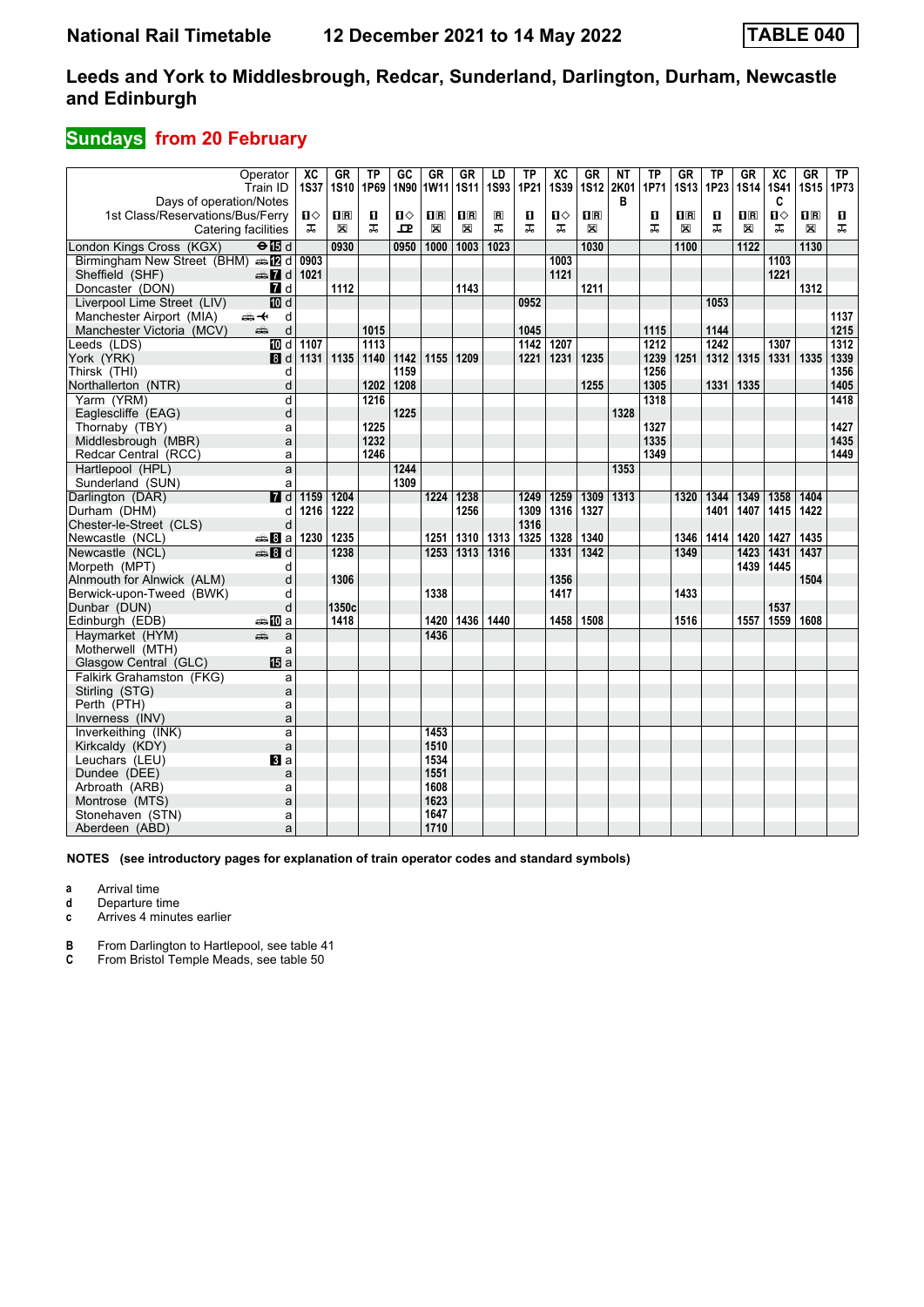## **Sundays from 20 February**

|                                                             | Operator                  | GR             | <b>TP</b> | <b>GR</b>      | $\overline{\mathbf{X}}$ | GR             | $\overline{TP}$ | $G$ R          | $\overline{TP}$ | $\overline{\mathbf{X}}$ | GR                      | $\overline{GC}$ | <b>TP</b> | $G$ R                   | <b>TP</b> | $\overline{TP}$ | $\overline{\text{xc}}$ | GR             | TP   |
|-------------------------------------------------------------|---------------------------|----------------|-----------|----------------|-------------------------|----------------|-----------------|----------------|-----------------|-------------------------|-------------------------|-----------------|-----------|-------------------------|-----------|-----------------|------------------------|----------------|------|
|                                                             | Train ID                  | 1W16 1P25      |           | 1N16           | <b>1S43</b><br>C        | <b>1S17</b>    | 1P75            | <b>1S18</b>    | 1P27            | <b>1S45</b><br>D        | <b>1S19</b>             | 1N92            | 1P77      | <b>1W20</b>             | 9S17      | 1P29            | <b>1S47</b><br>D       | <b>1S21</b>    | 1P79 |
| Days of operation/Notes<br>1st Class/Reservations/Bus/Ferry |                           | $\mathbf{I}$ R | п         | $\mathbf{H}$ R | $\mathbf{u}$            | $\mathbf{I}$ R | П               | $\mathbf{H}$ R | п               | П⇔                      | $\overline{\mathbf{H}}$ | $\mathbf{u}$    | О         | $\overline{\mathbf{H}}$ | п         | п               | п                      | $\mathbf{H}$ R | п    |
| Catering facilities                                         |                           | $\boxtimes$    | ᠼ         | X              | ᠼ                       | $\boxtimes$    | ᠼ               | X              | ᠼ               | ᠼ                       | X                       | 굔               | ᠼ         | X                       |           | ᠼ               | ᅚ                      | X              | ᠼ    |
|                                                             |                           |                |           |                |                         |                |                 |                |                 |                         |                         |                 |           |                         |           |                 |                        |                |      |
| London Kings Cross (KGX)                                    | $\Theta$ $\blacksquare$ d | 1200           |           | 1222           |                         | 1230           |                 | 1300           |                 |                         | 1330                    | 1348            |           | 1400                    |           |                 |                        | 1430           |      |
| Birmingham New Street (BHM) and                             |                           |                |           |                | 1203                    |                |                 |                |                 | 1303                    |                         |                 |           |                         |           |                 | 1403                   |                |      |
| Sheffield (SHF)                                             | $\oplus$ 7 d              |                |           |                | 1321                    |                |                 |                |                 | 1421                    |                         |                 |           |                         |           |                 | 1521                   |                |      |
| Doncaster (DON)                                             | <b>7</b> d                |                |           | 1359           |                         | 1411           |                 |                |                 |                         | 1512                    |                 |           |                         |           |                 |                        | 1611           |      |
| Liverpool Lime Street (LIV)                                 | <b>M</b> d                |                | 1152      |                |                         |                |                 |                | 1252            |                         |                         |                 |           |                         |           | 1352            |                        |                |      |
| Manchester Airport (MIA)                                    | ⇜↞<br>d                   |                |           |                |                         |                | 1233            |                |                 |                         |                         |                 | 1336      |                         |           |                 |                        |                | 1436 |
| Manchester Victoria (MCV)                                   | d<br>æ                    |                | 1245      |                |                         |                | 1315            |                | 1345            |                         |                         |                 | 1415      |                         |           | 1445            |                        |                | 1515 |
| Leeds (LDS)                                                 | 10d                       |                | 1345      |                | 1407                    |                | 1412            |                | 1441            | 1507                    |                         |                 | 1513      |                         |           | 1542            | 1607                   |                | 1613 |
| York (YRK)                                                  | $\mathbf{B}$ d            | 1351           | 1413      | 1421           | 1431                    | 1434           | 1437            | 1455           | 1507            | 1531                    | 1535                    | 1538            | 1541      | 1553                    |           | 1609            | 1631                   | 1634           | 1639 |
| Thirsk (THI)                                                | d                         |                |           |                |                         |                | 1457            |                |                 |                         |                         | 1555            | 1604      |                         |           |                 |                        |                | 1656 |
| Northallerton (NTR)                                         | d                         |                |           |                |                         | 1454           | 1506            |                | 1526            |                         |                         | 1605            |           |                         |           | 1628            |                        | 1654           | 1705 |
| Yarm (YRM)                                                  | d                         |                |           |                |                         |                | 1519            |                |                 |                         |                         |                 | 1625      |                         |           |                 |                        |                | 1718 |
| Eaglescliffe (EAG)                                          | d                         |                |           |                |                         |                |                 |                |                 |                         |                         | 1624            |           |                         |           |                 |                        |                |      |
| Thornaby (TBY)                                              | a                         |                |           |                |                         |                | 1528            |                |                 |                         |                         |                 | 1634      |                         |           |                 |                        |                | 1728 |
| Middlesbrough (MBR)                                         | a                         |                |           |                |                         |                | 1536            |                |                 |                         |                         |                 | 1640      |                         |           |                 |                        |                | 1736 |
| Redcar Central (RCC)                                        | a                         |                |           |                |                         |                | 1550            |                |                 |                         |                         |                 | 1655      |                         |           |                 |                        |                | 1750 |
| Hartlepool (HPL)                                            | a                         |                |           |                |                         |                |                 |                |                 |                         |                         | 1645            |           |                         |           |                 |                        |                |      |
| Sunderland (SUN)                                            | a                         |                |           |                |                         |                |                 |                |                 |                         |                         | 1710            |           |                         |           |                 |                        |                |      |
| Darlington (DAR)                                            | $\overline{d}$ d          | 1420           | 1441      | 1450           | 1459                    | 1508           |                 | 1524           | 1539            | 1559                    | 1604                    |                 |           | 1622                    |           | 1641            | 1659                   | 1707           |      |
| Durham (DHM)                                                | d                         |                | 1458      | 1508           | 1516                    | 1526           |                 |                | 1555            | 1616                    | 1622                    |                 |           |                         |           | 1658            | 1716                   | 1725           |      |
| Chester-le-Street (CLS)                                     | d                         |                | 1504      |                |                         |                |                 |                |                 |                         |                         |                 |           |                         |           | 1704            |                        |                |      |
| Newcastle (NCL)                                             | <del>⊯</del> 8a           | 1447           | 1515      | 1523           | 1528                    | 1539           |                 | 1550           | 1610            | 1628                    | 1635                    |                 |           | 1648                    |           | 1715            | 1728                   | 1739           |      |
| Newcastle (NCL)                                             | $\oplus$ 3 d              | 1450           |           |                | 1530                    | 1545           |                 | 1553           |                 | 1631                    | 1638                    |                 |           | 1652                    | 1712      |                 | 1730                   | 1743           |      |
| Morpeth (MPT)                                               | d                         |                |           |                |                         |                |                 |                |                 |                         |                         |                 |           |                         | 1729      |                 | 1744                   |                |      |
| Alnmouth for Alnwick (ALM)                                  | d                         |                |           |                | 1555                    |                |                 |                |                 | 1656                    | 1705                    |                 |           |                         | 1746      |                 | 1758                   |                |      |
| Berwick-upon-Tweed (BWK)                                    | d                         | 1537           |           |                | 1616                    |                |                 | 1637           |                 |                         |                         |                 |           | 1738                    | 1807      |                 | 1819                   |                |      |
| Dunbar (DUN)                                                | d                         |                |           |                |                         |                |                 |                |                 | 1737                    |                         |                 |           |                         | 1834      |                 |                        |                |      |
| Edinburgh (EDB)                                             | ⇔nDa                      | 1618           |           |                | 1658                    | 1708           |                 | 1720           |                 | 1759                    | 1808                    |                 |           | 1818                    | 1858      |                 | 1901                   | 1908           |      |
| Havmarket (HYM)                                             | æ<br>a                    | 1636           |           |                | 1716                    |                |                 |                |                 | 1816                    |                         |                 |           | 1839                    |           |                 | 1922                   |                |      |
| Motherwell (MTH)                                            | a                         |                |           |                | 1753                    |                |                 |                |                 |                         |                         |                 |           |                         |           |                 | 2001                   |                |      |
| Glasgow Central (GLC)                                       | <b>IB</b> a               |                |           |                | 1813                    |                |                 |                |                 |                         |                         |                 |           |                         |           |                 | 2020                   |                |      |
| Falkirk Grahamston (FKG)                                    | a                         | 1701           |           |                |                         |                |                 |                |                 |                         |                         |                 |           |                         |           |                 |                        |                |      |
| Stirling (STG)                                              | a                         | 1717           |           |                |                         |                |                 |                |                 |                         |                         |                 |           |                         |           |                 |                        |                |      |
| Perth (PTH)                                                 | a                         | 1756           |           |                |                         |                |                 |                |                 |                         |                         |                 |           |                         |           |                 |                        |                |      |
| Inverness (INV)                                             | a                         | 2009           |           |                |                         |                |                 |                |                 |                         |                         |                 |           |                         |           |                 |                        |                |      |
| Inverkeithing (INK)                                         | a                         |                |           |                |                         |                |                 |                |                 |                         |                         |                 |           | 1854                    |           |                 |                        |                |      |
| Kirkcaldy (KDY)                                             | a                         |                |           |                |                         |                |                 |                |                 |                         |                         |                 |           | 1911                    |           |                 |                        |                |      |
| Leuchars (LEU)                                              | $\mathbf{B}$ a            |                |           |                |                         |                |                 |                |                 |                         |                         |                 |           | 1936                    |           |                 |                        |                |      |
| Dundee (DEE)                                                | a                         |                |           |                |                         |                |                 |                |                 | 1930                    |                         |                 |           | 1951                    |           |                 |                        |                |      |
| Arbroath (ARB)                                              | a                         |                |           |                |                         |                |                 |                |                 |                         |                         |                 |           | 2009                    |           |                 |                        |                |      |
| Montrose (MTS)                                              | a                         |                |           |                |                         |                |                 |                |                 |                         |                         |                 |           | 2025                    |           |                 |                        |                |      |
| Stonehaven (STN)                                            | a                         |                |           |                |                         |                |                 |                |                 |                         |                         |                 |           | 2049                    |           |                 |                        |                |      |
| Aberdeen (ABD)                                              | a                         |                |           |                |                         |                |                 |                |                 | 2043                    |                         |                 |           | 2110                    |           |                 |                        |                |      |

**NOTES (see introductory pages for explanation of train operator codes and standard symbols)**

**a** Arrival time

**d** Departure time

**C** From Bristol Temple Meads, see table 50<br>**D** From Plymouth, see table 50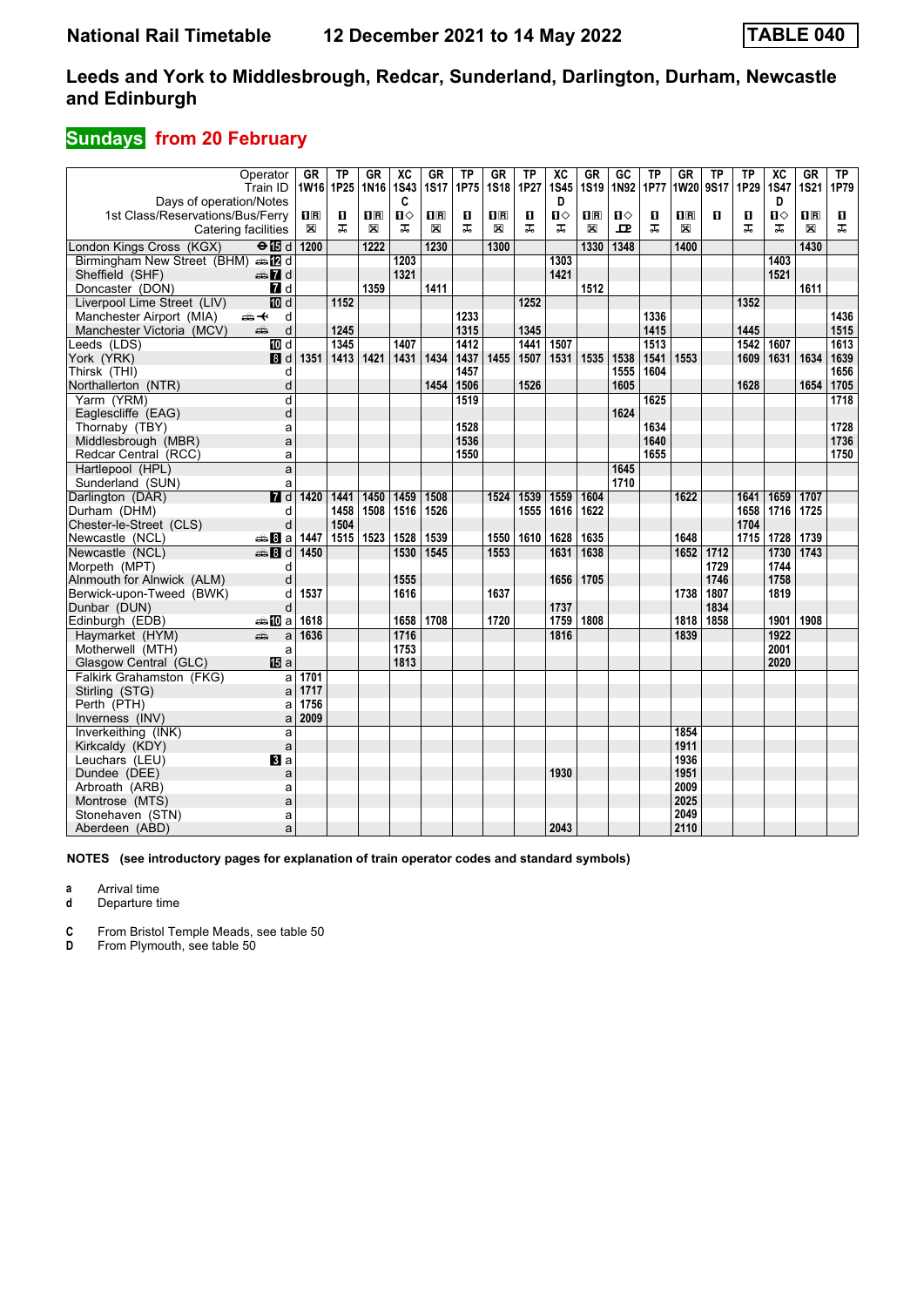## **Sundays from 20 February**

|                                  | Operator                | NT        | <b>GR</b>          | <b>TP</b>        | $\overline{\text{xc}}$ | GR             | <b>TP</b>    | <b>GR</b>               | $\overline{TP}$ | LD                      | $\overline{\text{xc}}$ | GR                      | TP   | $\overline{GC}$ | $G$ R        | <b>TP</b>        | $\overline{\text{xc}}$ | $G$ R          | $G_{R}$                   |
|----------------------------------|-------------------------|-----------|--------------------|------------------|------------------------|----------------|--------------|-------------------------|-----------------|-------------------------|------------------------|-------------------------|------|-----------------|--------------|------------------|------------------------|----------------|---------------------------|
|                                  | Train ID                | 2K03      | <b>1S22</b>        | 1P31             | <b>1S49</b>            | <b>1S23</b>    | 1P81         | <b>1S24</b>             | 1P33            | <b>1S97</b>             | <b>1S51</b>            | <b>1S25</b>             | 1P83 | 1N94            | <b>1S26</b>  | 1P35             | <b>1S53</b>            | <b>1S27</b>    | <b>1S28</b>               |
| Days of operation/Notes          |                         | В         |                    |                  | Е                      |                |              |                         |                 |                         | D                      |                         |      |                 |              |                  | C                      |                |                           |
| 1st Class/Reservations/Bus/Ferry |                         |           | $\Pi$ <sub>R</sub> | п                | $\mathbf{u}$           | $\mathbf{I}$ R | $\mathbf{u}$ | $\overline{\mathbf{H}}$ | п               | $\overline{\mathsf{R}}$ | $\mathbf{u}$           | $\overline{\mathbf{H}}$ | п    | $\blacksquare$  | $\mathbf{H}$ | п                | $\mathbf{u}$           | $n_{\rm R}$    | $\mathbf{I}$ $\mathbf{R}$ |
| Catering facilities              |                         |           | $\boxtimes$        | ᅚ                |                        | X              | ᅚ            | X                       | ᅚ               | ᠼ                       | ᠼ                      | X                       | ᅚ    | ᇁ               | X            | ᅚ                | ᅚ                      | X              | X                         |
| London Kings Cross (KGX)         | $\overline{H}$          |           | 1500               |                  |                        | 1530           |              | 1600                    |                 | 1624                    |                        | 1630                    |      | 1653            | 1700         |                  |                        | 1730           | 1800                      |
| Birmingham New Street (BHM)      | $\oplus$ $\mathbb{Z}$ d |           |                    |                  | 1503                   |                |              |                         |                 |                         | 1603                   |                         |      |                 |              |                  | 1703                   |                |                           |
| Sheffield (SHF)                  | d and                   |           |                    |                  | 1621                   |                |              |                         |                 |                         | 1721                   |                         |      |                 |              |                  | 1821                   |                |                           |
| Doncaster (DON)                  | 7d                      |           |                    |                  |                        | 1712           |              |                         |                 |                         |                        | 1811                    |      |                 |              |                  |                        | 1910           |                           |
| Liverpool Lime Street (LIV)      | $\overline{m}$ d        |           |                    | 1452             |                        |                |              |                         | 1552            |                         |                        |                         |      |                 |              | 1652             |                        |                |                           |
| Manchester Airport (MIA)         | ⇜↞<br>d                 |           |                    |                  |                        |                | 1536         |                         |                 |                         |                        |                         | 1636 |                 |              |                  |                        |                |                           |
| Manchester Victoria (MCV)        | d<br>æ                  |           |                    | 1545             |                        |                | 1615         |                         | 1645            |                         |                        |                         | 1715 |                 |              | 1745             |                        |                |                           |
| Leeds (LDS)                      | <b>TO</b> d             |           |                    | $\frac{1642}{ }$ | 1707                   |                | 1713         |                         | 1742            |                         | 1807                   |                         | 1812 |                 |              | $\frac{1}{1842}$ | 1907                   |                |                           |
| York (YRK)                       | 8d                      |           | 1652               | 1709             | 1731                   | 1736           | 1740         | 1752                    | 1812            |                         | 1831                   | 1835                    | 1839 | 1841            | 1850         | 1912             | 1931                   | 1937           | 1959                      |
| Thirsk (THI)                     | d                       |           |                    |                  |                        |                | 1757         |                         |                 |                         |                        |                         | 1856 | 1900            |              |                  |                        |                |                           |
| Northallerton (NTR)              | d                       |           |                    | 1728             |                        |                | 1806         |                         |                 |                         |                        | 1855                    | 1904 | 1912            |              | 1931             |                        |                |                           |
| Yarm (YRM)                       | d                       |           |                    |                  |                        |                | 1819         |                         |                 |                         |                        |                         | 1918 |                 |              |                  |                        |                |                           |
| Eaglescliffe (EAG)               | d                       | 1730      |                    |                  |                        |                |              |                         |                 |                         |                        |                         |      | 1932            |              |                  |                        |                |                           |
| Thornaby (TBY)                   | a                       |           |                    |                  |                        |                | 1828         |                         |                 |                         |                        |                         | 1927 |                 |              |                  |                        |                |                           |
| Middlesbrough (MBR)              | a                       |           |                    |                  |                        |                | 1836         |                         |                 |                         |                        |                         | 1934 |                 |              |                  |                        |                |                           |
| Redcar Central (RCC)             | a                       |           |                    |                  |                        |                | 1849         |                         |                 |                         |                        |                         | 1949 |                 |              |                  |                        |                |                           |
| Hartlepool (HPL)                 | a                       | 1755      |                    |                  |                        |                |              |                         |                 |                         |                        |                         |      | 1950            |              |                  |                        |                |                           |
| Sunderland (SUN)                 | a                       |           |                    |                  |                        |                |              |                         |                 |                         |                        |                         |      | 2021            |              |                  |                        |                |                           |
| Darlington (DAR)                 | $\overline{M}$ d        | 1715 1721 |                    | 1741             | 1758                   | 1805           |              | 1821                    | 1841            |                         | 1900                   | 1909                    |      |                 | 1920         | 1944             | 1959                   | 2007           | 2028                      |
| Durham (DHM)                     | d                       |           |                    | 1758             | 1815                   | 1823           |              |                         | 1858            |                         | 1918                   | 1927                    |      |                 |              | 2000             | 2016                   | 2025           |                           |
| Chester-le-Street (CLS)          | d                       |           |                    |                  |                        |                |              |                         | 1904            |                         |                        |                         |      |                 |              |                  |                        |                |                           |
| Newcastle (NCL)                  | ⊯ Bla                   |           | 1747               | 1813             | 1827                   | 1836           |              | 1847                    | 1914            | 1917                    | 1931                   | 1940                    |      |                 | 1946         | 2017             | 2028                   | 2038           | 2055                      |
| Newcastle (NCL)                  | <b>第8d</b>              |           | 1750               |                  |                        | 1839           |              | 1850                    |                 | 1920                    | 1932                   | 1942                    |      |                 | 1951         |                  | 2036                   | 2041           | 2100                      |
| Morpeth (MPT)                    | d                       |           |                    |                  |                        |                |              |                         |                 | 1934                    |                        | 1958                    |      |                 |              |                  | 2050                   | 2057           |                           |
| Alnmouth for Alnwick (ALM)       | d                       |           |                    |                  |                        | 1906           |              |                         |                 |                         | 1959                   |                         |      |                 |              |                  |                        | 2113           |                           |
| Berwick-upon-Tweed (BWK)         | d                       |           | 1835               |                  |                        |                |              | 1934                    |                 |                         | 2021                   |                         |      |                 | 2036         |                  | 2124                   |                | 2144                      |
| Dunbar (DUN)                     | d                       |           |                    |                  |                        |                |              |                         |                 |                         |                        | 2049                    |      |                 |              |                  | 2146                   |                |                           |
| Edinburgh (EDB)                  | a‱MDa                   |           | 1918               |                  |                        | 2009           |              | 2019                    |                 |                         | 2055 2103              | 2112                    |      |                 | 2119         |                  |                        | 2208 2215 2227 |                           |
| Havmarket (HYM)                  | æ<br>a                  |           |                    |                  |                        |                |              |                         |                 |                         |                        | 2125                    |      |                 |              |                  |                        |                |                           |
| Motherwell (MTH)                 | a                       |           |                    |                  |                        |                |              |                         |                 |                         |                        | 2204                    |      |                 |              |                  |                        |                |                           |
| Glasgow Central (GLC)            | <b>個</b> a              |           |                    |                  |                        |                |              |                         |                 |                         |                        | 2225                    |      |                 |              |                  |                        |                |                           |
| Falkirk Grahamston (FKG)         | a                       |           |                    |                  |                        |                |              |                         |                 |                         |                        |                         |      |                 |              |                  |                        |                |                           |
| Stirling (STG)                   | a                       |           |                    |                  |                        |                |              |                         |                 |                         |                        |                         |      |                 |              |                  |                        |                |                           |
| Perth (PTH)                      | a                       |           |                    |                  |                        |                |              |                         |                 |                         |                        |                         |      |                 |              |                  |                        |                |                           |
| Inverness (INV)                  | a                       |           |                    |                  |                        |                |              |                         |                 |                         |                        |                         |      |                 |              |                  |                        |                |                           |
| Inverkeithing (INK)              | a                       |           |                    |                  |                        |                |              |                         |                 |                         |                        |                         |      |                 |              |                  |                        |                |                           |
| Kirkcaldy (KDY)                  | a                       |           |                    |                  |                        |                |              |                         |                 |                         |                        |                         |      |                 |              |                  |                        |                |                           |
| Leuchars (LEU)                   | BI a                    |           |                    |                  |                        |                |              |                         |                 |                         |                        |                         |      |                 |              |                  |                        |                |                           |
| Dundee (DEE)                     | a                       |           |                    |                  |                        |                |              |                         |                 |                         |                        |                         |      |                 |              |                  |                        |                |                           |
| Arbroath (ARB)                   | a                       |           |                    |                  |                        |                |              |                         |                 |                         |                        |                         |      |                 |              |                  |                        |                |                           |
| Montrose (MTS)                   | a                       |           |                    |                  |                        |                |              |                         |                 |                         |                        |                         |      |                 |              |                  |                        |                |                           |
| Stonehaven (STN)                 | a                       |           |                    |                  |                        |                |              |                         |                 |                         |                        |                         |      |                 |              |                  |                        |                |                           |
| Aberdeen (ABD)                   | a                       |           |                    |                  |                        |                |              |                         |                 |                         |                        |                         |      |                 |              |                  |                        |                |                           |

**NOTES (see introductory pages for explanation of train operator codes and standard symbols)**

**a** Arrival time

**d** Departure time

**B** From Darlington to Hartlepool, see table 41 **C** From Bristol Temple Meads, see table 50

**C** From Bristol Temple Meads, see table 50<br>**D** From Plymouth, see table 50

**D** From Plymouth, see table 50<br>**E** From Penzance, see table 50

From Penzance, see table 50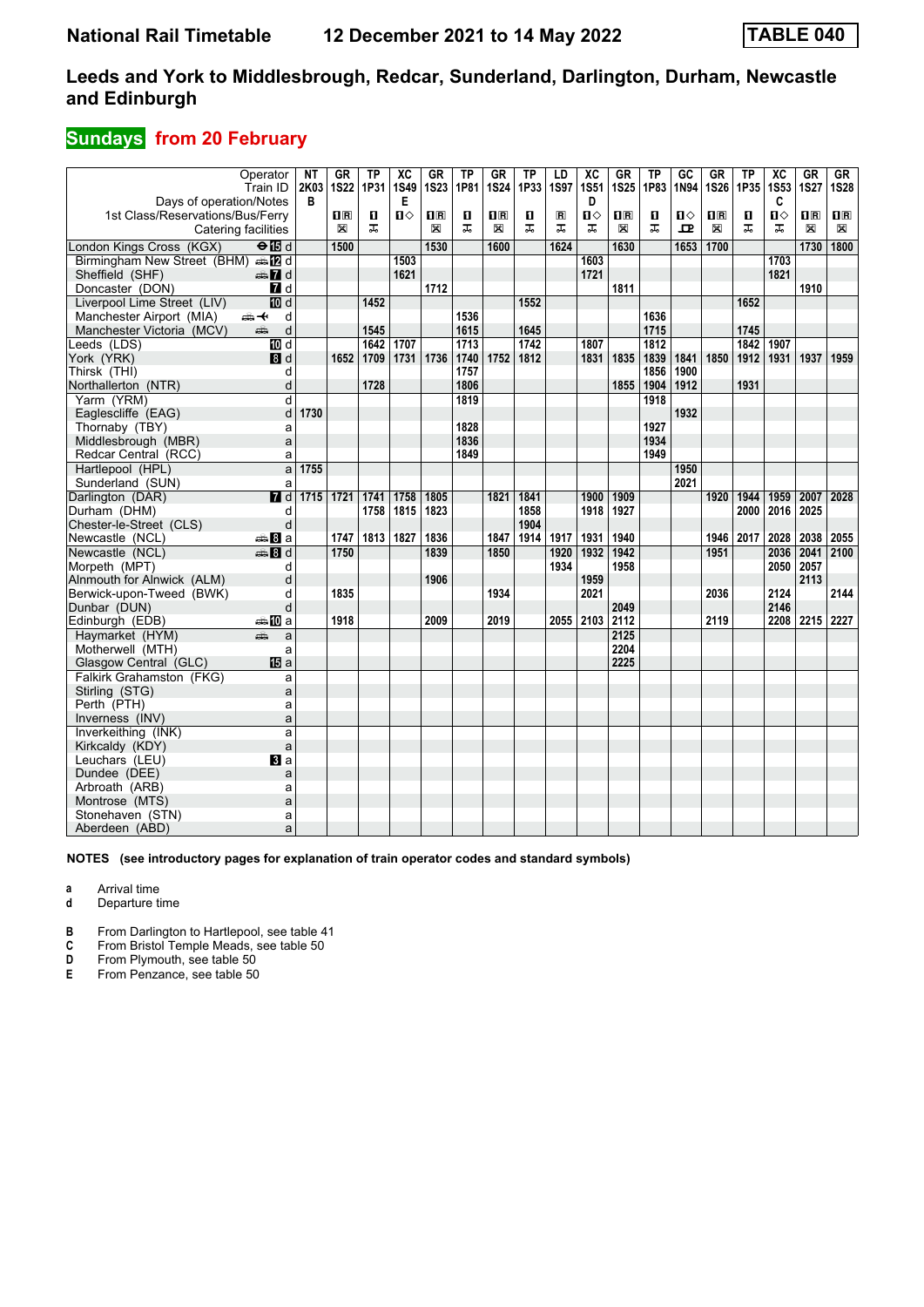## **Sundays from 20 February**

|                                  | Operator                  | TP   | TP   | $G$ <sub>C</sub> | <b>GR</b>                                       | $\overline{\text{xc}}$ | <b>GR</b>               | $\overline{TP}$ | <b>GR</b>    | GR           | GR                      | $\overline{TP}$ | <b>GR</b>               | $\overline{\text{TP}}$ | GR                   |
|----------------------------------|---------------------------|------|------|------------------|-------------------------------------------------|------------------------|-------------------------|-----------------|--------------|--------------|-------------------------|-----------------|-------------------------|------------------------|----------------------|
|                                  | Train ID                  | 9S21 | 1P37 | 1N96             | 1N29                                            | <b>1S55</b>            | <b>1S30</b>             | 1P87            | 1S31         | 1N32         | 1N33                    | 1P41            | 1N34                    | 9E21                   | 1N35                 |
| Days of operation/Notes          |                           |      |      |                  |                                                 | D                      |                         |                 |              |              |                         |                 |                         |                        |                      |
| 1st Class/Reservations/Bus/Ferry |                           | п    | п    | п⇔               | $\overline{\mathbf{H}}$ $\overline{\mathbf{R}}$ | Ω⇔                     | $\overline{\mathbf{H}}$ | п               | $\mathbf{H}$ | $\mathbf{H}$ | $\overline{\mathbf{H}}$ | п               | $\overline{\mathbf{R}}$ | п                      | $\mathbf I\mathbf R$ |
|                                  | Catering facilities       |      | ᅚ    | ᅭ                | X                                               | ᅚ                      | X                       |                 | X            | X            | X                       |                 | X                       |                        | $\boxtimes$          |
|                                  |                           |      |      | 1822             | 1827                                            |                        |                         |                 |              |              | 2000                    |                 |                         |                        |                      |
| London Kings Cross (KGX)         | $\Theta$ is d             |      |      |                  |                                                 |                        | 1830                    |                 | 1900         | 1930         |                         |                 | 2100                    |                        | 2200                 |
| Birmingham New Street (BHM) AD d |                           |      |      |                  |                                                 | 1803                   |                         |                 |              |              |                         |                 |                         |                        |                      |
| Sheffield (SHF)                  | d Ma                      |      |      |                  |                                                 | 1921                   |                         |                 |              |              |                         |                 |                         |                        |                      |
| Doncaster (DON)                  | <b>7</b> d                |      |      |                  |                                                 |                        | 2011                    |                 |              | 2116         |                         |                 |                         |                        | 2343                 |
| Liverpool Lime Street (LIV)      | $\overline{10}$ d         |      | 1752 |                  |                                                 |                        |                         |                 |              |              |                         | 1952            |                         | 2108                   |                      |
| Manchester Airport (MIA)         | ക+<br>d                   |      |      |                  |                                                 |                        |                         | 1836            |              |              |                         |                 |                         |                        |                      |
| Manchester Victoria (MCV)        | d<br>پېښ                  |      | 1845 |                  |                                                 |                        |                         | 1915            |              |              |                         | 2045            |                         | 2145                   |                      |
| Leeds (LDS)                      | <b>IDI</b> d              |      | 1942 |                  |                                                 | 2007                   |                         | 2012            |              |              |                         | 2143            |                         | 2243                   |                      |
| York (YRK)                       | 8d                        |      | 2009 | 2012             | 2025                                            | 2031                   | 2036                    | 2039            | 2053         | 2139         |                         | 2156   2218     | 2302                    | 2311                   | 0012                 |
| Thirsk (THI)                     | d                         |      |      | 2029             |                                                 |                        |                         | 2058            |              |              |                         |                 |                         | 2335                   |                      |
| Northallerton (NTR)              | d                         |      | 2028 | 2043             |                                                 |                        | 2056                    | 2106            |              |              |                         | 2230 2247       | 2337                    |                        | 2346 0045s           |
| Yarm (YRM)                       | d                         |      |      |                  |                                                 |                        |                         | 2120            |              |              |                         |                 |                         |                        |                      |
| Eaglescliffe (EAG)               | d                         |      |      | 2101             |                                                 |                        |                         |                 |              |              |                         |                 |                         |                        |                      |
| Thornaby (TBY)                   | a                         |      |      |                  |                                                 |                        |                         | 2129            |              |              |                         |                 |                         |                        |                      |
| Middlesbrough (MBR)              | a                         |      |      |                  |                                                 |                        |                         | 2136            |              |              |                         |                 |                         |                        |                      |
| Redcar Central (RCC)             | a                         |      |      |                  |                                                 |                        |                         | 2151            |              |              |                         |                 |                         |                        |                      |
| Hartlepool (HPL)                 | a                         |      |      | 2123             |                                                 |                        |                         |                 |              |              |                         |                 |                         |                        |                      |
| Sunderland (SUN)                 | a                         |      |      | 2151             |                                                 |                        |                         |                 |              |              |                         |                 |                         |                        |                      |
| Darlington (DAR)                 | $\overline{\mathbf{M}}$ d |      | 2041 |                  |                                                 | 2055 2100              | 2110                    |                 |              | 2222         |                         | 2243 2300 2350  |                         |                        | 2359 0059s           |
|                                  |                           |      |      |                  |                                                 |                        |                         |                 | 2122         |              |                         |                 |                         |                        |                      |
| Durham (DHM)                     | d                         |      | 2057 |                  | 2113                                            | 2118                   | 2128                    |                 |              | 2240         | 2301                    | 2317            | 0008                    |                        | 0015 0117s           |
| Chester-le-Street (CLS)          | d                         |      | 2104 |                  |                                                 |                        |                         |                 |              |              |                         | 2323            |                         | 0022                   |                      |
| Newcastle (NCL)                  | <del>⊯</del> Ba           |      | 2115 |                  | 2128                                            | 2131                   | 2141                    |                 | 2149         |              |                         | 2310 2332 2349  | 0039                    | 0045                   | 0150                 |
| Newcastle (NCL)                  | <b>第8d</b>                | 2114 |      |                  |                                                 | 2134                   | 2145                    |                 | 2153         |              |                         |                 |                         |                        |                      |
| Morpeth (MPT)                    | d                         | 2131 |      |                  |                                                 |                        |                         |                 | 2208         |              |                         |                 |                         |                        |                      |
| Alnmouth for Alnwick (ALM)       | d                         | 2148 |      |                  |                                                 | 2200                   |                         |                 | 2224         |              |                         |                 |                         |                        |                      |
| Berwick-upon-Tweed (BWK)         | d                         | 2209 |      |                  |                                                 |                        | 2229                    |                 | 2245         |              |                         |                 |                         |                        |                      |
| Dunbar (DUN)                     | d                         | 2236 |      |                  |                                                 |                        |                         |                 | 2308         |              |                         |                 |                         |                        |                      |
| Edinburgh (EDB)                  | ⇔≞llDial                  | 2258 |      |                  |                                                 | 2302                   | 2312                    |                 | 2334         |              |                         |                 |                         |                        |                      |
| Haymarket (HYM)                  | æ<br>a                    |      |      |                  |                                                 |                        |                         |                 |              |              |                         |                 |                         |                        |                      |
| Motherwell (MTH)                 | a                         |      |      |                  |                                                 |                        |                         |                 |              |              |                         |                 |                         |                        |                      |
| Glasgow Central (GLC)            | <b>阳</b> a                |      |      |                  |                                                 |                        |                         |                 |              |              |                         |                 |                         |                        |                      |
| Falkirk Grahamston (FKG)         | a                         |      |      |                  |                                                 |                        |                         |                 |              |              |                         |                 |                         |                        |                      |
| Stirling (STG)                   | a                         |      |      |                  |                                                 |                        |                         |                 |              |              |                         |                 |                         |                        |                      |
| Perth (PTH)                      | a                         |      |      |                  |                                                 |                        |                         |                 |              |              |                         |                 |                         |                        |                      |
| Inverness (INV)                  | a                         |      |      |                  |                                                 |                        |                         |                 |              |              |                         |                 |                         |                        |                      |
| Inverkeithing (INK)              | a                         |      |      |                  |                                                 |                        |                         |                 |              |              |                         |                 |                         |                        |                      |
| Kirkcaldy (KDY)                  | a                         |      |      |                  |                                                 |                        |                         |                 |              |              |                         |                 |                         |                        |                      |
| Leuchars (LEU)                   | $\mathbf{B}$ a            |      |      |                  |                                                 |                        |                         |                 |              |              |                         |                 |                         |                        |                      |
| Dundee (DEE)                     | a                         |      |      |                  |                                                 |                        |                         |                 |              |              |                         |                 |                         |                        |                      |
| Arbroath (ARB)                   | a                         |      |      |                  |                                                 |                        |                         |                 |              |              |                         |                 |                         |                        |                      |
| Montrose (MTS)                   | a                         |      |      |                  |                                                 |                        |                         |                 |              |              |                         |                 |                         |                        |                      |
| Stonehaven (STN)                 | a                         |      |      |                  |                                                 |                        |                         |                 |              |              |                         |                 |                         |                        |                      |
| Aberdeen (ABD)                   | a                         |      |      |                  |                                                 |                        |                         |                 |              |              |                         |                 |                         |                        |                      |
|                                  |                           |      |      |                  |                                                 |                        |                         |                 |              |              |                         |                 |                         |                        |                      |

**NOTES (see introductory pages for explanation of train operator codes and standard symbols)**

**a** Arrival time

**d** Departure time

**s** Stops to set down only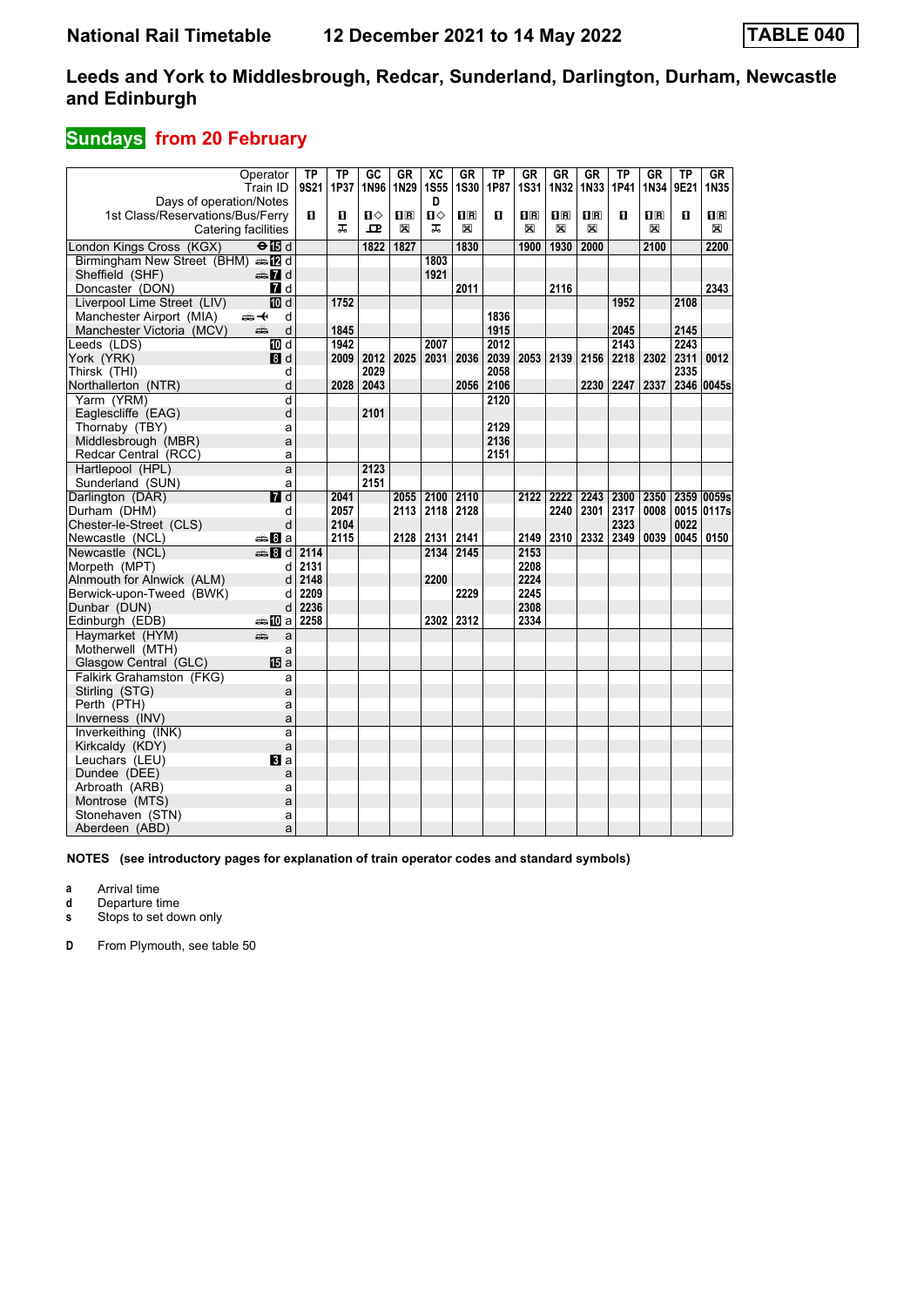### **Mondays to Fridays**

|                                              | Operator<br>Train ID            | <b>GR</b><br>1Y03       | ТP<br> 9M03 | GR<br>1Y05              | <b>GR</b><br>1Y08         | ТP<br>1P60 | $G$ R<br>1Y11  | $\overline{X}C$<br><b>1V48</b> | <b>TP</b><br>9M14 | GR<br>1Y14              | <b>GR</b><br>1E01       | TP<br>9N05 | <b>GR</b><br>1Y80       | ΤP<br>1P62 | GC<br>1A60   | $G$ R<br>1E02           | $\overline{X}C$<br><b>1V50</b> | $\overline{IP}$<br>9M16 | GR<br><b>1E03</b>       |
|----------------------------------------------|---------------------------------|-------------------------|-------------|-------------------------|---------------------------|------------|----------------|--------------------------------|-------------------|-------------------------|-------------------------|------------|-------------------------|------------|--------------|-------------------------|--------------------------------|-------------------------|-------------------------|
| Days of operation/Notes                      |                                 |                         |             |                         |                           |            |                | A                              |                   |                         |                         |            |                         |            |              |                         | в                              |                         |                         |
| 1st Class/Reservations/Bus/Ferry             |                                 | $\overline{\mathbf{H}}$ | п           | $\overline{\mathbf{R}}$ | $\mathbf{I}^{\mathbf{R}}$ | п          | $\mathbf{H}$ R | $\mathbf{u}$                   | п                 | $\overline{\mathbf{H}}$ | $\overline{\mathbf{H}}$ | O          | $\overline{\mathbf{R}}$ | п          | $\mathbf{u}$ | $\overline{\mathbf{H}}$ | $\mathbf{u}$                   | O                       | $\overline{\mathbf{B}}$ |
|                                              | Catering facilities             | ⊠                       |             | ⊠                       | X                         | ᠼ          | X              | ᠼ                              | ᠼ                 | X                       | ⊠                       |            | X                       | ᠼ          | ᇁ            | X                       | ᅚ                              | ᠼ                       | X                       |
| Aberdeen (ABD)                               | d                               |                         |             |                         |                           |            |                |                                |                   |                         |                         |            |                         |            |              |                         |                                |                         |                         |
| Stonehaven (STN)                             | d                               |                         |             |                         |                           |            |                |                                |                   |                         |                         |            |                         |            |              |                         |                                |                         |                         |
| Montrose (MTS)                               | d                               |                         |             |                         |                           |            |                |                                |                   |                         |                         |            |                         |            |              |                         |                                |                         |                         |
| Arbroath (ARB)                               | d                               |                         |             |                         |                           |            |                |                                |                   |                         |                         |            |                         |            |              |                         |                                |                         |                         |
| Dundee (DEE)                                 | d                               |                         |             |                         |                           |            |                |                                |                   |                         |                         |            |                         |            |              |                         |                                |                         |                         |
| Leuchars (LEU)                               | BI d                            |                         |             |                         |                           |            |                |                                |                   |                         |                         |            |                         |            |              |                         |                                |                         |                         |
| Kirkcaldy (KDY)                              | d                               |                         |             |                         |                           |            |                |                                |                   |                         |                         |            |                         |            |              |                         |                                |                         |                         |
| Inverkeithing (INK)                          | d                               |                         |             |                         |                           |            |                |                                |                   |                         |                         |            |                         |            |              |                         |                                |                         |                         |
| Inverness (INV)                              | d                               |                         |             |                         |                           |            |                |                                |                   |                         |                         |            |                         |            |              |                         |                                |                         |                         |
| Perth (PTH)                                  | d                               |                         |             |                         |                           |            |                |                                |                   |                         |                         |            |                         |            |              |                         |                                |                         |                         |
| Stirling (STG)                               | d                               |                         |             |                         |                           |            |                |                                |                   |                         |                         |            |                         |            |              |                         |                                |                         | 0526                    |
| Falkirk Grahamston (FKG)                     | d                               |                         |             |                         |                           |            |                |                                |                   |                         |                         |            |                         |            |              |                         |                                |                         | 0542                    |
| Glasgow Central (GLC)                        | 15日 d                           |                         |             |                         |                           |            |                |                                |                   |                         |                         |            |                         |            |              |                         |                                |                         |                         |
| Motherwell (MTH)                             | d                               |                         |             |                         |                           |            |                |                                |                   |                         |                         |            |                         |            |              |                         |                                |                         |                         |
| Haymarket (HYM)                              | d<br>پېښ                        |                         |             |                         |                           |            |                |                                |                   |                         |                         |            |                         |            |              |                         |                                |                         | 0614                    |
| Edinburgh (EDB)                              | dan <b>in</b> d                 |                         |             |                         |                           |            |                |                                |                   |                         | 0540                    | 0530       |                         |            |              | 0548                    | 0606                           |                         | 0624                    |
| Dunbar (DUN)                                 | d                               |                         |             |                         |                           |            |                |                                |                   |                         |                         | 0601       |                         |            |              | 0611                    |                                |                         |                         |
| Berwick-upon-Tweed (BWK)                     | d                               |                         |             |                         |                           |            |                |                                |                   | 0600                    |                         | 0629       |                         |            |              | 0634                    | 0649                           |                         | 0711                    |
| Alnmouth for Alnwick (ALM)                   | d                               |                         |             |                         |                           |            |                |                                |                   | 0622                    |                         | 0649       |                         |            |              |                         | 0656 0710                      |                         |                         |
| Morpeth (MPT)                                | d                               |                         |             |                         |                           |            |                |                                |                   | 0638                    |                         | 0703       |                         |            |              | 0712                    |                                |                         |                         |
| Newcastle (NCL)                              | $\oplus$ 8 a                    |                         |             |                         |                           |            |                |                                |                   | 0652                    | 0702                    | 0720       |                         |            |              | 0727                    | 0737                           |                         | 0755                    |
| Newcastle (NCL)                              | ্ৰ⊕ 8 d                         | 0445                    | 0451        | 0526                    | 0559                      |            | 0630           | 0640                           | 0639              | 0655                    | 0704                    |            |                         |            |              | 0730                    | 0740                           | 0743                    | 0802                    |
| Chester-le-Street (CLS)                      | d                               |                         |             |                         |                           |            |                |                                | 0653              |                         |                         |            |                         |            |              |                         |                                | 0753                    |                         |
| Durham (DHM)                                 | d                               | 0500                    | 0518        | 0539                    | 0613                      |            | 0643           | 0653                           | 0700              | 0708                    |                         |            |                         |            |              | 0743                    | 0753                           | 0800                    |                         |
| Darlington (DAR)                             | $\blacksquare$ d                | 0517                    | 0536        | 0558                    | 0632                      |            | 0702           | 0711                           | 0718              | 0732e                   |                         |            |                         |            |              | 0802                    | 0811                           | 0818                    | 0830                    |
| Sunderland (SUN)                             | d                               |                         |             |                         | 0539f                     |            |                |                                |                   |                         |                         |            |                         |            | 0643         |                         |                                |                         |                         |
| Hartlepool (HPL)                             | d                               |                         |             |                         |                           |            |                |                                |                   |                         |                         |            |                         |            | 0705         |                         |                                |                         |                         |
| Redcar Central (RCC)                         | d                               |                         |             |                         |                           | 0600       |                |                                |                   |                         |                         |            |                         | 0706       |              |                         |                                |                         |                         |
| Middlesbrough (MBR)                          | d                               |                         |             |                         |                           | 0621       |                |                                |                   |                         |                         |            | 0708                    | 0720       |              |                         |                                |                         |                         |
| Thornaby (TBY)                               | d                               |                         |             |                         |                           | 0627       |                |                                |                   |                         |                         |            | 0715                    | 0726       |              |                         |                                |                         |                         |
| Eaglescliffe (EAG)                           | d                               |                         |             |                         |                           |            |                |                                |                   |                         |                         |            |                         |            | 0735         |                         |                                |                         |                         |
| Yarm (YRM)                                   | d                               |                         |             |                         |                           | 0635       |                |                                |                   |                         |                         |            |                         | 0735       |              |                         |                                |                         |                         |
| Northallerton (NTR)                          | $\overline{\mathsf{d}}$         | 0528                    |             | 0610                    |                           | 0650       | 0714           |                                | 0729              |                         |                         |            |                         | 0750       | 0755         |                         |                                | 0829                    |                         |
| Thirsk (THI)                                 | d                               |                         |             |                         |                           | 0659       |                |                                |                   |                         |                         |            |                         | 0759       | 0803         |                         |                                |                         |                         |
| York (YRK)                                   | 8a                              | 0556                    | 0602        | 0630                    | 0659                      | 0717       | 0734           | 0738                           | 0748              | 0758                    |                         |            | 0806                    | 0817       | 0821         | 0829                    | 0838                           | 0849                    | 0856                    |
| Leeds (LDS)                                  | <b>ID</b> a                     |                         | 0627        |                         |                           | 0742       |                | 0808                           | 0812              |                         |                         |            |                         | 0843       |              |                         | 0908                           | 0913                    |                         |
| Manchester Victoria (MCV)                    | پېښتنه<br>a                     |                         | 0722        |                         |                           | 0838       |                |                                | 0908              |                         |                         |            |                         | 0938       |              |                         |                                | 1009                    |                         |
| Manchester Airport (MIA)                     | ക+<br>a                         |                         |             |                         |                           | 0912       |                |                                |                   |                         |                         |            |                         | 1013       |              |                         |                                |                         |                         |
| Liverpool Lime Street (LIV)                  | 10 a                            |                         | 0802        |                         |                           |            |                |                                | 1002              |                         |                         |            |                         |            |              |                         |                                | 1102                    |                         |
| Doncaster (DON)                              | <b>7</b> а                      | 0621                    |             | 0654                    |                           |            |                |                                |                   |                         |                         |            |                         |            |              | 0854                    |                                |                         |                         |
| Sheffield (SHF)                              | $\oplus \blacksquare$ a         |                         |             |                         |                           |            |                | 0854                           |                   |                         |                         |            |                         |            |              |                         | 0954                           |                         |                         |
| Birmingham New Street (BHM) $\triangleq 2$ a |                                 |                         |             |                         |                           |            |                | 1004                           |                   |                         |                         |            |                         |            |              |                         | 1108                           |                         |                         |
| London Kings Cross (KGX)                     | $\Theta$ $\overline{15}$ a 0809 |                         |             | 0839                    | 0909                      |            | 0936           |                                |                   | 1003                    | 0940                    |            | 1022                    |            | 1014 1040    |                         |                                |                         | 1052                    |

**NOTES (see introductory pages for explanation of train operator codes and standard symbols)**

**a** Arrival time

**d** Departure time

**e** Arrives 6 minutes earlier<br>f Starts from Sunderland b

Starts from Sunderland before Newcastle

**A** To Bristol Temple Meads, see table 50

**B** To Plymouth, see table 50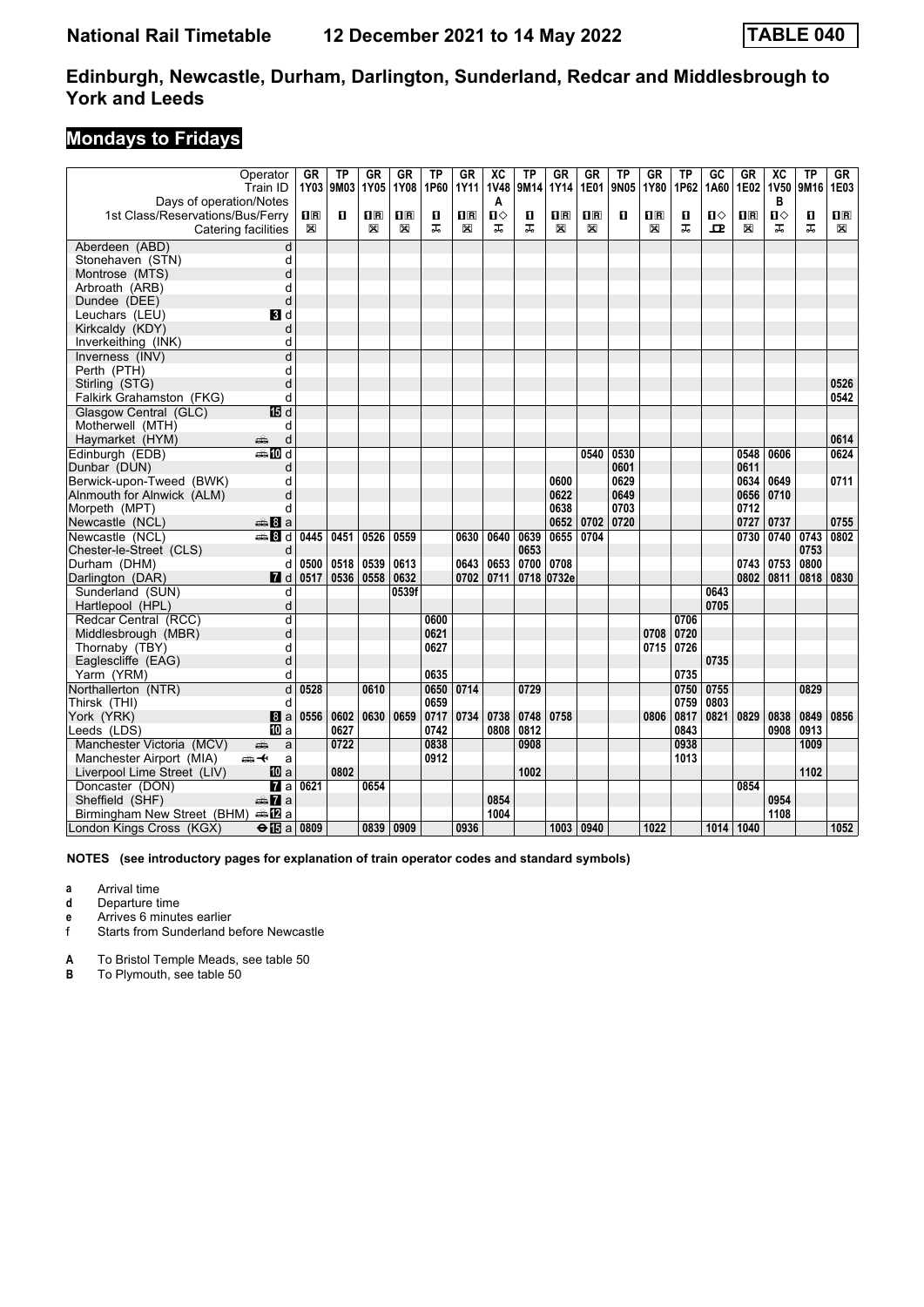### **Mondays to Fridays**

| Days of operation/Notes          | Operator<br>Train ID      | <b>TP</b><br>1P64 | <b>GR</b><br>1E04       | $\overline{AC}$<br><b>1V52</b><br>в | <b>TP</b><br>9M18 | GR<br>1E05                                      | <b>TP</b><br>1P66 | GC<br>1A61   | GR<br>1E06              | $\overline{AC}$<br><b>1V54</b><br>A | <b>TP</b><br>9M20 | <b>GR</b><br>1E07       | <b>TP</b><br>1P68 | <b>GR</b><br>1E08       | $\overline{X}C$<br><b>1V87</b><br>C | $\overline{X}C$<br>1V56<br>в | <b>TP</b><br>9M22 | LD<br>1E82   | GF<br>1E09              |
|----------------------------------|---------------------------|-------------------|-------------------------|-------------------------------------|-------------------|-------------------------------------------------|-------------------|--------------|-------------------------|-------------------------------------|-------------------|-------------------------|-------------------|-------------------------|-------------------------------------|------------------------------|-------------------|--------------|-------------------------|
| 1st Class/Reservations/Bus/Ferry |                           | 0                 | $\overline{\mathbf{R}}$ | Ⅱ♦                                  | п                 | $\overline{\mathbf{H}}$ $\overline{\mathbf{R}}$ | п                 | $\mathbf{u}$ | $\overline{\mathbf{H}}$ | $\mathbf{u}$                        | п                 | $\overline{\mathbf{B}}$ | п                 | $\overline{\mathbf{H}}$ | $\mathbf{u}$                        | Ⅱ♦                           | п                 | $\mathbf{R}$ | $\overline{\mathbf{B}}$ |
|                                  | Catering facilities       | ᅚ                 | X                       | ᠼ                                   | ᠼ                 | X                                               | ᠼ                 | ᇁ            | X                       | ᠼ                                   | ᠼ                 | X                       | ᠼ                 | X                       | ᠼ                                   |                              | ᠼ                 | ᠼ            | X                       |
| Aberdeen (ABD)                   | d                         |                   |                         |                                     |                   |                                                 |                   |              |                         |                                     |                   |                         |                   |                         |                                     |                              |                   |              |                         |
| Stonehaven (STN)                 | d                         |                   |                         |                                     |                   |                                                 |                   |              |                         |                                     |                   |                         |                   |                         |                                     |                              |                   |              |                         |
| Montrose (MTS)                   | d                         |                   |                         |                                     |                   |                                                 |                   |              |                         |                                     |                   |                         |                   |                         |                                     |                              |                   |              |                         |
| Arbroath (ARB)                   | d                         |                   |                         |                                     |                   |                                                 |                   |              |                         |                                     |                   |                         |                   |                         |                                     |                              |                   |              |                         |
| Dundee (DEE)                     | d                         |                   |                         |                                     |                   |                                                 |                   |              |                         |                                     |                   |                         |                   |                         |                                     |                              |                   |              |                         |
| Leuchars (LEU)                   | BI d                      |                   |                         |                                     |                   |                                                 |                   |              |                         |                                     |                   |                         |                   |                         |                                     |                              |                   |              |                         |
| Kirkcaldy (KDY)                  | d                         |                   |                         |                                     |                   |                                                 |                   |              |                         |                                     |                   |                         |                   |                         |                                     |                              |                   |              |                         |
| Inverkeithing (INK)              | d                         |                   |                         |                                     |                   |                                                 |                   |              |                         |                                     |                   |                         |                   |                         |                                     |                              |                   |              |                         |
| Inverness (INV)                  | d                         |                   |                         |                                     |                   |                                                 |                   |              |                         |                                     |                   |                         |                   |                         |                                     |                              |                   |              |                         |
| Perth (PTH)                      | d                         |                   |                         |                                     |                   |                                                 |                   |              |                         |                                     |                   |                         |                   |                         |                                     |                              |                   |              |                         |
| Stirling (STG)                   | d                         |                   |                         |                                     |                   |                                                 |                   |              |                         |                                     |                   |                         |                   |                         |                                     |                              |                   |              |                         |
| Falkirk Grahamston (FKG)         | d                         |                   |                         |                                     |                   |                                                 |                   |              |                         |                                     |                   |                         |                   |                         |                                     |                              |                   |              |                         |
| Glasgow Central (GLC)            | IB d                      |                   |                         |                                     |                   |                                                 |                   |              | 0648                    |                                     |                   |                         |                   |                         |                                     | 0748                         |                   |              |                         |
| Motherwell (MTH)                 | d                         |                   |                         |                                     |                   |                                                 |                   |              | 0704                    |                                     |                   |                         |                   |                         |                                     | 0807                         |                   |              |                         |
| Haymarket (HYM)                  | d<br>پېښ                  |                   |                         |                                     |                   |                                                 |                   |              | 0748                    |                                     |                   |                         |                   |                         |                                     | 0850                         |                   |              |                         |
| Edinburgh (EDB)                  | <b>●IIId</b>              |                   | 0656                    | 0701                                |                   | 0730                                            |                   |              | 0800                    | 0808                                |                   | 0830                    |                   | 0900                    |                                     | 0904                         |                   | 0911         | 0930                    |
| Dunbar (DUN)                     | d                         |                   |                         | 0723                                |                   |                                                 |                   |              |                         |                                     |                   |                         |                   |                         |                                     | 0926                         |                   |              |                         |
| Berwick-upon-Tweed (BWK)         | d                         |                   |                         | 0746                                |                   | 0812                                            |                   |              |                         | 0851                                |                   | 0912                    |                   |                         |                                     | 0950                         |                   |              | 1012                    |
| Alnmouth for Alnwick (ALM)       | d                         |                   |                         | 0807                                |                   |                                                 |                   |              | 0901                    |                                     |                   |                         |                   |                         |                                     | 1010                         |                   |              |                         |
| Morpeth (MPT)                    | d                         |                   |                         | 0821                                |                   |                                                 |                   |              |                         | 0924                                |                   |                         |                   |                         |                                     |                              |                   | 1030         |                         |
| Newcastle (NCL)                  | $\clubsuit 8a$            |                   | 0824                    | 0835                                |                   | 0855                                            |                   |              | 0927                    | 0939                                |                   | 0956                    |                   | 1024                    |                                     | 1039                         |                   | 1048         | 1055                    |
| Newcastle (NCL)                  | $\frac{1}{2}$ 8 d         |                   | 0827                    | 0840                                | 0843              | 0858                                            |                   |              | 0930                    | 0941                                | 0947              | 0958                    |                   | 1027                    | 1035                                | 1041                         | $\frac{1}{1045}$  | 1051         | 1058                    |
| Chester-le-Street (CLS)          | d                         |                   |                         |                                     | 0852              |                                                 |                   |              |                         |                                     |                   |                         |                   |                         |                                     |                              |                   |              |                         |
| Durham (DHM)                     | d                         |                   | 0840                    | 0854                                | 0859              |                                                 |                   |              | 0943                    | 0955                                | 0959              |                         |                   | 1040                    | 1048                                | 1053                         | 1058              |              |                         |
| Darlington (DAR)                 | $I$ d                     |                   | 0859                    | 0912                                | 0917              | 0927                                            |                   |              | 1002                    | 1012                                | 1017              | 1028                    |                   | 1100                    | 1106                                | 1111                         | 1116              |              | 1128                    |
| Sunderland (SUN)                 | d                         |                   |                         |                                     |                   |                                                 |                   | 0844         |                         |                                     |                   |                         |                   |                         |                                     |                              |                   |              |                         |
| Hartlepool (HPL)                 | d                         |                   |                         |                                     |                   |                                                 |                   | 0908         |                         |                                     |                   |                         |                   |                         |                                     |                              |                   |              |                         |
| Redcar Central (RCC)             | d                         | 0807              |                         |                                     |                   |                                                 | 0907              |              |                         |                                     |                   |                         | 1007              |                         |                                     |                              |                   |              |                         |
| Middlesbrough (MBR)              | d                         | 0820              |                         |                                     |                   |                                                 | 0921              |              |                         |                                     |                   |                         | 1021              |                         |                                     |                              |                   |              |                         |
| Thornaby (TBY)                   | d                         | 0827              |                         |                                     |                   |                                                 | 0927              |              |                         |                                     |                   |                         | 1027              |                         |                                     |                              |                   |              |                         |
| Eaglescliffe (EAG)               | d                         |                   |                         |                                     |                   |                                                 |                   | 0939         |                         |                                     |                   |                         |                   |                         |                                     |                              |                   |              |                         |
| Yarm (YRM)                       | d                         | 0835              |                         |                                     |                   |                                                 | 0935              |              |                         |                                     |                   |                         | 1035              |                         |                                     |                              |                   |              |                         |
| Northallerton (NTR)              | d                         | 0850              | 0911                    |                                     | 0928              |                                                 | 0950              | 0959         |                         |                                     | 1028              |                         | 1050              | 1111                    |                                     |                              | $\overline{1127}$ |              |                         |
| Thirsk (THI)                     | d                         | 0859              |                         |                                     |                   |                                                 | 0959              | 1008         |                         |                                     |                   |                         | 1059              |                         |                                     |                              |                   |              |                         |
| York (YRK)                       | l8 a                      | 0917              | 0931                    | 0938                                | 0947              | 0954                                            | 1017              | 1024         | 1029                    | 1039                                | 1046              | 1055                    | 1118              | 1130                    | 1134                                | 1138                         | 1146              |              | 1154                    |
| Leeds (LDS)                      | 100 a                     | 0943              |                         | 1007                                | 1012              |                                                 | 1042              |              |                         | 1107                                | 1113              |                         | 1143              |                         |                                     | 1208                         | 1212              |              |                         |
| Manchester Victoria (MCV)        | پېښ<br>a                  | 1038              |                         |                                     | 1108              |                                                 | 1138              |              |                         |                                     | 1208              |                         | 1238              |                         |                                     |                              | 1308              |              |                         |
| Manchester Airport (MIA)         | 安全<br>a                   | 1113              |                         |                                     |                   |                                                 | 1213              |              |                         |                                     |                   |                         | 1313              |                         |                                     |                              |                   |              |                         |
| Liverpool Lime Street (LIV)      | <b>ID</b> a               |                   |                         |                                     | 1202              |                                                 |                   |              |                         |                                     | 1302              |                         |                   |                         |                                     |                              | 1402              |              |                         |
| Doncaster (DON)                  | $\overline{\mathbf{h}}$ a |                   | 0955                    |                                     |                   |                                                 |                   |              | 1054                    |                                     |                   |                         |                   | 1154                    | 1157                                |                              |                   |              |                         |
| Sheffield (SHF)                  | <del>⊯</del> 7a           |                   |                         | 1054                                |                   |                                                 |                   |              |                         | 1153                                |                   |                         |                   |                         | 1222                                | 1254                         |                   |              |                         |
| Birmingham New Street (BHM)      | nnan Da                   |                   |                         | 1204                                |                   |                                                 |                   |              |                         | 1308                                |                   |                         |                   |                         | 1327                                | 1404                         |                   |              |                         |
| London Kings Cross (KGX)         | $\Theta$ $E$ a            |                   | 1139                    |                                     |                   | 1149                                            |                   |              | 1231 1240               |                                     |                   | 1249                    |                   | 1338                    |                                     |                              |                   |              | 1348 1353               |

**NOTES (see introductory pages for explanation of train operator codes and standard symbols)**

**a** Arrival time

**d** Departure time

**A** To Bristol Temple Meads, see table 50

**B** To Plymouth, see table 50<br>**C** To Banbury, see table 50

**C** To Banbury, see table 50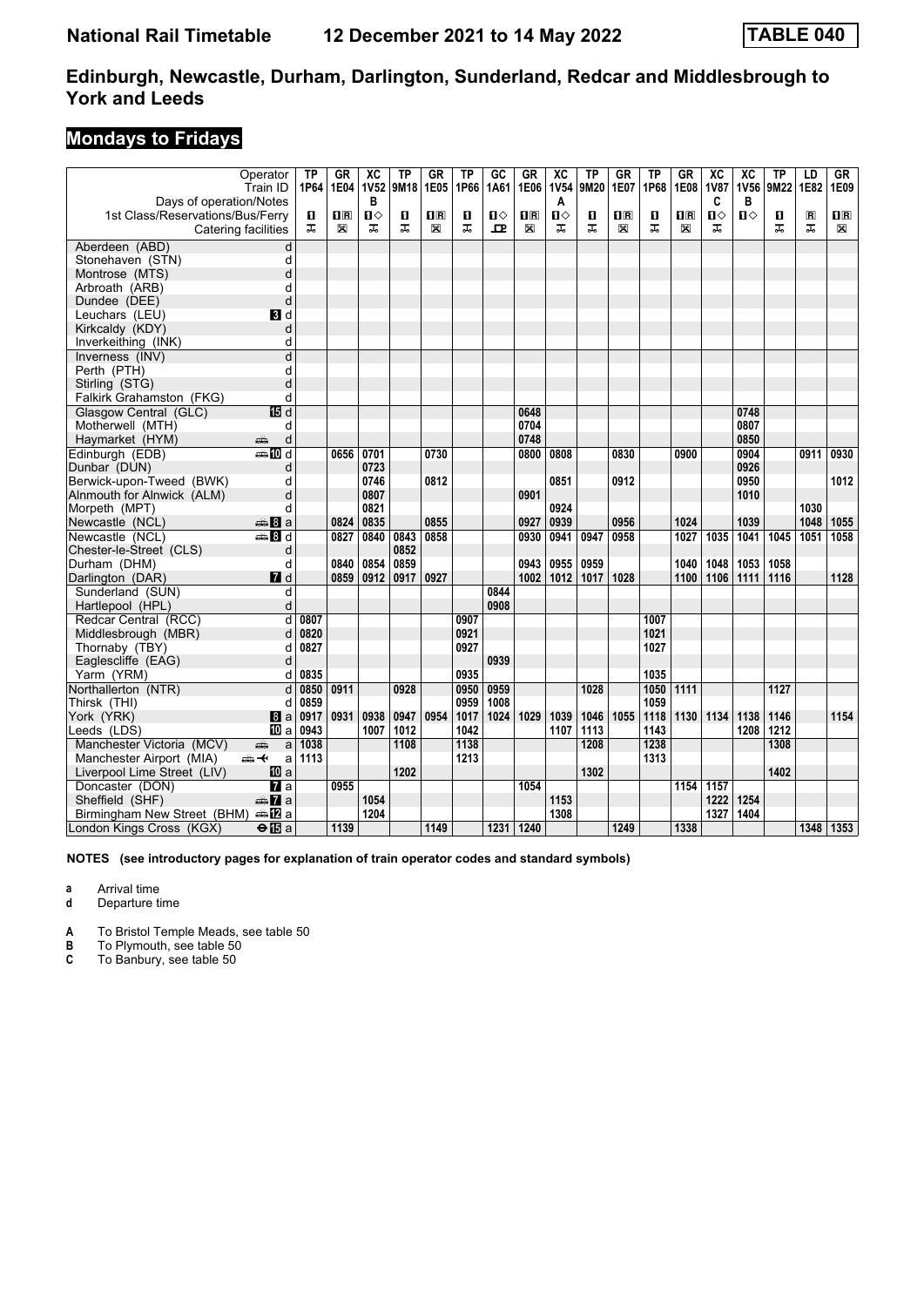### **Mondays to Fridays**

| Days of operation/Notes                      | Operator<br>Train ID      | <b>TP</b><br>9N09 | <b>TP</b><br>1P70 | <b>GR</b><br>1E10 | $\overline{X}C$<br><b>1V58</b><br>D | <b>TP</b><br>9M24 | <b>GR</b><br>1E11 | <b>TP</b><br>1P72 | $G_{R}$<br>1E12         | $\overline{\mathbf{X}}$<br><b>1V60</b><br>в | <b>TP</b><br>9M26 | <b>GR</b><br>1E13       | $\overline{GC}$<br>1A65 | <b>TP</b><br>1P74 | <b>GR</b><br>1E14       | $\overline{\mathbf{X}}$<br><b>1V62</b><br>A | <b>TP</b><br>9M28 | $G$ R<br>1E15             | TP<br>1P76 |
|----------------------------------------------|---------------------------|-------------------|-------------------|-------------------|-------------------------------------|-------------------|-------------------|-------------------|-------------------------|---------------------------------------------|-------------------|-------------------------|-------------------------|-------------------|-------------------------|---------------------------------------------|-------------------|---------------------------|------------|
| 1st Class/Reservations/Bus/Ferry             |                           | П                 | п                 | $\mathbf{H}$ R    | $\mathbf{u}$                        | п                 | $\mathbf{H}$      | O                 | $\overline{\mathbf{R}}$ | $\mathbf{u}$                                | п                 | $\overline{\mathbf{B}}$ | Ⅱ◇                      | п                 | $\overline{\mathbf{H}}$ | $\mathbf{u}$                                | п                 | $\overline{\mathbf{H}}$ R | п          |
|                                              | Catering facilities       |                   | ᠼ                 | ⊠                 | ᠼ                                   | ᠼ                 | X                 | ᠼ                 | $\boxtimes$             | ᠼ                                           | ᠼ                 | X                       | $\mathbf{P}$            | ᠼ                 | $\mathbb{X}$            | ᠼ                                           | ᅚ                 | X                         | ᅚ          |
| Aberdeen (ABD)                               | d                         |                   |                   |                   |                                     |                   | 0752              |                   |                         | 0820                                        |                   |                         |                         |                   |                         |                                             |                   | 0952                      |            |
| Stonehaven (STN)                             | d                         |                   |                   |                   |                                     |                   | 0811              |                   |                         | 0837                                        |                   |                         |                         |                   |                         |                                             |                   | 1011                      |            |
| Montrose (MTS)                               | d                         |                   |                   |                   |                                     |                   | 0833              |                   |                         | 0859                                        |                   |                         |                         |                   |                         |                                             |                   | 1033                      |            |
| Arbroath (ARB)                               | d                         |                   |                   |                   |                                     |                   | 0850              |                   |                         | 0914                                        |                   |                         |                         |                   |                         |                                             |                   | 1050                      |            |
| Dundee (DEE)                                 | d                         |                   |                   |                   |                                     |                   | 0908              |                   |                         | 0933                                        |                   |                         |                         |                   |                         |                                             |                   | 1109                      |            |
| Leuchars (LEU)                               | BI d                      |                   |                   |                   |                                     |                   | 0922              |                   |                         |                                             |                   |                         |                         |                   |                         |                                             |                   | 1123                      |            |
| Kirkcaldy (KDY)                              | d                         |                   |                   |                   |                                     |                   | 0947              |                   |                         |                                             |                   |                         |                         |                   |                         |                                             |                   | 1148                      |            |
| Inverkeithing (INK)                          | d                         |                   |                   |                   |                                     |                   | 1003              |                   |                         |                                             |                   |                         |                         |                   |                         |                                             |                   | 1205                      |            |
| Inverness (INV)                              | $\overline{d}$            |                   |                   |                   |                                     |                   |                   |                   |                         |                                             |                   | 0755                    |                         |                   |                         |                                             |                   |                           |            |
| Perth (PTH)                                  | d                         |                   |                   |                   |                                     |                   |                   |                   |                         |                                             |                   | 0958                    |                         |                   |                         |                                             |                   |                           |            |
| Stirling (STG)                               | d                         |                   |                   |                   |                                     |                   |                   |                   |                         |                                             |                   | 1034                    |                         |                   |                         |                                             |                   |                           |            |
| Falkirk Grahamston (FKG)                     | d                         |                   |                   |                   |                                     |                   |                   |                   |                         |                                             |                   | 1049                    |                         |                   |                         |                                             |                   |                           |            |
| Glasgow Central (GLC)                        | 115 d                     |                   |                   |                   |                                     |                   |                   |                   |                         |                                             |                   |                         |                         |                   |                         |                                             |                   |                           |            |
| Motherwell (MTH)                             | d                         |                   |                   |                   |                                     |                   |                   |                   |                         |                                             |                   |                         |                         |                   |                         |                                             |                   |                           |            |
| Haymarket (HYM)                              | d<br>æ                    |                   |                   |                   |                                     |                   | 1020              |                   |                         | 1050                                        |                   | 1117                    |                         |                   |                         |                                             |                   | 1221                      |            |
| Edinburgh (EDB)                              | $\bigoplus$ $\bigoplus$ d | 0933              |                   | 1000              |                                     |                   | 1030              |                   | $\frac{1100}{ }$        | 1106                                        |                   | 1130                    |                         |                   | 1200                    |                                             |                   | 1230                      |            |
| Dunbar (DUN)                                 | d                         | 0956              |                   |                   |                                     |                   |                   |                   |                         | 1128                                        |                   |                         |                         |                   |                         |                                             |                   |                           |            |
| Berwick-upon-Tweed (BWK)                     | d                         | 1031              |                   |                   |                                     |                   | 1112              |                   |                         | 1151                                        |                   |                         |                         |                   |                         |                                             |                   | 1313                      |            |
| Alnmouth for Alnwick (ALM)                   | d                         | 1051              |                   | 1100              |                                     |                   |                   |                   |                         | 1212                                        |                   |                         |                         |                   | 1301                    |                                             |                   |                           |            |
| Morpeth (MPT)                                | d                         | 1105              |                   |                   |                                     |                   |                   |                   |                         |                                             |                   |                         |                         |                   |                         |                                             |                   |                           |            |
| Newcastle (NCL)                              | $\bigoplus$ 8 a           | 1119              |                   | 1126              |                                     |                   | 1156              |                   | 1224                    | 1238                                        |                   | 1255                    |                         |                   | 1327                    |                                             |                   | 1356                      |            |
| Newcastle (NCL)                              | <b>美日d</b>                |                   |                   | 1129              | 1139                                | 1142              | 1158              |                   | 1227                    | 1240                                        | 1243              | 1257                    |                         |                   | 1330                    | 1337                                        | 1343              | 1359                      |            |
| Chester-le-Street (CLS)                      | d                         |                   |                   |                   |                                     | 1153              |                   |                   |                         |                                             |                   |                         |                         |                   |                         |                                             | 1352              |                           |            |
| Durham (DHM)                                 | d                         |                   |                   | 1143              | 1153                                | 1200              |                   |                   | 1240                    | 1253                                        | 1258              |                         |                         |                   | 1343                    | 1353                                        | 1359              |                           |            |
| Darlington (DAR)                             | $I$ d                     |                   |                   | 1202              | 1212                                | 1218              | 1228              |                   | 1300                    | 1311                                        | 1316              | 1326                    |                         |                   | 1402                    | 1411                                        | 1417              | 1428                      |            |
| Sunderland (SUN)                             | d                         |                   |                   |                   |                                     |                   |                   |                   |                         |                                             |                   |                         | 1230                    |                   |                         |                                             |                   |                           |            |
| Hartlepool (HPL)                             | d                         |                   |                   |                   |                                     |                   |                   |                   |                         |                                             |                   |                         | 1255                    |                   |                         |                                             |                   |                           |            |
| Redcar Central (RCC)                         | d                         |                   | 1107              |                   |                                     |                   |                   | 1207              |                         |                                             |                   |                         |                         | 1307              |                         |                                             |                   |                           | 1407       |
| Middlesbrough (MBR)                          | d                         |                   | 1121              |                   |                                     |                   |                   | 1221              |                         |                                             |                   |                         |                         | 1321              |                         |                                             |                   |                           | 1421       |
| Thornaby (TBY)                               | d                         |                   | 1127              |                   |                                     |                   |                   | 1227              |                         |                                             |                   |                         |                         | 1327              |                         |                                             |                   |                           | 1427       |
| Eaglescliffe (EAG)                           | d                         |                   |                   |                   |                                     |                   |                   |                   |                         |                                             |                   |                         | 1314                    |                   |                         |                                             |                   |                           |            |
| Yarm (YRM)                                   | d                         |                   | 1135              |                   |                                     |                   |                   | 1235              |                         |                                             |                   |                         |                         | 1335              |                         |                                             |                   |                           | 1435       |
| Northallerton (NTR)                          | $\overline{\mathsf{d}}$   |                   | 1150              |                   |                                     | 1229              |                   | 1250              | 1311                    |                                             | 1327              |                         | 1339                    | 1350              |                         |                                             | 1428              |                           | 1450       |
| Thirsk (THI)                                 | d                         |                   | 1159              |                   |                                     |                   |                   | 1259              |                         |                                             |                   |                         | 1348                    | 1359              |                         |                                             |                   |                           | 1459       |
| York (YRK)                                   | 8a                        |                   | 1217              | 1229              | 1239                                | 1248              | 1255              | 1317              | 1330                    | 1337                                        | 1347              | 1355                    | 1404                    | 1417              | 1429                    | 1438                                        | 1447              | 1456                      | 1517       |
| Leeds (LDS)                                  | <b>四</b> a                |                   | 1242              |                   | 1308                                | 1312              |                   | 1343              |                         | 1407                                        | 1413              |                         |                         | 1443              |                         | 1507                                        | 1512              |                           | 1542       |
| Manchester Victoria (MCV)                    | a<br>پېښ                  |                   | 1338              |                   |                                     | 1408              |                   | 1438              |                         |                                             | 1509              |                         |                         | 1538              |                         |                                             | 1609              |                           | 1638       |
| Manchester Airport (MIA)                     | ക≁<br>a                   |                   | 1413              |                   |                                     |                   |                   | 1513              |                         |                                             |                   |                         |                         | 1613              |                         |                                             |                   |                           | 1713       |
| Liverpool Lime Street (LIV)                  | 10 a                      |                   |                   |                   |                                     | 1502              |                   |                   |                         |                                             | 1602              |                         |                         |                   |                         |                                             | 1702              |                           |            |
| Doncaster (DON)                              | $\overline{a}$ a          |                   |                   | 1254              |                                     |                   |                   |                   | 1354                    |                                             |                   |                         |                         |                   | 1454                    |                                             |                   |                           |            |
| Sheffield (SHF)                              | $\oplus \mathbf{Z}$ a     |                   |                   |                   | 1353                                |                   |                   |                   |                         | 1454                                        |                   |                         |                         |                   |                         | 1554                                        |                   |                           |            |
| Birmingham New Street (BHM) $\triangleq 2$ a |                           |                   |                   |                   | 1508                                |                   |                   |                   |                         | 1604                                        |                   |                         |                         |                   |                         | 1706                                        |                   |                           |            |
| London Kings Cross (KGX)                     | $\Theta$ <b>i</b> s a     |                   |                   | 1440              |                                     |                   | 1450              |                   | 1540                    |                                             |                   | 1551                    | 1608                    |                   | 1641                    |                                             |                   | 1648                      |            |

**NOTES (see introductory pages for explanation of train operator codes and standard symbols)**

**a** Arrival time

**d** Departure time

**A** To Bristol Temple Meads, see table 50

**B** To Plymouth, see table 50<br>**D** To Penzance, see table 50

To Penzance, see table 50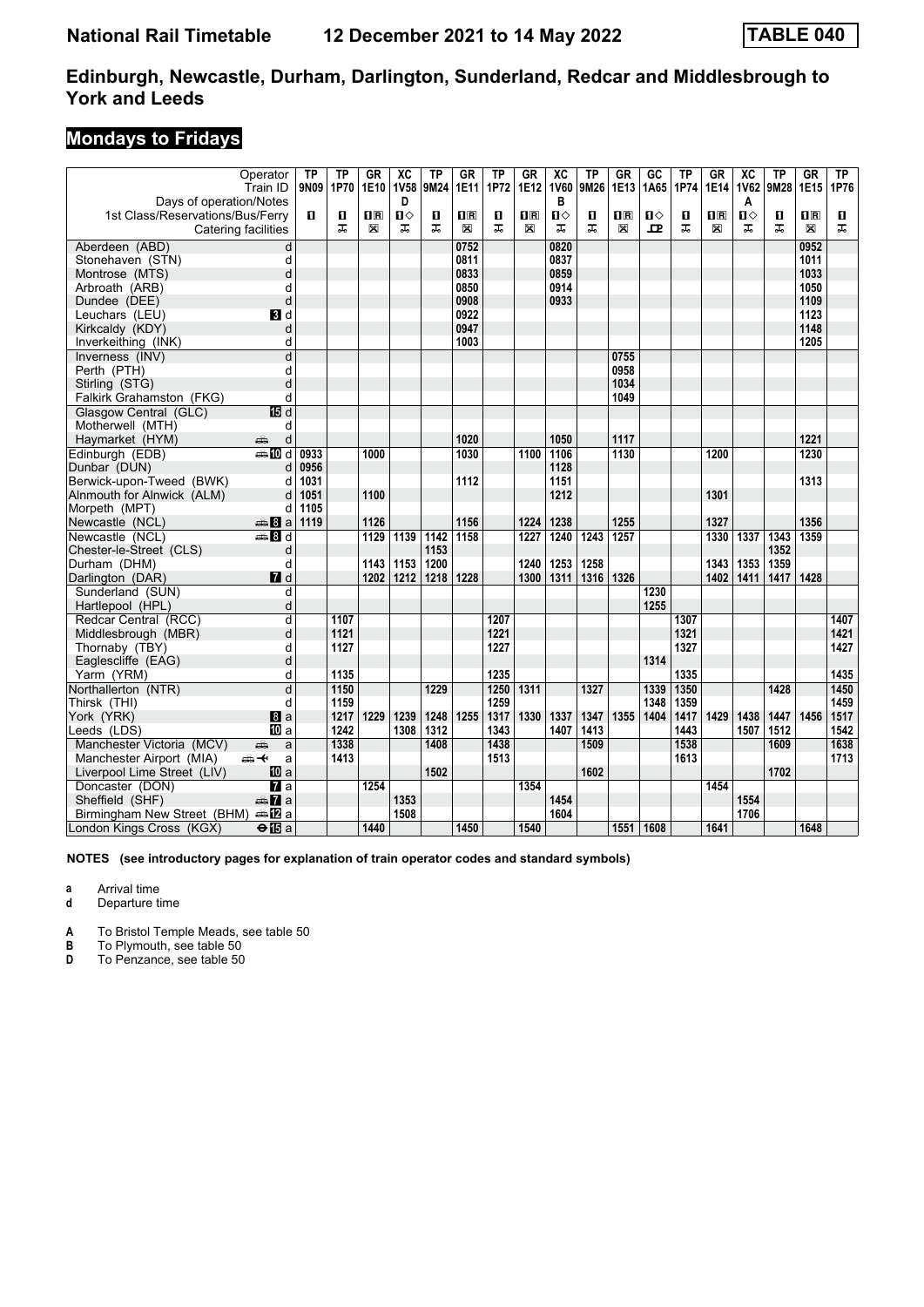### **Mondays to Fridays**

|                                                             | Operator<br>Train ID         | GR             | $\overline{AC}$<br>1E16 1V64<br>в | ТP<br>9M30 | GR<br>1E17                                      | ΤP<br>1P78 | GR<br>1E18 | XC<br>1V66<br>A | <b>TP</b><br>9M32 | <b>TP</b><br>9N14 | <b>GR</b><br>1E19 | GC<br>1A66 | TP<br>1P80 | <b>GR</b><br>1E20       | $\overline{X}C$<br><b>1V68</b><br>в | <b>TP</b><br>9M34 | GR<br>1E21 | <b>TP</b><br>1P82 | GR<br>1E22              |
|-------------------------------------------------------------|------------------------------|----------------|-----------------------------------|------------|-------------------------------------------------|------------|------------|-----------------|-------------------|-------------------|-------------------|------------|------------|-------------------------|-------------------------------------|-------------------|------------|-------------------|-------------------------|
| Days of operation/Notes<br>1st Class/Reservations/Bus/Ferry |                              | $\mathbf{H}$ R | $\blacksquare$                    | п          | $\overline{\mathbf{H}}$ $\overline{\mathbf{R}}$ | О          | 0 B        | Ⅱ◇              | О                 | п                 | 1R                | ்ப         | О          | $\overline{\mathbf{H}}$ | П⇔                                  | П                 | $n_{R}$    | п                 | $\overline{\mathbf{B}}$ |
|                                                             | Catering facilities          | X              | ᅚ                                 | ㅈ          | X                                               | ᠼ          | X          | ᠼ               | ᇁ                 |                   | X                 | ᇁ          | ᠼ          | X                       | ᠼ                                   | ᅚ                 | X          | ᠼ                 | X                       |
|                                                             |                              |                |                                   |            |                                                 |            |            |                 |                   |                   |                   |            |            |                         |                                     |                   |            |                   |                         |
| Aberdeen (ABD)                                              | d                            |                |                                   |            |                                                 |            |            |                 |                   |                   |                   |            |            |                         |                                     |                   |            |                   |                         |
| Stonehaven (STN)                                            | d<br>d                       |                |                                   |            |                                                 |            |            |                 |                   |                   |                   |            |            |                         |                                     |                   |            |                   |                         |
| Montrose (MTS)                                              |                              |                |                                   |            |                                                 |            |            |                 |                   |                   |                   |            |            |                         |                                     |                   |            |                   |                         |
| Arbroath (ARB)                                              | d<br>d                       |                |                                   |            |                                                 |            |            |                 |                   |                   |                   |            |            |                         |                                     |                   |            |                   |                         |
| Dundee (DEE)                                                | BI d                         |                |                                   |            |                                                 |            |            |                 |                   |                   |                   |            |            |                         |                                     |                   |            |                   |                         |
| Leuchars (LEU)<br>Kirkcaldy (KDY)                           | d                            |                |                                   |            |                                                 |            |            |                 |                   |                   |                   |            |            |                         |                                     |                   |            |                   |                         |
|                                                             |                              |                |                                   |            |                                                 |            |            |                 |                   |                   |                   |            |            |                         |                                     |                   |            |                   |                         |
| Inverkeithing (INK)<br>Inverness (INV)                      | d<br>$\overline{\mathsf{d}}$ |                |                                   |            |                                                 |            |            |                 |                   |                   |                   |            |            |                         |                                     |                   |            |                   |                         |
| Perth (PTH)                                                 |                              |                |                                   |            |                                                 |            |            |                 |                   |                   |                   |            |            |                         |                                     |                   |            |                   |                         |
|                                                             | d                            |                |                                   |            |                                                 |            |            |                 |                   |                   |                   |            |            |                         |                                     |                   |            |                   |                         |
| Stirling (STG)                                              | d<br>d                       |                |                                   |            |                                                 |            |            |                 |                   |                   |                   |            |            |                         |                                     |                   |            |                   |                         |
| Falkirk Grahamston (FKG)                                    |                              |                |                                   |            |                                                 |            |            |                 |                   |                   |                   |            |            |                         |                                     |                   |            |                   |                         |
| Glasgow Central (GLC)<br>Motherwell (MTH)                   | 個 d                          |                |                                   |            |                                                 |            |            |                 |                   |                   |                   |            |            |                         |                                     |                   |            |                   |                         |
| Haymarket (HYM)                                             | d<br>پېښتنه<br>d             |                |                                   |            |                                                 |            |            |                 |                   |                   |                   |            |            |                         |                                     |                   |            |                   |                         |
| Edinburgh (EDB)                                             | <b>●IIId</b>                 | 1300           | 1305                              |            | 1330                                            |            | 1400       |                 |                   | 1411              | 1430              |            |            | 1500                    | 1508                                |                   | 1530       |                   | 1600                    |
|                                                             |                              |                | 1327                              |            |                                                 |            |            |                 |                   | 1433              |                   |            |            |                         | 1529                                |                   |            |                   |                         |
| Dunbar (DUN)                                                | d                            |                |                                   |            |                                                 |            |            |                 |                   |                   |                   |            |            |                         |                                     |                   | 1612       |                   |                         |
| Berwick-upon-Tweed (BWK)                                    | d                            |                |                                   |            | 1413                                            |            | 1500       |                 |                   | 1500<br>1520      | 1512              |            |            |                         | 1553                                |                   |            |                   |                         |
| Alnmouth for Alnwick (ALM)                                  | d                            |                | 1410                              |            |                                                 |            | 1515       |                 |                   | 1534              |                   |            |            |                         |                                     |                   |            |                   |                         |
| Morpeth (MPT)<br>Newcastle (NCL)                            | d                            |                | 1437                              |            | 1456                                            |            | 1530       |                 |                   | 1552              | 1556              |            |            | 1623                    | 1636                                |                   | 1656       |                   | 1722                    |
| Newcastle (NCL)                                             | <del>⊯</del> 8 a             | 1423<br>1426   | 1440                              | 1447       | 1459                                            |            |            | 1539            | 1543              |                   | 1559              |            |            | 1626                    | 1639                                | 1643              | 1659       |                   | 1726                    |
|                                                             | <b>▲Bd</b>                   |                |                                   |            |                                                 |            | 1532       |                 | 1552              |                   |                   |            |            |                         |                                     | 1652              |            |                   |                         |
| Chester-le-Street (CLS)<br>Durham (DHM)                     | d                            | 1440           | 1453                              | 1459       |                                                 |            | 1546       |                 | 1559              |                   |                   |            |            | 1639                    | 1653                                | 1659              |            |                   | 1739                    |
|                                                             | d<br>$\blacksquare$          | 1459           | 1512                              | 1517       | 1527                                            |            | 1605       | 1552            | 1617              |                   | 1628              |            |            | 1658                    | 1711                                | 1717              | 1728       |                   | 1758                    |
| Darlington (DAR)                                            |                              |                |                                   |            |                                                 |            |            | 1610            |                   |                   |                   | 1530       |            |                         |                                     |                   |            |                   |                         |
| Sunderland (SUN)                                            | d                            |                |                                   |            |                                                 |            |            |                 |                   |                   |                   |            |            |                         |                                     |                   |            |                   |                         |
| Hartlepool (HPL)                                            | d                            |                |                                   |            |                                                 |            |            |                 |                   |                   |                   | 1554       |            |                         |                                     |                   |            |                   |                         |
| Redcar Central (RCC)                                        | d                            |                |                                   |            |                                                 | 1507       |            |                 |                   |                   |                   |            | 1607       |                         |                                     |                   |            | 1707              |                         |
| Middlesbrough (MBR)                                         | d                            |                |                                   |            |                                                 | 1521       |            |                 |                   |                   |                   |            | 1621       |                         |                                     |                   |            | 1721              |                         |
| Thornaby (TBY)                                              | d<br>d                       |                |                                   |            |                                                 | 1527       |            |                 |                   |                   |                   |            | 1627       |                         |                                     |                   |            | 1727              |                         |
| Eaglescliffe (EAG)                                          | d                            |                |                                   |            |                                                 | 1535       |            |                 |                   |                   |                   | 1615       | 1635       |                         |                                     |                   |            | 1735              |                         |
| Yarm (YRM)                                                  | d                            | 1511           |                                   | 1529       |                                                 | 1550       |            |                 | 1628              |                   |                   | 1633       | 1650       | 1710                    |                                     | 1728              |            | 1750              | 1810                    |
| Northallerton (NTR)                                         |                              |                |                                   |            |                                                 | 1559       |            |                 |                   |                   |                   | 1643       | 1659       |                         |                                     |                   |            | 1759              |                         |
| Thirsk (THI)                                                | d                            | 1531           | 1539                              | 1548       | 1554                                            | 1617       | 1631       | 1636            | 1647              |                   | 1656              | 1700       | 1717       | 1730                    | 1738                                |                   | 1754       | 1817              | 1830                    |
| York (YRK)                                                  | l8la<br><b>四</b> a           |                | 1607                              | 1612       |                                                 | 1642       |            | 1707            | 1712              |                   |                   |            | 1743       |                         | 1807                                | 1747<br>1812      |            | 1843              |                         |
| Leeds (LDS)<br>Manchester Victoria (MCV)                    |                              |                |                                   | 1718       |                                                 | 1738       |            |                 | 1808              |                   |                   |            | 1838       |                         |                                     | 1908              |            | 1938              |                         |
|                                                             | a<br>پېښ                     |                |                                   |            |                                                 |            |            |                 |                   |                   |                   |            |            |                         |                                     |                   |            | 2013              |                         |
| Manchester Airport (MIA)                                    | ക≁<br>a                      |                |                                   | 1802       |                                                 | 1813       |            |                 | 1859              |                   |                   |            | 1913       |                         |                                     | 2005              |            |                   |                         |
| Liverpool Lime Street (LIV)<br>Doncaster (DON)              | 100 a<br>$\overline{a}$ a    | 1555           |                                   |            |                                                 |            | 1655       |                 |                   |                   |                   |            |            | 1754                    |                                     |                   |            |                   | 1854                    |
| Sheffield (SHF)                                             | <del>⊯</del> 7aa             |                | 1654                              |            |                                                 |            |            | 1754            |                   |                   |                   |            |            |                         | 1854                                |                   |            |                   |                         |
| Birmingham New Street (BHM)                                 | ⊯mDa                         |                | 1806                              |            |                                                 |            |            | 1906            |                   |                   |                   |            |            |                         | 2005                                |                   |            |                   |                         |
|                                                             |                              |                |                                   |            |                                                 |            |            |                 |                   |                   |                   |            |            |                         |                                     |                   |            |                   |                         |
| London Kings Cross (KGX)                                    | $\Theta$ is a   1739         |                |                                   |            | 1751                                            |            | 1841       |                 |                   |                   | 1849              | 1908       |            | 1939                    |                                     |                   | 1956       |                   | 2046                    |

**NOTES (see introductory pages for explanation of train operator codes and standard symbols)**

**a** Arrival time

**d** Departure time

**A** To Bristol Temple Meads, see table 50

**B** To Plymouth, see table 50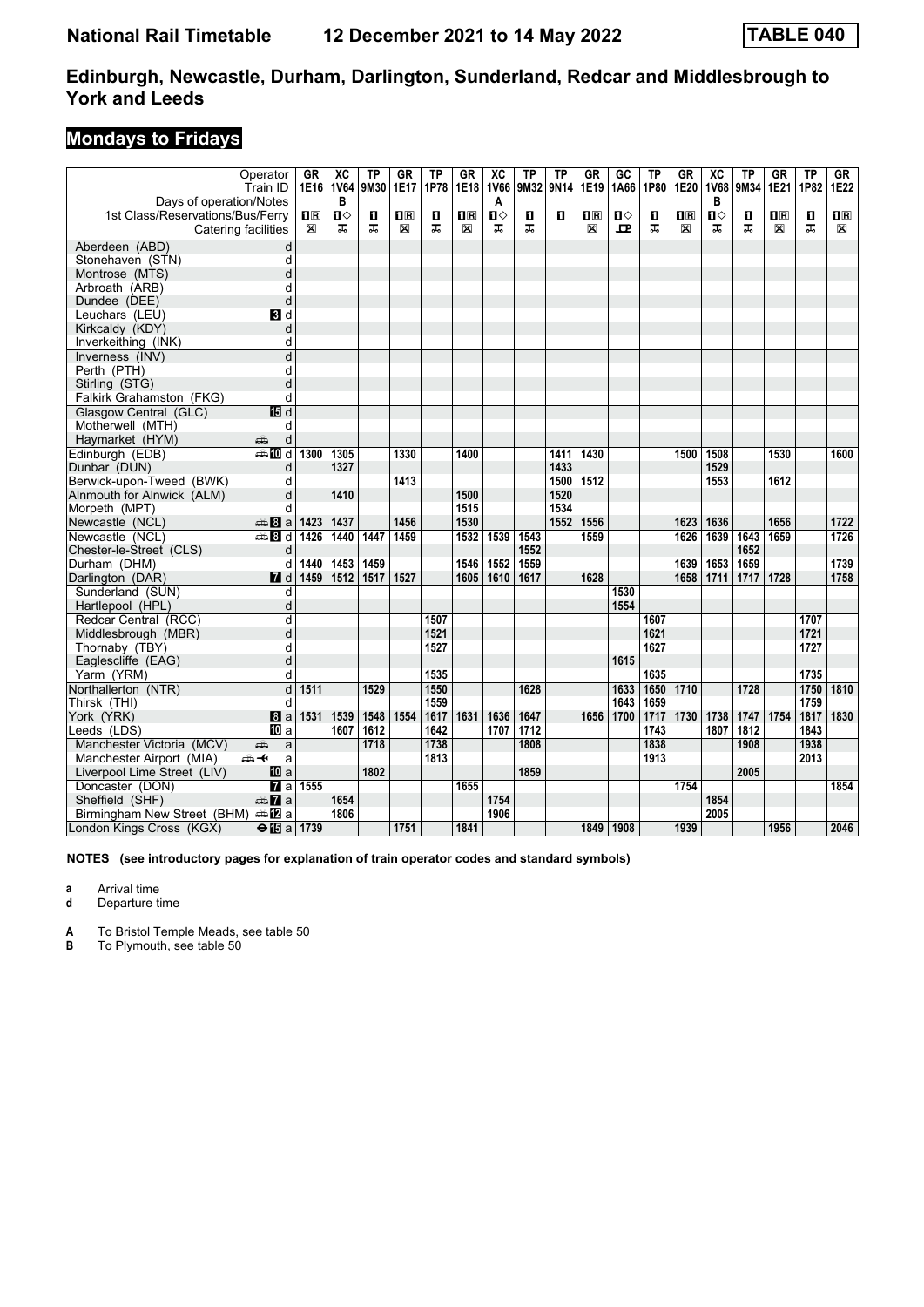### **Mondays to Fridays**

|                                            | Operator<br>Train ID            | XC<br>1094 | $\overline{AC}$<br>1V70 | TP<br>9M36 | LD<br>1E86     | GR<br>1E23     | GC<br>1A69   | ΤP<br>1P84   | GR<br>1E24     | $\overline{AC}$<br>1M72 | $\overline{AC}$<br><b>1V71</b> | TP<br>9M38 | GR<br>1E25              | ΤP<br>9N17 | ΤP<br>1P86   | $\overline{\text{xc}}$<br>1M00 | <b>TP</b><br>9M40 | <b>GR</b><br>1E27       | ΤP<br>1A88    |
|--------------------------------------------|---------------------------------|------------|-------------------------|------------|----------------|----------------|--------------|--------------|----------------|-------------------------|--------------------------------|------------|-------------------------|------------|--------------|--------------------------------|-------------------|-------------------------|---------------|
| Days of operation/Notes                    |                                 | Е          | A                       |            |                |                |              |              |                |                         | A                              |            |                         |            |              |                                |                   |                         |               |
| 1st Class/Reservations/Bus/Ferry           |                                 | Ⅱ◇         | Ⅱ♦                      | п          | $\blacksquare$ | 1 <sup>R</sup> | Ⅱ◇           | п            | $\mathbf{u}$ R | п⇔                      | $\mathbf{u}$                   | O          | $\overline{\mathbf{B}}$ | п          | п            | ்ப                             | п                 | $\overline{\mathbf{H}}$ | п             |
|                                            | Catering facilities             | ᅚ          | 굾                       | ㅈ          | ᠼ              | X              |              |              | X              | ㅈ                       | ㅈ                              | ᇁ          | X                       |            |              | ᅚ                              |                   | X                       |               |
| Aberdeen (ABD)                             | d                               |            |                         |            |                |                |              |              |                |                         |                                |            | 1452                    |            |              |                                |                   |                         |               |
| Stonehaven (STN)                           | d                               |            |                         |            |                |                |              |              |                |                         |                                |            | 1511                    |            |              |                                |                   |                         |               |
| Montrose (MTS)                             | d                               |            |                         |            |                |                |              |              |                |                         |                                |            | 1533                    |            |              |                                |                   |                         |               |
| Arbroath (ARB)                             | d                               |            |                         |            |                |                |              |              |                |                         |                                |            | 1550                    |            |              |                                |                   |                         |               |
| Dundee (DEE)                               | d                               |            |                         |            |                |                |              |              |                |                         |                                |            | 1608                    |            |              |                                |                   |                         |               |
| Leuchars (LEU)                             | BI d                            |            |                         |            |                |                |              |              |                |                         |                                |            | 1622                    |            |              |                                |                   |                         |               |
| Kirkcaldy (KDY)                            | d                               |            |                         |            |                |                |              |              |                |                         |                                |            | 1648                    |            |              |                                |                   |                         |               |
| Inverkeithing (INK)                        | d                               |            |                         |            |                |                |              |              |                |                         |                                |            | 1705                    |            |              |                                |                   |                         |               |
| Inverness (INV)                            | d                               |            |                         |            |                |                |              |              |                |                         |                                |            |                         |            |              |                                |                   |                         |               |
| Perth (PTH)                                | d                               |            |                         |            |                |                |              |              |                |                         |                                |            |                         |            |              |                                |                   |                         |               |
| Stirling (STG)                             | d                               |            |                         |            |                |                |              |              |                |                         |                                |            |                         |            |              |                                |                   |                         |               |
| Falkirk Grahamston (FKG)                   | d                               |            |                         |            |                |                |              |              |                |                         |                                |            |                         |            |              |                                |                   |                         |               |
| Glasgow Central (GLC)                      | 15日 d                           |            |                         |            |                |                |              |              |                |                         |                                |            |                         |            |              |                                |                   |                         |               |
| Motherwell (MTH)                           | d                               |            |                         |            |                |                |              |              |                |                         |                                |            |                         |            |              |                                |                   |                         |               |
| Haymarket (HYM)                            | پېښ<br>d                        |            |                         |            |                |                |              |              |                |                         |                                |            | 1722                    |            |              |                                |                   |                         |               |
| Edinburgh (EDB)                            | <b>●IIId</b>                    |            | 1607                    |            | 1612           | 1630           |              |              | 1700           |                         | 1707                           |            | 1730                    | 1734       |              | 1808                           |                   | 1830                    |               |
| Dunbar (DUN)                               | d                               |            |                         |            |                |                |              |              |                |                         | 1729                           |            | 1753                    | 1757       |              | 1830                           |                   | 1854                    |               |
| Berwick-upon-Tweed (BWK)                   | d                               |            |                         |            |                | 1712           |              |              |                |                         | 1752                           |            | 1816                    | 1824       |              | 1854                           |                   | 1920                    |               |
| Alnmouth for Alnwick (ALM)                 | d                               |            | 1706                    |            |                |                |              |              | 1800           |                         |                                |            |                         | 1845       |              | 1914                           |                   | 1943                    |               |
| Morpeth (MPT)                              | d                               |            | 1720                    |            | 1726           |                |              |              |                |                         | 1824                           |            |                         | 1903       |              |                                |                   | 2000                    |               |
| Newcastle (NCL)                            | <del>⊯</del> 8a                 |            | 1736                    |            | 1740           | 1756           |              |              | 1826           |                         | 1838                           |            | 1900                    | 1922       |              | 1940                           |                   | 2014                    |               |
| Newcastle (NCL)                            | <b>●Bd</b>                      | 1731       | 1739                    | 1742       | 1747           | 1759           |              |              | 1829           | 1835                    | 1840                           | 1843       | 1902                    |            |              | 1942                           | 2006              | 2017                    |               |
| Chester-le-Street (CLS)                    | d                               |            |                         | 1751       |                |                |              |              |                |                         |                                | 1853       |                         |            |              |                                |                   |                         |               |
| Durham (DHM)                               | d                               | 1747       | 1753                    | 1758       |                |                |              |              | 1842           | 1849                    | 1854                           | 1900       |                         |            |              | 1955                           | 2018              | 2030                    |               |
| Darlington (DAR)                           | $I$ d                           | 1805       | 1811                    | 1816       |                | 1829           |              |              | 1900           | 1907                    | 1912                           | 1917       | 1932                    |            |              | 2013                           | 2036              | 2049                    |               |
| Sunderland (SUN)                           | d                               |            |                         |            |                |                | 1730         |              |                |                         |                                |            |                         |            |              |                                |                   |                         |               |
| Hartlepool (HPL)                           | d                               |            |                         |            |                |                | 1756         |              |                |                         |                                |            |                         |            |              |                                |                   |                         |               |
| Redcar Central (RCC)                       | $\overline{\mathsf{d}}$         |            |                         |            |                |                |              | 1807         |                |                         |                                |            |                         |            | 1907         |                                |                   |                         | 2007          |
| Middlesbrough (MBR)                        | d                               |            |                         |            |                |                |              | 1821         |                |                         |                                |            |                         |            | 1921         |                                |                   |                         | 2020          |
| Thornaby (TBY)                             | d                               |            |                         |            |                |                |              | 1827         |                |                         |                                |            |                         |            | 1927         |                                |                   |                         | 2027          |
| Eaglescliffe (EAG)                         | d<br>d                          |            |                         |            |                |                | 1819         | 1835         |                |                         |                                |            |                         |            | 1935         |                                |                   |                         |               |
| Yarm (YRM)                                 | $\overline{\mathsf{d}}$         |            |                         | 1827       |                |                |              |              |                |                         |                                |            |                         |            |              |                                |                   |                         | 2039c<br>2055 |
| Northallerton (NTR)                        |                                 |            |                         |            |                |                | 1842         | 1850         |                |                         |                                | 1928       |                         |            | 1950<br>1959 |                                |                   |                         | 2105          |
| Thirsk (THI)                               | d                               | 1834       | 1838                    | 1848       |                | 1855           | 1852<br>1909 | 1859<br>1917 | 1927           | 1933                    | 1938                           | 1947       | 1959                    |            | 2017         | 2041                           | 2102              | 2116                    | 2129          |
| York (YRK)                                 | 8 a                             |            | 1907                    | 1912       |                |                |              | 1943         |                |                         | 2007                           | 2012       |                         |            | 2043         | 2107                           | 2127              |                         |               |
| Leeds (LDS)<br>Manchester Victoria (MCV)   | IIII a                          |            |                         | 2008       |                |                |              | 2037         |                |                         |                                | 2113       |                         |            | 2140         |                                | 2225              |                         |               |
| Manchester Airport (MIA)                   | a<br>پېښ<br><del>∰ ≮</del><br>a |            |                         |            |                |                |              | 2111         |                |                         |                                |            |                         |            |              |                                |                   |                         |               |
| Liverpool Lime Street (LIV)                | 10 a                            |            |                         | 2053       |                |                |              |              |                |                         |                                | 2202       |                         |            |              |                                | 2314              |                         |               |
| Doncaster (DON)                            | $\overline{a}$ a                | 1859       |                         |            |                |                |              |              | 1952           | 1958                    |                                |            | 2023                    |            |              |                                |                   | 2140                    |               |
| Sheffield (SHF)                            | $\triangle \mathbf{Z}$ a        | 1922       | 1954                    |            |                |                |              |              |                | 2021                    | 2054                           |            |                         |            |              | 2155                           |                   |                         |               |
| Birmingham New Street (BHM) and <b>E</b> a |                                 |            | 2106                    |            |                |                |              |              |                | 2129                    | 2208                           |            |                         |            |              | 2327                           |                   |                         |               |
| London Kings Cross (KGX)                   | $\Theta$ $E$ a                  |            |                         |            | 2047           | 2055 2106      |              |              | 2139           |                         |                                |            | 2209                    |            |              |                                |                   | 2333                    |               |
|                                            |                                 |            |                         |            |                |                |              |              |                |                         |                                |            |                         |            |              |                                |                   |                         |               |

**NOTES (see introductory pages for explanation of train operator codes and standard symbols)**

**a** Arrival time

**d** Departure time

**c** Arrives 5 minutes earlier

**A** To Bristol Temple Meads, see table 50

**E** To Derby, see table 53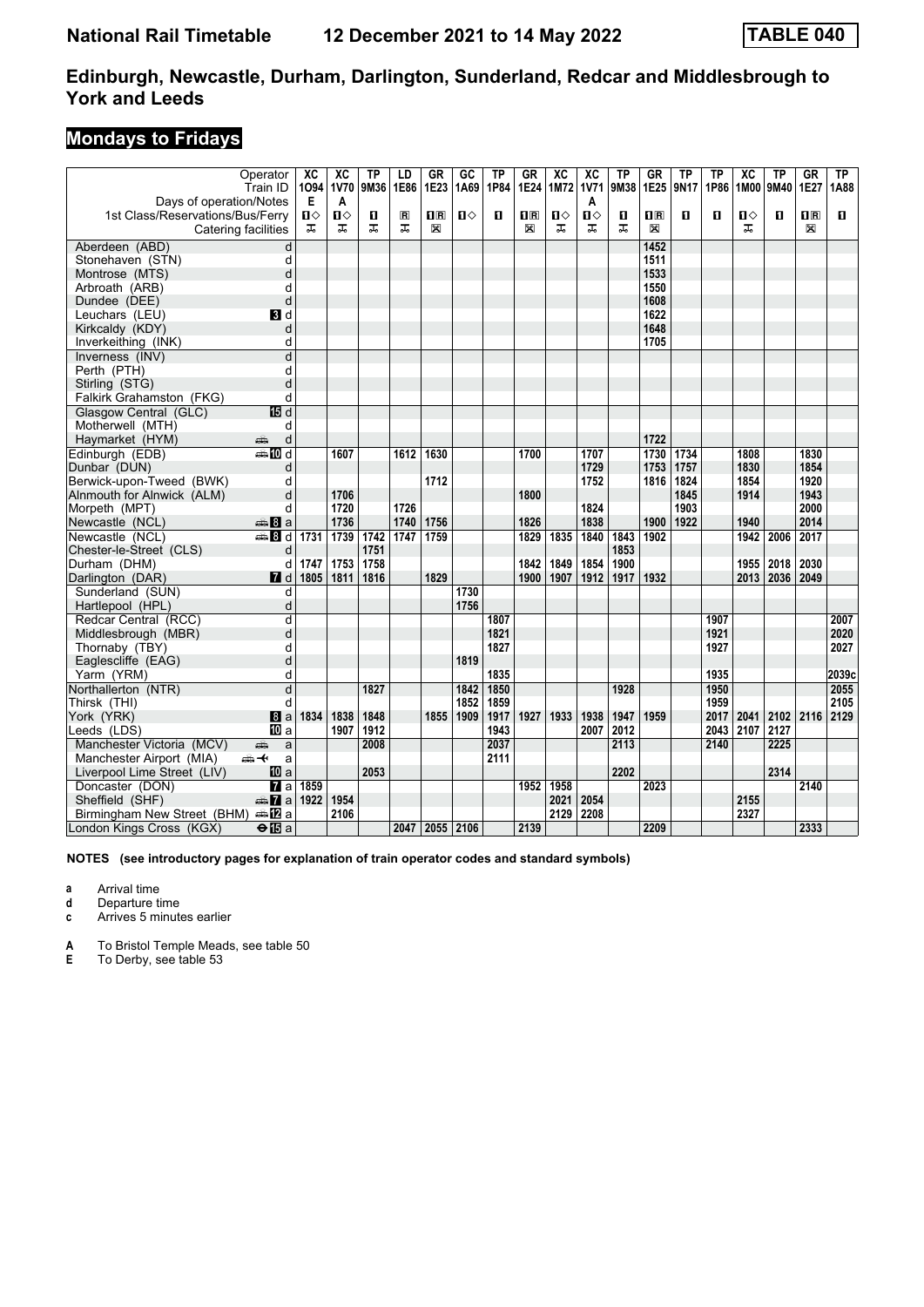### **Mondays to Fridays**

|                                                             | Operator                  | ТP               | GR                                              | XC   | ТP   | <b>NT</b> | GR                      | GR                                              |
|-------------------------------------------------------------|---------------------------|------------------|-------------------------------------------------|------|------|-----------|-------------------------|-------------------------------------------------|
|                                                             | Train ID                  | 9N <sub>19</sub> | 1E29                                            | 1E90 | 1A92 | 2A55      | 1E30                    | 1E31<br>F <sub>O</sub>                          |
| Days of operation/Notes<br>1st Class/Reservations/Bus/Ferry |                           | п                | $\overline{\mathbf{H}}$ $\overline{\mathbf{R}}$ | п⇔   | п    |           | $\overline{\mathbf{R}}$ | $\overline{\mathbf{H}}$ $\overline{\mathbf{R}}$ |
|                                                             | Catering facilities       |                  | X                                               | ᠼ    | ᅚ    |           | X                       | X                                               |
|                                                             |                           |                  |                                                 |      |      |           |                         |                                                 |
| Aberdeen (ABD)                                              | d                         |                  |                                                 |      |      |           | 1818                    |                                                 |
| Stonehaven (STN)                                            | d                         |                  |                                                 |      |      |           | 1837                    |                                                 |
| Montrose (MTS)                                              | d                         |                  |                                                 |      |      |           | 1859                    |                                                 |
| Arbroath (ARB)                                              | d<br>d                    |                  |                                                 |      |      |           | 1916<br>1934            |                                                 |
| Dundee (DEE)                                                | BI d                      |                  |                                                 |      |      |           | 1948                    |                                                 |
| Leuchars (LEU)                                              | d                         |                  |                                                 |      |      |           | 2013                    |                                                 |
| Kirkcaldy (KDY)                                             | d                         |                  |                                                 |      |      |           | 2030                    |                                                 |
| Inverkeithing (INK)                                         | d                         |                  |                                                 |      |      |           |                         |                                                 |
| Inverness (INV)<br>Perth (PTH)                              | d                         |                  |                                                 |      |      |           |                         |                                                 |
| Stirling (STG)                                              | d                         |                  |                                                 |      |      |           |                         |                                                 |
|                                                             | d                         |                  |                                                 |      |      |           |                         |                                                 |
| Falkirk Grahamston (FKG)                                    | $\overline{\mathbb{B}^d}$ |                  |                                                 | 1900 |      |           |                         |                                                 |
| Glasgow Central (GLC)<br>Motherwell (MTH)                   | d                         |                  |                                                 | 1916 |      |           |                         |                                                 |
|                                                             | d                         |                  |                                                 | 1955 |      |           | 2046                    |                                                 |
| Haymarket (HYM)                                             | ۵Ë                        |                  |                                                 |      |      |           |                         |                                                 |
| Edinburgh (EDB)                                             | ब्क∎0d                    | 1912             | 1936                                            | 2003 |      |           | 2100                    | 2200                                            |
| Dunbar (DUN)                                                | d                         | 1934             |                                                 | 2024 |      |           | 2124                    | 2222                                            |
| Berwick-upon-Tweed (BWK)                                    | d                         | 2002             | 2019                                            | 2048 |      |           | 2152                    | 2247                                            |
| Alnmouth for Alnwick (ALM)                                  | d                         | 2024             | 2040                                            | 2109 |      |           | 2213                    | 2309                                            |
| Morpeth (MPT)                                               | d                         | 2042             | 2056                                            |      |      |           | 2228                    | 2326                                            |
| Newcastle (NCL)                                             | <b>as 8</b> a 2055        |                  | 2110                                            | 2135 |      |           | 2242                    | 2354                                            |
| Newcastle (NCL)                                             | ্ৰ≞ 8l d                  | 2057             | 2115                                            | 2138 |      | 2223      | 2245                    |                                                 |
| Chester-le-Street (CLS)                                     | d l                       | 2107             |                                                 |      |      | 2233      |                         |                                                 |
| Durham (DHM)                                                | d                         | 2114             | 2129                                            | 2150 |      | 2241      | 2259                    |                                                 |
| Darlington (DAR)                                            | <b>7</b> d                | 2133             | 2148                                            | 2209 |      | 2302al    | 2320                    |                                                 |
| Sunderland (SUN)                                            | d                         |                  |                                                 |      |      |           |                         |                                                 |
| Hartlepool (HPL)                                            | d                         |                  |                                                 |      |      |           |                         |                                                 |
| Redcar Central (RCC)                                        | d                         |                  |                                                 |      | 2207 |           |                         |                                                 |
| Middlesbrough (MBR)                                         | d                         |                  |                                                 |      | 2220 |           |                         |                                                 |
| Thornaby (TBY)                                              | d                         |                  |                                                 |      | 2227 |           |                         |                                                 |
| Eaglescliffe (EAG)                                          | d                         |                  |                                                 |      |      |           |                         |                                                 |
| Yarm (YRM)                                                  | d                         |                  |                                                 |      | 2235 |           |                         |                                                 |
| Northallerton (NTR)                                         | $\overline{\mathsf{d}}$   | 2143             | 2200                                            |      | 2250 |           | 2346s                   |                                                 |
| Thirsk (THI)                                                | d                         |                  |                                                 |      | 2259 |           |                         |                                                 |
| York (YRK)                                                  | 8a                        | 2203             | 2220                                            | 2235 | 2318 |           | 0014                    |                                                 |
| Leeds (LDS)                                                 | IIII a                    |                  |                                                 |      |      |           | 0045                    |                                                 |
| Manchester Victoria (MCV)                                   | æ<br>a                    |                  |                                                 |      |      |           |                         |                                                 |
| Manchester Airport (MIA)                                    | 安<br>a                    |                  |                                                 |      |      |           |                         |                                                 |
| Liverpool Lime Street (LIV)                                 | 10 a                      |                  |                                                 |      |      |           |                         |                                                 |
| Doncaster (DON)                                             | <b>7</b> a                |                  | 2246                                            |      |      |           |                         |                                                 |
| Sheffield (SHF)                                             | dan <mark>7</mark> a      |                  |                                                 |      |      |           |                         |                                                 |
| Birmingham New Street (BHM)                                 | ana <mark>na</mark> na    |                  |                                                 |      |      |           |                         |                                                 |
| London Kings Cross (KGX)                                    | $\bigoplus$ a             |                  | 0115                                            |      |      |           |                         |                                                 |

**NOTES (see introductory pages for explanation of train operator codes and standard symbols)**

**a** Arrival time

**d** Departure time

**s** Stops to set down only

**FO** Fridays only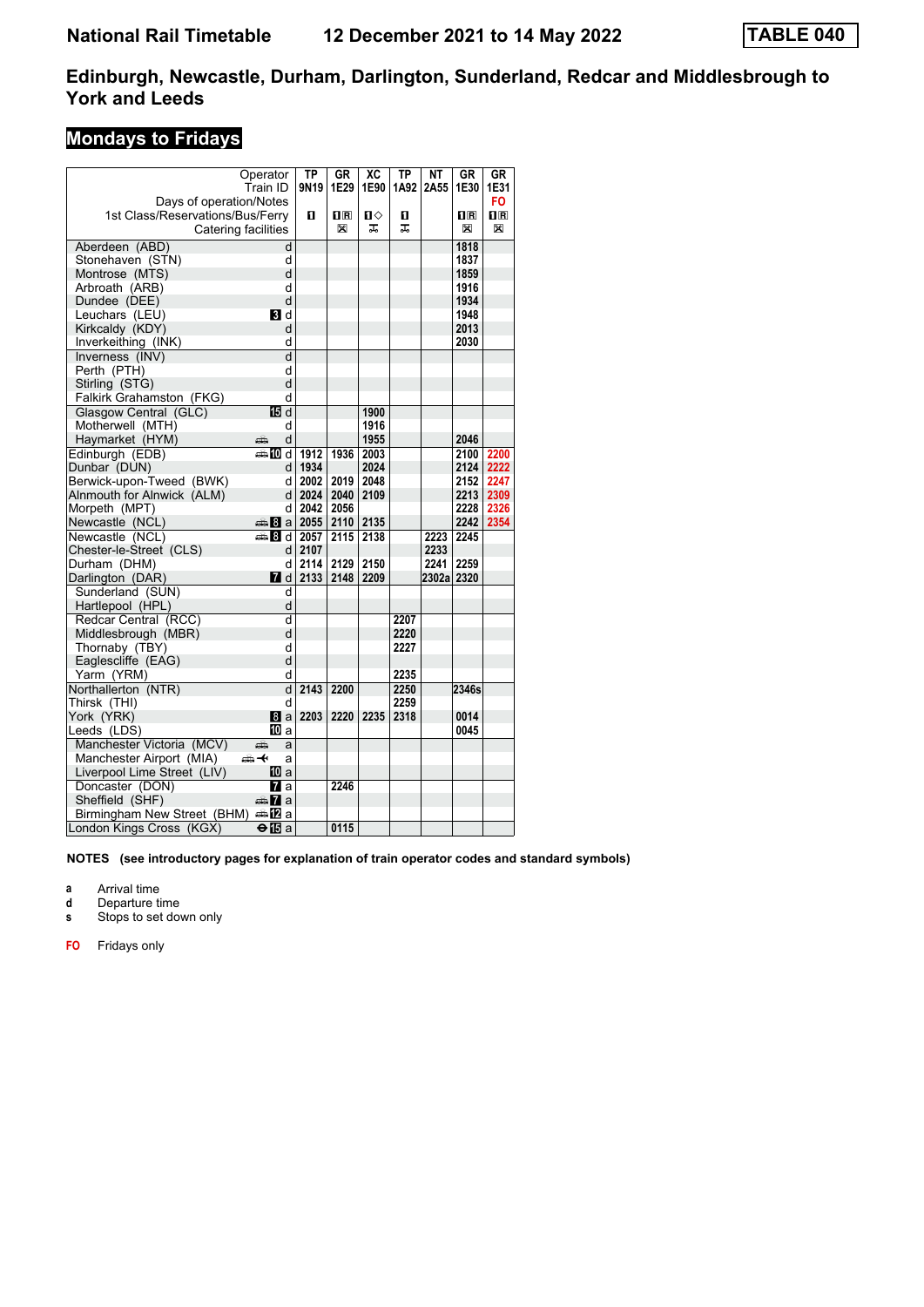### **Saturdays**

|                                  | Operator<br>Train ID      | GR                                              | ΤP<br>1Y03 9M03 | GR<br>1Y05              | GR<br>1Y08              | ΤP<br>1P60 | <b>GR</b><br>1Y11       | TP<br>9M14 | GR<br>1Y14                                      | TP<br>9N05 | TP<br>1P62 | GC<br>1A60 | GR<br>1E02              | $\overline{X}C$<br>1V50 | ТP<br>9M16 | GR<br>1E03              | TP<br>1P64 | GR<br>1E04              | $\overline{AC}$<br><b>1V52</b> |
|----------------------------------|---------------------------|-------------------------------------------------|-----------------|-------------------------|-------------------------|------------|-------------------------|------------|-------------------------------------------------|------------|------------|------------|-------------------------|-------------------------|------------|-------------------------|------------|-------------------------|--------------------------------|
| Days of operation/Notes          |                           |                                                 |                 |                         |                         |            |                         |            |                                                 |            |            |            |                         | A                       |            |                         |            |                         | A                              |
| 1st Class/Reservations/Bus/Ferry |                           | $\overline{\mathbf{H}}$ $\overline{\mathbf{R}}$ | п               | $\overline{\mathbf{R}}$ | $\overline{\mathbf{H}}$ | O          | $\overline{\mathbf{R}}$ | O          | $\overline{\mathbf{H}}$ $\overline{\mathbf{R}}$ | п          | O          | П⇔         | $\overline{\mathbf{R}}$ | $\mathbf{u}$            | O          | $\overline{\mathbf{H}}$ | п          | $\overline{\mathbf{H}}$ | Ⅱ♦                             |
|                                  | Catering facilities       | X                                               |                 | X                       | X                       | ᠼ          | ⊠                       | ᠼ          | X                                               |            | ᠼ          | ᇁ          | X                       | ᠼ                       | ᠼ          | X                       | ᅚ          | X                       | ᅚ                              |
| Aberdeen (ABD)                   | d                         |                                                 |                 |                         |                         |            |                         |            |                                                 |            |            |            |                         |                         |            |                         |            |                         |                                |
| Stonehaven (STN)                 | d                         |                                                 |                 |                         |                         |            |                         |            |                                                 |            |            |            |                         |                         |            |                         |            |                         |                                |
| Montrose (MTS)                   | d                         |                                                 |                 |                         |                         |            |                         |            |                                                 |            |            |            |                         |                         |            |                         |            |                         |                                |
| Arbroath (ARB)                   | d                         |                                                 |                 |                         |                         |            |                         |            |                                                 |            |            |            |                         |                         |            |                         |            |                         |                                |
| Dundee (DEE)                     | d                         |                                                 |                 |                         |                         |            |                         |            |                                                 |            |            |            |                         |                         |            |                         |            |                         |                                |
| Leuchars (LEU)                   | BI d                      |                                                 |                 |                         |                         |            |                         |            |                                                 |            |            |            |                         |                         |            |                         |            |                         |                                |
| Kirkcaldy (KDY)                  | d                         |                                                 |                 |                         |                         |            |                         |            |                                                 |            |            |            |                         |                         |            |                         |            |                         |                                |
| Inverkeithing (INK)              | d                         |                                                 |                 |                         |                         |            |                         |            |                                                 |            |            |            |                         |                         |            |                         |            |                         |                                |
| Inverness (INV)                  | d                         |                                                 |                 |                         |                         |            |                         |            |                                                 |            |            |            |                         |                         |            |                         |            |                         |                                |
| Perth (PTH)                      | d                         |                                                 |                 |                         |                         |            |                         |            |                                                 |            |            |            |                         |                         |            |                         |            |                         |                                |
| Stirling (STG)                   | d                         |                                                 |                 |                         |                         |            |                         |            |                                                 |            |            |            |                         |                         |            |                         |            |                         |                                |
| Falkirk Grahamston (FKG)         | d                         |                                                 |                 |                         |                         |            |                         |            |                                                 |            |            |            |                         |                         |            |                         |            |                         |                                |
| Glasgow Central (GLC)            | 15 d                      |                                                 |                 |                         |                         |            |                         |            |                                                 |            |            |            |                         |                         |            |                         |            |                         |                                |
| Motherwell (MTH)                 | d                         |                                                 |                 |                         |                         |            |                         |            |                                                 |            |            |            |                         |                         |            |                         |            |                         |                                |
| Haymarket (HYM)                  | d<br>پېښتنه               |                                                 |                 |                         |                         |            |                         |            |                                                 |            |            |            |                         |                         |            |                         |            |                         |                                |
| Edinburgh (EDB)                  | <b>⊯Md</b>                |                                                 |                 |                         |                         |            |                         |            |                                                 | 0523       |            |            | 0548                    | 0606                    |            | 0624                    |            | 0655                    | 0658                           |
| Dunbar (DUN)                     | d                         |                                                 |                 |                         |                         |            |                         |            |                                                 | 0545       |            |            | 0611                    |                         |            |                         |            |                         | 0720                           |
| Berwick-upon-Tweed (BWK)         | d                         |                                                 |                 |                         |                         |            |                         |            |                                                 | 0620       |            |            | 0634                    | 0649                    |            | 0708                    |            |                         | 0745                           |
| Alnmouth for Alnwick (ALM)       | d                         |                                                 |                 |                         |                         |            |                         |            |                                                 | 0641       |            |            | 0656                    | 0710                    |            |                         |            |                         | 0806                           |
| Morpeth (MPT)                    | d                         |                                                 |                 |                         |                         |            |                         |            |                                                 | 0658       |            |            | 0712                    |                         |            |                         |            |                         | 0822                           |
| Newcastle (NCL)                  | ⊯‱ 8 a                    |                                                 |                 |                         |                         |            |                         |            |                                                 | 0715       |            |            | 0726                    | 0737                    |            | 0752                    |            | 0824                    | 0838                           |
| Newcastle (NCL)                  | <b>第8d</b>                | 0445                                            | 0451            | 0526                    | 0559                    |            | 0630                    | 0640       | 0655                                            |            |            |            | 0729                    | 0739                    | 0743       | 0758                    |            | 0828                    | 0839                           |
| Chester-le-Street (CLS)          | d                         |                                                 |                 |                         |                         |            |                         | 0652       |                                                 |            |            |            |                         |                         | 0753       |                         |            |                         |                                |
| Durham (DHM)                     | d                         | 0500                                            | 0518            | 0539                    | 0613                    |            | 0643                    | 0659       | 0708                                            |            |            |            | 0743                    | 0752                    | 0800       |                         |            | 0841                    | 0853                           |
| Darlington (DAR)                 | $\blacksquare$ d          | 0517                                            | 0536            | 0558                    | 0632                    |            | 0702                    | 0717       | 0727                                            |            |            |            | 0802                    | 0811                    | 0818       | 0828                    |            | 0900                    | 0911                           |
| Sunderland (SUN)                 | d                         |                                                 |                 |                         |                         |            |                         |            |                                                 |            |            | 0643       |                         |                         |            |                         |            |                         |                                |
| Hartlepool (HPL)                 | d                         |                                                 |                 |                         |                         |            |                         |            |                                                 |            |            | 0708       |                         |                         |            |                         |            |                         |                                |
| Redcar Central (RCC)             | d                         |                                                 |                 |                         |                         | 0600       |                         |            |                                                 |            | 0706       |            |                         |                         |            |                         | 0807       |                         |                                |
| Middlesbrough (MBR)              | d                         |                                                 |                 |                         |                         | 0621       |                         |            |                                                 |            | 0720       |            |                         |                         |            |                         | 0820       |                         |                                |
| Thornaby (TBY)                   | d                         |                                                 |                 |                         |                         | 0627       |                         |            |                                                 |            | 0726       |            |                         |                         |            |                         | 0827       |                         |                                |
| Eaglescliffe (EAG)               | d                         |                                                 |                 |                         |                         |            |                         |            |                                                 |            |            | 0735       |                         |                         |            |                         |            |                         |                                |
| Yarm (YRM)                       | d                         |                                                 |                 |                         |                         | 0635       |                         |            |                                                 |            | 0735       |            |                         |                         |            |                         | 0835       |                         |                                |
| Northallerton (NTR)              | d                         | 0529                                            |                 | 0610                    |                         | 0650       | 0714                    | 0728       |                                                 |            | 0750       | 0755       |                         |                         | 0829       |                         | 0850       | 0911                    |                                |
| Thirsk (THI)                     | d                         |                                                 |                 |                         |                         | 0659       |                         |            |                                                 |            | 0759       | 0804       |                         |                         |            |                         | 0859       |                         |                                |
| York (YRK)                       | l8 a                      | 0557                                            | 0602            | 0629                    | 0659                    | 0717       | 0734                    | 0748       | 0754                                            |            | 0817       | 0821       | 0829                    | 0838                    | 0849       | 0854                    | 0917       | 0930                    | 0938                           |
| Leeds (LDS)                      | <b>iD</b> a               |                                                 | 0627            |                         |                         | 0742       |                         | 0812       |                                                 |            | 0843       |            |                         | 0908                    | 0913       |                         | 0943       |                         | 1007                           |
| Manchester Victoria (MCV)        | پیش<br>a                  |                                                 | 0722            |                         |                         | 0838       |                         | 0910       |                                                 |            | 0938       |            |                         |                         | 1009       |                         | 1038       |                         |                                |
| Manchester Airport (MIA)         | ക—⊬<br>a                  |                                                 |                 |                         |                         | 0913       |                         |            |                                                 |            | 1013       |            |                         |                         |            |                         | 1113       |                         |                                |
| Liverpool Lime Street (LIV)      | 10 a                      |                                                 | 0802            |                         |                         |            |                         | 1002       |                                                 |            |            |            |                         |                         | 1102       |                         |            |                         |                                |
| Doncaster (DON)                  | $\overline{\mathbf{z}}$ a | 0621                                            |                 | 0653                    |                         |            |                         |            |                                                 |            |            |            | 0854                    |                         |            |                         |            | 0954                    |                                |
| Sheffield (SHF)                  | $\blacksquare$ a          |                                                 |                 |                         |                         |            |                         |            |                                                 |            |            |            |                         | 0954                    |            |                         |            |                         | 1053                           |
| Birmingham New Street (BHM)      | ana <mark>na</mark> na    |                                                 |                 |                         |                         |            |                         |            |                                                 |            |            |            |                         | 1108                    |            |                         |            |                         | 1206                           |
| London Kings Cross (KGX)         | $\Theta$ $\mathbf{E}$ a   | 0809                                            |                 | 0840 0910               |                         |            | 0939                    |            | 0954                                            |            |            |            | 1014 1039               |                         |            | 1049                    |            | 1139                    |                                |

**NOTES (see introductory pages for explanation of train operator codes and standard symbols)**

**a** Arrival time

**d** Departure time

**A** To Plymouth, see table 50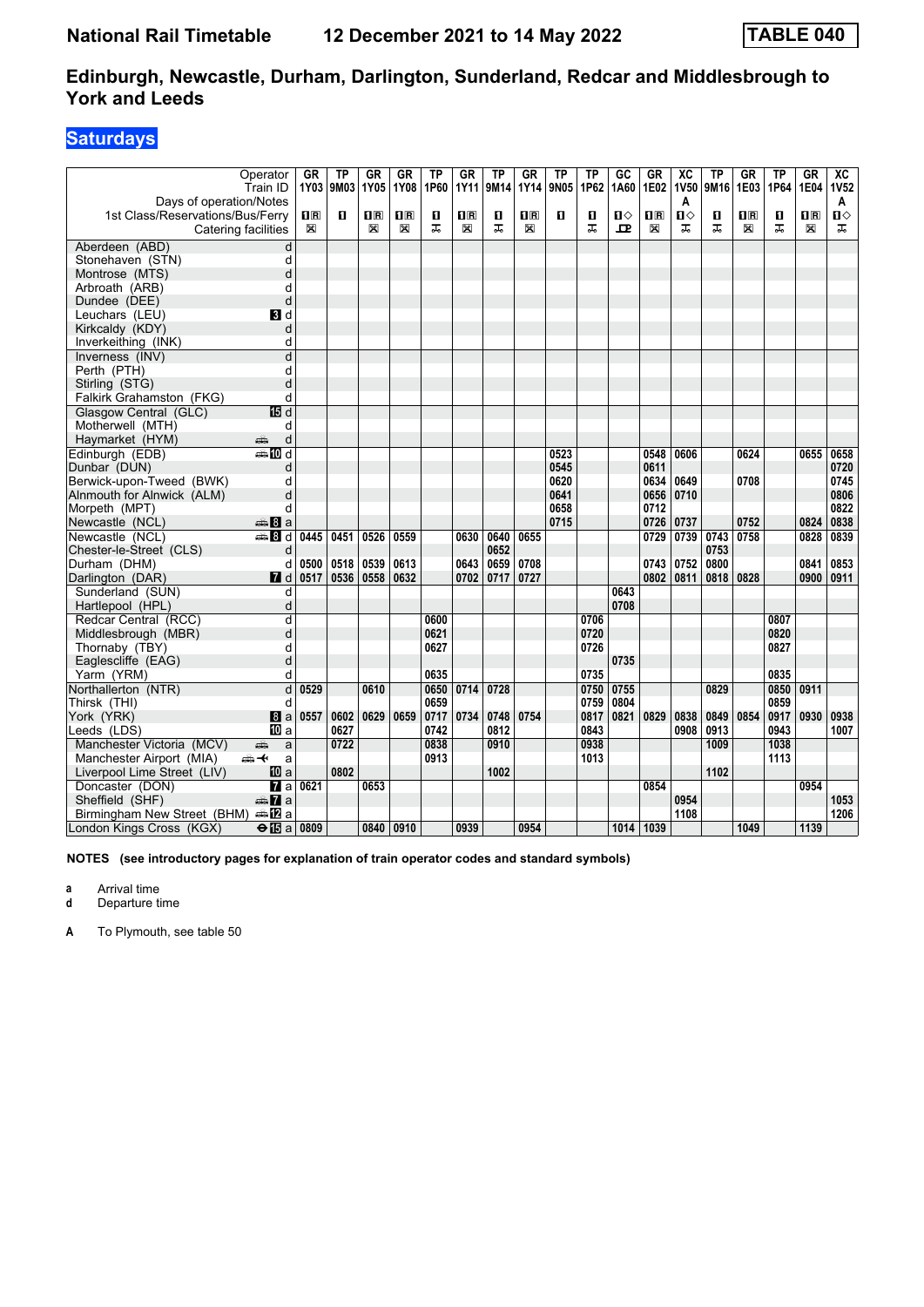### **Saturdays**

| Days of operation/Notes          | Operator<br>Train ID    | TP<br>9M18 | GR<br>1E05              | GC<br>1A61 | ΤP<br>1P66 | GR<br>1E06     | $\overline{AC}$<br><b>1V54</b><br>B | ΤP<br>9M20 | <b>GR</b><br>1E07                               | LD<br>1E82              | TP<br>1P68 | <b>GR</b><br>1E08 | $\overline{\text{xc}}$<br><b>1V87</b> | $\overline{X}C$<br><b>1V56</b><br>A | ТP<br>9M22 | GR<br>1E09              | ΤP<br>9N09 | <b>TP</b><br>1P70 | GR<br>1E10              |
|----------------------------------|-------------------------|------------|-------------------------|------------|------------|----------------|-------------------------------------|------------|-------------------------------------------------|-------------------------|------------|-------------------|---------------------------------------|-------------------------------------|------------|-------------------------|------------|-------------------|-------------------------|
| 1st Class/Reservations/Bus/Ferry |                         | П          | $\overline{\mathbf{R}}$ | ப⇔         | O          | 1 <sup>R</sup> | Ⅱ◇                                  | 0          | $\overline{\mathbf{H}}$ $\overline{\mathbf{R}}$ | $\overline{\mathbf{R}}$ | O          | $n_{\rm{R}}$      | Ⅱ◇                                    | Ⅱ♦                                  | 0          | $\overline{\mathbf{H}}$ | п          | O                 | $\overline{\mathbf{B}}$ |
|                                  | Catering facilities     | ᅚ          | X                       | ᇁ          | ᠼ          | X              | ᠼ                                   | ᠼ          | X                                               | ㅈ                       | ᠼ          | X                 | ᠼ                                     |                                     | ᠼ          | X                       |            | ᅚ                 | X                       |
| Aberdeen (ABD)                   | d                       |            |                         |            |            |                |                                     |            |                                                 |                         |            |                   |                                       |                                     |            |                         |            |                   |                         |
| Stonehaven (STN)                 | d                       |            |                         |            |            |                |                                     |            |                                                 |                         |            |                   |                                       |                                     |            |                         |            |                   |                         |
| Montrose (MTS)                   | d                       |            |                         |            |            |                |                                     |            |                                                 |                         |            |                   |                                       |                                     |            |                         |            |                   |                         |
| Arbroath (ARB)                   | d                       |            |                         |            |            |                |                                     |            |                                                 |                         |            |                   |                                       |                                     |            |                         |            |                   |                         |
| Dundee (DEE)                     | d                       |            |                         |            |            |                |                                     |            |                                                 |                         |            |                   |                                       |                                     |            |                         |            |                   |                         |
| Leuchars (LEU)                   | BI d                    |            |                         |            |            |                |                                     |            |                                                 |                         |            |                   |                                       |                                     |            |                         |            |                   |                         |
| Kirkcaldy (KDY)                  | d                       |            |                         |            |            |                |                                     |            |                                                 |                         |            |                   |                                       |                                     |            |                         |            |                   |                         |
| Inverkeithing (INK)              | d                       |            |                         |            |            |                |                                     |            |                                                 |                         |            |                   |                                       |                                     |            |                         |            |                   |                         |
| Inverness (INV)                  | d                       |            |                         |            |            |                |                                     |            |                                                 |                         |            |                   |                                       |                                     |            |                         |            |                   |                         |
| Perth (PTH)                      | d                       |            |                         |            |            |                |                                     |            |                                                 |                         |            |                   |                                       |                                     |            |                         |            |                   |                         |
| Stirling (STG)                   | d                       |            |                         |            |            |                |                                     |            |                                                 |                         |            |                   |                                       |                                     |            |                         |            |                   |                         |
| Falkirk Grahamston (FKG)         | d                       |            |                         |            |            |                |                                     |            |                                                 |                         |            |                   |                                       |                                     |            |                         |            |                   |                         |
| Glasgow Central (GLC)            | IB d                    |            |                         |            |            | 0648           |                                     |            |                                                 |                         |            |                   |                                       | 0748                                |            |                         |            |                   |                         |
| Motherwell (MTH)                 | d                       |            |                         |            |            | 0704           |                                     |            |                                                 |                         |            |                   |                                       | 0807                                |            |                         |            |                   |                         |
| Haymarket (HYM)                  | پیش<br>d                |            |                         |            |            | 0748           |                                     |            |                                                 |                         |            |                   |                                       | 0852                                |            |                         |            |                   |                         |
| Edinburgh (EDB)                  | <b>●IIId</b>            |            | 0730                    |            |            | 0800           |                                     |            | 0830                                            | 0849                    |            | 0900              |                                       | 0908                                |            | 0930                    | 0933       |                   | 1000                    |
| Dunbar (DUN)                     | d                       |            |                         |            |            |                |                                     |            |                                                 |                         |            |                   |                                       | 0929                                |            |                         | 0957       |                   |                         |
| Berwick-upon-Tweed (BWK)         | d                       |            | 0812                    |            |            |                |                                     |            | 0912                                            |                         |            |                   |                                       | 0953                                |            | 1012                    | 1024       |                   |                         |
| Alnmouth for Alnwick (ALM)       | d                       |            |                         |            |            | 0901           |                                     |            |                                                 |                         |            |                   |                                       |                                     |            |                         | 1047       |                   | 1101                    |
| Morpeth (MPT)                    | d                       |            |                         |            |            |                |                                     |            |                                                 | 1006                    |            |                   |                                       |                                     |            |                         | 1104       |                   |                         |
| Newcastle (NCL)                  | € 8 a                   |            | 0854                    |            |            | 0928           |                                     |            | 0956                                            | 1020                    |            | 1024              |                                       | 1036                                |            | 1056                    | 1121       |                   | 1127                    |
| Newcastle (NCL)                  | <b>●Bd</b>              | 0843       | 0900                    |            |            | 0930           | 0940                                | 0947       | 0959                                            | 1022                    |            | 1026              | 1035                                  | 1041                                | 1046       | 1059                    |            |                   | 1130                    |
| Chester-le-Street (CLS)          | d                       | 0852       |                         |            |            |                |                                     |            |                                                 |                         |            |                   |                                       |                                     |            |                         |            |                   |                         |
| Durham (DHM)                     | d                       | 0859       |                         |            |            | 0944           | 0954                                | 0959       |                                                 |                         |            | 1040              | 1048                                  | 1054                                | 1058       |                         |            |                   | 1143                    |
| Darlington (DAR)                 | $\blacksquare$ d        | 0917       | 0928                    |            |            | 1003           | 1012                                | 1017       | 1028                                            |                         |            | 1100              | 1106                                  | 1111                                | 1116       | 1127                    |            |                   | 1202                    |
| Sunderland (SUN)                 | d                       |            |                         | 0828       |            |                |                                     |            |                                                 |                         |            |                   |                                       |                                     |            |                         |            |                   |                         |
| Hartlepool (HPL)                 | d                       |            |                         | 0853       |            |                |                                     |            |                                                 |                         |            |                   |                                       |                                     |            |                         |            |                   |                         |
| Redcar Central (RCC)             | d                       |            |                         |            | 0907       |                |                                     |            |                                                 |                         | 1007       |                   |                                       |                                     |            |                         |            | 1107              |                         |
| Middlesbrough (MBR)              | d                       |            |                         |            | 0921       |                |                                     |            |                                                 |                         | 1021       |                   |                                       |                                     |            |                         |            | 1121              |                         |
| Thornaby (TBY)                   | d                       |            |                         |            | 0927       |                |                                     |            |                                                 |                         | 1027       |                   |                                       |                                     |            |                         |            | 1127              |                         |
| Eaglescliffe (EAG)               | d                       |            |                         | 0915c      |            |                |                                     |            |                                                 |                         |            |                   |                                       |                                     |            |                         |            |                   |                         |
| Yarm (YRM)                       | d                       |            |                         |            | 0935       |                |                                     |            |                                                 |                         | 1035       |                   |                                       |                                     |            |                         |            | 1135              |                         |
| Northallerton (NTR)              | d                       | 0928       |                         | 0933       | 0950       |                |                                     | 1028       |                                                 |                         | 1050       | 1111              |                                       |                                     | 1127       |                         |            | 1150              |                         |
| Thirsk (THI)                     | d                       |            |                         | 0942       | 0959       |                |                                     |            |                                                 |                         | 1059       |                   |                                       |                                     |            |                         |            | 1159              |                         |
| York (YRK)                       | 8a                      | 0947       | 0954                    | 1003       | 1017       | 1030           | 1039                                | 1047       | 1055                                            |                         | 1117       | 1130              | 1134                                  | 1138                                | 1148       | 1154                    |            | 1217              | 1229                    |
| Leeds (LDS)                      | <b>ID</b> a             | 1012       |                         |            | 1042       |                | 1107                                | 1113       |                                                 |                         | 1143       |                   |                                       | 1207                                | 1212       |                         |            | 1242              |                         |
| Manchester Victoria (MCV)        | a<br>پیش                | 1108       |                         |            | 1138       |                |                                     | 1208       |                                                 |                         | 1238       |                   |                                       |                                     | 1308       |                         |            | 1338              |                         |
| Manchester Airport (MIA)         | <del>∰ ≮</del><br>a     |            |                         |            | 1213       |                |                                     |            |                                                 |                         | 1313       |                   |                                       |                                     |            |                         |            | 1413              |                         |
| Liverpool Lime Street (LIV)      | 10 a                    | 1202       |                         |            |            |                |                                     | 1302       |                                                 |                         |            |                   |                                       |                                     | 1402       |                         |            |                   |                         |
| Doncaster (DON)                  | $\overline{a}$          |            |                         |            |            | 1054           |                                     |            |                                                 |                         |            | 1154              | 1158                                  |                                     |            |                         |            |                   | 1253                    |
| Sheffield (SHF)                  | $\oplus \mathbf{Z}$ a   |            |                         |            |            |                | 1153                                |            |                                                 |                         |            |                   | 1221                                  | 1254                                |            |                         |            |                   |                         |
| Birmingham New Street (BHM)      |                         |            |                         |            |            |                | 1308                                |            |                                                 |                         |            |                   | 1328                                  | 1404                                |            |                         |            |                   |                         |
| London Kings Cross (KGX)         | $\Theta$ $\mathbb{E}$ a |            | 1148                    | 1214       |            | 1246           |                                     |            | 1250                                            | 1315                    |            | 1339              |                                       |                                     |            | 1349                    |            |                   | 1439                    |

**NOTES (see introductory pages for explanation of train operator codes and standard symbols)**

**a** Arrival time

**d** Departure time

**c** Arrives 4 minutes earlier

**A** To Plymouth, see table 50<br>**B** To Bristol Temple Meads,

**B** To Bristol Temple Meads, see table 50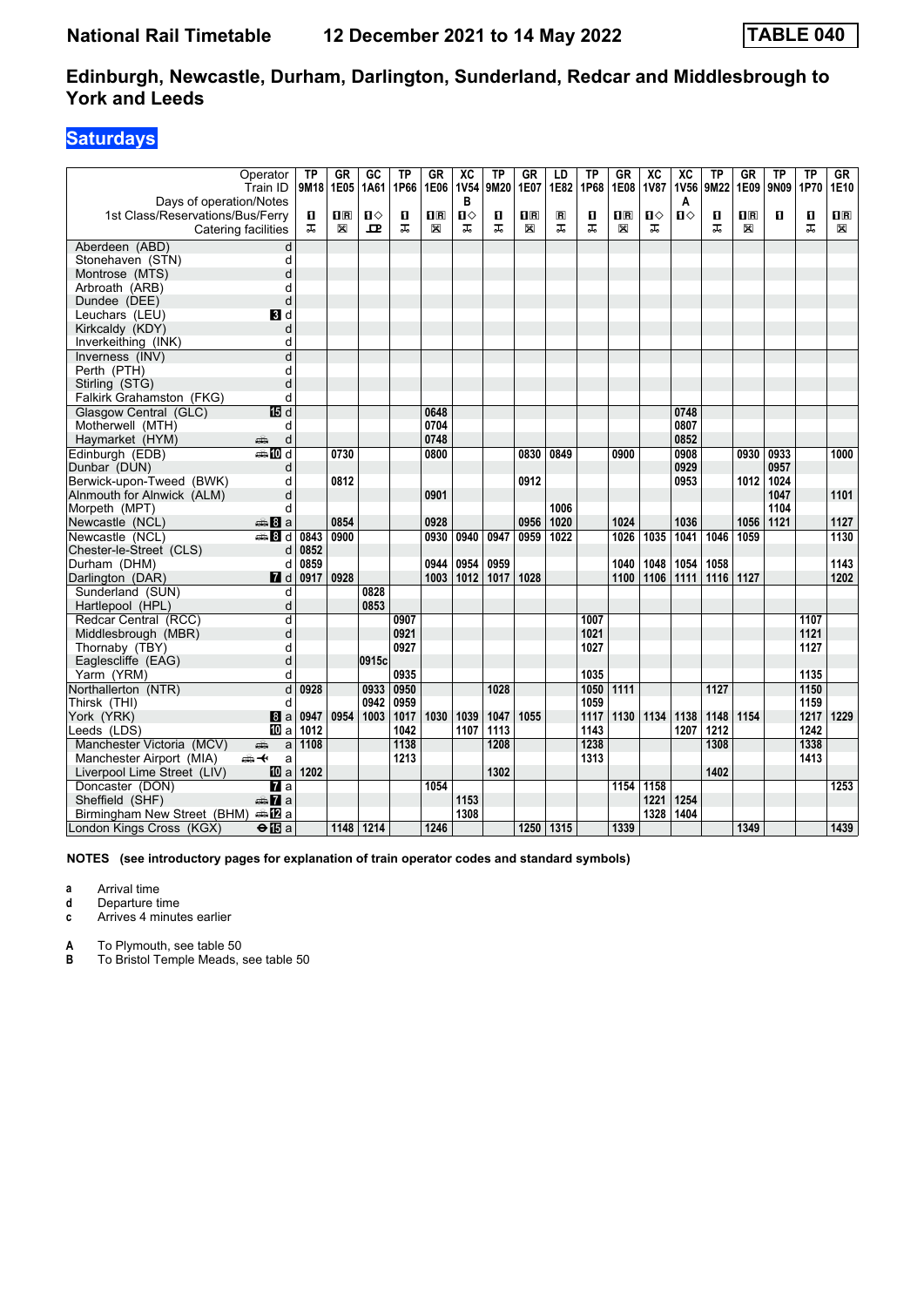### **Saturdays**

|                                             | Operator<br>Train ID    | XC<br><b>1V58</b> | ΤP<br>9M24 | <b>GR</b><br>1E11 | ТP<br>1P72 | <b>GR</b><br>1E12 | $\overline{\text{xc}}$<br><b>1V60</b> | GC<br>1A65 | TP<br>9M26 | GR<br>1E13              | TP<br>1P74 | GR<br>1E14     | $\overline{\text{xc}}$<br><b>1V62</b> | ΤP<br>9M28 | <b>GR</b><br>1E15 | <b>TP</b><br>1P76 | <b>GR</b><br>1E16 | $\overline{\text{xc}}$<br><b>1V64</b> | TP<br>9M30 |
|---------------------------------------------|-------------------------|-------------------|------------|-------------------|------------|-------------------|---------------------------------------|------------|------------|-------------------------|------------|----------------|---------------------------------------|------------|-------------------|-------------------|-------------------|---------------------------------------|------------|
| Days of operation/Notes                     |                         | C                 |            |                   |            |                   | C                                     |            |            |                         |            |                | в                                     |            |                   |                   |                   | A                                     |            |
| 1st Class/Reservations/Bus/Ferry            |                         | $\mathbf{u}$      | П          | $\mathbf{H}$ R    | 0          | 1R                | Ⅱ◇                                    | п⇔         | О          | $\overline{\mathbf{B}}$ | п          | $\mathbf{u}$ R | п⇔                                    | П          | $\Pi$ R           | O                 | 1 <sup>R</sup>    | П⇔                                    | П          |
|                                             | Catering facilities     | ㅈ                 | ᠼ          | X                 | ᠼ          | X                 | ᠼ                                     | ᇁ          | ᠼ          | X                       | ᠼ          | X              | ᠼ                                     | ᠼ          | X                 | ᠼ                 | $\boxtimes$       | ᠼ                                     | ᠼ          |
| Aberdeen (ABD)                              | d                       |                   |            | 0752              |            |                   | 0820                                  |            |            |                         |            |                |                                       |            | 0952              |                   |                   |                                       |            |
| Stonehaven (STN)                            | d                       |                   |            | 0811              |            |                   | 0837                                  |            |            |                         |            |                |                                       |            | 1011              |                   |                   |                                       |            |
| Montrose (MTS)                              | d                       |                   |            | 0833              |            |                   | 0859                                  |            |            |                         |            |                |                                       |            | 1033              |                   |                   |                                       |            |
| Arbroath (ARB)                              | d                       |                   |            | 0850              |            |                   | 0914                                  |            |            |                         |            |                |                                       |            | 1050              |                   |                   |                                       |            |
| Dundee (DEE)                                | d                       |                   |            | 0908              |            |                   | 0933                                  |            |            |                         |            |                |                                       |            | 1109              |                   |                   |                                       |            |
| Leuchars (LEU)                              | BI d                    |                   |            | 0922              |            |                   |                                       |            |            |                         |            |                |                                       |            | 1124              |                   |                   |                                       |            |
| Kirkcaldy (KDY)                             | d                       |                   |            | 0947              |            |                   |                                       |            |            |                         |            |                |                                       |            | 1149              |                   |                   |                                       |            |
| Inverkeithing (INK)                         | d                       |                   |            | 1003              |            |                   |                                       |            |            |                         |            |                |                                       |            | 1206              |                   |                   |                                       |            |
| Inverness (INV)                             | $\overline{d}$          |                   |            |                   |            |                   |                                       |            |            | 0755                    |            |                |                                       |            |                   |                   |                   |                                       |            |
| Perth (PTH)                                 | d                       |                   |            |                   |            |                   |                                       |            |            | 0958                    |            |                |                                       |            |                   |                   |                   |                                       |            |
| Stirling (STG)                              | d                       |                   |            |                   |            |                   |                                       |            |            | 1033                    |            |                |                                       |            |                   |                   |                   |                                       |            |
| Falkirk Grahamston (FKG)                    | d                       |                   |            |                   |            |                   |                                       |            |            | 1047                    |            |                |                                       |            |                   |                   |                   |                                       |            |
| Glasgow Central (GLC)                       | <b>個d</b>               |                   |            |                   |            |                   |                                       |            |            |                         |            |                |                                       |            |                   |                   |                   |                                       |            |
| Motherwell (MTH)                            | d                       |                   |            |                   |            |                   |                                       |            |            |                         |            |                |                                       |            |                   |                   |                   |                                       |            |
| Haymarket (HYM)                             | پیش<br>d                |                   |            | 1020              |            |                   | 1050                                  |            |            | 1112                    |            |                |                                       |            | 1222              |                   |                   |                                       |            |
| Edinburgh (EDB)                             | <b>entin</b> d          |                   |            | 1031              |            | 1100              | 1108                                  |            |            | $\frac{1130}{ }$        |            | 1200           |                                       |            | 1230              |                   | 1300              | 1309                                  |            |
| Dunbar (DUN)                                | d                       |                   |            |                   |            |                   | 1129                                  |            |            |                         |            |                |                                       |            |                   |                   |                   | 1330                                  |            |
| Berwick-upon-Tweed (BWK)                    | d                       |                   |            | 1113              |            |                   | 1153                                  |            |            |                         |            |                |                                       |            | 1313              |                   |                   |                                       |            |
| Alnmouth for Alnwick (ALM)                  | d                       |                   |            |                   |            |                   | 1213                                  |            |            |                         |            | 1301           |                                       |            |                   |                   |                   | 1412                                  |            |
| Morpeth (MPT)                               | d                       |                   |            |                   |            |                   |                                       |            |            |                         |            |                |                                       |            |                   |                   |                   |                                       |            |
| Newcastle (NCL)                             | <del>⊯</del> Ba         |                   |            | 1156              |            | 1222              | 1241                                  |            |            | 1253                    |            | 1327           |                                       |            | 1356              |                   | 1423              | 1438                                  |            |
| Newcastle (NCL)                             | €Bd                     | 1139              | 1142       | 1158              |            | 1227              | 1242                                  |            | 1242       | 1256                    |            | 1330           | 1337                                  | 1343       | 1359              |                   | 1426              | 1443                                  | 1447       |
| Chester-le-Street (CLS)                     | d                       |                   | 1153       |                   |            |                   |                                       |            |            |                         |            |                |                                       | 1352       |                   |                   |                   |                                       |            |
| Durham (DHM)                                | d                       | 1154              | 1200       |                   |            | 1241              | 1255                                  |            | 1258       |                         |            | 1343           | 1353                                  | 1359       |                   |                   | 1440              | 1455                                  | 1459       |
| Darlington (DAR)                            | 7d                      | 1212              | 1218       | 1228              |            | 1301              | 1312                                  |            | 1316       | 1325                    |            | 1402           | 1412                                  | 1417       | 1428              |                   | 1459              | 1513                                  | 1517       |
| Sunderland (SUN)                            | d                       |                   |            |                   |            |                   |                                       | 1218       |            |                         |            |                |                                       |            |                   |                   |                   |                                       |            |
| Hartlepool (HPL)                            | d                       |                   |            |                   |            |                   |                                       | 1242       |            |                         |            |                |                                       |            |                   |                   |                   |                                       |            |
| Redcar Central (RCC)                        | d                       |                   |            |                   | 1207       |                   |                                       |            |            |                         | 1307       |                |                                       |            |                   | 1407              |                   |                                       |            |
| Middlesbrough (MBR)                         | d                       |                   |            |                   | 1221       |                   |                                       |            |            |                         | 1321       |                |                                       |            |                   | 1421              |                   |                                       |            |
| Thornaby (TBY)                              | d                       |                   |            |                   | 1227       |                   |                                       |            |            |                         | 1327       |                |                                       |            |                   | 1427              |                   |                                       |            |
| Eaglescliffe (EAG)                          | d                       |                   |            |                   |            |                   |                                       | 1301       |            |                         |            |                |                                       |            |                   |                   |                   |                                       |            |
| Yarm (YRM)                                  | d                       |                   |            |                   | 1235       |                   |                                       |            |            |                         | 1335       |                |                                       |            |                   | 1435              |                   |                                       |            |
| Northallerton (NTR)                         | d                       |                   | 1229       |                   | 1250       | 1312              |                                       | 1319       | 1327       |                         | 1350       |                |                                       | 1428       |                   | 1450              | 1511              |                                       | 1529       |
| Thirsk (THI)                                | d                       |                   |            |                   | 1259       |                   |                                       | 1328       |            |                         | 1359       |                |                                       |            |                   | 1459              |                   |                                       |            |
| York (YRK)                                  | 8 a                     | 1239              | 1248       | 1255              | 1317       | 1331              | 1340                                  | 1346       | 1348       | 1355                    | 1417       | 1429           | 1440                                  | 1447       | 1455              | 1517              | 1530              | 1541                                  | 1548       |
| Leeds (LDS)                                 | <b>ID</b> a             | 1308              | 1312       |                   | 1343       |                   | 1407                                  |            | 1413       |                         | 1443       |                | 1507                                  | 1512       |                   | 1542              |                   | 1607                                  | 1612       |
| Manchester Victoria (MCV)                   | پېښ<br>a                |                   | 1408       |                   | 1438       |                   |                                       |            | 1508       |                         | 1538       |                |                                       | 1609       |                   | 1638              |                   |                                       | 1712       |
| Manchester Airport (MIA)                    | ക+<br>a                 |                   |            |                   | 1513       |                   |                                       |            |            |                         | 1613       |                |                                       |            |                   | 1713              |                   |                                       |            |
| Liverpool Lime Street (LIV)                 | 10 a                    |                   | 1502       |                   |            |                   |                                       |            | 1602       |                         |            |                |                                       | 1702       |                   |                   |                   |                                       | 1802       |
| Doncaster (DON)                             | $\overline{a}$          |                   |            |                   |            | 1354              |                                       |            |            |                         |            | 1453           |                                       |            |                   |                   | 1554              |                                       |            |
| Sheffield (SHF)                             | $\bigoplus$ a           | 1353              |            |                   |            |                   | 1454                                  |            |            |                         |            |                | 1554                                  |            |                   |                   |                   | 1654                                  |            |
| Birmingham New Street (BHM) and <b>Ex</b> a |                         | 1508              |            |                   |            |                   | 1603                                  |            |            |                         |            |                | 1706                                  |            |                   |                   |                   | 1804                                  |            |
| London Kings Cross (KGX)                    | $\Theta$ $\mathbf{E}$ a |                   |            | 1451              |            | 1539              |                                       | 1544       |            | 1550                    |            | 1646           |                                       |            | 1649              |                   | 1739              |                                       |            |

**NOTES (see introductory pages for explanation of train operator codes and standard symbols)**

**a** Arrival time

**d** Departure time

**A** To Plymouth, see table 50<br>**B** To Bristol Temple Meads.

**B** To Bristol Temple Meads, see table 50<br>**C** To Penzance, see table 50

To Penzance, see table 50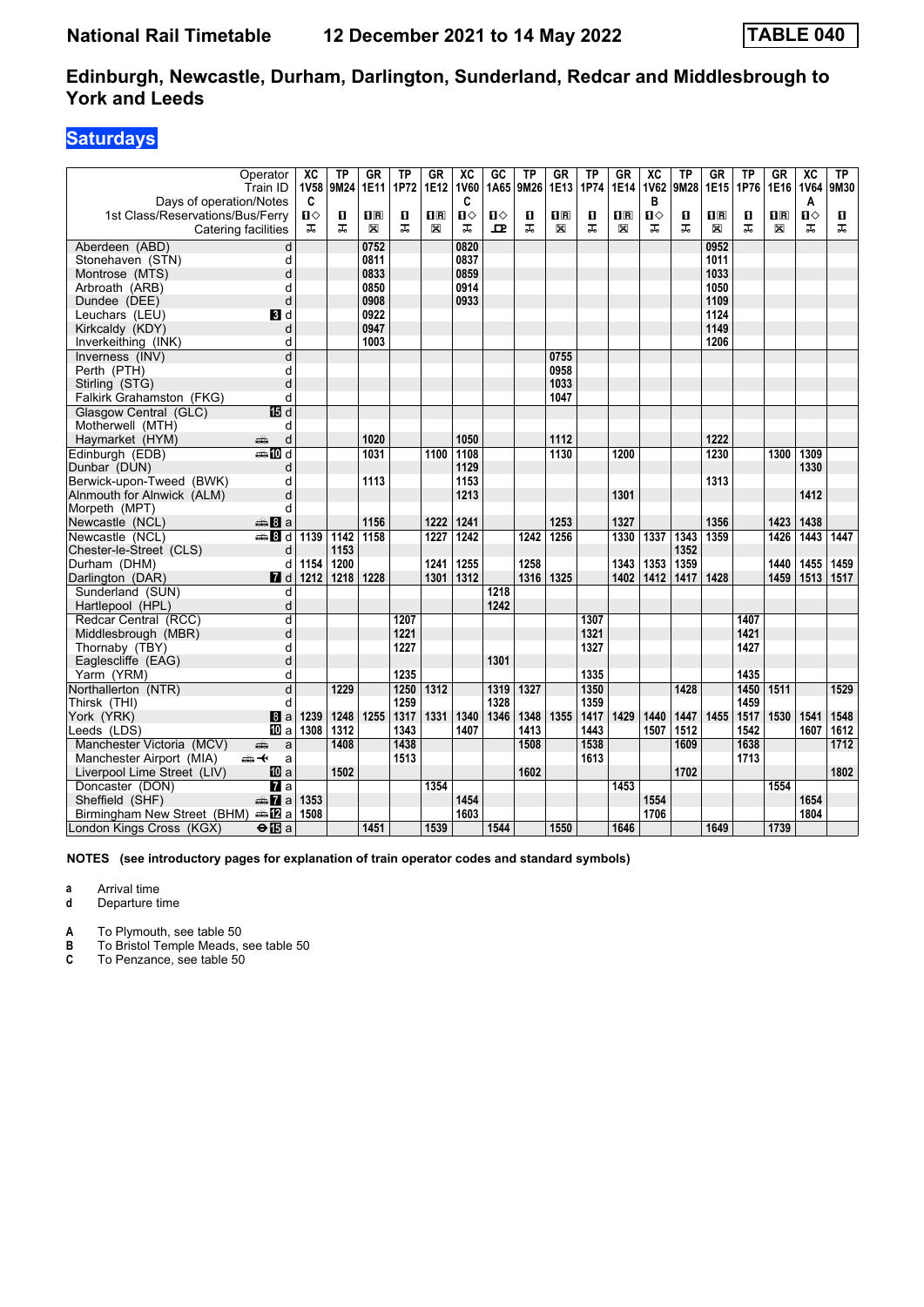### **Saturdays**

| Operator<br>Train ID<br>Days of operation/Notes |                          | GR<br>1E17                                      | ТP<br>1P78 | <b>GR</b><br>1E18       | $\overline{X}C$<br><b>1V66</b><br>в | ΤP<br>9M32 | ТP<br>9N <sub>14</sub> | <b>GR</b><br>1E19                               | GC<br>1A68 | ΤP<br>1P80 | <b>GR</b><br>1E20       | $\overline{\mathsf{xc}}$<br><b>1V68</b><br>A | ТP<br>9M34 | GR<br>1E21              | ΤP<br>1P82 | <b>GR</b><br>1E22       | $\overline{X}C$<br><b>1V70</b><br>в | <b>TP</b><br>9M36 | GR<br>1E23              |
|-------------------------------------------------|--------------------------|-------------------------------------------------|------------|-------------------------|-------------------------------------|------------|------------------------|-------------------------------------------------|------------|------------|-------------------------|----------------------------------------------|------------|-------------------------|------------|-------------------------|-------------------------------------|-------------------|-------------------------|
| 1st Class/Reservations/Bus/Ferry                |                          | $\overline{\mathbf{H}}$ $\overline{\mathbf{R}}$ | п          | $\overline{\mathbf{R}}$ | Ⅱ◇                                  | п          | п                      | $\overline{\mathbf{H}}$ $\overline{\mathbf{R}}$ | П⇔         | п          | $\overline{\mathbf{R}}$ | $\mathbf{u}$                                 | п          | $\overline{\mathbf{R}}$ | O          | $\overline{\mathbf{H}}$ | $\mathbf{u}$                        | $\mathbf{u}$      | $\overline{\mathbf{B}}$ |
| Catering facilities                             |                          | X                                               | ᠼ          | ⊠                       | ᠼ                                   | ᠼ          |                        | X                                               | 모          | ᠼ          | ⊠                       | ᠼ                                            | ᠼ          | X                       | ᠼ          | X                       | ᅚ                                   | ᠼ                 | X                       |
| Aberdeen (ABD)                                  | d                        |                                                 |            |                         |                                     |            |                        |                                                 |            |            |                         |                                              |            |                         |            |                         |                                     |                   |                         |
| Stonehaven (STN)                                | d                        |                                                 |            |                         |                                     |            |                        |                                                 |            |            |                         |                                              |            |                         |            |                         |                                     |                   |                         |
| Montrose (MTS)                                  | d                        |                                                 |            |                         |                                     |            |                        |                                                 |            |            |                         |                                              |            |                         |            |                         |                                     |                   |                         |
| Arbroath (ARB)                                  | d                        |                                                 |            |                         |                                     |            |                        |                                                 |            |            |                         |                                              |            |                         |            |                         |                                     |                   |                         |
| Dundee (DEE)                                    | d                        |                                                 |            |                         |                                     |            |                        |                                                 |            |            |                         |                                              |            |                         |            |                         |                                     |                   |                         |
| Leuchars (LEU)                                  | BI d                     |                                                 |            |                         |                                     |            |                        |                                                 |            |            |                         |                                              |            |                         |            |                         |                                     |                   |                         |
| Kirkcaldy (KDY)                                 | d                        |                                                 |            |                         |                                     |            |                        |                                                 |            |            |                         |                                              |            |                         |            |                         |                                     |                   |                         |
| Inverkeithing (INK)                             | d                        |                                                 |            |                         |                                     |            |                        |                                                 |            |            |                         |                                              |            |                         |            |                         |                                     |                   |                         |
| Inverness (INV)                                 | d                        |                                                 |            |                         |                                     |            |                        |                                                 |            |            |                         |                                              |            |                         |            |                         |                                     |                   |                         |
| Perth (PTH)                                     | d                        |                                                 |            |                         |                                     |            |                        |                                                 |            |            |                         |                                              |            |                         |            |                         |                                     |                   |                         |
| Stirling (STG)                                  | d                        |                                                 |            |                         |                                     |            |                        |                                                 |            |            |                         |                                              |            |                         |            |                         |                                     |                   |                         |
| Falkirk Grahamston (FKG)                        | d                        |                                                 |            |                         |                                     |            |                        |                                                 |            |            |                         |                                              |            |                         |            |                         |                                     |                   |                         |
| Glasgow Central (GLC)                           | IB d                     |                                                 |            |                         |                                     |            |                        |                                                 |            |            |                         |                                              |            |                         |            |                         |                                     |                   |                         |
| Motherwell (MTH)                                | d                        |                                                 |            |                         |                                     |            |                        |                                                 |            |            |                         |                                              |            |                         |            |                         |                                     |                   |                         |
| Haymarket (HYM)<br>پیشته                        | d                        |                                                 |            |                         |                                     |            |                        |                                                 |            |            |                         |                                              |            |                         |            |                         |                                     |                   |                         |
| Edinburgh (EDB)                                 | <b>ADd</b>               | 1330                                            |            | 1400                    |                                     |            | 1408                   | 1430                                            |            |            | 1500                    | 1508                                         |            | 1530                    |            | 1600                    | 1606                                |                   | 1630                    |
| Dunbar (DUN)                                    | d                        |                                                 |            |                         |                                     |            | 1430                   |                                                 |            |            |                         | 1529                                         |            |                         |            |                         |                                     |                   |                         |
| Berwick-upon-Tweed (BWK)                        | d                        | 1413                                            |            |                         |                                     |            | 1458                   | 1512                                            |            |            |                         |                                              |            | 1612                    |            |                         |                                     |                   | 1713                    |
| Alnmouth for Alnwick (ALM)                      | d                        |                                                 |            | 1459                    |                                     |            |                        |                                                 |            |            |                         |                                              |            |                         |            |                         | 1705                                |                   |                         |
| Morpeth (MPT)                                   | d                        |                                                 |            | 1514                    |                                     |            | 1535                   |                                                 |            |            |                         |                                              |            |                         |            |                         | 1720                                |                   |                         |
| Newcastle (NCL)                                 | € 8 a                    | 1456                                            |            | 1527                    |                                     |            | 1553                   | 1556                                            |            |            | 1623                    | 1633                                         |            | 1656                    |            | 1723                    | 1735                                |                   | 1757                    |
| Newcastle (NCL)                                 | <b>第8d</b>               | 1459                                            |            | 1530                    | 1539                                | 1543       |                        | 1558                                            |            |            | 1626                    | 1639                                         | 1643       | 1659                    |            | 1726                    | 1739                                | 1742              | 1759                    |
| Chester-le-Street (CLS)                         | d                        |                                                 |            |                         |                                     | 1552       |                        |                                                 |            |            |                         |                                              | 1652       |                         |            |                         |                                     | 1751              |                         |
| Durham (DHM)                                    | d                        |                                                 |            | 1543                    | 1552                                | 1559       |                        |                                                 |            |            | 1640                    | 1653                                         | 1659       |                         |            | 1739                    | 1753                                | 1758              |                         |
| Darlington (DAR)                                | 7d                       | 1527                                            |            | 1602                    | 1610                                | 1617       |                        | 1627                                            |            |            | 1659                    | 1711                                         | 1717       | 1727                    |            | 1758                    | 1811                                | 1816              | 1828                    |
| Sunderland (SUN)                                | d                        |                                                 |            |                         |                                     |            |                        |                                                 | 1529       |            |                         |                                              |            |                         |            |                         |                                     |                   |                         |
| Hartlepool (HPL)                                | d                        |                                                 |            |                         |                                     |            |                        |                                                 | 1553       |            |                         |                                              |            |                         |            |                         |                                     |                   |                         |
| Redcar Central (RCC)                            | d                        |                                                 | 1507       |                         |                                     |            |                        |                                                 |            | 1607       |                         |                                              |            |                         | 1707       |                         |                                     |                   |                         |
| Middlesbrough (MBR)                             | d                        |                                                 | 1521       |                         |                                     |            |                        |                                                 |            | 1621       |                         |                                              |            |                         | 1721       |                         |                                     |                   |                         |
| Thornaby (TBY)                                  | d                        |                                                 | 1527       |                         |                                     |            |                        |                                                 |            | 1627       |                         |                                              |            |                         | 1727       |                         |                                     |                   |                         |
| Eaglescliffe (EAG)                              | d                        |                                                 |            |                         |                                     |            |                        |                                                 | 1613       |            |                         |                                              |            |                         |            |                         |                                     |                   |                         |
| Yarm (YRM)                                      | d                        |                                                 | 1535       |                         |                                     |            |                        |                                                 |            | 1635       |                         |                                              |            |                         | 1735       |                         |                                     |                   |                         |
| Northallerton (NTR)                             | d                        |                                                 | 1550       |                         |                                     | 1628       |                        |                                                 | 1633       | 1650       | 1711                    |                                              | 1728       |                         | 1750       | 1810                    |                                     | 1827              |                         |
| Thirsk (THI)                                    | d                        |                                                 | 1559       |                         |                                     |            |                        |                                                 | 1643       | 1659       |                         |                                              |            |                         | 1759       |                         |                                     |                   |                         |
| York (YRK)                                      | 8a                       | 1554                                            | 1617       | 1628                    | 1636                                | 1647       |                        | 1654                                            | 1659       | 1717       | 1730                    | 1738                                         | 1747       | 1754                    | 1817       | 1830                    | 1838                                | 1847              | 1855                    |
| Leeds (LDS)                                     | <b>ID</b> a              |                                                 | 1642       |                         | 1707                                | 1712       |                        |                                                 |            | 1743       |                         | 1807                                         | 1812       |                         | 1843       |                         | 1907                                | 1912              |                         |
| Manchester Victoria (MCV)<br>پیش                | a                        |                                                 | 1738       |                         |                                     | 1808       |                        |                                                 |            | 1838       |                         |                                              | 1908       |                         | 1938       |                         |                                     | 2008              |                         |
| Manchester Airport (MIA)<br>ക—⊬                 | a                        |                                                 | 1813       |                         |                                     |            |                        |                                                 |            | 1913       |                         |                                              |            |                         | 2013       |                         |                                     |                   |                         |
| Liverpool Lime Street (LIV)                     | 10 a                     |                                                 |            |                         |                                     | 1901       |                        |                                                 |            |            |                         |                                              | 2005       |                         |            |                         |                                     | 2053              |                         |
| Doncaster (DON)                                 | <b>и</b> а               |                                                 |            | 1656                    |                                     |            |                        |                                                 |            |            | 1754                    |                                              |            |                         |            | 1854                    |                                     |                   |                         |
| Sheffield (SHF)                                 | $\oplus \mathbf{Z}$ a    |                                                 |            |                         | 1754                                |            |                        |                                                 |            |            |                         | 1854                                         |            |                         |            |                         | 1954                                |                   |                         |
| Birmingham New Street (BHM)                     | dana <mark>ana</mark> na |                                                 |            |                         | 1904                                |            |                        |                                                 |            |            |                         | 2004                                         |            |                         |            |                         | 2107                                |                   |                         |
| London Kings Cross (KGX)                        | $\Theta$ $\mathbf{E}$ a  | 1749                                            |            | 1846                    |                                     |            |                        |                                                 | 1852 1906  |            | 1946                    |                                              |            | 1949                    |            | 2046                    |                                     |                   | 2054                    |

**NOTES (see introductory pages for explanation of train operator codes and standard symbols)**

**a** Arrival time

**d** Departure time

**A** To Plymouth, see table 50<br>**B** To Bristol Temple Meads.

**B** To Bristol Temple Meads, see table 50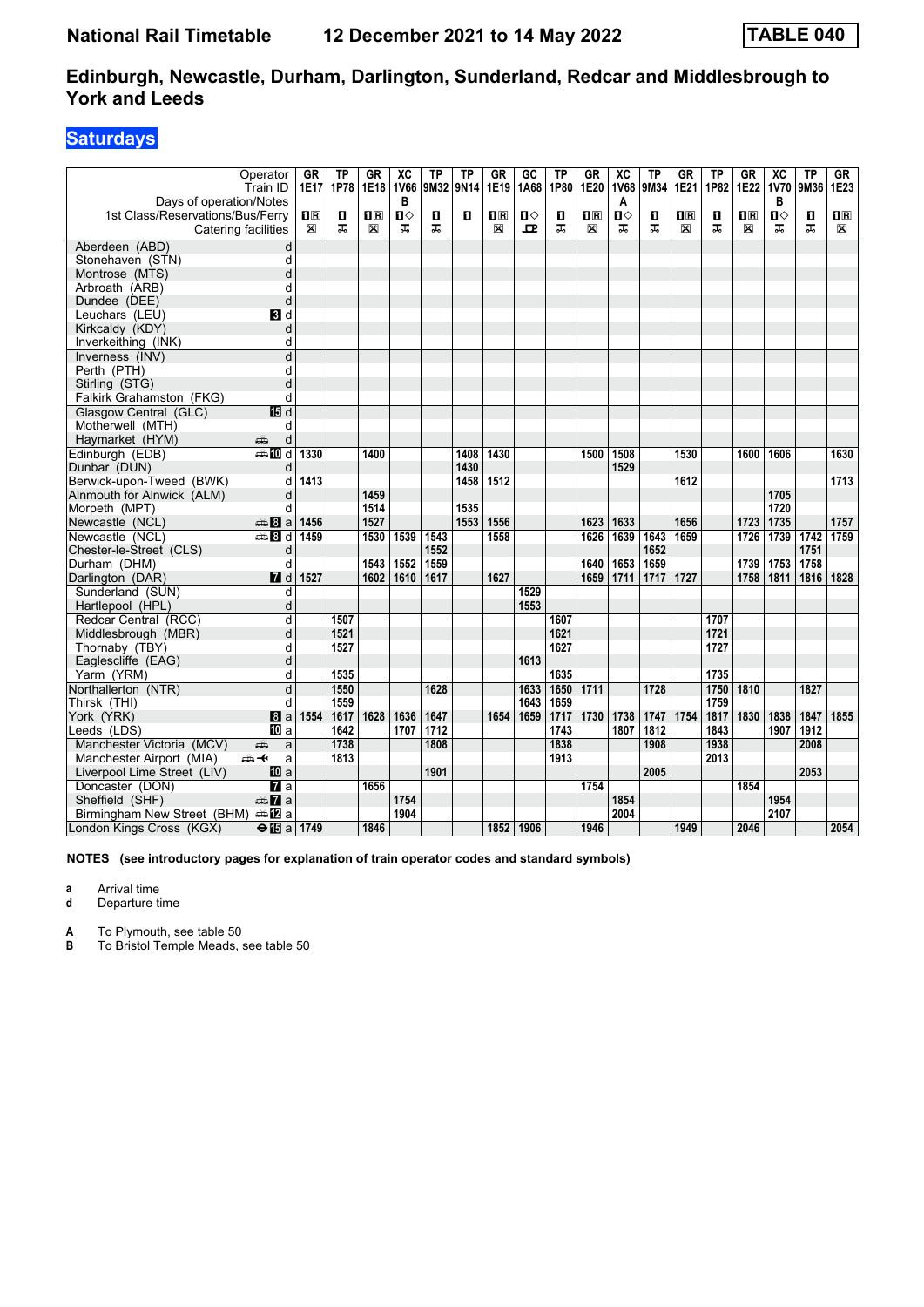### **Saturdays**

| 1st Class/Reservations/Bus/Ferry         | Operator<br>Train ID<br>Catering facilities | GC<br><b>1A72</b><br>$\mathbf{n}$ | TP<br>1P84<br>п | GR<br>1E24<br>nR<br>X | XC<br>1M72<br>$\mathbf{u}$<br>ᠼ | $\overline{X}C$<br>1M80<br>$\mathbf{u}$<br>ᠼ | TP<br>9M38<br>п<br>ᠼ | <b>GR</b><br>1E25<br>$\Pi$ <sub>R</sub><br>X | <b>TP</b><br>9N17<br>п | ТP<br>1P86<br>п | $\overline{AC}$<br>1M00<br>$\mathbf{u}$<br>ᠼ | <b>GR</b><br>1E27<br>$\overline{\mathbf{H}}$<br>X | ТP<br>9M40<br>п | ΤP<br>1A88<br>п | GR<br>1E28<br>$\overline{\mathbf{H}}$ $\overline{\mathbf{R}}$<br>$\mathbb{X}$ | <b>TP</b><br>9N <sub>19</sub><br>п | ΤP<br>1A92<br>$\blacksquare$<br>ᠼ | GR<br>1E29<br>$\Pi$ <sub>R</sub><br>$\mathbb{X}$ | NT<br>2A55 |
|------------------------------------------|---------------------------------------------|-----------------------------------|-----------------|-----------------------|---------------------------------|----------------------------------------------|----------------------|----------------------------------------------|------------------------|-----------------|----------------------------------------------|---------------------------------------------------|-----------------|-----------------|-------------------------------------------------------------------------------|------------------------------------|-----------------------------------|--------------------------------------------------|------------|
| Aberdeen (ABD)                           | d                                           |                                   |                 |                       |                                 |                                              |                      | 1452                                         |                        |                 |                                              |                                                   |                 |                 |                                                                               |                                    |                                   |                                                  |            |
| Stonehaven (STN)                         | d                                           |                                   |                 |                       |                                 |                                              |                      | 1511                                         |                        |                 |                                              |                                                   |                 |                 |                                                                               |                                    |                                   |                                                  |            |
| Montrose (MTS)                           | d                                           |                                   |                 |                       |                                 |                                              |                      | 1533                                         |                        |                 |                                              |                                                   |                 |                 |                                                                               |                                    |                                   |                                                  |            |
| Arbroath (ARB)                           | d                                           |                                   |                 |                       |                                 |                                              |                      | 1550                                         |                        |                 |                                              |                                                   |                 |                 |                                                                               |                                    |                                   |                                                  |            |
| Dundee (DEE)                             | d                                           |                                   |                 |                       |                                 |                                              |                      | 1608                                         |                        |                 |                                              |                                                   |                 |                 |                                                                               |                                    |                                   |                                                  |            |
| Leuchars (LEU)                           | $\blacksquare$                              |                                   |                 |                       |                                 |                                              |                      | 1623                                         |                        |                 |                                              |                                                   |                 |                 |                                                                               |                                    |                                   |                                                  |            |
| Kirkcaldy (KDY)                          | d                                           |                                   |                 |                       |                                 |                                              |                      | 1648                                         |                        |                 |                                              |                                                   |                 |                 |                                                                               |                                    |                                   |                                                  |            |
| Inverkeithing (INK)                      | d                                           |                                   |                 |                       |                                 |                                              |                      | 1704                                         |                        |                 |                                              |                                                   |                 |                 |                                                                               |                                    |                                   |                                                  |            |
| Inverness (INV)                          | d                                           |                                   |                 |                       |                                 |                                              |                      |                                              |                        |                 |                                              |                                                   |                 |                 |                                                                               |                                    |                                   |                                                  |            |
| Perth (PTH)                              | d                                           |                                   |                 |                       |                                 |                                              |                      |                                              |                        |                 |                                              |                                                   |                 |                 |                                                                               |                                    |                                   |                                                  |            |
| Stirling (STG)                           | d                                           |                                   |                 |                       |                                 |                                              |                      |                                              |                        |                 |                                              |                                                   |                 |                 |                                                                               |                                    |                                   |                                                  |            |
| Falkirk Grahamston (FKG)                 | d                                           |                                   |                 |                       |                                 |                                              |                      |                                              |                        |                 |                                              |                                                   |                 |                 |                                                                               |                                    |                                   |                                                  |            |
| Glasgow Central (GLC)                    | <b>個d</b>                                   |                                   |                 |                       |                                 |                                              |                      |                                              |                        |                 |                                              |                                                   |                 |                 |                                                                               |                                    |                                   |                                                  |            |
| Motherwell (MTH)                         | d                                           |                                   |                 |                       |                                 |                                              |                      | 1721                                         |                        |                 |                                              |                                                   |                 |                 |                                                                               |                                    |                                   |                                                  |            |
| Haymarket (HYM)<br>Edinburgh (EDB)       | پیش<br>d<br><b>美丽d</b>                      |                                   |                 | 1700                  |                                 | 1709                                         |                      | 1730                                         | 1734                   |                 | 1807                                         | 1831                                              |                 |                 | 1900                                                                          | 1903                               |                                   | 2000                                             |            |
| Dunbar (DUN)                             |                                             |                                   |                 |                       |                                 | 1731                                         |                      | 1753                                         | 1758                   |                 | 1830                                         |                                                   |                 |                 | 1922                                                                          | 1927                               |                                   | 2022                                             |            |
| Berwick-upon-Tweed (BWK)                 | d<br>d                                      |                                   |                 |                       |                                 | 1754                                         |                      | 1816                                         | 1825                   |                 | 1853                                         | 1912                                              |                 |                 | 1946                                                                          | 1954                               |                                   | 2052                                             |            |
| Alnmouth for Alnwick (ALM)               | d                                           |                                   |                 | 1800                  |                                 |                                              |                      |                                              | 1845                   |                 | 1914                                         |                                                   |                 |                 | 2008                                                                          | 2014                               |                                   | 2114                                             |            |
| Morpeth (MPT)                            | q                                           |                                   |                 |                       |                                 |                                              |                      |                                              | 1902                   |                 |                                              |                                                   |                 |                 | 2025                                                                          | 2031                               |                                   | 2129                                             |            |
| Newcastle (NCL)                          | $\oplus$ 8 a                                |                                   |                 | 1827                  |                                 | 1838                                         |                      | 1900                                         | 1920                   |                 | 1940                                         | 1958                                              |                 |                 | 2041                                                                          | 2049                               |                                   | 2146                                             |            |
| Newcastle (NCL)                          | $\blacksquare$ $\blacksquare$ d             |                                   |                 | 1829                  | 1835                            | 1840                                         | 1843                 | 1902                                         |                        |                 | 1943                                         |                                                   | 2006            |                 | 2043                                                                          | 2057                               |                                   |                                                  | 2222       |
| Chester-le-Street (CLS)                  | d                                           |                                   |                 |                       |                                 |                                              | 1853                 |                                              |                        |                 |                                              |                                                   |                 |                 |                                                                               | 2107                               |                                   |                                                  | 2232       |
| Durham (DHM)                             | d                                           |                                   |                 | 1843                  | 1848                            | 1854                                         | 1900                 |                                              |                        |                 | 1955                                         |                                                   | 2018            |                 | 2058                                                                          | 2114                               |                                   |                                                  | 2240       |
| Darlington (DAR)                         | $I$ d                                       |                                   |                 | 1902                  | 1906                            | 1912                                         | 1917                 | 1932                                         |                        |                 | 2013                                         |                                                   | 2036            |                 | 2118 2132                                                                     |                                    |                                   |                                                  | 2303a      |
| Sunderland (SUN)                         | d                                           | 1730                              |                 |                       |                                 |                                              |                      |                                              |                        |                 |                                              |                                                   |                 |                 |                                                                               |                                    |                                   |                                                  |            |
| Hartlepool (HPL)                         | d                                           | 1754                              |                 |                       |                                 |                                              |                      |                                              |                        |                 |                                              |                                                   |                 |                 |                                                                               |                                    |                                   |                                                  |            |
| Redcar Central (RCC)                     | d                                           |                                   | 1807            |                       |                                 |                                              |                      |                                              |                        | 1907            |                                              |                                                   |                 | 2007            |                                                                               |                                    | 2204                              |                                                  |            |
| Middlesbrough (MBR)                      | d                                           |                                   | 1821            |                       |                                 |                                              |                      |                                              |                        | 1921            |                                              |                                                   |                 | 2020            |                                                                               |                                    | 2218                              |                                                  |            |
| Thornaby (TBY)                           | d                                           |                                   | 1827            |                       |                                 |                                              |                      |                                              |                        | 1927            |                                              |                                                   |                 | 2027            |                                                                               |                                    | 2224                              |                                                  |            |
| Eaglescliffe (EAG)                       | d                                           | 1814                              |                 |                       |                                 |                                              |                      |                                              |                        |                 |                                              |                                                   |                 |                 |                                                                               |                                    |                                   |                                                  |            |
| Yarm (YRM)                               | q                                           |                                   | 1835            |                       |                                 |                                              |                      |                                              |                        | 1935            |                                              |                                                   |                 | 2039e           |                                                                               |                                    | 2232                              |                                                  |            |
| Northallerton (NTR)                      | d                                           | 1832                              | 1850            |                       |                                 |                                              | 1928                 |                                              |                        | 1950            |                                              |                                                   |                 | 2054            | 2131 2143                                                                     |                                    | 2248                              |                                                  |            |
| Thirsk (THI)                             | d                                           | 1843                              | 1859            |                       |                                 |                                              |                      |                                              |                        | 1959            |                                              |                                                   |                 | 2109f           |                                                                               |                                    | 2256                              |                                                  |            |
| York (YRK)                               | a                                           | 1859                              | 1917            | 1929                  | 1933                            | 1938                                         | 1947                 | 1959                                         |                        | 2017            | 2039                                         |                                                   | 2102            | 2129            | 2155 2203                                                                     |                                    | 2318                              |                                                  |            |
| Leeds (LDS)                              | <b>ID</b> a                                 |                                   | 1943            |                       |                                 | 2007                                         | 2012                 |                                              |                        | 2043            | 2107                                         |                                                   | 2127            |                 |                                                                               |                                    |                                   |                                                  |            |
| Manchester Victoria (MCV)                | a<br>پېښتنه                                 |                                   | 2038            |                       |                                 |                                              | 2111                 |                                              |                        | 2140            |                                              |                                                   | 2223            |                 |                                                                               |                                    |                                   |                                                  |            |
| Manchester Airport (MIA)                 | ക≁<br>a                                     |                                   | 2111            |                       |                                 |                                              |                      |                                              |                        |                 |                                              |                                                   |                 |                 |                                                                               |                                    |                                   |                                                  |            |
| Liverpool Lime Street (LIV)              | 10 a                                        |                                   |                 |                       |                                 |                                              | 2202                 |                                              |                        |                 |                                              |                                                   | 2306            |                 |                                                                               |                                    |                                   |                                                  |            |
| Doncaster (DON)                          | <b>7</b> a                                  |                                   |                 | 1953                  | 1957                            |                                              |                      | 2023                                         |                        |                 |                                              |                                                   |                 |                 | 2221                                                                          |                                    |                                   |                                                  |            |
| Sheffield (SHF)                          | <b><del>€</del></b> 7a                      |                                   |                 |                       | 2021                            | 2054                                         |                      |                                              |                        |                 | 2155                                         |                                                   |                 |                 |                                                                               |                                    |                                   |                                                  |            |
| Birmingham New Street (BHM) $\oplus$ 2 a |                                             |                                   |                 |                       | 2124                            | 2208                                         |                      |                                              |                        |                 | 2308                                         |                                                   |                 |                 |                                                                               |                                    |                                   |                                                  |            |
| London Kings Cross (KGX)                 | $\Theta$ is a   2059                        |                                   |                 | 2146                  |                                 |                                              |                      | 2216                                         |                        |                 |                                              |                                                   |                 |                 |                                                                               |                                    |                                   |                                                  |            |

**NOTES (see introductory pages for explanation of train operator codes and standard symbols)**

**a** Arrival time<br>**d** Departure t

**d** Departure time

**e** Arrives 5 minutes earlier<br>**f** Arrives 7 minutes earlier

**f** Arrives 7 minutes earlier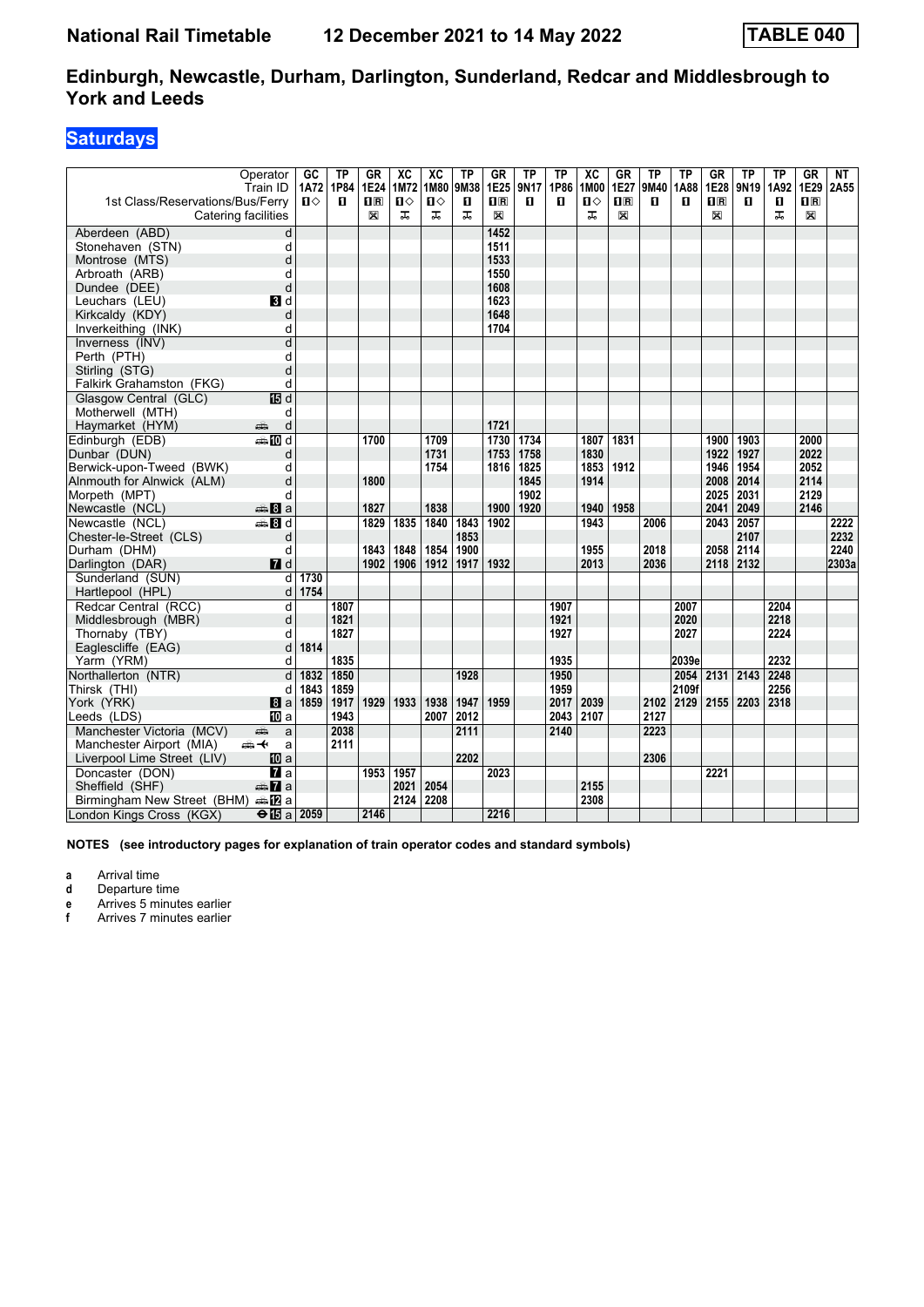# **Sundays** until 2 January 2022

|                                  | Operator<br>Train ID                    | <b>TP</b><br>9M16 | <b>GR</b><br>1Y16 | GR<br>1Y19              | <b>TP</b><br>9M18 | GR<br>1Y20              | TP<br>1P66 | GR<br><b>1Y23</b>       | $\overline{AC}$<br><b>1V54</b> | TP<br>9M20 | GC<br>1A60       | <b>GR</b><br><b>1Y24</b> | <b>TP</b><br>1P68 | GR<br>1E08              | $\overline{X}C$<br><b>1V56</b> | <b>TP</b><br>9M22 | <b>GR</b><br>1E09       | <b>TP</b><br>9N09 | TP<br>1P70 |
|----------------------------------|-----------------------------------------|-------------------|-------------------|-------------------------|-------------------|-------------------------|------------|-------------------------|--------------------------------|------------|------------------|--------------------------|-------------------|-------------------------|--------------------------------|-------------------|-------------------------|-------------------|------------|
| Days of operation/Notes          |                                         |                   |                   |                         |                   |                         |            |                         | A                              |            |                  |                          |                   |                         | в                              |                   |                         |                   |            |
| 1st Class/Reservations/Bus/Ferry |                                         | 0                 | $n_{\rm R}$       | $\overline{\mathbf{R}}$ | п                 | $\overline{\mathbf{B}}$ | п          | $\overline{\mathbf{R}}$ | $\mathbf{u}$                   | п          | Ⅱ◇               | $\overline{\mathbf{B}}$  | О                 | $\overline{\mathbf{H}}$ | П⇔                             | п                 | $\overline{\mathbf{H}}$ | $\mathbf{u}$      | П          |
|                                  | Catering facilities                     | ᅚ                 | X                 | X                       | ᅚ                 | $\mathbb{X}$            | ᠼ          | X                       | ᠼ                              | ᠼ          | 굔                | X                        | ᠼ                 | X                       | ᠼ                              | ᠼ                 | X                       |                   | ᠼ          |
| Aberdeen (ABD)                   | d                                       |                   |                   |                         |                   |                         |            |                         |                                |            |                  |                          |                   |                         |                                |                   |                         |                   |            |
| Stonehaven (STN)                 | d                                       |                   |                   |                         |                   |                         |            |                         |                                |            |                  |                          |                   |                         |                                |                   |                         |                   |            |
| Montrose (MTS)                   | d                                       |                   |                   |                         |                   |                         |            |                         |                                |            |                  |                          |                   |                         |                                |                   |                         |                   |            |
| Arbroath (ARB)                   | d                                       |                   |                   |                         |                   |                         |            |                         |                                |            |                  |                          |                   |                         |                                |                   |                         |                   |            |
| Dundee (DEE)                     | d                                       |                   |                   |                         |                   |                         |            |                         |                                |            |                  |                          |                   |                         |                                |                   |                         |                   |            |
| Leuchars (LEU)                   | BI d                                    |                   |                   |                         |                   |                         |            |                         |                                |            |                  |                          |                   |                         |                                |                   |                         |                   |            |
| Kirkcaldy (KDY)                  | d                                       |                   |                   |                         |                   |                         |            |                         |                                |            |                  |                          |                   |                         |                                |                   |                         |                   |            |
| Inverkeithing (INK)              | d                                       |                   |                   |                         |                   |                         |            |                         |                                |            |                  |                          |                   |                         |                                |                   |                         |                   |            |
| Inverness (INV)                  | d                                       |                   |                   |                         |                   |                         |            |                         |                                |            |                  |                          |                   |                         |                                |                   |                         |                   |            |
| Perth (PTH)                      | d                                       |                   |                   |                         |                   |                         |            |                         |                                |            |                  |                          |                   |                         |                                |                   |                         |                   |            |
| Stirling (STG)                   | d                                       |                   |                   |                         |                   |                         |            |                         |                                |            |                  |                          |                   |                         |                                |                   |                         |                   |            |
| Falkirk Grahamston (FKG)         | d                                       |                   |                   |                         |                   |                         |            |                         |                                |            |                  |                          |                   |                         |                                |                   |                         |                   |            |
| Glasgow Central (GLC)            | 個 d                                     |                   |                   |                         |                   |                         |            |                         |                                |            |                  |                          |                   |                         |                                |                   |                         |                   |            |
| Motherwell (MTH)                 | d                                       |                   |                   |                         |                   |                         |            |                         |                                |            |                  |                          |                   |                         |                                |                   |                         |                   |            |
| Haymarket (HYM)                  | d<br>پېښ                                |                   |                   |                         |                   |                         |            |                         |                                |            |                  |                          |                   |                         |                                |                   |                         |                   |            |
| Edinburgh (EDB)                  | ana Mid                                 |                   |                   |                         |                   |                         |            |                         |                                |            |                  |                          |                   | 0900                    | 0908                           |                   | 0930                    | 0933              |            |
| Dunbar (DUN)                     | d                                       |                   |                   |                         |                   |                         |            |                         |                                |            |                  |                          |                   |                         |                                |                   |                         | 0956              |            |
| Berwick-upon-Tweed (BWK)         | d                                       |                   |                   |                         |                   |                         |            |                         |                                |            |                  |                          |                   |                         | 0951                           |                   | 1013                    | 1023              |            |
| Alnmouth for Alnwick (ALM)       | d                                       |                   |                   |                         |                   |                         |            |                         |                                |            |                  |                          |                   |                         |                                |                   |                         | 1044              |            |
| Morpeth (MPT)                    | d                                       |                   |                   |                         |                   |                         |            |                         |                                |            |                  |                          |                   |                         |                                |                   |                         | 1101              |            |
| Newcastle (NCL)                  | $\oplus$ 8 a                            |                   |                   |                         |                   |                         |            |                         |                                |            |                  |                          |                   | 1023                    | 1035                           |                   | 1056                    | 1118              |            |
| Newcastle (NCL)                  | de <b>B</b> d                           | 0749              | $ 0754\rangle$    | 0825                    | 0836              | 0855                    |            | 0925                    | 0935                           | 0939       |                  | 1000                     |                   | 1027                    | 1039                           | 1047              | 1059                    |                   |            |
| Chester-le-Street (CLS)          | d                                       |                   |                   |                         |                   |                         |            |                         |                                | 0947       |                  |                          |                   |                         |                                |                   |                         |                   |            |
| Durham (DHM)                     | d                                       | 0801              | 0808              | 0838                    | 0848              | 0908                    |            | 0938                    | 0948                           | 0954       |                  |                          |                   | 1041                    | 1052                           | 1059              |                         |                   |            |
| Darlington (DAR)                 | $\blacksquare$ d                        | 0819              | 0827              | 0856                    | 0906              | 0927                    |            | 0957                    | 1006                           | 1010       |                  | 1028                     |                   | 1100                    | 1110                           | 1117              | 1128                    |                   |            |
| Sunderland (SUN)                 | d                                       |                   |                   |                         |                   |                         |            |                         |                                |            | 0923             |                          |                   |                         |                                |                   |                         |                   |            |
| Hartlepool (HPL)                 | d                                       |                   |                   |                         |                   |                         |            |                         |                                |            | 0947             |                          |                   |                         |                                |                   |                         |                   |            |
| Redcar Central (RCC)             | d                                       |                   |                   |                         |                   |                         |            |                         |                                |            |                  |                          | 1005              |                         |                                |                   |                         |                   | 1105       |
| Middlesbrough (MBR)              | d                                       |                   |                   |                         |                   |                         | 0927       |                         |                                |            |                  |                          | 1018              |                         |                                |                   |                         |                   | 1118       |
| Thornaby (TBY)                   | d                                       |                   |                   |                         |                   |                         | 0933       |                         |                                |            |                  |                          | 1024              |                         |                                |                   |                         |                   | 1124       |
| Eaglescliffe (EAG)               | d                                       |                   |                   |                         |                   |                         |            |                         |                                |            | 1007             |                          |                   |                         |                                |                   |                         |                   |            |
| Yarm (YRM)                       | d                                       |                   |                   |                         |                   |                         | 0941       |                         |                                |            |                  |                          | 1033              |                         |                                |                   |                         |                   | 1133       |
| Northallerton (NTR)              | $\overline{\mathsf{d}}$                 |                   |                   |                         | 0917              |                         |            | 1009                    |                                | 1021       | $\frac{1025}{ }$ |                          | 1050              | 1112                    |                                | 1128              |                         |                   | 1149       |
| Thirsk (THI)                     | d                                       |                   |                   |                         | 0927              |                         |            |                         |                                |            | 1034             |                          | 1058              |                         |                                |                   |                         |                   | 1158       |
| York (YRK)                       | $\mathbf{B}$ a                          | 0845              | 0855              | 0922                    | 0946              | 0954                    | 1015       | 1029                    | 1032                           | 1045       | 1052             | 1055                     | 1115              | 1131                    | 1138                           | 1147              | 1155                    |                   | 1215       |
| Leeds (LDS)                      | <b>ID</b> a                             | 0914              |                   |                         | 1014              |                         | 1043       |                         | 1059                           | 1111       |                  |                          | 1143              |                         | 1207                           | 1212              |                         |                   | 1243       |
| Manchester Victoria (MCV)        | a<br>پېش                                | 1009              |                   |                         | 1109              |                         | 1138       |                         |                                | 1209       |                  |                          | 1238              |                         |                                | 1309              |                         |                   | 1338       |
| Manchester Airport (MIA)         | ക≁<br>a                                 |                   |                   |                         |                   |                         | 1213       |                         |                                |            |                  |                          | 1312              |                         |                                |                   |                         |                   | 1412       |
| Liverpool Lime Street (LIV)      | 10 a                                    | 1100              |                   |                         | 1200              |                         |            |                         |                                | 1300       |                  |                          |                   |                         |                                | 1358              |                         |                   |            |
| Doncaster (DON)                  | <b>и</b> а                              |                   |                   |                         |                   |                         |            | 1053                    | 1130                           |            |                  |                          |                   | 1155                    |                                |                   |                         |                   |            |
| Sheffield (SHF)                  | $\oplus \mathbf{Z}$ a                   |                   |                   |                         |                   |                         |            |                         | 1154                           |            |                  |                          |                   |                         | 1254                           |                   |                         |                   |            |
| Birmingham New Street (BHM)      | dana <mark>a</mark> na <mark>a</mark> n |                   |                   |                         |                   |                         |            |                         | 1306                           |            |                  |                          |                   |                         | 1406                           |                   |                         |                   |            |
| London Kings Cross (KGX)         | $\Theta$ $\mathbf{E}$ a                 |                   | 1054 1138         |                         |                   | 1156                    |            | 1240                    |                                |            | 1241 1255        |                          |                   | 1340                    |                                |                   | 1349                    |                   |            |

**NOTES (see introductory pages for explanation of train operator codes and standard symbols)**

**a** Arrival time

**d** Departure time

**A** To Bristol Temple Meads, see table 50

**B** To Plymouth, see table 50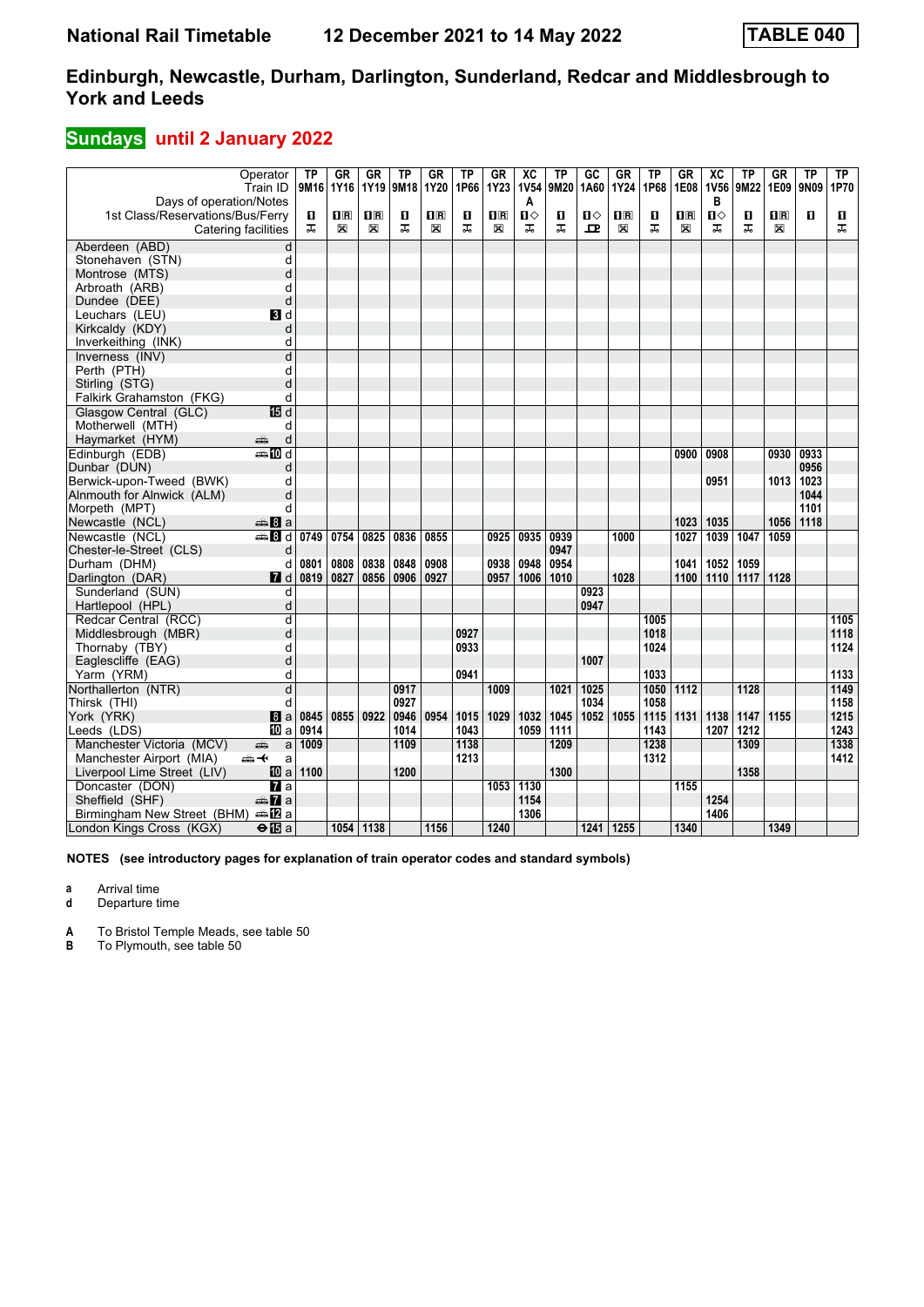# **Sundays** until 2 January 2022

|                                          | Operator<br>Train ID    | GR<br>1E10          | $\overline{AC}$<br><b>1V58</b> | <b>TP</b><br>9M24 | GR<br>1E11                   | LD<br>1E82          | <b>TP</b><br>1P72 | GR<br>1E12                                           | $\overline{AC}$<br><b>1V60</b> | GC<br>1A61 | ΤP<br>9M26 | <b>GR</b><br>1E95                                    | <b>GR</b><br>1E13            | <b>TP</b><br>1P74 | <b>GR</b><br>1Y35                                    | <b>GR</b><br>1E14            | $\overline{X}C$<br><b>1V62</b> | <b>TP</b><br>9M28 | GF<br>1E96                   |
|------------------------------------------|-------------------------|---------------------|--------------------------------|-------------------|------------------------------|---------------------|-------------------|------------------------------------------------------|--------------------------------|------------|------------|------------------------------------------------------|------------------------------|-------------------|------------------------------------------------------|------------------------------|--------------------------------|-------------------|------------------------------|
| Days of operation/Notes                  |                         |                     | A                              |                   |                              |                     |                   |                                                      | в                              |            |            |                                                      |                              |                   |                                                      |                              | A                              |                   |                              |
| 1st Class/Reservations/Bus/Ferry         |                         | $\mathbf{H}$ R<br>X | П⇔<br>ᠼ                        | П<br>ᅚ            | $\overline{\mathbf{R}}$<br>X | $\blacksquare$<br>ᠼ | П<br>ᠼ            | $\overline{\mathbf{H}}$ $\overline{\mathbf{R}}$<br>X | $\mathbf{u}$<br>ᠼ              | Ⅱ♦<br>ᇁ    | п<br>ᠼ     | $\overline{\mathbf{H}}$ $\overline{\mathbf{R}}$<br>X | $\overline{\mathbf{B}}$<br>X | п<br>ᠼ            | $\overline{\mathbf{H}}$ $\overline{\mathbf{R}}$<br>X | $\overline{\mathbf{H}}$<br>X | $\mathbf{u}$<br>ᅚ              | П<br>ᠼ            | $\overline{\mathbf{B}}$<br>X |
|                                          | Catering facilities     |                     |                                |                   |                              |                     |                   |                                                      |                                |            |            |                                                      |                              |                   |                                                      |                              |                                |                   |                              |
| Aberdeen (ABD)                           | d                       |                     |                                |                   |                              |                     |                   |                                                      |                                |            |            |                                                      |                              |                   |                                                      |                              |                                |                   |                              |
| Stonehaven (STN)                         | d                       |                     |                                |                   |                              |                     |                   |                                                      |                                |            |            |                                                      |                              |                   |                                                      |                              |                                |                   |                              |
| Montrose (MTS)                           | d                       |                     |                                |                   |                              |                     |                   |                                                      |                                |            |            |                                                      |                              |                   |                                                      |                              |                                |                   |                              |
| Arbroath (ARB)                           | d                       |                     |                                |                   |                              |                     |                   |                                                      |                                |            |            |                                                      |                              |                   |                                                      |                              |                                |                   |                              |
| Dundee (DEE)                             | d                       |                     |                                |                   |                              |                     |                   |                                                      |                                |            |            |                                                      |                              |                   |                                                      |                              |                                |                   |                              |
| Leuchars (LEU)                           | BI d                    |                     |                                |                   |                              |                     |                   |                                                      |                                |            |            |                                                      |                              |                   |                                                      |                              |                                |                   |                              |
| Kirkcaldy (KDY)                          | d                       |                     |                                |                   |                              |                     |                   |                                                      |                                |            |            |                                                      |                              |                   |                                                      |                              |                                |                   |                              |
| Inverkeithing (INK)                      | d                       |                     |                                |                   |                              |                     |                   |                                                      |                                |            |            |                                                      |                              |                   |                                                      |                              |                                |                   |                              |
| Inverness (INV)                          | d                       |                     |                                |                   |                              |                     |                   |                                                      |                                |            |            |                                                      |                              |                   |                                                      |                              |                                |                   |                              |
| Perth (PTH)                              | d                       |                     |                                |                   |                              |                     |                   |                                                      |                                |            |            |                                                      |                              |                   |                                                      |                              |                                |                   |                              |
| Stirling (STG)                           | d                       |                     |                                |                   |                              |                     |                   |                                                      |                                |            |            |                                                      |                              |                   |                                                      |                              |                                |                   |                              |
| Falkirk Grahamston (FKG)                 | d                       |                     |                                |                   |                              |                     |                   |                                                      |                                |            |            |                                                      |                              |                   |                                                      |                              |                                |                   |                              |
| Glasgow Central (GLC)                    | 個 d                     |                     |                                |                   |                              |                     |                   |                                                      |                                |            |            |                                                      |                              |                   |                                                      |                              |                                |                   |                              |
| Motherwell (MTH)                         | d                       |                     |                                |                   |                              |                     |                   |                                                      |                                |            |            |                                                      |                              |                   |                                                      |                              |                                |                   |                              |
| Haymarket (HYM)                          | پېښتنه<br>d             |                     |                                |                   |                              |                     |                   |                                                      |                                |            |            |                                                      |                              |                   |                                                      |                              |                                |                   |                              |
| Edinburgh (EDB)                          | <b>ential</b> d         | 1000                |                                |                   | 1030                         | 1053                |                   | 1100                                                 | 1105                           |            |            | 1120                                                 | 1130                         |                   |                                                      | 1200                         |                                |                   | 1220                         |
| Dunbar (DUN)                             | d                       |                     |                                |                   |                              |                     |                   |                                                      | 1126                           |            |            |                                                      |                              |                   |                                                      |                              |                                |                   |                              |
| Berwick-upon-Tweed (BWK)                 | d                       |                     |                                |                   | 1112                         |                     |                   |                                                      | 1150                           |            |            |                                                      | 1212                         |                   |                                                      |                              |                                |                   |                              |
| Alnmouth for Alnwick (ALM)               | d                       | 1101                |                                |                   |                              |                     |                   |                                                      | 1210                           |            |            |                                                      |                              |                   |                                                      | 1301                         |                                |                   |                              |
| Morpeth (MPT)                            | d                       |                     |                                |                   |                              | 1203                |                   |                                                      |                                |            |            | 1234                                                 |                              |                   |                                                      |                              |                                |                   | 1333                         |
| Newcastle (NCL)                          | $\clubsuit 8a$          | 1127                |                                |                   | 1156                         | 1217                |                   | 1223                                                 | 1236                           |            |            | 1248                                                 | 1256                         |                   |                                                      | 1327                         |                                |                   | 1347                         |
| Newcastle (NCL)                          | <b>第8d</b>              | 1130                | 1140                           | 1144              | 1158                         | 1220                |                   | 1225                                                 | 1240                           |            | 1244       | 1251                                                 | 1259                         |                   | 1315                                                 | 1330                         | 1339                           | 1343              | 1350                         |
| Chester-le-Street (CLS)                  | d                       |                     |                                | 1153              |                              |                     |                   |                                                      |                                |            |            |                                                      |                              |                   |                                                      |                              |                                | 1352              |                              |
| Durham (DHM)                             | d                       | 1143                | 1153                           | 1200              |                              |                     |                   | 1239                                                 | 1252                           |            | 1257       | 1305                                                 |                              |                   | 1328                                                 | 1343                         | 1353                           | 1359              | 1404                         |
| Darlington (DAR)                         | $\blacksquare$ d        | 1202                | 1211                           | 1218              | 1227                         |                     |                   | 1258                                                 | 1310                           |            | 1316       | 1324                                                 | 1329                         |                   | 1347                                                 | 1402                         | 1411                           | 1416              |                              |
| Sunderland (SUN)                         | d                       |                     |                                |                   |                              |                     |                   |                                                      |                                | 1212       |            |                                                      |                              |                   |                                                      |                              |                                |                   |                              |
| Hartlepool (HPL)                         | d                       |                     |                                |                   |                              |                     |                   |                                                      |                                | 1236       |            |                                                      |                              |                   |                                                      |                              |                                |                   |                              |
| Redcar Central (RCC)                     | d                       |                     |                                |                   |                              |                     | 1205              |                                                      |                                |            |            |                                                      |                              | 1305              |                                                      |                              |                                |                   |                              |
| Middlesbrough (MBR)                      | d                       |                     |                                |                   |                              |                     | 1218              |                                                      |                                |            |            |                                                      |                              | 1318              |                                                      |                              |                                |                   |                              |
| Thornaby (TBY)                           | d                       |                     |                                |                   |                              |                     | 1224              |                                                      |                                |            |            |                                                      |                              | 1324              |                                                      |                              |                                |                   |                              |
| Eaglescliffe (EAG)                       | d                       |                     |                                |                   |                              |                     |                   |                                                      |                                | 1257       |            |                                                      |                              |                   |                                                      |                              |                                |                   |                              |
| Yarm (YRM)                               | d                       |                     |                                |                   |                              |                     | 1233              |                                                      |                                |            |            |                                                      |                              | 1333              |                                                      |                              |                                |                   |                              |
| Northallerton (NTR)                      | $\overline{\mathsf{d}}$ |                     |                                | 1229              |                              |                     | 1249              | 1310                                                 |                                | 1315       | 1327       |                                                      |                              | 1349              | 1400                                                 |                              |                                |                   |                              |
| Thirsk (THI)                             | d                       |                     |                                |                   |                              |                     | 1258              |                                                      |                                | 1325       |            |                                                      |                              | 1357              |                                                      |                              |                                |                   |                              |
| York (YRK)                               | 8a                      | 1229                | 1237                           | 1248              | 1254                         |                     | 1315              | 1330                                                 | 1336                           | 1342       | 1346       | 1351                                                 | 1358                         | 1414              | 1420                                                 | 1429                         | 1437                           | 1442              | 1446                         |
|                                          | <b>ID</b> a             |                     | 1307                           | 1316              |                              |                     | 1343              |                                                      | 1407                           |            | 1411       |                                                      |                              | 1443              |                                                      |                              | 1507                           | 1513              |                              |
| Leeds (LDS)<br>Manchester Victoria (MCV) | پیش<br>a                |                     |                                | 1409              |                              |                     | 1438              |                                                      |                                |            | 1510       |                                                      |                              | 1538              |                                                      |                              |                                | 1612              |                              |
| Manchester Airport (MIA)                 | ക+<br>a                 |                     |                                |                   |                              |                     | 1513              |                                                      |                                |            |            |                                                      |                              | 1612              |                                                      |                              |                                |                   |                              |
|                                          |                         |                     |                                | 1500              |                              |                     |                   |                                                      |                                |            | 1600       |                                                      |                              |                   |                                                      |                              |                                | 1700              |                              |
| Liverpool Lime Street (LIV)              | 10 a                    | 1253                |                                |                   |                              |                     |                   | 1354                                                 |                                |            |            |                                                      |                              |                   | 1445                                                 | 1453                         |                                |                   |                              |
| Doncaster (DON)                          | $\overline{a}$ a        |                     |                                |                   |                              |                     |                   |                                                      |                                |            |            |                                                      |                              |                   |                                                      |                              |                                |                   |                              |
| Sheffield (SHF)                          | $\oplus \mathbf{Z}$ a   |                     | 1354                           |                   |                              |                     |                   |                                                      | 1452                           |            |            |                                                      |                              |                   |                                                      |                              | 1554                           |                   |                              |
| Birmingham New Street (BHM)              | dan <mark>na</mark> n⊡  |                     | 1506                           |                   |                              |                     |                   |                                                      | 1604                           |            |            |                                                      |                              |                   |                                                      |                              | 1706                           |                   |                              |
| London Kings Cross (KGX)                 | $\Theta$ $\mathbf{E}$ a | 1440                |                                |                   |                              | 1445 1456           |                   | 1540                                                 |                                | 1542       |            | 1547 1551                                            |                              |                   | 1627   1641                                          |                              |                                |                   | 1645                         |

**NOTES (see introductory pages for explanation of train operator codes and standard symbols)**

**a** Arrival time

**d** Departure time

**A** To Bristol Temple Meads, see table 50

**B** To Plymouth, see table 50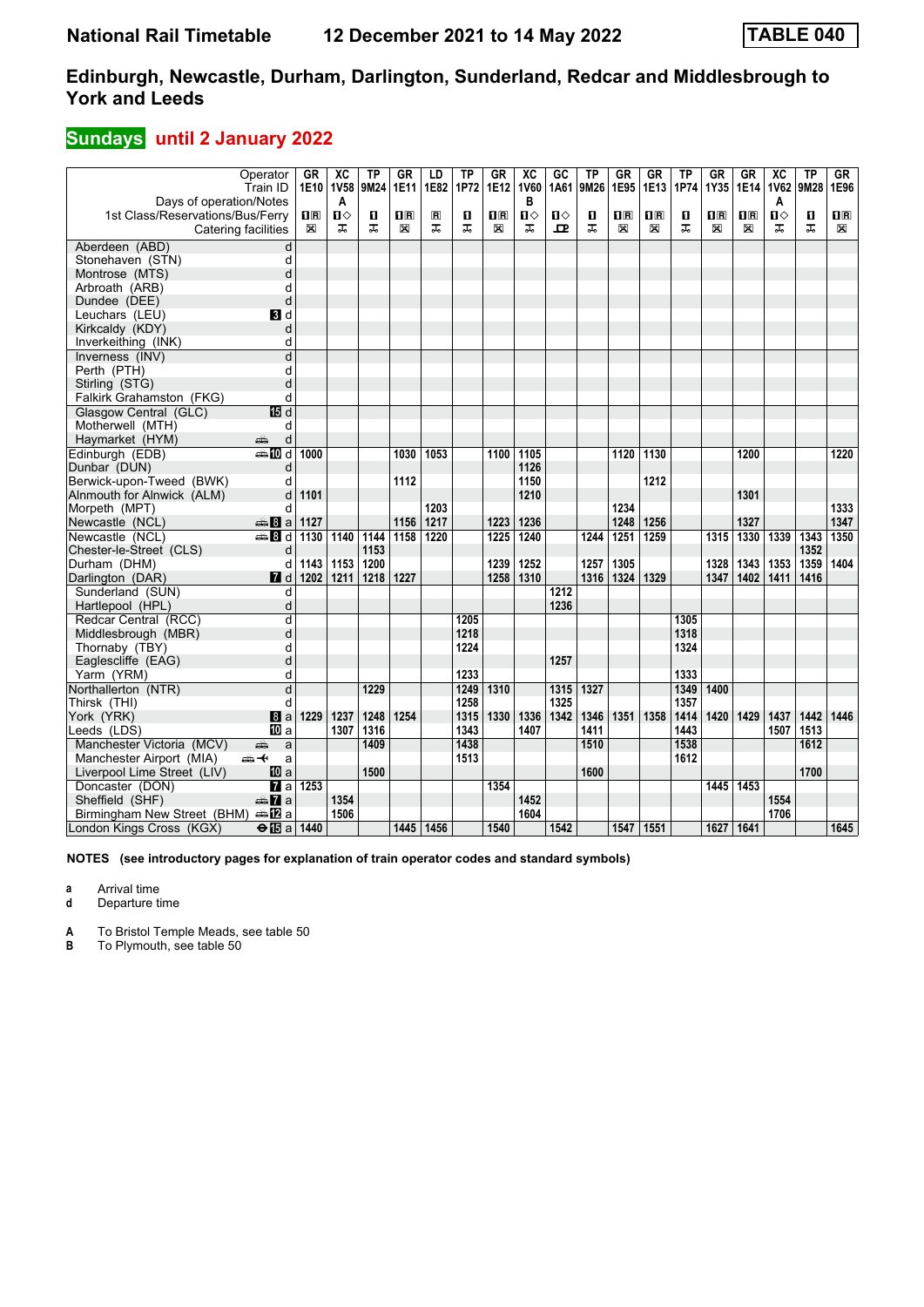# **Sundays** until 2 January 2022

|                                                         | Operator<br>Train ID | <b>GR</b><br>1E15                               | TP<br>1P76 | <b>GR</b><br>1Y38       | GR<br>1E16 2K02 | NΤ    | $G$ <sub>C</sub><br>1A65 | $\overline{\mathbf{X}}$<br><b>1V64</b> | $\overline{TP}$<br>9M30 | $G$ R<br>1E97           | $G$ R<br><b>1E17</b>    | $\overline{TP}$<br>1P78 | $G$ R<br>1E18           | $\overline{X}C$<br><b>1V66</b> | <b>TP</b><br>9M32 | <b>TP</b><br>9N14 | $G$ R<br>1E19 | $G$ R<br>1Y42      | TP<br>9N14   |
|---------------------------------------------------------|----------------------|-------------------------------------------------|------------|-------------------------|-----------------|-------|--------------------------|----------------------------------------|-------------------------|-------------------------|-------------------------|-------------------------|-------------------------|--------------------------------|-------------------|-------------------|---------------|--------------------|--------------|
| Days of operation/Notes                                 |                      |                                                 |            |                         |                 | C     |                          | в                                      |                         |                         |                         |                         |                         | Α                              |                   |                   |               |                    |              |
| 1st Class/Reservations/Bus/Ferry                        |                      | $\overline{\mathbf{H}}$ $\overline{\mathbf{R}}$ | п<br>ᠼ     | $\overline{\mathbf{R}}$ | $n_{R}$         |       | Ⅱ◇                       | $\mathbf{u}$                           | п                       | $\overline{\mathbf{H}}$ | $\overline{\mathbf{H}}$ | O                       | $\overline{\mathbf{H}}$ | $\mathbf{u}$                   | П                 | п                 | $n_{\rm R}$   | $\Pi$ <sub>R</sub> | $\mathbf{u}$ |
|                                                         | Catering facilities  | $\boxtimes$                                     |            | X                       | X               |       | ᇁ                        | ᠼ                                      | ᠼ                       | ⊠                       | X                       | ᠼ                       | X                       |                                | ᠼ                 |                   | X             | X                  |              |
| Aberdeen (ABD)                                          | d                    | 0947                                            |            |                         |                 |       |                          |                                        |                         |                         |                         |                         |                         | 1110                           |                   |                   | 1147          |                    |              |
| Stonehaven (STN)                                        | d                    | 1006                                            |            |                         |                 |       |                          |                                        |                         |                         |                         |                         |                         | 1127                           |                   |                   | 1206          |                    |              |
| Montrose (MTS)                                          | d                    | 1028                                            |            |                         |                 |       |                          |                                        |                         |                         |                         |                         |                         | 1149                           |                   |                   | 1228          |                    |              |
| Arbroath (ARB)                                          | d                    | 1045                                            |            |                         |                 |       |                          |                                        |                         |                         |                         |                         |                         | 1204                           |                   |                   | 1245          |                    |              |
| Dundee (DEE)                                            | d                    | 1104                                            |            |                         |                 |       |                          |                                        |                         |                         |                         |                         |                         | 1222                           |                   |                   | 1304          |                    |              |
| Leuchars (LEU)                                          | BI d                 | 1118                                            |            |                         |                 |       |                          |                                        |                         |                         |                         |                         |                         |                                |                   |                   | 1318          |                    |              |
| Kirkcaldy (KDY)                                         | d                    | 1143                                            |            |                         |                 |       |                          |                                        |                         |                         |                         |                         |                         |                                |                   |                   | 1344          |                    |              |
| Inverkeithing (INK)                                     | d                    | 1159                                            |            |                         |                 |       |                          |                                        |                         |                         |                         |                         |                         |                                |                   |                   | 1404          |                    |              |
| Inverness (INV)                                         | d                    |                                                 |            |                         |                 |       |                          |                                        |                         |                         | 0940                    |                         |                         |                                |                   |                   |               |                    |              |
| Perth (PTH)                                             | d                    |                                                 |            |                         |                 |       |                          |                                        |                         |                         | 1201                    |                         |                         |                                |                   |                   |               |                    |              |
| Stirling (STG)                                          | d                    |                                                 |            |                         |                 |       |                          |                                        |                         |                         | 1238                    |                         |                         |                                |                   |                   |               |                    |              |
| Falkirk Grahamston (FKG)                                | d                    |                                                 |            |                         |                 |       |                          |                                        |                         |                         | 1251                    |                         |                         |                                |                   |                   |               |                    |              |
| Glasgow Central (GLC)                                   | 15 d                 |                                                 |            |                         |                 |       |                          |                                        |                         |                         |                         |                         |                         |                                |                   |                   |               |                    |              |
| Motherwell (MTH)                                        | d                    |                                                 |            |                         |                 |       |                          |                                        |                         |                         |                         |                         |                         |                                |                   |                   |               |                    |              |
| Haymarket (HYM)                                         | æ<br>d               | 1218                                            |            |                         |                 |       |                          |                                        |                         |                         | 1315                    |                         |                         | 1339                           |                   |                   | 1421          |                    |              |
| Edinburgh (EDB)                                         | <b>一面d</b>           | 1230                                            |            |                         | 1300            |       |                          | 1308                                   |                         | 1320                    | 1330                    |                         | 1400                    | 1408                           |                   | 1425              | 1430          |                    | 1425         |
| Dunbar (DUN)                                            | d                    |                                                 |            |                         |                 |       |                          | 1329                                   |                         |                         |                         |                         |                         |                                |                   | 1453              |               |                    | 1453         |
| Berwick-upon-Tweed (BWK)                                | d                    | 1313                                            |            |                         | 1343            |       |                          |                                        |                         |                         | 1413                    |                         |                         | 1449                           |                   | 1520              |               |                    | 1520         |
| Alnmouth for Alnwick (ALM)                              | d                    |                                                 |            |                         |                 |       |                          | 1411                                   |                         |                         |                         |                         | 1501                    |                                |                   | 1540              |               |                    | 1540         |
| Morpeth (MPT)                                           | d                    |                                                 |            |                         |                 |       |                          |                                        |                         |                         |                         |                         |                         | 1520                           |                   | 1557              |               |                    | 1557         |
| Newcastle (NCL)                                         | <b>美Ba</b>           | 1356                                            |            |                         | 1426            |       |                          | 1437                                   |                         | 1444                    | 1456                    |                         | 1528                    | 1535                           |                   | 1612              | 1554          |                    | 1612         |
| Newcastle (NCL)                                         | <b>第8d</b>           | 1359                                            |            | 1416                    | 1431            |       |                          | 1441                                   | 1447                    | 1451                    | 1459                    |                         | 1531                    | 1540                           | 1543              |                   | 1556          | 1606               |              |
| Chester-le-Street (CLS)                                 | d                    |                                                 |            |                         |                 |       |                          |                                        |                         |                         |                         |                         |                         |                                | 1553              |                   |               |                    |              |
| Durham (DHM)                                            | d                    |                                                 |            | 1429                    |                 |       |                          | 1454                                   | 1459                    | 1504                    |                         |                         | 1544                    | 1553                           | 1600              |                   |               | 1620               |              |
| Darlington (DAR)                                        | $\blacksquare$ d     | 1431                                            |            | 1449                    | 1500            | 1509a |                          | 1512                                   | 1517                    | 1523                    | 1528                    |                         | 1603                    | 1611                           | 1618              |                   | 1626          | 1639               |              |
| Sunderland (SUN)                                        | d                    |                                                 |            |                         |                 |       | 1412                     |                                        |                         |                         |                         |                         |                         |                                |                   |                   |               |                    |              |
| Hartlepool (HPL)                                        | d                    |                                                 |            |                         |                 |       | 1425 1439c               |                                        |                         |                         |                         |                         |                         |                                |                   |                   |               |                    |              |
| Redcar Central (RCC)                                    | d                    |                                                 | 1403       |                         |                 |       |                          |                                        |                         |                         |                         | 1505                    |                         |                                |                   |                   |               |                    |              |
| Middlesbrough (MBR)                                     | d                    |                                                 | 1415       |                         |                 |       |                          |                                        |                         |                         |                         | 1518                    |                         |                                |                   |                   |               |                    |              |
| Thornaby (TBY)                                          | d                    |                                                 | 1421       |                         |                 |       |                          |                                        |                         |                         |                         | 1524                    |                         |                                |                   |                   |               |                    |              |
| Eaglescliffe (EAG)                                      | d                    |                                                 | 1432       |                         |                 | 1449  | 1458                     |                                        |                         |                         |                         | 1533                    |                         |                                |                   |                   |               |                    |              |
| Yarm (YRM)                                              | d<br>d               |                                                 | 1447       | 1502                    |                 |       | 1515                     |                                        | 1529                    |                         |                         | 1549                    |                         |                                | 1629              |                   |               | 1651               |              |
| Northallerton (NTR)                                     |                      |                                                 | 1455       |                         |                 |       | 1524                     |                                        |                         |                         |                         |                         |                         |                                |                   |                   |               |                    |              |
| Thirsk (THI)                                            | d                    | 1458                                            | 1513       | 1521                    | 1527            |       | 1540                     | 1541                                   | 1548                    | 1553                    | 1558                    | 1559<br>1616            | 1630                    | 1637                           | 1647              |                   | 1655          | 1710               |              |
| York (YRK)<br>Leeds (LDS)                               | 8a<br>III a          |                                                 | 1543       |                         |                 |       |                          | 1607                                   | 1617                    |                         |                         | 1643                    |                         | 1709                           | 1713              |                   |               |                    |              |
| Manchester Victoria (MCV)                               | پیش                  |                                                 | 1638       |                         |                 |       |                          |                                        | 1709                    |                         |                         | 1738                    |                         |                                | 1810              |                   |               |                    |              |
|                                                         | a<br>ക—⊬<br>a        |                                                 | 1712       |                         |                 |       |                          |                                        |                         |                         |                         | 1812                    |                         |                                |                   |                   |               |                    |              |
| Manchester Airport (MIA)<br>Liverpool Lime Street (LIV) | <b>iD</b> a          |                                                 |            |                         |                 |       |                          |                                        | 1800                    |                         |                         |                         |                         |                                | 1900              |                   |               |                    |              |
| Doncaster (DON)                                         | $\overline{a}$ a     |                                                 |            | 1545                    | 1552            |       |                          |                                        |                         |                         |                         |                         | 1654                    |                                |                   |                   |               | 1734               |              |
| Sheffield (SHF)                                         | <del>m</del> ⊾ a     |                                                 |            |                         |                 |       |                          | 1652                                   |                         |                         |                         |                         |                         | 1754                           |                   |                   |               |                    |              |
| Birmingham New Street (BHM) AD a                        |                      |                                                 |            |                         |                 |       |                          | 1804                                   |                         |                         |                         |                         |                         | 1906                           |                   |                   |               |                    |              |
| London Kings Cross (KGX)                                | <b>⊖ l⊡</b> a ∣      | 1651                                            |            | 1736 1741               |                 |       | 1742                     |                                        |                         | 1748                    | $1754$                  |                         | 1842                    |                                |                   |                   | 1851 1917     |                    |              |
|                                                         |                      |                                                 |            |                         |                 |       |                          |                                        |                         |                         |                         |                         |                         |                                |                   |                   |               |                    |              |

**NOTES (see introductory pages for explanation of train operator codes and standard symbols)**

**a** Arrival time

**d** Departure time

**c** Arrives 4 minutes earlier

**A** To Bristol Temple Meads, see table 50

**B** To Plymouth, see table 50<br>**C** From Hartlepool to Darling **C** From Hartlepool to Darlington see table 41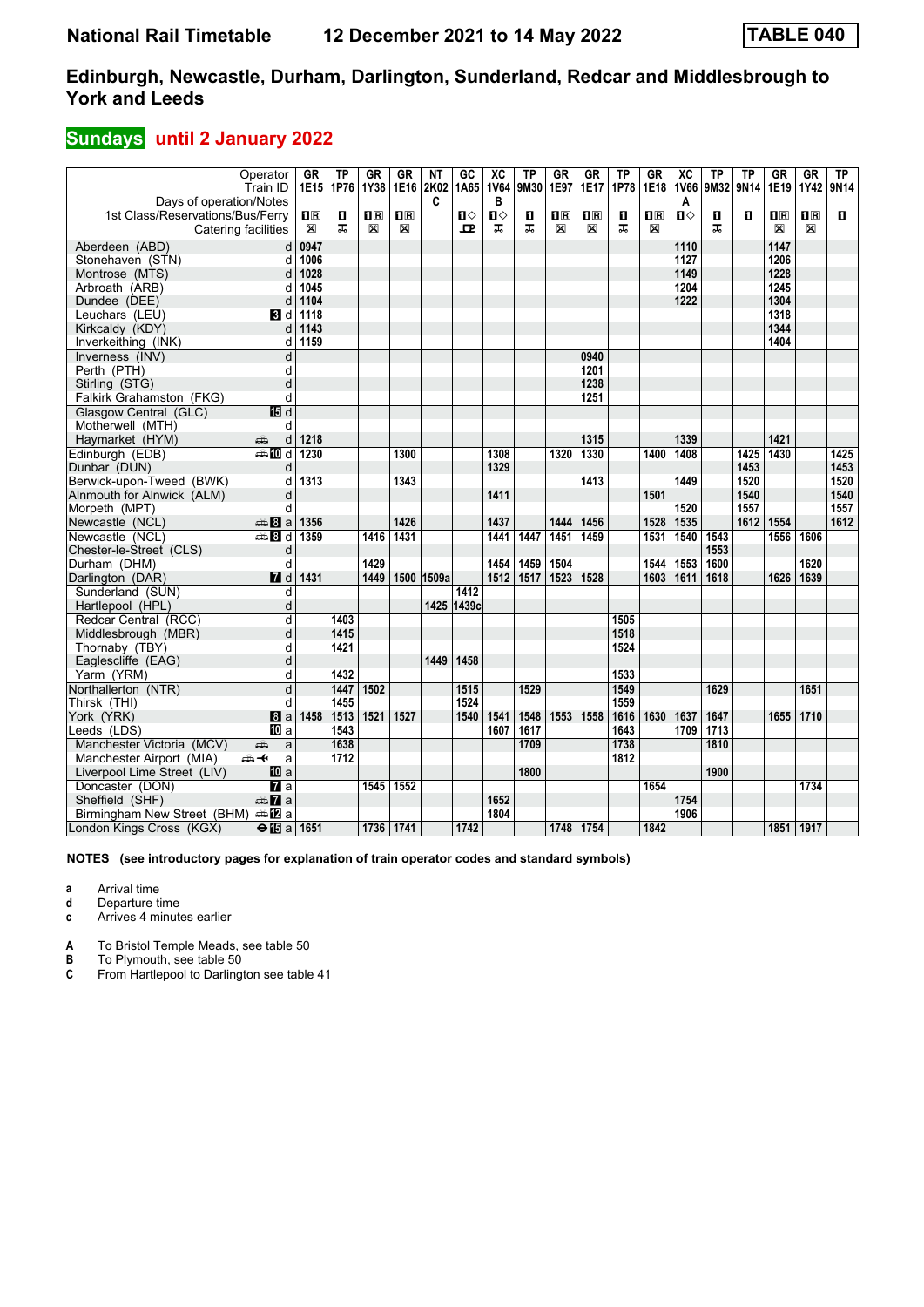## **Sundays** until 2 January 2022

|                                  | Operator<br>Train ID    | GR<br>1E98  | GR<br>1E20   | $\overline{X}C$<br><b>1V68</b> | <b>TP</b><br>9M34 | GR<br>1E21              | LD<br>1E86     | $\overline{IP}$<br>1P82 | $G_{R}$<br>1E22         | $\overline{\mathbf{X}}$<br>1V70 | TP<br>9M36 | $G_{R}$<br>1E99         | $G$ R<br>1E23           | $\overline{TP}$<br>1P84 | <b>GR</b><br>1E24       | $\overline{\mathbf{X}}$<br><b>1V72</b> | NT<br>2K04 | $\overline{GC}$<br>1A69 | TP<br>9M38 |
|----------------------------------|-------------------------|-------------|--------------|--------------------------------|-------------------|-------------------------|----------------|-------------------------|-------------------------|---------------------------------|------------|-------------------------|-------------------------|-------------------------|-------------------------|----------------------------------------|------------|-------------------------|------------|
| Days of operation/Notes          |                         |             |              | B                              |                   |                         |                |                         |                         | A                               |            |                         |                         |                         |                         | A                                      | C          |                         |            |
| 1st Class/Reservations/Bus/Ferry |                         | 0 R         | $\mathbf{H}$ | Ⅱ◇                             | п                 | $\overline{\mathbf{B}}$ | $\blacksquare$ | п                       | $\overline{\mathbf{R}}$ | $\mathbf{u}$                    | п          | $\overline{\mathbf{B}}$ | $\overline{\mathbf{H}}$ | П                       | $\overline{\mathbf{H}}$ | $\mathbf{u}$                           |            | $\mathbf{u}$            | п          |
|                                  | Catering facilities     | $\boxtimes$ | X            | ᠼ                              | ᠼ                 | $\boxtimes$             | ᠼ              | ᠼ                       | X                       | ᠼ                               | ᠼ          | X                       | X                       |                         | X                       | ᠼ                                      |            | ᇁ                       | ᠼ          |
| Aberdeen (ABD)                   | d                       |             |              |                                |                   |                         |                |                         |                         |                                 |            |                         | 1347                    |                         |                         |                                        |            |                         |            |
| Stonehaven (STN)                 | d                       |             |              |                                |                   |                         |                |                         |                         |                                 |            |                         | 1406                    |                         |                         |                                        |            |                         |            |
| Montrose (MTS)                   | d                       |             |              |                                |                   |                         |                |                         |                         |                                 |            |                         | 1428                    |                         |                         |                                        |            |                         |            |
| Arbroath (ARB)                   | d                       |             |              |                                |                   |                         |                |                         |                         |                                 |            |                         | 1445                    |                         |                         |                                        |            |                         |            |
| Dundee (DEE)                     | d                       |             |              |                                |                   |                         |                |                         |                         |                                 |            |                         | 1503                    |                         |                         |                                        |            |                         |            |
| Leuchars (LEU)                   | BI d                    |             |              |                                |                   |                         |                |                         |                         |                                 |            |                         | 1517                    |                         |                         |                                        |            |                         |            |
| Kirkcaldy (KDY)                  | d                       |             |              |                                |                   |                         |                |                         |                         |                                 |            |                         | 1543                    |                         |                         |                                        |            |                         |            |
| Inverkeithing (INK)              | d                       |             |              |                                |                   |                         |                |                         |                         |                                 |            |                         | 1601                    |                         |                         |                                        |            |                         |            |
| Inverness (INV)                  | d                       |             |              |                                |                   |                         |                |                         |                         |                                 |            |                         |                         |                         |                         |                                        |            |                         |            |
| Perth (PTH)                      | d                       |             |              |                                |                   |                         |                |                         |                         |                                 |            |                         |                         |                         |                         |                                        |            |                         |            |
| Stirling (STG)                   | d                       |             |              |                                |                   |                         |                |                         |                         |                                 |            |                         |                         |                         |                         |                                        |            |                         |            |
| Falkirk Grahamston (FKG)         | d                       |             |              |                                |                   |                         |                |                         |                         |                                 |            |                         |                         |                         |                         |                                        |            |                         |            |
| Glasgow Central (GLC)            | 15日 d                   |             |              |                                |                   |                         |                |                         |                         |                                 |            |                         |                         |                         |                         |                                        |            |                         |            |
| Motherwell (MTH)                 | d                       |             |              |                                |                   |                         |                |                         |                         |                                 |            |                         |                         |                         |                         |                                        |            |                         |            |
| Haymarket (HYM)                  | d<br>æ                  |             |              |                                |                   |                         |                |                         |                         |                                 |            |                         | 1620                    |                         |                         |                                        |            |                         |            |
| Edinburgh (EDB)                  | $\bigoplus$ 10 d        | 1450        | 1500         | 1508                           |                   | 1530                    | 1545           |                         | 1600                    | 1608                            |            | 1620                    | 1630                    |                         | 1700                    | 1708                                   |            |                         |            |
| Dunbar (DUN)                     | d                       |             |              | 1529                           |                   |                         |                |                         |                         |                                 |            |                         |                         |                         |                         | 1729                                   |            |                         |            |
| Berwick-upon-Tweed (BWK)         | d                       | 1532        |              |                                |                   | 1612                    |                |                         |                         |                                 |            |                         | 1713                    |                         |                         | 1753                                   |            |                         |            |
| Alnmouth for Alnwick (ALM)       | d                       |             |              |                                |                   |                         |                |                         | 1701                    | 1708                            |            |                         |                         |                         |                         |                                        |            |                         |            |
| Morpeth (MPT)                    | d                       |             |              | 1622                           |                   |                         | 1700           |                         |                         | 1722                            |            | 1733                    |                         |                         |                         |                                        |            |                         |            |
| Newcastle (NCL)                  | $\oplus 8$ a            | 1616        | 1623         | 1636                           |                   | 1656                    | 1713           |                         | 1727                    | 1736                            |            | 1747                    | 1756                    |                         | 1823                    | 1836                                   |            |                         |            |
| Newcastle (NCL)                  | <b>第8d</b>              | 1618        | 1626         | 1640                           | 1644              | 1701                    | 1716           |                         | 1730                    | 1739                            | 1743       | 1752                    | 1800                    |                         | 1828                    | 1839                                   |            |                         | 1843       |
| Chester-le-Street (CLS)          | d                       |             |              |                                | 1653              |                         |                |                         |                         |                                 | 1752       |                         |                         |                         |                         |                                        |            |                         | 1852       |
| Durham (DHM)                     | d                       | 1632        | 1640         | 1653                           | 1700              |                         |                |                         | 1743                    | 1753                            | 1759       |                         |                         |                         | 1842                    | 1851                                   |            |                         | 1859       |
| Darlington (DAR)                 | $\blacksquare$ d        | 1650        | 1700         | 1711                           | 1718              | 1729                    |                |                         | 1802                    | 1811                            | 1817       | 1821                    | 1830                    |                         | 1901                    | 1908                                   | 1908a      |                         | 1917       |
| Sunderland (SUN)                 | d                       |             |              |                                |                   |                         |                |                         |                         |                                 |            |                         |                         |                         |                         |                                        |            | 1812                    |            |
| Hartlepool (HPL)                 | d                       |             |              |                                |                   |                         |                |                         |                         |                                 |            |                         |                         |                         |                         |                                        | 1825       | 1836                    |            |
| Redcar Central (RCC)             | $\overline{\mathsf{d}}$ |             |              |                                |                   |                         |                | 1705                    |                         |                                 |            |                         |                         | 1802                    |                         |                                        |            |                         |            |
| Middlesbrough (MBR)              | d                       |             |              |                                |                   |                         |                | 1718                    |                         |                                 |            |                         |                         | 1815                    |                         |                                        |            |                         |            |
| Thornaby (TBY)                   | d                       |             |              |                                |                   |                         |                | 1724                    |                         |                                 |            |                         |                         | 1821                    |                         |                                        |            |                         |            |
| Eaglescliffe (EAG)               | d                       |             |              |                                |                   |                         |                |                         |                         |                                 |            |                         |                         |                         |                         |                                        | 1849       | 1857                    |            |
| Yarm (YRM)                       | d                       |             |              |                                |                   |                         |                | 1733                    |                         |                                 |            |                         |                         | 1829                    |                         |                                        |            |                         |            |
| Northallerton (NTR)              | $\overline{\mathsf{d}}$ |             |              |                                | 1729              |                         |                | 1750                    |                         |                                 | 1828       | 1833                    |                         | 1844                    | 1913                    |                                        |            | 1920                    | 1928       |
| Thirsk (THI)                     | d                       |             |              |                                |                   |                         |                | 1759                    |                         |                                 |            |                         |                         | 1853                    |                         |                                        |            | 1929                    |            |
| York (YRK)                       | 8a                      | 1719        | 1727         | 1740                           | 1748              | 1756                    |                | 1816                    | 1829                    | 1840                            | 1847       | 1853                    | 1858                    | 1912                    | 1932                    | 1936                                   |            | 1945                    | 1950       |
| Leeds (LDS)                      | IIII a                  |             |              | 1807                           | 1817              |                         |                | 1843                    |                         | 1907                            | 1913       |                         |                         | 1943                    |                         | 2007                                   |            |                         | 2013       |
| Manchester Victoria (MCV)        | پېښ<br>a                |             |              |                                | 1909              |                         |                | 1938                    |                         |                                 | 2009       |                         |                         | 2038                    |                         |                                        |            |                         | 2109       |
| Manchester Airport (MIA)         | ക≁<br>a                 |             |              |                                |                   |                         |                | 2012                    |                         |                                 |            |                         |                         | 2113                    |                         |                                        |            |                         |            |
| Liverpool Lime Street (LIV)      | <b>ID</b> a             |             |              |                                | 2000              |                         |                |                         |                         |                                 | 2050       |                         |                         |                         |                         |                                        |            |                         | 2202       |
| Doncaster (DON)                  | <b>и</b> а              |             | 1752         |                                |                   |                         |                |                         | 1853                    |                                 |            |                         |                         |                         | 1956                    |                                        |            |                         |            |
| Sheffield (SHF)                  | <b><del>m</del></b> 7a  |             |              | 1854                           |                   |                         |                |                         |                         | 1954                            |            |                         |                         |                         |                         | 2054                                   |            |                         |            |
| Birmingham New Street (BHM)      |                         |             |              | 2004                           |                   |                         |                |                         |                         | 2105                            |            |                         |                         |                         |                         | 2207                                   |            |                         |            |
| London Kings Cross (KGX)         | $\Theta$ is a 1922 1942 |             |              |                                |                   |                         | 1947   2021    |                         | 2043                    |                                 |            |                         | 2049 2053               |                         | 2140                    |                                        |            | 2142                    |            |

**NOTES (see introductory pages for explanation of train operator codes and standard symbols)**

**a** Arrival time

**d** Departure time

**A** To Bristol Temple Meads, see table 50

**B** To Plymouth, see table 50<br>**C** From Hartlepool to Darling

**C** From Hartlepool to Darlington see table 41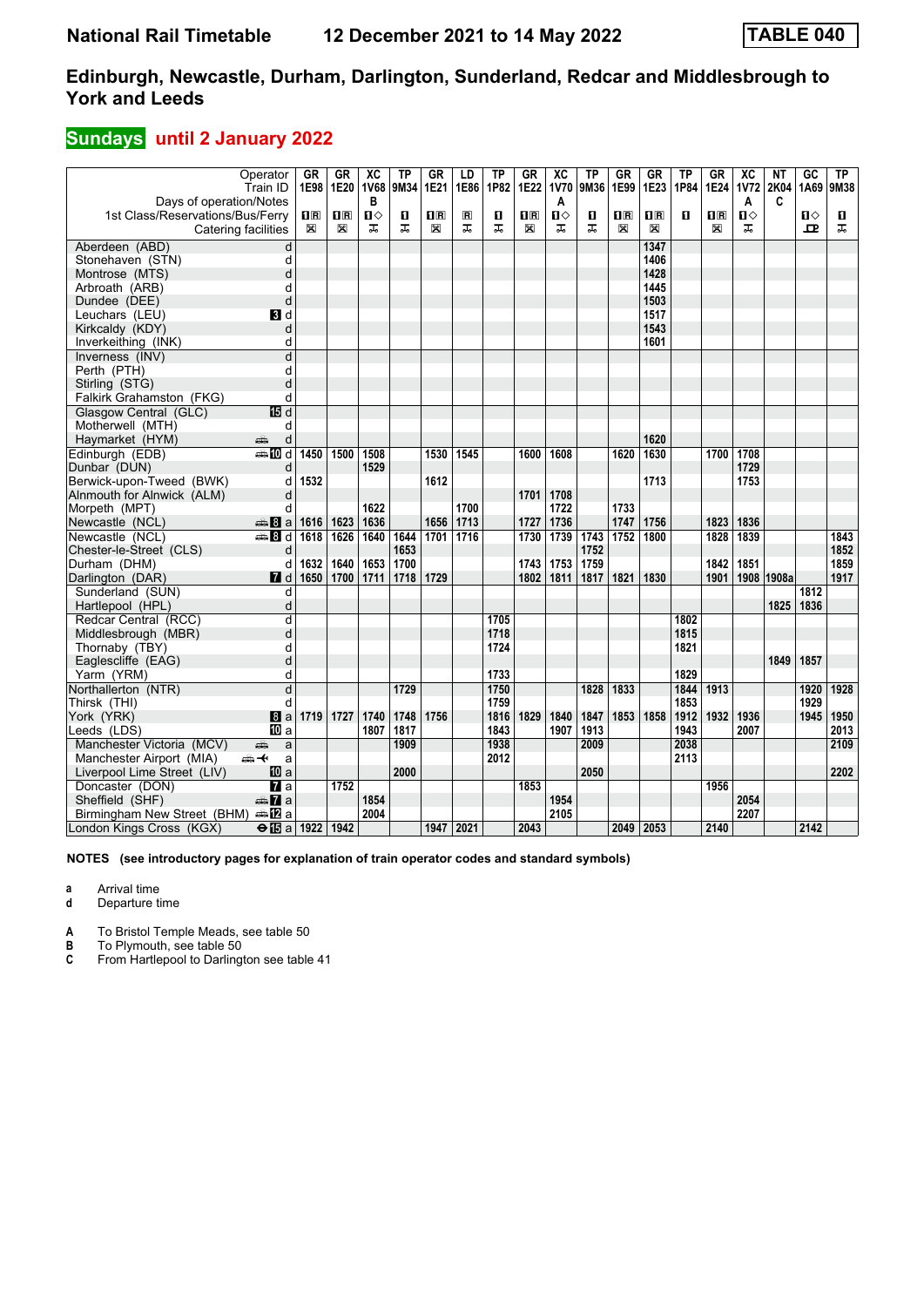## **Sundays** until 2 January 2022

|                                                             | Operator<br>Train ID | GR<br>1E25                                      | <b>TP</b><br>9N17 | <b>TP</b><br>1P86 | GR<br>1E26  | $\overline{AC}$<br>1M00 | <b>GR</b><br>1E27       | <b>TP</b><br>9M40 | <b>TP</b><br>1A88 | GR<br>1E28              | TP<br>9N19 | <b>NT</b><br>1D28 | GR<br>1E29                                      | $\overline{AC}$<br>1E90 | <b>GR</b><br>1E30       | $\overline{TP}$<br>1A92 |
|-------------------------------------------------------------|----------------------|-------------------------------------------------|-------------------|-------------------|-------------|-------------------------|-------------------------|-------------------|-------------------|-------------------------|------------|-------------------|-------------------------------------------------|-------------------------|-------------------------|-------------------------|
| Days of operation/Notes<br>1st Class/Reservations/Bus/Ferry |                      | $\overline{\mathbf{H}}$ $\overline{\mathbf{R}}$ | п                 | O                 | $n_{\rm R}$ | П⇔                      | $\overline{\mathbf{R}}$ | $\mathbf{u}$      | п                 | $\overline{\mathbf{H}}$ | п          | D                 | $\overline{\mathbf{H}}$ $\overline{\mathbf{R}}$ | П⇔                      | $\overline{\mathbf{R}}$ | O.                      |
|                                                             | Catering facilities  | X                                               |                   |                   | X           | ᠼ                       | X                       |                   |                   | X                       |            |                   | X                                               |                         | $\mathbb{X}$            | ᠼ                       |
| Aberdeen (ABD)                                              | d                    |                                                 |                   |                   |             |                         |                         |                   |                   |                         |            |                   |                                                 |                         |                         |                         |
| Stonehaven (STN)                                            | d                    |                                                 |                   |                   |             |                         |                         |                   |                   |                         |            |                   |                                                 |                         |                         |                         |
| Montrose (MTS)                                              | d                    |                                                 |                   |                   |             |                         |                         |                   |                   |                         |            |                   |                                                 |                         |                         |                         |
| Arbroath (ARB)                                              | d                    |                                                 |                   |                   |             |                         |                         |                   |                   |                         |            |                   |                                                 |                         |                         |                         |
| Dundee (DEE)                                                | d                    |                                                 |                   |                   |             |                         |                         |                   |                   |                         |            |                   |                                                 |                         |                         |                         |
| Leuchars (LEU)                                              | <b>B</b> Id          |                                                 |                   |                   |             |                         |                         |                   |                   |                         |            |                   |                                                 |                         |                         |                         |
| Kirkcaldy (KDY)                                             | d                    |                                                 |                   |                   |             |                         |                         |                   |                   |                         |            |                   |                                                 |                         |                         |                         |
| Inverkeithing (INK)                                         | d                    |                                                 |                   |                   |             |                         |                         |                   |                   |                         |            |                   |                                                 |                         |                         |                         |
| Inverness (INV)                                             | $\overline{d}$       |                                                 |                   |                   |             |                         |                         |                   |                   |                         |            |                   |                                                 |                         |                         |                         |
| Perth (PTH)                                                 | d                    |                                                 |                   |                   |             |                         |                         |                   |                   |                         |            |                   |                                                 |                         |                         |                         |
| Stirling (STG)                                              | d                    |                                                 |                   |                   |             |                         |                         |                   |                   |                         |            |                   |                                                 |                         |                         |                         |
| Falkirk Grahamston (FKG)                                    | d                    |                                                 |                   |                   |             |                         |                         |                   |                   |                         |            |                   |                                                 |                         |                         |                         |
| Glasgow Central (GLC)                                       | <b>個d</b>            |                                                 |                   |                   |             |                         |                         |                   |                   |                         |            |                   |                                                 | 1900                    |                         |                         |
| Motherwell (MTH)                                            | d                    |                                                 |                   |                   |             |                         |                         |                   |                   |                         |            |                   |                                                 | 1915                    |                         |                         |
| Haymarket (HYM)                                             | d<br>дŵ              |                                                 |                   |                   |             |                         |                         |                   |                   |                         |            |                   |                                                 | 1959                    |                         |                         |
| Edinburgh (EDB)                                             | $\blacksquare$ of    | 1730                                            | 1733              |                   | 1800        | 1806                    | 1830                    |                   |                   | 1900                    | 1920       |                   | 2000                                            | 2018                    | 2100                    |                         |
| Dunbar (DUN)                                                | d                    | 1752                                            | 1758              |                   |             | 1828                    |                         |                   |                   | 1922                    | 1942       |                   | 2023                                            | 2040                    | 2122                    |                         |
| Berwick-upon-Tweed (BWK)                                    | d                    | 1817                                            | 1825              |                   |             | 1852                    | 1913                    |                   |                   | 1947                    | 2009       |                   | 2048                                            | 2104                    | 2149                    |                         |
| Alnmouth for Alnwick (ALM)                                  | d                    |                                                 | 1845              |                   | 1901        |                         |                         |                   |                   |                         | 2029       |                   | 2110                                            |                         | 2210                    |                         |
| Morpeth (MPT)                                               | d                    |                                                 | 1902              |                   |             | 1923                    |                         |                   |                   |                         | 2046       |                   | 2127                                            |                         |                         |                         |
| Newcastle (NCL)                                             | $\oplus$ 8 a         | 1859                                            | 1919              |                   | 1928        | 1938                    | 1956                    |                   |                   |                         | 2030 2100  |                   | 2141                                            | 2148                    | 2237                    |                         |
| Newcastle (NCL)                                             | <b>ed B</b> d        | 1903                                            |                   |                   | 1930        | 1941                    | 2000                    | 2006              |                   | 2033                    | 2102       | 2115              | 2144                                            |                         |                         |                         |
| Chester-le-Street (CLS)                                     | d                    |                                                 |                   |                   |             |                         |                         |                   |                   |                         | 2112       | 2125              |                                                 |                         |                         |                         |
| Durham (DHM)                                                | d                    |                                                 |                   |                   | 1944        | 1953                    |                         | 2018              |                   | 2046                    | 2119       | 2133              | 2158                                            |                         |                         |                         |
| Darlington (DAR)                                            | 7d                   | 1930                                            |                   |                   | 2003        | 2011                    | 2029                    | 2036              |                   | 2105                    | 2137       | 2154              | 2217                                            |                         |                         |                         |
| Sunderland (SUN)                                            | d                    |                                                 |                   |                   |             |                         |                         |                   |                   |                         |            |                   |                                                 |                         |                         |                         |
| Hartlepool (HPL)                                            | d                    |                                                 |                   |                   |             |                         |                         |                   |                   |                         |            |                   |                                                 |                         |                         |                         |
| Redcar Central (RCC)                                        | d                    |                                                 |                   | 1905              |             |                         |                         |                   | 2005              |                         |            |                   |                                                 |                         |                         | 2205                    |
| Middlesbrough (MBR)                                         | d                    |                                                 |                   | 1919              |             |                         |                         |                   | 2019              |                         |            |                   |                                                 |                         |                         | 2219                    |
| Thornaby (TBY)                                              | d                    |                                                 |                   | 1925              |             |                         |                         |                   | 2025              |                         |            |                   |                                                 |                         |                         | 2225                    |
| Eaglescliffe (EAG)                                          | d                    |                                                 |                   |                   |             |                         |                         |                   |                   |                         |            |                   |                                                 |                         |                         |                         |
| Yarm (YRM)                                                  | d                    |                                                 |                   | 1933              |             |                         |                         |                   | 2033              |                         |            |                   |                                                 |                         |                         | 2233                    |
| Northallerton (NTR)                                         | $\overline{d}$       |                                                 |                   | 1950              |             |                         |                         |                   | 2050              |                         | 2147       |                   | 2230                                            |                         |                         | 2250                    |
| Thirsk (THI)                                                | d                    |                                                 |                   | 1958              |             |                         |                         |                   | 2058              |                         |            |                   |                                                 |                         |                         | 2258                    |
| York (YRK)                                                  | l8 a                 | 1957                                            |                   |                   | 2016 2030   | 2037                    | 2056                    | 2102              | 2119              | 2132                    | 2218       |                   | 2303                                            |                         |                         | 2324                    |
| Leeds (LDS)                                                 | IIII a               |                                                 |                   | 2043              |             | 2107                    |                         | 2127              |                   |                         |            |                   |                                                 |                         |                         |                         |
| Manchester Victoria (MCV)                                   | æ<br>a               |                                                 |                   | 2140              |             |                         |                         | 2223              |                   |                         |            |                   |                                                 |                         |                         |                         |
| Manchester Airport (MIA)                                    | ക≁<br>a              |                                                 |                   |                   |             |                         |                         |                   |                   |                         |            |                   |                                                 |                         |                         |                         |
| Liverpool Lime Street (LIV)                                 | <b>10</b> a          |                                                 |                   |                   |             |                         |                         | 2306              |                   |                         |            |                   |                                                 |                         |                         |                         |
| Doncaster (DON)                                             | $\overline{a}$ a     |                                                 |                   |                   | 2054        |                         | 2121                    |                   |                   | 2156                    |            |                   | 2330                                            |                         |                         |                         |
| Sheffield (SHF)                                             | <del>⊯</del> 7aa     |                                                 |                   |                   |             | 2153                    |                         |                   |                   |                         |            |                   |                                                 |                         |                         |                         |
| Birmingham New Street (BHM)                                 |                      |                                                 |                   |                   |             | 2309                    |                         |                   |                   |                         |            |                   |                                                 |                         |                         |                         |
| London Kings Cross (KGX)                                    | $\Theta$ is a 2158   |                                                 |                   |                   | 2239        |                         | 2318                    |                   |                   | 2359                    |            |                   |                                                 |                         |                         |                         |

**NOTES (see introductory pages for explanation of train operator codes and standard symbols)**

**a** Arrival time

**d** Departure time

**D** From Metrocentre to Saltburn, see table 42/41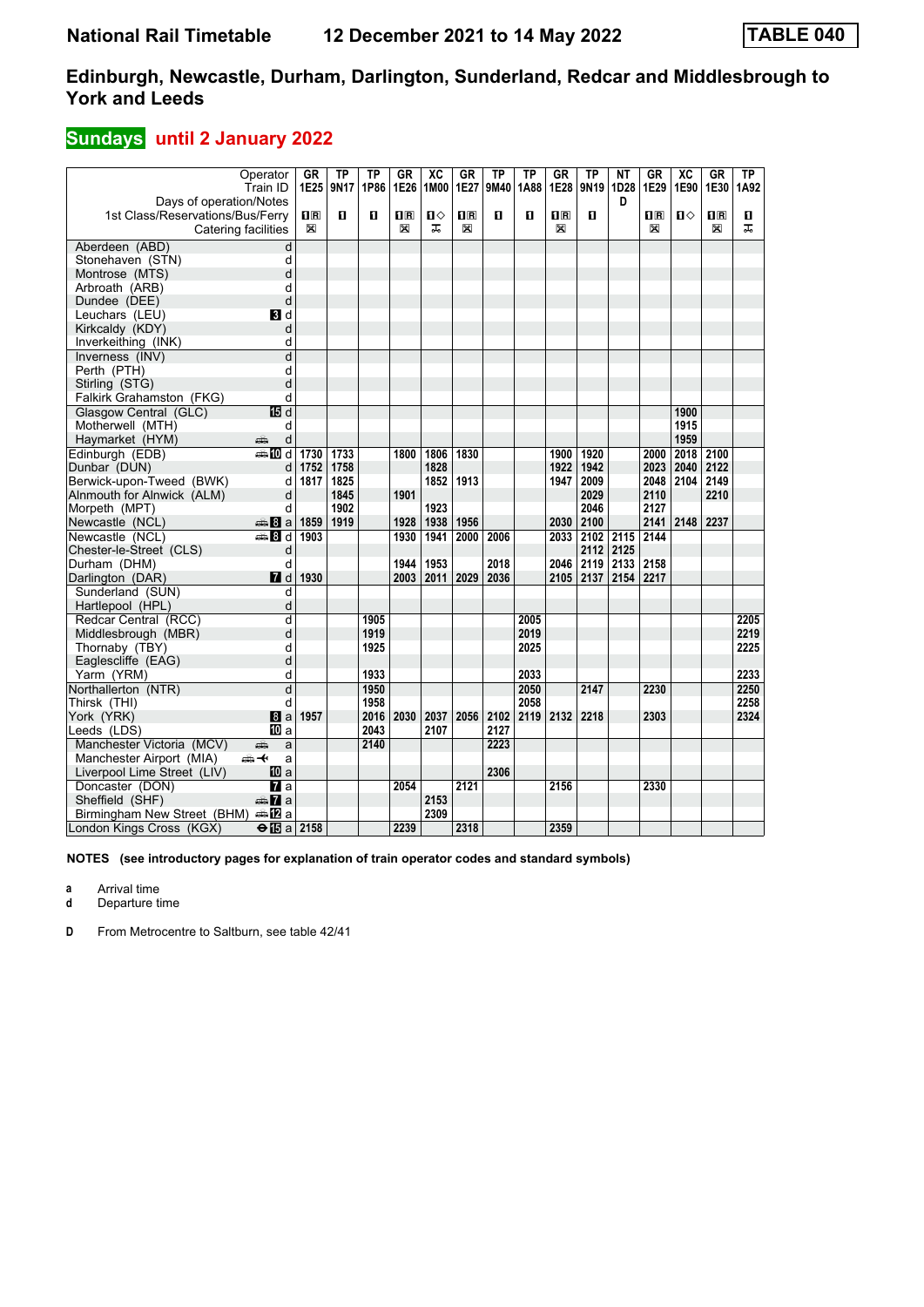## **Sundays** from 9 January to 13 February

| Days of operation/Notes                  | Operator<br>Train ID    | ТP<br>9M16 1Y16 | GR           | GR<br>1Y19     | ΤP<br>9M18 | GR<br>1Y20  | <b>TP</b><br>1P66 | <b>GR</b><br><b>1Y23</b> | $\overline{AC}$<br><b>1V54</b><br>A | TP<br>9M20 | G <sub>C</sub><br>1A60 | <b>GR</b><br>1Y24       | TP<br>1P68 | GR<br>1E08              | $\overline{X}C$<br><b>1V56</b><br>в | <b>TP</b><br>9M22 | <b>GR</b><br>1E09       | <b>TP</b><br>9N09 | ТP<br>1P70 |
|------------------------------------------|-------------------------|-----------------|--------------|----------------|------------|-------------|-------------------|--------------------------|-------------------------------------|------------|------------------------|-------------------------|------------|-------------------------|-------------------------------------|-------------------|-------------------------|-------------------|------------|
| 1st Class/Reservations/Bus/Ferry         |                         | 0               | $\mathbf{H}$ | $\mathbf{1}$ R | п          | 10 R        | п                 | 1 <sup>R</sup>           | П⇔                                  | п          | п⇔                     | $\overline{\mathbf{B}}$ | О          | $\overline{\mathbf{H}}$ | П⇔                                  | п                 | $\overline{\mathbf{H}}$ | $\mathbf{u}$      | O          |
|                                          | Catering facilities     | ᅚ               | X            | X              | ᅚ          | $\boxtimes$ | ᠼ                 | X                        | ᅚ                                   | ᠼ          | ᅭ                      | X                       | ᅚ          | ⊠                       | ᠼ                                   | ᅚ                 | X                       |                   | ᅚ          |
| Aberdeen (ABD)                           | d                       |                 |              |                |            |             |                   |                          |                                     |            |                        |                         |            |                         |                                     |                   |                         |                   |            |
| Stonehaven (STN)                         | d                       |                 |              |                |            |             |                   |                          |                                     |            |                        |                         |            |                         |                                     |                   |                         |                   |            |
| Montrose (MTS)                           | d                       |                 |              |                |            |             |                   |                          |                                     |            |                        |                         |            |                         |                                     |                   |                         |                   |            |
| Arbroath (ARB)                           | d                       |                 |              |                |            |             |                   |                          |                                     |            |                        |                         |            |                         |                                     |                   |                         |                   |            |
| Dundee (DEE)                             | d                       |                 |              |                |            |             |                   |                          |                                     |            |                        |                         |            |                         |                                     |                   |                         |                   |            |
| Leuchars (LEU)                           | BI d                    |                 |              |                |            |             |                   |                          |                                     |            |                        |                         |            |                         |                                     |                   |                         |                   |            |
| Kirkcaldy (KDY)                          | d                       |                 |              |                |            |             |                   |                          |                                     |            |                        |                         |            |                         |                                     |                   |                         |                   |            |
| Inverkeithing (INK)                      | d                       |                 |              |                |            |             |                   |                          |                                     |            |                        |                         |            |                         |                                     |                   |                         |                   |            |
| Inverness (INV)                          | d                       |                 |              |                |            |             |                   |                          |                                     |            |                        |                         |            |                         |                                     |                   |                         |                   |            |
| Perth (PTH)                              | d                       |                 |              |                |            |             |                   |                          |                                     |            |                        |                         |            |                         |                                     |                   |                         |                   |            |
| Stirling (STG)                           | d                       |                 |              |                |            |             |                   |                          |                                     |            |                        |                         |            |                         |                                     |                   |                         |                   |            |
| Falkirk Grahamston (FKG)                 | d                       |                 |              |                |            |             |                   |                          |                                     |            |                        |                         |            |                         |                                     |                   |                         |                   |            |
| Glasgow Central (GLC)                    | <b>個d</b>               |                 |              |                |            |             |                   |                          |                                     |            |                        |                         |            |                         |                                     |                   |                         |                   |            |
| Motherwell (MTH)                         | d                       |                 |              |                |            |             |                   |                          |                                     |            |                        |                         |            |                         |                                     |                   |                         |                   |            |
| Haymarket (HYM)                          | d<br>پېښ                |                 |              |                |            |             |                   |                          |                                     |            |                        |                         |            |                         |                                     |                   |                         |                   |            |
| Edinburgh (EDB)                          | $\blacksquare$ III d    |                 |              |                |            |             |                   |                          |                                     |            |                        |                         |            | 0900                    | 0908                                |                   | 0930                    | 0933              |            |
| Dunbar (DUN)                             | d                       |                 |              |                |            |             |                   |                          |                                     |            |                        |                         |            |                         |                                     |                   |                         | 0956              |            |
| Berwick-upon-Tweed (BWK)                 | d                       |                 |              |                |            |             |                   |                          |                                     |            |                        |                         |            |                         | 0951                                |                   | 1013                    | 1023              |            |
| Alnmouth for Alnwick (ALM)               | d                       |                 |              |                |            |             |                   |                          |                                     |            |                        |                         |            |                         |                                     |                   |                         | 1044              |            |
| Morpeth (MPT)                            | d                       |                 |              |                |            |             |                   |                          |                                     |            |                        |                         |            |                         |                                     |                   |                         | 1101              |            |
| Newcastle (NCL)                          | <del>⊯</del> 8a         |                 |              |                |            |             |                   |                          |                                     |            |                        |                         |            | 1023                    | 1035                                |                   | 1056                    | 1118              |            |
| Newcastle (NCL)                          | <b>et B</b> d           | 0749            | 0754         | 0825           | 0836       | 0855        |                   | 0925                     | 0935                                | 0939       |                        | 1000                    |            | 1027                    | 1039                                | 1047              | 1059                    |                   |            |
| Chester-le-Street (CLS)                  | d                       |                 |              |                |            |             |                   |                          |                                     | 0947       |                        |                         |            |                         |                                     |                   |                         |                   |            |
| Durham (DHM)                             | d                       | 0801            | 0808         | 0838           | 0848       | 0908        |                   | 0938                     | 0948                                | 0954       |                        |                         |            | 1041                    | 1052                                | 1059              |                         |                   |            |
| Darlington (DAR)                         | <b>7</b> d              | 0819            | 0827         | 0856           | 0906       | 0927        |                   | 0957                     | 1006                                | 1010       |                        | 1028                    |            | 1100                    | 1110                                | 1117              | 1128                    |                   |            |
| Sunderland (SUN)                         | d                       |                 |              |                |            |             |                   |                          |                                     |            | 0923                   |                         |            |                         |                                     |                   |                         |                   |            |
| Hartlepool (HPL)                         | d                       |                 |              |                |            |             |                   |                          |                                     |            | 0947                   |                         |            |                         |                                     |                   |                         |                   |            |
| Redcar Central (RCC)                     | d                       |                 |              |                |            |             |                   |                          |                                     |            |                        |                         | 1005       |                         |                                     |                   |                         |                   | 1105       |
| Middlesbrough (MBR)                      | d                       |                 |              |                |            |             | 0927              |                          |                                     |            |                        |                         | 1018       |                         |                                     |                   |                         |                   | 1118       |
| Thornaby (TBY)                           | d                       |                 |              |                |            |             | 0933              |                          |                                     |            |                        |                         | 1024       |                         |                                     |                   |                         |                   | 1124       |
| Eaglescliffe (EAG)                       | d                       |                 |              |                |            |             |                   |                          |                                     |            | 1007                   |                         |            |                         |                                     |                   |                         |                   |            |
| Yarm (YRM)                               | d                       |                 |              |                |            |             | 0941              |                          |                                     |            |                        |                         | 1033       |                         |                                     |                   |                         |                   | 1133       |
| Northallerton (NTR)                      | d                       |                 |              |                | 0917       |             |                   | 1009                     |                                     | 1021       | 1025                   |                         | 1050       | 1112                    |                                     | 1128              |                         |                   | 1149       |
| Thirsk (THI)                             | d                       |                 |              |                | 0927       |             |                   |                          |                                     |            | 1034                   |                         | 1058       |                         |                                     |                   |                         |                   | 1158       |
| York (YRK)                               | 8a                      | 0845            | 0855         | 0922           | 0946       | 0954        | 1015              | 1029                     | 1032                                | 1045       | 1052                   | 1055                    | 1115       | 1131                    | 1138                                | 1147              | 1155                    |                   | 1215       |
| Leeds (LDS)                              | 100 a                   | 0912            |              |                | 1014       |             | 1043              |                          | 1059                                | 1111       |                        |                         | 1143       |                         | 1207                                | 1212              |                         |                   | 1243       |
| Manchester Piccadilly (MAN)              | da <mark>n</mark> ⊡ al  | 1018            |              |                | 1116       |             | 1151              |                          |                                     | 1219       |                        |                         | 1250       |                         |                                     | 1319              |                         |                   | 1343       |
| Manchester Airport (MIA)                 | ക≁<br>a                 |                 |              |                |            |             |                   |                          |                                     |            |                        |                         |            |                         |                                     |                   |                         |                   |            |
| Liverpool Lime Street (LIV)              | <b>ID</b> a             |                 |              |                |            |             |                   |                          |                                     |            |                        |                         |            |                         |                                     |                   |                         |                   |            |
| Doncaster (DON)                          | $\mathbf{z}$ a          |                 |              |                |            |             |                   | 1053                     | 1130                                |            |                        |                         |            | 1155                    |                                     |                   |                         |                   |            |
| Sheffield (SHF)                          | $\oplus \mathbf{Z}$ a   |                 |              |                |            |             |                   |                          | 1154<br>1306                        |            |                        |                         |            |                         | 1254                                |                   |                         |                   |            |
| Birmingham New Street (BHM) $\oplus$ 2 a |                         |                 |              | 1054 1138      |            |             |                   |                          |                                     |            | 1241 1255              |                         |            |                         | 1406                                |                   |                         |                   |            |
| London Kings Cross (KGX)                 | $\Theta$ $\mathbf{E}$ a |                 |              |                |            | 1156        |                   | 1240                     |                                     |            |                        |                         |            | 1340                    |                                     |                   | 1349                    |                   |            |

**NOTES (see introductory pages for explanation of train operator codes and standard symbols)**

**a** Arrival time

**d** Departure time

**A** To Bristol Temple Meads, see table 50

**B** To Plymouth, see table 50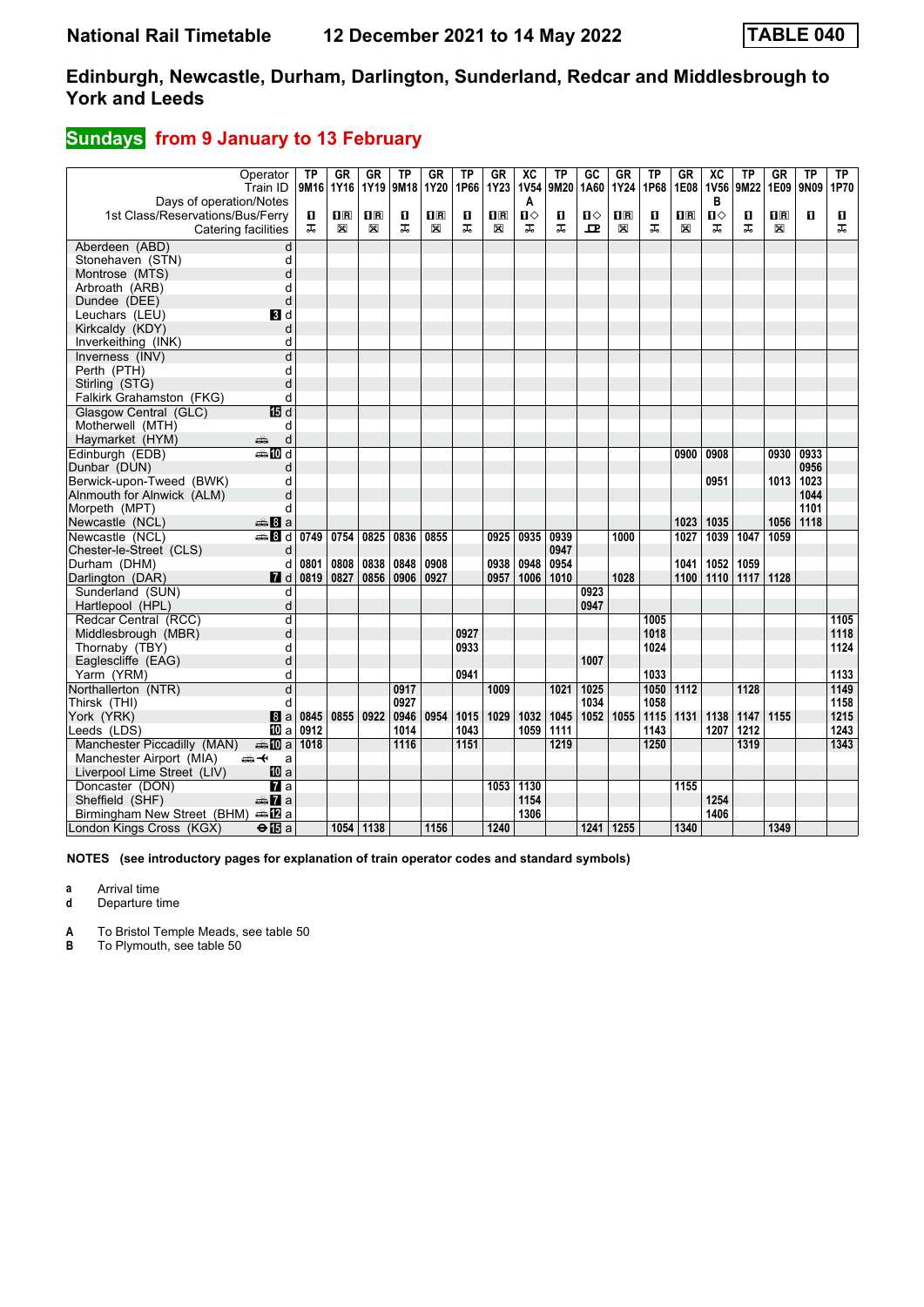## **Sundays** from 9 January to 13 February

|                                  | Operator<br>Train ID   | GR       | XC<br>1E10 1V58 | ТP<br>9M24 | GR<br><b>1E11</b>       | LD<br>1E82          | TP<br>1P72 | GR<br>1E12     | $\overline{AC}$<br><b>1V60</b> | GC<br>1A61 | TP<br>9M26 | GR<br>1E95                                      | GR<br>1E13              | ΤP<br>1P74 | GR<br>1Y35     | <b>GR</b><br>1E14       | $\overline{X}C$<br><b>1V62</b> | <b>TP</b><br>9M28 | GR.<br>1E96  |
|----------------------------------|------------------------|----------|-----------------|------------|-------------------------|---------------------|------------|----------------|--------------------------------|------------|------------|-------------------------------------------------|-------------------------|------------|----------------|-------------------------|--------------------------------|-------------------|--------------|
| Days of operation/Notes          |                        |          | A               |            |                         |                     |            |                | в                              |            |            |                                                 |                         |            |                |                         | A                              |                   |              |
| 1st Class/Reservations/Bus/Ferry |                        | 0 R<br>X | ்ப              | П<br>ᅚ     | $\overline{\mathbf{R}}$ | $\blacksquare$<br>ᠼ | П<br>ᠼ     | $\mathbf{H}$ R | П⇔                             | Ⅱ♦         | O<br>ᅚ     | $\overline{\mathbf{H}}$ $\overline{\mathbf{R}}$ | $\overline{\mathbf{H}}$ | п<br>ᠼ     | 1 <sup>R</sup> | $\overline{\mathbf{H}}$ | ்ப                             | O<br>ᠼ            | $\mathbf{H}$ |
|                                  | Catering facilities    |          | ᠼ               |            | ⊠                       |                     |            | X              | ᠼ                              | ᇁ          |            | X                                               | X                       |            | X              | X                       | ᅚ                              |                   | X            |
| Aberdeen (ABD)                   | d                      |          |                 |            |                         |                     |            |                |                                |            |            |                                                 |                         |            |                |                         |                                |                   |              |
| Stonehaven (STN)                 | d                      |          |                 |            |                         |                     |            |                |                                |            |            |                                                 |                         |            |                |                         |                                |                   |              |
| Montrose (MTS)                   | d                      |          |                 |            |                         |                     |            |                |                                |            |            |                                                 |                         |            |                |                         |                                |                   |              |
| Arbroath (ARB)                   | d                      |          |                 |            |                         |                     |            |                |                                |            |            |                                                 |                         |            |                |                         |                                |                   |              |
| Dundee (DEE)                     | d                      |          |                 |            |                         |                     |            |                |                                |            |            |                                                 |                         |            |                |                         |                                |                   |              |
| Leuchars (LEU)                   | BI d                   |          |                 |            |                         |                     |            |                |                                |            |            |                                                 |                         |            |                |                         |                                |                   |              |
| Kirkcaldy (KDY)                  | d                      |          |                 |            |                         |                     |            |                |                                |            |            |                                                 |                         |            |                |                         |                                |                   |              |
| Inverkeithing (INK)              | d                      |          |                 |            |                         |                     |            |                |                                |            |            |                                                 |                         |            |                |                         |                                |                   |              |
| Inverness (INV)                  | d                      |          |                 |            |                         |                     |            |                |                                |            |            |                                                 |                         |            |                |                         |                                |                   |              |
| Perth (PTH)                      | d                      |          |                 |            |                         |                     |            |                |                                |            |            |                                                 |                         |            |                |                         |                                |                   |              |
| Stirling (STG)                   | d                      |          |                 |            |                         |                     |            |                |                                |            |            |                                                 |                         |            |                |                         |                                |                   |              |
| Falkirk Grahamston (FKG)         | d                      |          |                 |            |                         |                     |            |                |                                |            |            |                                                 |                         |            |                |                         |                                |                   |              |
| Glasgow Central (GLC)            | 個 d                    |          |                 |            |                         |                     |            |                |                                |            |            |                                                 |                         |            |                |                         |                                |                   |              |
| Motherwell (MTH)                 | d                      |          |                 |            |                         |                     |            |                |                                |            |            |                                                 |                         |            |                |                         |                                |                   |              |
| Haymarket (HYM)                  | d<br>پپ                |          |                 |            |                         |                     |            |                |                                |            |            |                                                 |                         |            |                |                         |                                |                   |              |
| Edinburgh (EDB)                  | $\bigoplus$ 10 d       | 1000     |                 |            | 1030                    | 1053                |            | 1100           | 1105                           |            |            | 1120                                            | 1130                    |            |                | 1200                    |                                |                   | 1220         |
| Dunbar (DUN)                     | d                      |          |                 |            |                         |                     |            |                | 1126                           |            |            |                                                 |                         |            |                |                         |                                |                   |              |
| Berwick-upon-Tweed (BWK)         | d                      |          |                 |            | 1112                    |                     |            |                | 1150                           |            |            |                                                 | 1212                    |            |                |                         |                                |                   |              |
| Alnmouth for Alnwick (ALM)       | d                      | 1101     |                 |            |                         |                     |            |                | 1210                           |            |            |                                                 |                         |            |                | 1301                    |                                |                   |              |
| Morpeth (MPT)                    | d                      |          |                 |            |                         | 1203                |            |                |                                |            |            | 1234                                            |                         |            |                |                         |                                |                   | 1333         |
| Newcastle (NCL)                  | $\clubsuit 8a$         | 1127     |                 |            | 1156                    | 1217                |            | 1223           | 1236                           |            |            | 1248                                            | 1256                    |            |                | 1327                    |                                |                   | 1347         |
| Newcastle (NCL)                  | <del>e</del> 8d        | 1130     | 1140            | 1144       | 1158                    | 1220                |            | 1225           | 1240                           |            | 1244       | 1251                                            | 1259                    |            | 1315           | 1330                    | 1339                           | 1343              | 1350         |
| Chester-le-Street (CLS)          | d                      |          |                 | 1154       |                         |                     |            |                |                                |            |            |                                                 |                         |            |                |                         |                                | 1352              |              |
| Durham (DHM)                     | d                      | 1143     | 1153            | 1201       |                         |                     |            | 1239           | 1252                           |            | 1257       | 1305                                            |                         |            | 1328           | 1343                    | 1353                           | 1359              | 1404         |
| Darlington (DAR)                 | <b>7</b> d             | 1202     | 1211            | 1219       | 1227                    |                     |            | 1258           | 1310                           |            | 1316       | 1324                                            | 1329                    |            | 1347           | 1402                    | 1411                           | 1416              |              |
| Sunderland (SUN)                 | d                      |          |                 |            |                         |                     |            |                |                                | 1212       |            |                                                 |                         |            |                |                         |                                |                   |              |
| Hartlepool (HPL)                 | d                      |          |                 |            |                         |                     |            |                |                                | 1236       |            |                                                 |                         |            |                |                         |                                |                   |              |
| Redcar Central (RCC)             | d                      |          |                 |            |                         |                     | 1205       |                |                                |            |            |                                                 |                         | 1305       |                |                         |                                |                   |              |
| Middlesbrough (MBR)              | d                      |          |                 |            |                         |                     | 1218       |                |                                |            |            |                                                 |                         | 1318       |                |                         |                                |                   |              |
| Thornaby (TBY)                   | d                      |          |                 |            |                         |                     | 1224       |                |                                |            |            |                                                 |                         | 1324       |                |                         |                                |                   |              |
| Eaglescliffe (EAG)               | d                      |          |                 |            |                         |                     |            |                |                                | 1257       |            |                                                 |                         |            |                |                         |                                |                   |              |
| Yarm (YRM)                       | d                      |          |                 |            |                         |                     | 1233       |                |                                |            |            |                                                 |                         | 1333       |                |                         |                                |                   |              |
| Northallerton (NTR)              | d                      |          |                 | 1230       |                         |                     | 1249       | 1310           |                                | 1315       | 1327       |                                                 |                         | 1348       | 1400           |                         |                                |                   |              |
| Thirsk (THI)                     | d                      |          |                 |            |                         |                     | 1258       |                |                                | 1325       |            |                                                 |                         | 1356       |                |                         |                                |                   |              |
| York (YRK)                       | l8 a                   | 1229     | 1237            | 1249       | 1254                    |                     | 1315       | 1330           | 1336                           | 1342       | 1346       | 1351                                            | 1358                    | 1413       | 1420           | 1429                    | 1437                           | 1442              | 1446         |
| Leeds (LDS)                      | <b>ID</b> a            |          | 1307            | 1317       |                         |                     | 1343       |                | 1407                           |            | 1411       |                                                 |                         | 1443       |                |                         | 1507                           | 1513              |              |
| Manchester Piccadilly (MAN)      | ⊯‱ MD a                |          |                 | 1416       |                         |                     | 1443       |                |                                |            | 1516       |                                                 |                         | 1543       |                |                         |                                | 1616              |              |
| Manchester Airport (MIA)         | <del>∰ ≮</del><br>a    |          |                 |            |                         |                     |            |                |                                |            |            |                                                 |                         |            |                |                         |                                |                   |              |
| Liverpool Lime Street (LIV)      | 100 a                  |          |                 |            |                         |                     |            |                |                                |            |            |                                                 |                         |            |                |                         |                                |                   |              |
| Doncaster (DON)                  | $\mathbf{z}$ a         | 1253     |                 |            |                         |                     |            | 1354           |                                |            |            |                                                 |                         |            | 1445           | 1453                    |                                |                   |              |
| Sheffield (SHF)                  | <del>m</del> ⊾ a       |          | 1354            |            |                         |                     |            |                | 1452                           |            |            |                                                 |                         |            |                |                         | 1554                           |                   |              |
| Birmingham New Street (BHM)      | ana <mark>na</mark> na |          | 1506            |            |                         |                     |            |                | 1604                           |            |            |                                                 |                         |            |                |                         | 1706                           |                   |              |
| London Kings Cross (KGX)         | $\Theta$ is a 1440     |          |                 |            |                         | 1445 1456           |            | 1540           |                                | 1542       |            |                                                 | 1547 1551               |            | 1627 1641      |                         |                                |                   | 1645         |

**NOTES (see introductory pages for explanation of train operator codes and standard symbols)**

**a** Arrival time

**d** Departure time

**A** To Bristol Temple Meads, see table 50

**B** To Plymouth, see table 50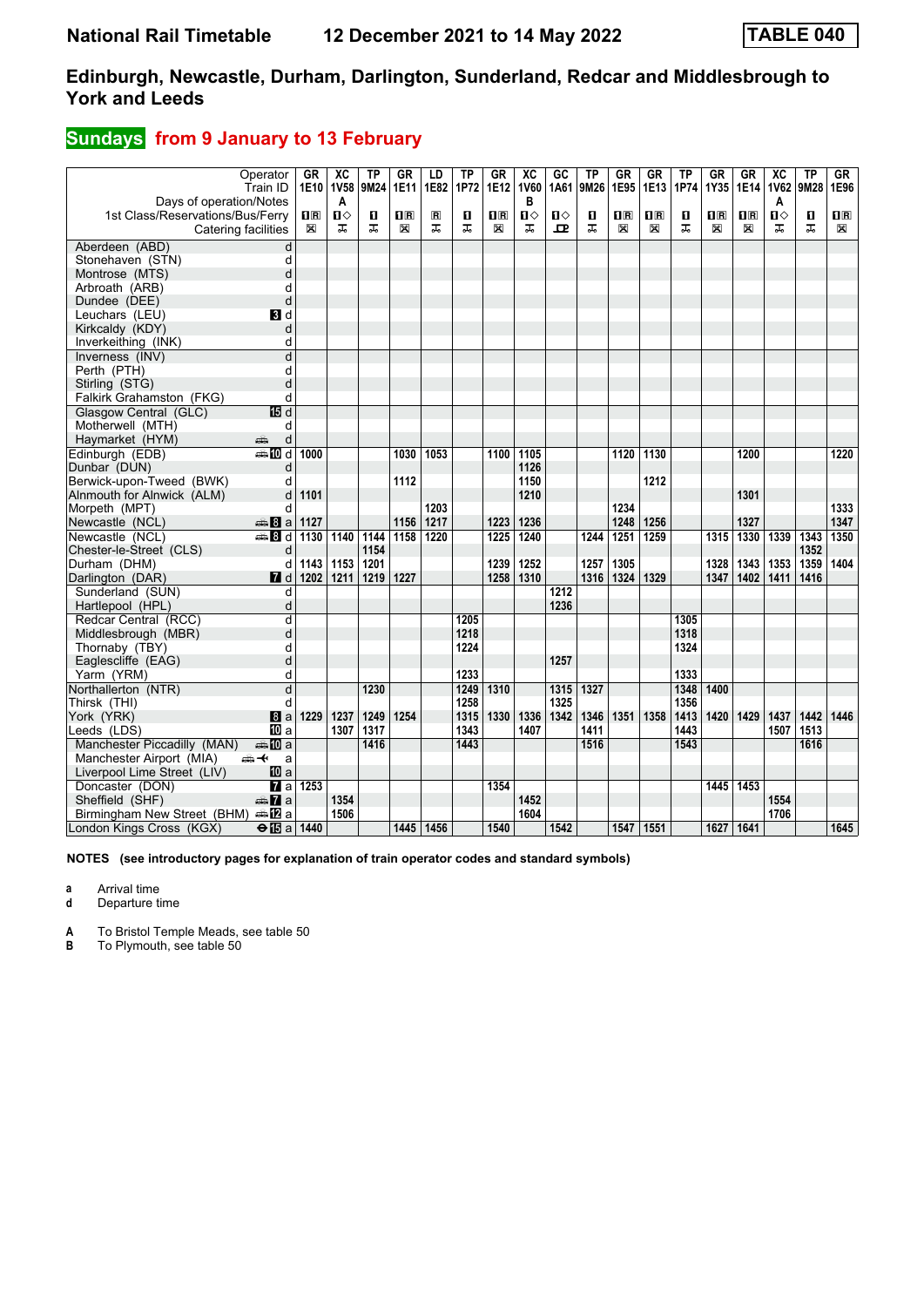# **Sundays from 9 January to 13 February**

|                                              | Operator<br>Train ID    | GR<br>1E15     | <b>TP</b><br>1P76 | GR<br>1Y38     | GR<br>1E16     | XC<br><b>1V64</b> | ΝT<br>2K02 | GC<br>1A65 | $\overline{AC}$<br><b>1V64</b> | TP<br>9M30 | GR<br>1E97              | GR<br>1E17              | ТP<br>1P78 | GR<br>1E18              | $\overline{X}C$<br>1V66 | <b>TP</b><br>9M32 | GR<br>1E19 | GR<br>1Y42 | TP<br>9N14 |
|----------------------------------------------|-------------------------|----------------|-------------------|----------------|----------------|-------------------|------------|------------|--------------------------------|------------|-------------------------|-------------------------|------------|-------------------------|-------------------------|-------------------|------------|------------|------------|
| Days of operation/Notes                      |                         |                |                   |                |                | D                 | C          |            | Е                              |            |                         |                         |            |                         | Α                       |                   |            |            |            |
| 1st Class/Reservations/Bus/Ferry             |                         | 1 <sub>R</sub> | п                 | $\mathbf{H}$ R | 1 <sup>R</sup> | Ⅱ♦                |            | п⇔         | П⇔                             | О          | $\overline{\mathbf{H}}$ | $\overline{\mathbf{B}}$ | п          | $\overline{\mathbf{H}}$ | $\mathbf{u}$            | п                 | $n_{R}$    | 1R         | п          |
| Catering facilities                          |                         | ⊠              | ᅚ                 | X              | X              | ᠼ                 |            | ᅭ          | ᠼ                              | ᠼ          | X                       | $\mathbb{X}$            | ᠼ          | X                       |                         | ㅈ                 | X          | X          |            |
| Aberdeen (ABD)                               | d                       | 0947           |                   |                |                |                   |            |            |                                |            |                         |                         |            |                         | 1110                    |                   | 1147       |            |            |
| Stonehaven (STN)                             | d                       | 1006           |                   |                |                |                   |            |            |                                |            |                         |                         |            |                         | 1127                    |                   | 1206       |            |            |
| Montrose (MTS)                               | d                       | 1028           |                   |                |                |                   |            |            |                                |            |                         |                         |            |                         | 1149                    |                   | 1228       |            |            |
| Arbroath (ARB)                               | d                       | 1045           |                   |                |                |                   |            |            |                                |            |                         |                         |            |                         | 1204                    |                   | 1245       |            |            |
| Dundee (DEE)                                 | d                       | 1104           |                   |                |                |                   |            |            |                                |            |                         |                         |            |                         | 1222                    |                   | 1304       |            |            |
| Leuchars (LEU)                               | <b>B</b> d              | 1118           |                   |                |                |                   |            |            |                                |            |                         |                         |            |                         |                         |                   | 1318       |            |            |
| Kirkcaldy (KDY)                              | d                       | 1143           |                   |                |                |                   |            |            |                                |            |                         |                         |            |                         |                         |                   | 1344       |            |            |
| Inverkeithing (INK)                          | d                       | 1159           |                   |                |                |                   |            |            |                                |            |                         |                         |            |                         |                         |                   | 1404       |            |            |
| Inverness (INV)                              | d                       |                |                   |                |                |                   |            |            |                                |            |                         | 0940                    |            |                         |                         |                   |            |            |            |
| Perth (PTH)                                  | d                       |                |                   |                |                |                   |            |            |                                |            |                         | 1201                    |            |                         |                         |                   |            |            |            |
| Stirling (STG)                               | d                       |                |                   |                |                |                   |            |            |                                |            |                         | 1238                    |            |                         |                         |                   |            |            |            |
| Falkirk Grahamston (FKG)                     | d                       |                |                   |                |                |                   |            |            |                                |            |                         | 1251                    |            |                         |                         |                   |            |            |            |
| Glasgow Central (GLC)                        | 15日 d                   |                |                   |                |                |                   |            |            |                                |            |                         |                         |            |                         |                         |                   |            |            |            |
| Motherwell (MTH)                             | d                       |                |                   |                |                |                   |            |            |                                |            |                         |                         |            |                         |                         |                   |            |            |            |
| Haymarket (HYM)                              | پېښ<br>d                | 1218           |                   |                |                |                   |            |            |                                |            |                         | 1315                    |            |                         | 1339                    |                   | 1421       |            |            |
| Edinburgh (EDB)                              | <b>●IIId</b>            | 1230           |                   |                | 1300           | 1308              |            |            | 1308                           |            | 1320                    | 1330                    |            | 1400                    | 1408                    |                   | 1430       |            | 1425       |
| Dunbar (DUN)                                 | d                       |                |                   |                |                | 1329              |            |            | 1329                           |            |                         |                         |            |                         |                         |                   |            |            | 1453       |
| Berwick-upon-Tweed (BWK)                     | d                       | 1313           |                   |                | 1343           |                   |            |            |                                |            |                         | 1413                    |            |                         | 1449                    |                   |            |            | 1520       |
| Alnmouth for Alnwick (ALM)                   | d                       |                |                   |                |                | 1411              |            |            | 1411                           |            |                         |                         |            | 1501                    |                         |                   |            |            | 1540       |
| Morpeth (MPT)                                | d                       |                |                   |                |                |                   |            |            |                                |            |                         |                         |            |                         | 1520                    |                   |            |            | 1557       |
| Newcastle (NCL)                              | $\frac{3}{2}$ 8 a       | 1356           |                   |                | 1426           | 1437              |            |            | 1437                           |            | 1444                    | 1456                    |            | 1528                    | 1535                    |                   | 1554       |            | 1612       |
| Newcastle (NCL)                              | $\oplus$ 8 d            | 1359           |                   | 1416           | 1431           | 1438              |            |            | 1441                           | 1443       | 1451                    | 1459                    |            | 1531                    | 1540                    | 1543              | 1556       | 1606       |            |
| Chester-le-Street (CLS)                      | d                       |                |                   |                |                |                   |            |            |                                |            |                         |                         |            |                         |                         | 1553              |            |            |            |
| Durham (DHM)                                 | d                       |                |                   | 1429           |                | 1451              |            |            | 1454                           | 1455       | 1504                    |                         |            | 1544                    | 1553                    | 1600              |            | 1620       |            |
| Darlington (DAR)                             | 7d                      | 1431           |                   | 1449           | 1500           | 1508              | 1509a      |            | 1512                           | 1513       | 1523                    | 1528                    |            | 1603                    | 1611                    | 1618              | 1626       | 1639       |            |
| Sunderland (SUN)                             | d                       |                |                   |                |                |                   |            | 1412       |                                |            |                         |                         |            |                         |                         |                   |            |            |            |
| Hartlepool (HPL)                             | d                       |                |                   |                |                |                   | 1425       | 1437       |                                |            |                         |                         |            |                         |                         |                   |            |            |            |
| Redcar Central (RCC)                         | d                       |                | 1403              |                |                |                   |            |            |                                |            |                         |                         | 1505       |                         |                         |                   |            |            |            |
| Middlesbrough (MBR)                          | d                       |                | 1415              |                |                |                   |            |            |                                |            |                         |                         | 1518       |                         |                         |                   |            |            |            |
| Thornaby (TBY)                               | d                       |                | 1421              |                |                |                   |            |            |                                |            |                         |                         | 1524       |                         |                         |                   |            |            |            |
| Eaglescliffe (EAG)                           | d                       |                |                   |                |                |                   | 1449       | 1456       |                                |            |                         |                         |            |                         |                         |                   |            |            |            |
| Yarm (YRM)                                   | d                       |                | 1432              |                |                |                   |            |            |                                |            |                         |                         | 1533       |                         |                         |                   |            |            |            |
| Northallerton (NTR)                          | $\overline{\mathsf{d}}$ |                | 1447              | 1502           |                |                   |            | 1513       |                                | 1525       |                         |                         | 1549       |                         |                         | 1629              |            | 1651       |            |
| Thirsk (THI)                                 | d                       |                | 1455              |                |                |                   |            | 1524       |                                |            |                         |                         | 1559       |                         |                         |                   |            |            |            |
| York (YRK)                                   | 8a                      | 1458           | 1513              | 1521           | 1527           | 1535              |            | 1540       | 1541                           | 1544       | 1553                    | 1558                    | 1616       | 1630                    | 1637                    | 1647              | 1655       | 1710       |            |
| Leeds (LDS)                                  | <b>ID</b> a             |                | 1543              |                |                | 1607              |            |            | 1607                           | 1611       |                         |                         | 1643       |                         | 1709                    | 1713              |            |            |            |
| Manchester Piccadilly (MAN)                  | <b>美的a</b>              |                | 1643              |                |                |                   |            |            |                                | 1716       |                         |                         | 1743       |                         |                         | 1816              |            |            |            |
| Manchester Airport (MIA)                     | ക≁<br>a                 |                |                   |                |                |                   |            |            |                                |            |                         |                         |            |                         |                         |                   |            |            |            |
| Liverpool Lime Street (LIV)                  | 100 a                   |                |                   |                |                |                   |            |            |                                |            |                         |                         |            |                         |                         |                   |            |            |            |
| Doncaster (DON)                              | $\overline{a}$          |                |                   | 1545           | 1552           |                   |            |            |                                |            |                         |                         |            | 1654                    |                         |                   |            | 1734       |            |
| Sheffield (SHF)                              | $\oplus \mathbf{Z}$ a   |                |                   |                |                | 1652              |            |            | 1652                           |            |                         |                         |            |                         | 1754                    |                   |            |            |            |
| Birmingham New Street (BHM) $\triangleq 2$ a |                         |                |                   |                |                | 1804              |            |            | 1804                           |            |                         |                         |            |                         | 1906                    |                   |            |            |            |
| London Kings Cross (KGX)                     | $\Theta$ is a 1651      |                |                   | 1736 1741      |                |                   |            | 1742       |                                |            |                         | 1748 1754               |            | 1842                    |                         |                   | 1851 1917  |            |            |

**NOTES (see introductory pages for explanation of train operator codes and standard symbols)**

**a** Arrival time

**d** Departure time

**A** To Bristol Temple Meads, see table 50

**C** From Hartlepool to Darlington, see table 41<br> **D** Runs from 16 January. To Plymouth, see table<br> **E** Runs 9 January only. To Plymouth, see table Runs from 16 January. To Plymouth, see table 50

**E** Runs 9 January only. To Plymouth, see table 50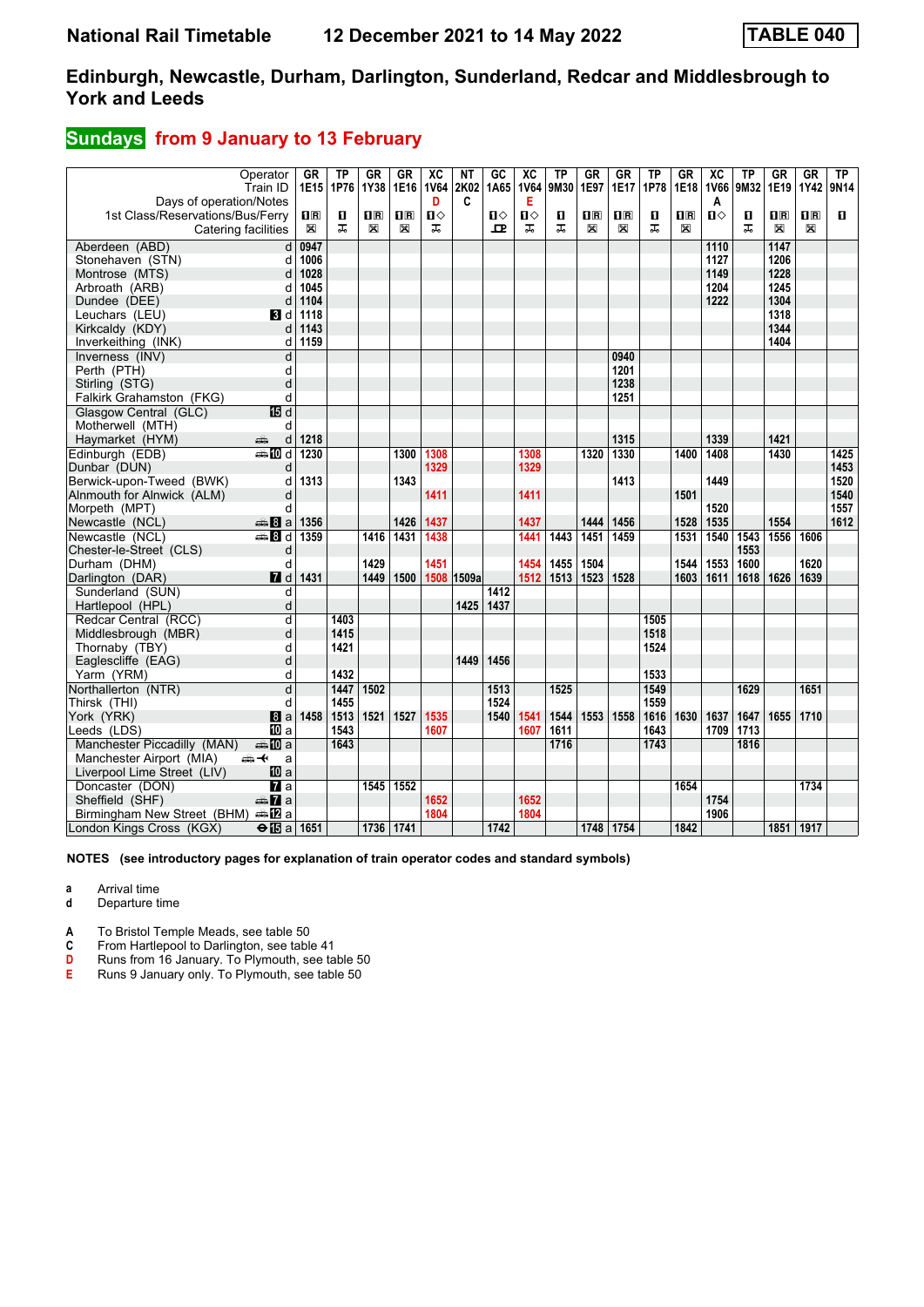## **Sundays** from 9 January to 13 February

| Days of operation/Notes          | Operator<br>Train ID    | ТP<br>1P80 | GR<br>1E98              | GR<br>1E20     | $\overline{X}C$<br><b>1V68</b><br>в | ТP<br>9M34 | GR<br>1E21  | LD<br>1E86     | <b>TP</b><br>1P82 | <b>GR</b><br>1E22       | $\overline{AC}$<br><b>1V70</b><br>A | ΤP<br>9M36 | GR<br>1E99     | <b>GR</b><br>1E23       | ΤP<br>1P84 | GR<br>1E24     | $\overline{X}C$<br><b>1V72</b><br>A | NΤ<br>2K04<br>C | GC<br>1A69 |
|----------------------------------|-------------------------|------------|-------------------------|----------------|-------------------------------------|------------|-------------|----------------|-------------------|-------------------------|-------------------------------------|------------|----------------|-------------------------|------------|----------------|-------------------------------------|-----------------|------------|
| 1st Class/Reservations/Bus/Ferry |                         | П          | $\overline{\mathbf{B}}$ | $\mathbf{H}$ R | $\mathbf{u}$                        | п          | $n_{\rm R}$ | $\blacksquare$ | О                 | $\overline{\mathbf{R}}$ | $\mathbf{u}$                        | 0          | $\mathbf{H}$ R | $\overline{\mathbf{H}}$ | п          | $\mathbf{H}$ R | ்ப                                  |                 | Ⅱ♦         |
|                                  | Catering facilities     | ᅚ          | X                       | X              | ᠼ                                   | ᠼ          | X           | ᠼ              | ㅈ                 | X                       | ㅈ                                   | ᠼ          | X              | X                       |            | X              | ᅚ                                   |                 | ᇁ          |
| Aberdeen (ABD)                   | d                       |            |                         |                |                                     |            |             |                |                   |                         |                                     |            |                | 1347                    |            |                |                                     |                 |            |
| Stonehaven (STN)                 | d                       |            |                         |                |                                     |            |             |                |                   |                         |                                     |            |                | 1406                    |            |                |                                     |                 |            |
| Montrose (MTS)                   | d                       |            |                         |                |                                     |            |             |                |                   |                         |                                     |            |                | 1428                    |            |                |                                     |                 |            |
| Arbroath (ARB)                   | d                       |            |                         |                |                                     |            |             |                |                   |                         |                                     |            |                | 1445                    |            |                |                                     |                 |            |
| Dundee (DEE)                     | d                       |            |                         |                |                                     |            |             |                |                   |                         |                                     |            |                | 1503                    |            |                |                                     |                 |            |
| Leuchars (LEU)                   | <b>B</b> Id             |            |                         |                |                                     |            |             |                |                   |                         |                                     |            |                | 1517                    |            |                |                                     |                 |            |
| Kirkcaldy (KDY)                  | d                       |            |                         |                |                                     |            |             |                |                   |                         |                                     |            |                | 1543                    |            |                |                                     |                 |            |
| Inverkeithing (INK)              | d                       |            |                         |                |                                     |            |             |                |                   |                         |                                     |            |                | 1601                    |            |                |                                     |                 |            |
| Inverness (INV)                  | $\overline{\mathsf{d}}$ |            |                         |                |                                     |            |             |                |                   |                         |                                     |            |                |                         |            |                |                                     |                 |            |
| Perth (PTH)                      | d                       |            |                         |                |                                     |            |             |                |                   |                         |                                     |            |                |                         |            |                |                                     |                 |            |
| Stirling (STG)                   | d                       |            |                         |                |                                     |            |             |                |                   |                         |                                     |            |                |                         |            |                |                                     |                 |            |
| Falkirk Grahamston (FKG)         | d                       |            |                         |                |                                     |            |             |                |                   |                         |                                     |            |                |                         |            |                |                                     |                 |            |
| Glasgow Central (GLC)            | 15日 d                   |            |                         |                |                                     |            |             |                |                   |                         |                                     |            |                |                         |            |                |                                     |                 |            |
| Motherwell (MTH)                 | d                       |            |                         |                |                                     |            |             |                |                   |                         |                                     |            |                |                         |            |                |                                     |                 |            |
| Haymarket (HYM)                  | پېښتنه<br>d             |            |                         |                |                                     |            |             |                |                   |                         |                                     |            |                | 1620                    |            |                |                                     |                 |            |
| Edinburgh (EDB)                  | <b>●和d</b>              |            | 1450                    | 1500           | 1508                                |            | 1530        | 1545           |                   | 1600                    | 1608                                |            | 1620           | 1630                    |            | 1700           | 1708                                |                 |            |
| Dunbar (DUN)                     | d                       |            |                         |                | 1529                                |            |             |                |                   |                         |                                     |            |                |                         |            |                | 1729                                |                 |            |
| Berwick-upon-Tweed (BWK)         | d                       |            | 1532                    |                |                                     |            | 1612        |                |                   |                         |                                     |            |                | 1713                    |            |                | 1753                                |                 |            |
| Alnmouth for Alnwick (ALM)       | d                       |            |                         |                |                                     |            |             |                |                   | 1701                    | 1708                                |            |                |                         |            |                |                                     |                 |            |
| Morpeth (MPT)                    | d                       |            |                         |                | 1622                                |            |             | 1700           |                   |                         | 1722                                |            | 1733           |                         |            |                |                                     |                 |            |
| Newcastle (NCL)                  | $\frac{3}{2}$ 8 a       |            | 1616                    | 1623           | 1636                                |            | 1656        | 1713           |                   | 1727                    | 1736                                |            | 1747           | 1756                    |            | 1823           | 1836                                |                 |            |
| Newcastle (NCL)                  | <b>▲Bd</b>              |            | 1618                    | 1626           | 1640                                | 1644       | 1701        | 1716           |                   | 1730                    | 1739                                | 1743       | 1752           | 1800                    |            | 1828           | 1839                                |                 |            |
| Chester-le-Street (CLS)          | d                       |            |                         |                |                                     | 1653       |             |                |                   |                         |                                     | 1752       |                |                         |            |                |                                     |                 |            |
| Durham (DHM)                     | d                       |            | 1632                    | 1640           | 1653                                | 1700       |             |                |                   | 1743                    | 1753                                | 1759       |                |                         |            | 1842           | 1851                                |                 |            |
| Darlington (DAR)                 | 7d                      |            | 1650                    | 1700           | 1711                                | 1718       | 1729        |                |                   | 1802                    | 1811                                | 1817       | 1821           | 1830                    |            | 1901           | 1908                                | 1908a           |            |
| Sunderland (SUN)                 | d                       |            |                         |                |                                     |            |             |                |                   |                         |                                     |            |                |                         |            |                |                                     |                 | 1812       |
| Hartlepool (HPL)                 | d                       |            |                         |                |                                     |            |             |                |                   |                         |                                     |            |                |                         |            |                |                                     | 1825            | 1836       |
| Redcar Central (RCC)             | d                       | 1605       |                         |                |                                     |            |             |                | 1705              |                         |                                     |            |                |                         | 1802       |                |                                     |                 |            |
| Middlesbrough (MBR)              | d                       | 1618       |                         |                |                                     |            |             |                | 1718              |                         |                                     |            |                |                         | 1815       |                |                                     |                 |            |
| Thornaby (TBY)                   | d                       | 1624       |                         |                |                                     |            |             |                | 1724              |                         |                                     |            |                |                         | 1821       |                |                                     |                 |            |
| Eaglescliffe (EAG)               | d                       |            |                         |                |                                     |            |             |                |                   |                         |                                     |            |                |                         |            |                |                                     | 1849            | 1857       |
| Yarm (YRM)                       | d                       | 1633       |                         |                |                                     |            |             |                | 1733              |                         |                                     |            |                |                         | 1829       |                |                                     |                 |            |
| Northallerton (NTR)              | d                       |            |                         |                |                                     | 1729       |             |                | 1750              |                         |                                     | 1828       | 1833           |                         | 1844       | 1913           |                                     |                 | 1920       |
| Thirsk (THI)                     | d                       | 1655       |                         |                |                                     |            |             |                | 1759              |                         |                                     |            |                |                         | 1853       |                |                                     |                 | 1929       |
| York (YRK)                       | 8a                      | 1715       | 1719                    | 1727           | 1740                                | 1748       | 1756        |                | 1816              | 1829                    | 1840                                | 1847       | 1853           | 1858                    | 1912       | 1932           | 1936                                |                 | 1945       |
| Leeds (LDS)                      | <b>ID</b> a             | 1744       |                         |                | 1807                                | 1817       |             |                | 1843              |                         | 1907                                | 1913       |                |                         | 1943       |                | 2007                                |                 |            |
| Manchester Piccadilly (MAN)      | a‱Ma                    | 1843       |                         |                |                                     | 1916       |             |                | 1943              |                         |                                     | 2016       |                |                         | 2046       |                |                                     |                 |            |
| Manchester Airport (MIA)         | ⇜↞<br>a                 |            |                         |                |                                     |            |             |                |                   |                         |                                     |            |                |                         |            |                |                                     |                 |            |
| Liverpool Lime Street (LIV)      | 10 a                    |            |                         |                |                                     |            |             |                |                   |                         |                                     |            |                |                         |            |                |                                     |                 |            |
| Doncaster (DON)                  | $\overline{a}$          |            |                         | 1752           |                                     |            |             |                |                   | 1853                    |                                     |            |                |                         |            | 1956           |                                     |                 |            |
| Sheffield (SHF)                  | $\oplus \mathbf{Z}$ a   |            |                         |                | 1854                                |            |             |                |                   |                         | 1954                                |            |                |                         |            |                | 2054                                |                 |            |
| Birmingham New Street (BHM) AD a |                         |            |                         |                | 2004                                |            |             |                |                   |                         | 2105                                |            |                |                         |            |                | 2207                                |                 |            |
| London Kings Cross (KGX)         | $\Theta$ <b>i</b> s a   |            | 1922                    | 1942           |                                     |            | 1947 2021   |                |                   | 2043                    |                                     |            | 2049 2053      |                         |            | 2140           |                                     |                 | 2142       |

**NOTES (see introductory pages for explanation of train operator codes and standard symbols)**

**a** Arrival time

**d** Departure time

**A** To Bristol Temple Meads, see table 50

**B** To Plymouth, see table 50<br>**C** From Hartlepool to Darling

**C** From Hartlepool to Darlington, see table 41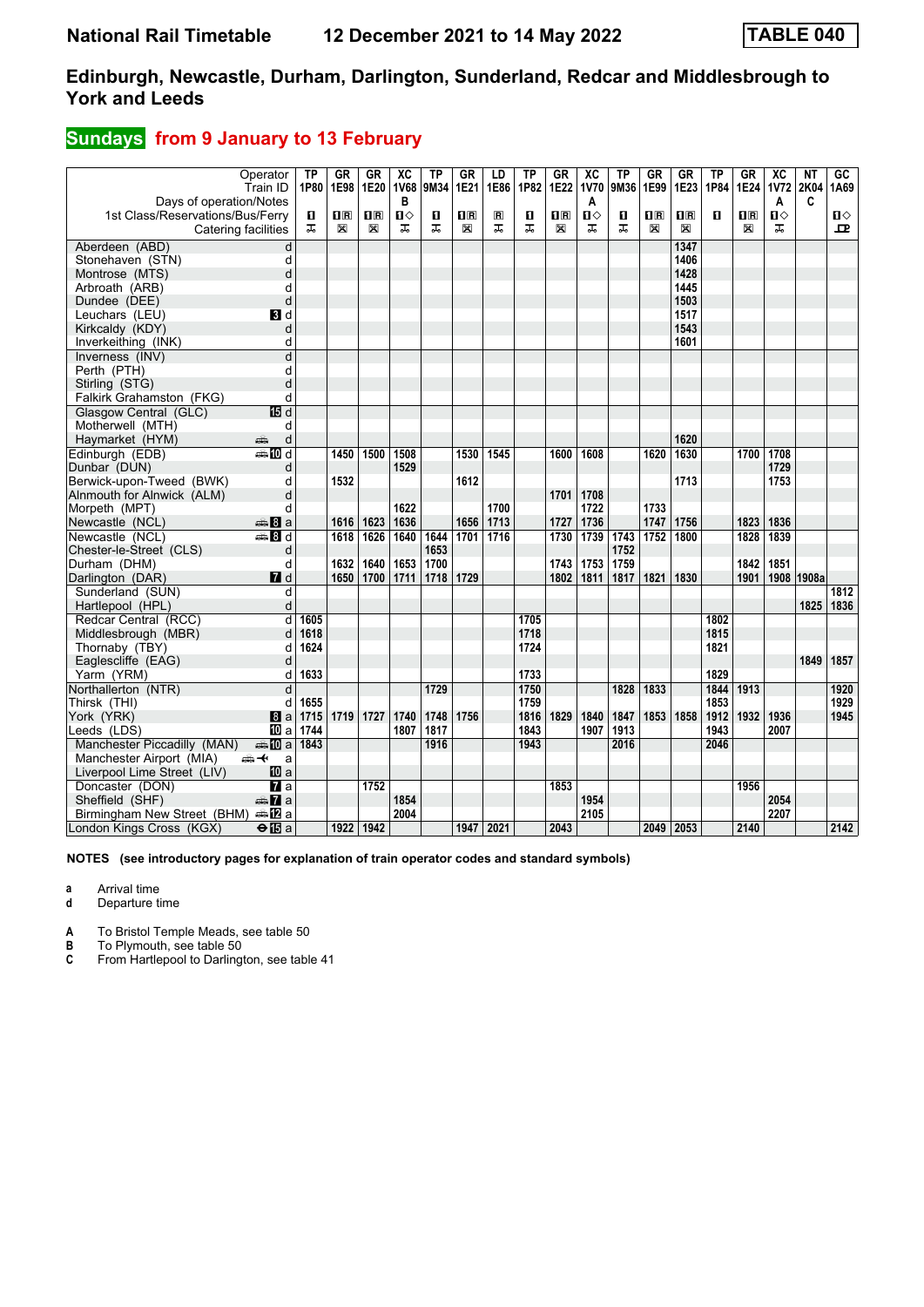## **Sundays** from 9 January to 13 February

|                                  | Operator<br>Train ID    | TP<br>9M38 | <b>GR</b><br>1E25       | TP<br>9N17   | TP<br>1P86 | GR<br>1E26   | $\overline{AC}$ | <b>GR</b><br>1M00 1E27  | <b>TP</b><br>9M40 | TP<br>1A88 | GR<br>1E28  | ΤP<br>9N19   | $N$ T<br>1D28 | GR<br>1E29                                      | $\overline{AC}$<br>1E90 | GR<br>1E30 | TP<br>1A92 |
|----------------------------------|-------------------------|------------|-------------------------|--------------|------------|--------------|-----------------|-------------------------|-------------------|------------|-------------|--------------|---------------|-------------------------------------------------|-------------------------|------------|------------|
| Days of operation/Notes          |                         |            |                         |              |            |              |                 |                         |                   |            |             |              | F             |                                                 |                         |            |            |
| 1st Class/Reservations/Bus/Ferry |                         | O          | $\overline{\mathbf{R}}$ | п            | п          | $\mathbf{H}$ | $\blacksquare$  | $\overline{\mathbf{H}}$ | п                 | п          | $n_{\rm R}$ | п            |               | $\overline{\mathbf{H}}$ $\overline{\mathbf{R}}$ | $\mathbf{n}$            | nR         | п          |
|                                  | Catering facilities     | ᅚ          | X                       |              |            | $\boxtimes$  | ᠼ               | X                       |                   |            | X           |              |               | X                                               |                         | X          | ᅚ          |
| Aberdeen (ABD)                   | d                       |            |                         |              |            |              |                 |                         |                   |            |             |              |               |                                                 |                         |            |            |
| Stonehaven (STN)                 | d                       |            |                         |              |            |              |                 |                         |                   |            |             |              |               |                                                 |                         |            |            |
| Montrose (MTS)                   | d                       |            |                         |              |            |              |                 |                         |                   |            |             |              |               |                                                 |                         |            |            |
| Arbroath (ARB)                   | d                       |            |                         |              |            |              |                 |                         |                   |            |             |              |               |                                                 |                         |            |            |
| Dundee (DEE)                     | d                       |            |                         |              |            |              |                 |                         |                   |            |             |              |               |                                                 |                         |            |            |
| Leuchars (LEU)                   | BI d                    |            |                         |              |            |              |                 |                         |                   |            |             |              |               |                                                 |                         |            |            |
| Kirkcaldy (KDY)                  | d                       |            |                         |              |            |              |                 |                         |                   |            |             |              |               |                                                 |                         |            |            |
| Inverkeithing (INK)              | d                       |            |                         |              |            |              |                 |                         |                   |            |             |              |               |                                                 |                         |            |            |
| Inverness (INV)                  | d                       |            |                         |              |            |              |                 |                         |                   |            |             |              |               |                                                 |                         |            |            |
| Perth (PTH)                      | d                       |            |                         |              |            |              |                 |                         |                   |            |             |              |               |                                                 |                         |            |            |
| Stirling (STG)                   | d                       |            |                         |              |            |              |                 |                         |                   |            |             |              |               |                                                 |                         |            |            |
| <b>Falkirk Grahamston (FKG)</b>  | d                       |            |                         |              |            |              |                 |                         |                   |            |             |              |               |                                                 |                         |            |            |
| Glasgow Central (GLC)            | 15d                     |            |                         |              |            |              |                 |                         |                   |            |             |              |               |                                                 | 1900                    |            |            |
| Motherwell (MTH)                 | d                       |            |                         |              |            |              |                 |                         |                   |            |             |              |               |                                                 | 1915                    |            |            |
| Haymarket (HYM)                  | d<br>۵Ë                 |            |                         |              |            |              |                 |                         |                   |            |             |              |               |                                                 | 1959                    |            |            |
| Edinburgh (EDB)                  | anan Mad                |            | 1730                    | 1733         |            | 1800         | 1806            | 1830                    |                   |            | 1900        | 1920         |               | 2000                                            | 2018                    | 2100       |            |
| Dunbar (DUN)                     | d                       |            | 1752                    | 1758         |            |              | 1828            |                         |                   |            | 1922        | 1942         |               | 2023                                            | 2040                    | 2122       |            |
| Berwick-upon-Tweed (BWK)         | d                       |            | 1817                    | 1825         |            | 1901         | 1852            | 1913                    |                   |            | 1947        | 2009         |               | 2048<br>2110                                    | 2104                    | 2149       |            |
| Alnmouth for Alnwick (ALM)       | d<br>d                  |            |                         | 1845<br>1902 |            |              | 1923            |                         |                   |            |             | 2029<br>2046 |               | 2127                                            |                         | 2210       |            |
| Morpeth (MPT)<br>Newcastle (NCL) | <b>美Ba</b>              |            | 1859                    | 1919         |            | 1928         | 1938            | 1956                    |                   |            | 2030        | 2100         |               | 2141                                            | 2148                    | 2237       |            |
| Newcastle (NCL)                  | ্রাঞ্চ <mark>8</mark> d | 1843       | 1903                    |              |            | 1930         | 1941            | 2000                    | 2006              |            | 2033        |              | 2102 2115     | 2144                                            |                         |            |            |
| Chester-le-Street (CLS)          | d                       | 1852       |                         |              |            |              |                 |                         |                   |            |             | 2112         | 2125          |                                                 |                         |            |            |
| Durham (DHM)                     | d                       | 1859       |                         |              |            | 1944         | 1953            |                         | 2018              |            | 2046        | 2119         | 2133          | 2158                                            |                         |            |            |
| Darlington (DAR)                 | <b>7</b> d              | 1917       | 1930                    |              |            | 2003         | 2011            | 2029                    | 2036              |            | 2105        | 2137         | 2154          | 2217                                            |                         |            |            |
| Sunderland (SUN)                 | d                       |            |                         |              |            |              |                 |                         |                   |            |             |              |               |                                                 |                         |            |            |
| Hartlepool (HPL)                 | d                       |            |                         |              |            |              |                 |                         |                   |            |             |              |               |                                                 |                         |            |            |
| Redcar Central (RCC)             | d                       |            |                         |              | 1905       |              |                 |                         |                   | 2005       |             |              |               |                                                 |                         |            | 2205       |
| Middlesbrough (MBR)              | d                       |            |                         |              | 1919       |              |                 |                         |                   | 2019       |             |              |               |                                                 |                         |            | 2219       |
| Thornaby (TBY)                   | d                       |            |                         |              | 1925       |              |                 |                         |                   | 2025       |             |              |               |                                                 |                         |            | 2225       |
| Eaglescliffe (EAG)               | d                       |            |                         |              |            |              |                 |                         |                   |            |             |              |               |                                                 |                         |            |            |
| Yarm (YRM)                       | d                       |            |                         |              | 1933       |              |                 |                         |                   | 2033       |             |              |               |                                                 |                         |            | 2233       |
| Northallerton (NTR)              | d                       | 1928       |                         |              | 1950       |              |                 |                         |                   | 2050       |             | 2147         |               | 2230                                            |                         |            | 2250       |
| Thirsk (THI)                     | d                       |            |                         |              | 1958       |              |                 |                         |                   | 2058       |             |              |               |                                                 |                         |            | 2258       |
| York (YRK)                       | 8a                      | 1950       | 1957                    |              | 2016       | 2030         | 2037            | 2056                    | 2102              | 2119       | 2132        | 2218         |               | 2303                                            |                         |            | 2324       |
| Leeds (LDS)                      | <b>ID</b> a             | 2014       |                         |              | 2043       |              | 2107            |                         | 2127              |            |             |              |               |                                                 |                         |            |            |
| Manchester Piccadilly (MAN)      | $\blacksquare$ III a    | 2117       |                         |              | 2143       |              |                 |                         | 2229              |            |             |              |               |                                                 |                         |            |            |
| Manchester Airport (MIA)         | ക≁<br>a                 |            |                         |              |            |              |                 |                         |                   |            |             |              |               |                                                 |                         |            |            |
| Liverpool Lime Street (LIV)      | 10 a                    |            |                         |              |            |              |                 |                         |                   |            |             |              |               |                                                 |                         |            |            |
| Doncaster (DON)                  | $\mathbf{z}$ a          |            |                         |              |            | 2054         |                 | 2121                    |                   |            | 2156        |              |               | 2330                                            |                         |            |            |
| Sheffield (SHF)                  | anna <mark>7</mark> a   |            |                         |              |            |              | 2153            |                         |                   |            |             |              |               |                                                 |                         |            |            |
| Birmingham New Street (BHM)      | a≞12la                  |            |                         |              |            |              | 2309            |                         |                   |            |             |              |               |                                                 |                         |            |            |
| London Kings Cross (KGX)         | $\Theta$ <b>E</b> a     |            | 2158                    |              |            | 2239         |                 | 2318                    |                   |            | 2359        |              |               |                                                 |                         |            |            |

**NOTES (see introductory pages for explanation of train operator codes and standard symbols)**

**a** Arrival time

**d** Departure time

**F** From Metrocentre to Saltburn, see table 42/41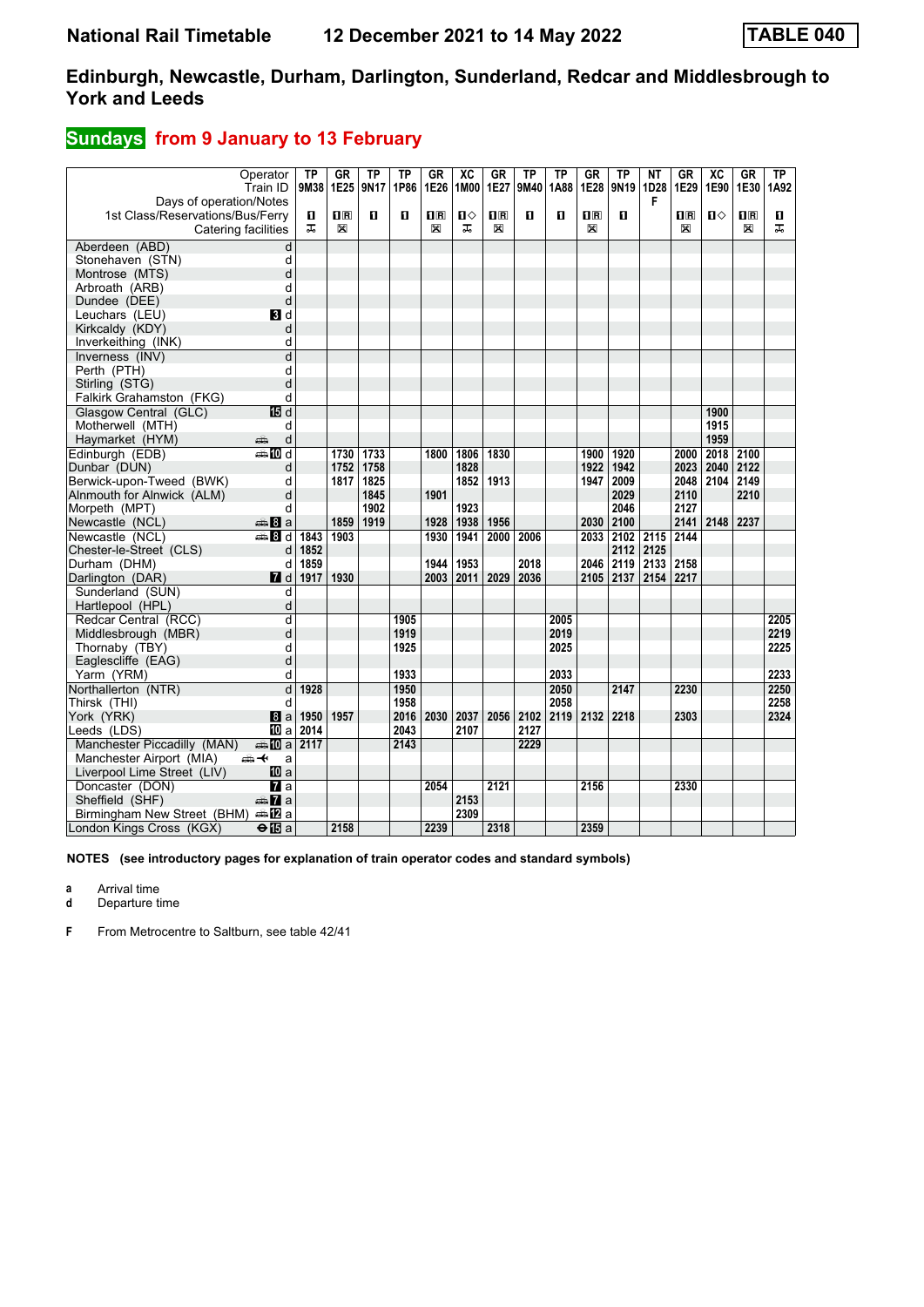## **Sundays from 20 February**

|                                  | Operator<br>Train ID                    | TP<br>9M16 | <b>GR</b><br>1Y16 | GR<br>1Y19              | <b>TP</b><br>9M18 | GR<br>1Y20              | TP<br>1P66 | GR<br>1Y23     | $\overline{\text{xc}}$<br><b>1V54</b> | $\overline{\text{TP}}$<br>9M20 | $\overline{GC}$<br>1A60 | $G_{R}$<br>1Y24         | <b>TP</b><br>1P68 | $G$ R<br>1E08 | $\overline{X}C$<br><b>1V56</b> | <b>TP</b><br>9M22 | GR<br>1E09              | $\overline{\text{TP}}$<br>9N09 | TP<br>1P70 |
|----------------------------------|-----------------------------------------|------------|-------------------|-------------------------|-------------------|-------------------------|------------|----------------|---------------------------------------|--------------------------------|-------------------------|-------------------------|-------------------|---------------|--------------------------------|-------------------|-------------------------|--------------------------------|------------|
| Days of operation/Notes          |                                         |            |                   |                         |                   |                         |            |                | A                                     |                                |                         |                         |                   |               | в                              |                   |                         |                                |            |
| 1st Class/Reservations/Bus/Ferry |                                         | П          | $n_{\rm R}$       | $\overline{\mathbf{R}}$ | п                 | $\overline{\mathbf{B}}$ | п          | $\mathbf{H}$ R | $\mathbf{u}$                          | п                              | Ⅱ◇                      | $\overline{\mathbf{B}}$ | О                 | $n_{\rm R}$   | П                              | п                 | $\overline{\mathbf{H}}$ | $\mathbf{u}$                   | П          |
|                                  | Catering facilities                     | ᠼ          | X                 | X                       | ᠼ                 | $\boxtimes$             | ᠼ          | X              | ᠼ                                     | ᠼ                              | 묘                       | X                       | ᠼ                 | X             | ᠼ                              | ᠼ                 | X                       |                                | ᠼ          |
| Aberdeen (ABD)                   | d                                       |            |                   |                         |                   |                         |            |                |                                       |                                |                         |                         |                   |               |                                |                   |                         |                                |            |
| Stonehaven (STN)                 | d                                       |            |                   |                         |                   |                         |            |                |                                       |                                |                         |                         |                   |               |                                |                   |                         |                                |            |
| Montrose (MTS)                   | d                                       |            |                   |                         |                   |                         |            |                |                                       |                                |                         |                         |                   |               |                                |                   |                         |                                |            |
| Arbroath (ARB)                   | d                                       |            |                   |                         |                   |                         |            |                |                                       |                                |                         |                         |                   |               |                                |                   |                         |                                |            |
| Dundee (DEE)                     | d                                       |            |                   |                         |                   |                         |            |                |                                       |                                |                         |                         |                   |               |                                |                   |                         |                                |            |
| Leuchars (LEU)                   | BI d                                    |            |                   |                         |                   |                         |            |                |                                       |                                |                         |                         |                   |               |                                |                   |                         |                                |            |
| Kirkcaldy (KDY)                  | d                                       |            |                   |                         |                   |                         |            |                |                                       |                                |                         |                         |                   |               |                                |                   |                         |                                |            |
| Inverkeithing (INK)              | d                                       |            |                   |                         |                   |                         |            |                |                                       |                                |                         |                         |                   |               |                                |                   |                         |                                |            |
| Inverness (INV)                  | d                                       |            |                   |                         |                   |                         |            |                |                                       |                                |                         |                         |                   |               |                                |                   |                         |                                |            |
| Perth (PTH)                      | d                                       |            |                   |                         |                   |                         |            |                |                                       |                                |                         |                         |                   |               |                                |                   |                         |                                |            |
| Stirling (STG)                   | d                                       |            |                   |                         |                   |                         |            |                |                                       |                                |                         |                         |                   |               |                                |                   |                         |                                |            |
| Falkirk Grahamston (FKG)         | d                                       |            |                   |                         |                   |                         |            |                |                                       |                                |                         |                         |                   |               |                                |                   |                         |                                |            |
| Glasgow Central (GLC)            | 面d                                      |            |                   |                         |                   |                         |            |                |                                       |                                |                         |                         |                   |               |                                |                   |                         |                                |            |
| Motherwell (MTH)                 | d                                       |            |                   |                         |                   |                         |            |                |                                       |                                |                         |                         |                   |               |                                |                   |                         |                                |            |
| Haymarket (HYM)                  | d<br>æ                                  |            |                   |                         |                   |                         |            |                |                                       |                                |                         |                         |                   |               |                                |                   |                         |                                |            |
| Edinburgh (EDB)                  | $\blacksquare$ III d                    |            |                   |                         |                   |                         |            |                |                                       |                                |                         |                         |                   | 0900          | 0908                           |                   | 0930                    | 0933                           |            |
| Dunbar (DUN)                     | d                                       |            |                   |                         |                   |                         |            |                |                                       |                                |                         |                         |                   |               |                                |                   |                         | 0956                           |            |
| Berwick-upon-Tweed (BWK)         | d                                       |            |                   |                         |                   |                         |            |                |                                       |                                |                         |                         |                   |               | 0951                           |                   | 1013                    | 1023                           |            |
| Alnmouth for Alnwick (ALM)       | d                                       |            |                   |                         |                   |                         |            |                |                                       |                                |                         |                         |                   |               |                                |                   |                         | 1044                           |            |
| Morpeth (MPT)                    | d                                       |            |                   |                         |                   |                         |            |                |                                       |                                |                         |                         |                   |               |                                |                   |                         | 1101                           |            |
| Newcastle (NCL)                  | $\bigoplus$ 8 a                         |            |                   |                         |                   |                         |            |                |                                       |                                |                         |                         |                   | 1023          | 1035                           |                   | 1056                    | 1118                           |            |
| Newcastle (NCL)                  | de <b>B</b> d                           | 0749       | 0754              | 0825                    | 0836              | 0855                    |            | 0925           | 0935                                  | 0939                           |                         | 1000                    |                   | 1027          | 1039                           | 1047              | 1059                    |                                |            |
| Chester-le-Street (CLS)          | d                                       |            |                   |                         |                   |                         |            |                |                                       | 0947                           |                         |                         |                   |               |                                |                   |                         |                                |            |
| Durham (DHM)                     | d                                       | 0801       | 0808              | 0838                    | 0848              | 0908                    |            | 0938           | 0948                                  | 0954                           |                         |                         |                   | 1041          | 1052                           | 1059              |                         |                                |            |
| Darlington (DAR)                 | <b>7</b> d                              | 0819       | 0827              | 0856                    | 0906              | 0927                    |            | 0957           | 1006                                  | 1010                           |                         | 1028                    |                   | 1100          | 1110                           | 1117              | 1128                    |                                |            |
| Sunderland (SUN)                 | d                                       |            |                   |                         |                   |                         |            |                |                                       |                                | 0923                    |                         |                   |               |                                |                   |                         |                                |            |
| Hartlepool (HPL)                 | d                                       |            |                   |                         |                   |                         |            |                |                                       |                                | 0947                    |                         |                   |               |                                |                   |                         |                                |            |
| Redcar Central (RCC)             | d                                       |            |                   |                         |                   |                         |            |                |                                       |                                |                         |                         | 1005              |               |                                |                   |                         |                                | 1105       |
| Middlesbrough (MBR)              | d                                       |            |                   |                         |                   |                         | 0927       |                |                                       |                                |                         |                         | 1018              |               |                                |                   |                         |                                | 1118       |
| Thornaby (TBY)                   | d                                       |            |                   |                         |                   |                         | 0933       |                |                                       |                                |                         |                         | 1024              |               |                                |                   |                         |                                | 1124       |
| Eaglescliffe (EAG)               | d                                       |            |                   |                         |                   |                         |            |                |                                       |                                | 1007                    |                         |                   |               |                                |                   |                         |                                |            |
| Yarm (YRM)                       | d                                       |            |                   |                         |                   |                         | 0941       |                |                                       |                                |                         |                         | 1033              |               |                                |                   |                         |                                | 1133       |
| Northallerton (NTR)              | $\overline{\mathsf{d}}$                 |            |                   |                         | 0917              |                         |            | 1009           |                                       | 1021                           | 1025                    |                         | 1050              | 1112          |                                | 1128              |                         |                                | 1149       |
| Thirsk (THI)                     | d                                       |            |                   |                         | 0927              |                         |            |                |                                       |                                | 1034                    |                         | 1058              |               |                                |                   |                         |                                | 1158       |
| York (YRK)                       | 8a                                      | 0845       | 0855              | 0922                    | 0946              | 0954                    | 1015       | 1029           | 1032                                  | 1045                           | 1052                    | 1055                    | 1115              | 1131          | 1138                           | 1147              | 1155                    |                                | 1215       |
| Leeds (LDS)                      | <b>ID</b> a                             | 0912       |                   |                         | 1014              |                         | 1043       |                | 1059                                  | 1111                           |                         |                         | 1143              |               | 1207                           | 1212              |                         |                                | 1243       |
| Manchester Victoria (MCV)        | a<br>پېش                                | 1009       |                   |                         | 1109              |                         | 1138       |                |                                       | 1209                           |                         |                         | 1238              |               |                                | 1309              |                         |                                | 1338       |
| Manchester Airport (MIA)         | ക≁<br>a                                 |            |                   |                         |                   |                         | 1213       |                |                                       |                                |                         |                         | 1312              |               |                                |                   |                         |                                | 1412       |
| Liverpool Lime Street (LIV)      | <b>ID</b> a                             | 1100       |                   |                         | 1200              |                         |            |                |                                       | 1300                           |                         |                         |                   |               |                                | 1358              |                         |                                |            |
| Doncaster (DON)                  | <b>и</b> а                              |            |                   |                         |                   |                         |            | 1053           | 1130                                  |                                |                         |                         |                   | 1155          |                                |                   |                         |                                |            |
| Sheffield (SHF)                  | <b><del>m</del></b> 7a                  |            |                   |                         |                   |                         |            |                | 1154                                  |                                |                         |                         |                   |               | 1254                           |                   |                         |                                |            |
| Birmingham New Street (BHM)      | dana <mark>a</mark> na <mark>a</mark> n |            |                   |                         |                   |                         |            |                | 1306                                  |                                |                         |                         |                   |               | 1406                           |                   |                         |                                |            |
| London Kings Cross (KGX)         | $\Theta$ $\mathbf{E}$ a                 |            |                   | 1054 1138               |                   | 1156                    |            | 1240           |                                       |                                | 1241 1255               |                         |                   | 1340          |                                |                   | 1349                    |                                |            |

**NOTES (see introductory pages for explanation of train operator codes and standard symbols)**

**a** Arrival time

**d** Departure time

**A** To Bristol Temple Meads, see table 50

**B** To Plymouth, see table 50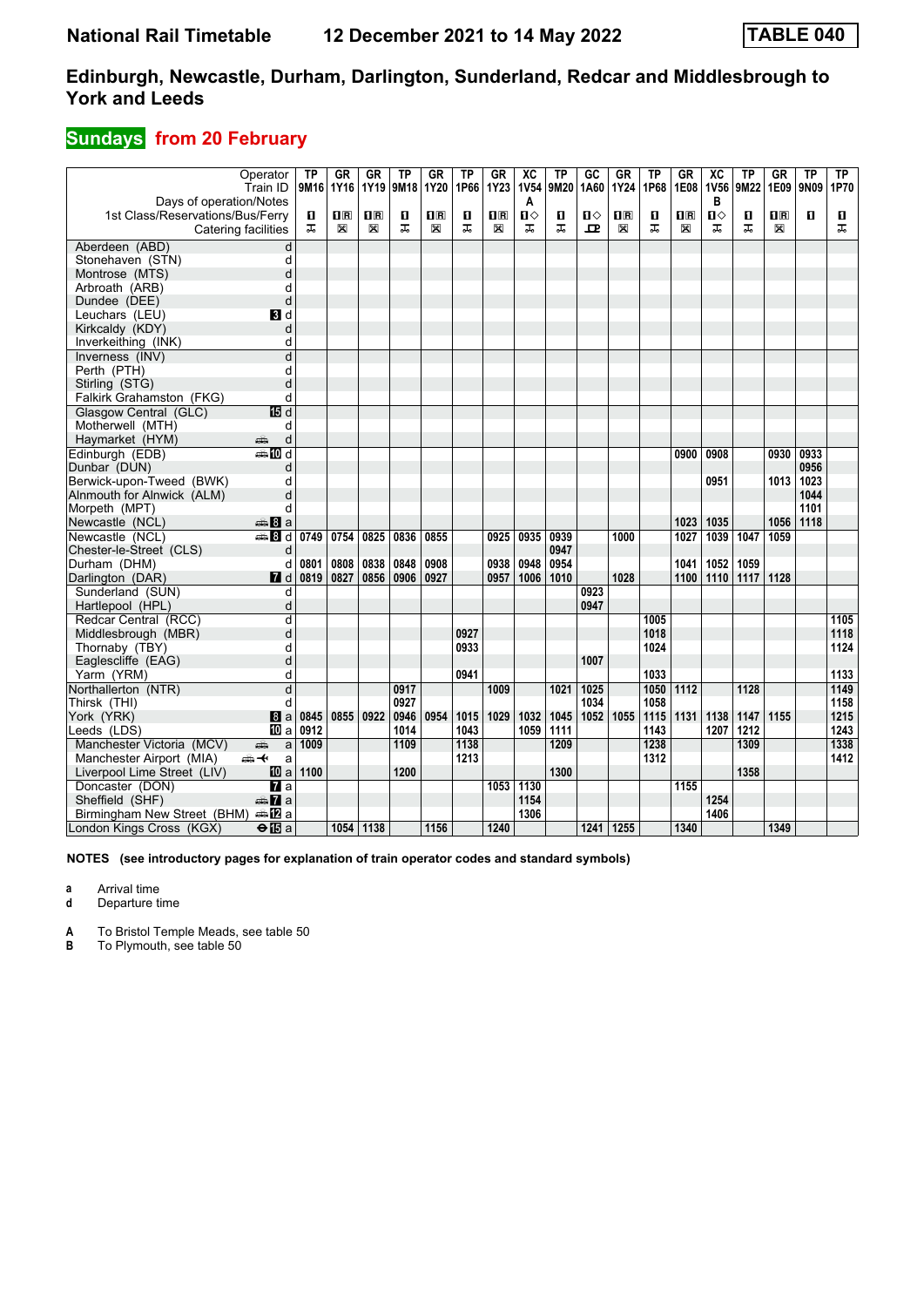## **Sundays from 20 February**

|                                                             | Operator                | GR      | $\overline{X}C$ | <b>TP</b> | <b>GR</b>               | LD                      | $\overline{TP}$ | $G$ R                   | $\overline{\text{xc}}$ | $\overline{GC}$ | $\overline{TP}$ | GR                      | $G$ R                   | $\overline{TP}$ | <b>GR</b>               | $G$ R                   | XC          | $\overline{TP}$ | GR                      |
|-------------------------------------------------------------|-------------------------|---------|-----------------|-----------|-------------------------|-------------------------|-----------------|-------------------------|------------------------|-----------------|-----------------|-------------------------|-------------------------|-----------------|-------------------------|-------------------------|-------------|-----------------|-------------------------|
|                                                             | Train ID                | 1E10    | 1V58            | 9M24      | 1E11                    | 1E82                    | 1P72            | 1E12                    | <b>1V60</b><br>в       | 1A61            | 9M26            | 1E95                    | 1E13                    | 1P74            | 1Y35                    | <b>1E14</b>             | <b>1V62</b> | 9M28            | 1E96                    |
| Days of operation/Notes<br>1st Class/Reservations/Bus/Ferry |                         | $\Pi$ R | A<br>Ⅱ♦         | п         | $\overline{\mathbf{H}}$ | $\overline{\mathbf{R}}$ | п               | $\overline{\mathbf{R}}$ | П⇔                     | $\mathbf{u}$    | п               | $\overline{\mathbf{B}}$ | $\overline{\mathbf{H}}$ | п               | $\overline{\mathbf{R}}$ | $\overline{\mathbf{R}}$ | A<br>п      | $\mathbf{u}$    | $\overline{\mathbf{B}}$ |
|                                                             | Catering facilities     | X       | ᠼ               | ᅚ         | ⊠                       | ᠼ                       | ᠼ               | X                       | ᠼ                      | ᇁ               | ᠼ               | X                       | X                       | ᠼ               | $\mathbb{X}$            | X                       | ᅚ           | ᠼ               | X                       |
|                                                             |                         |         |                 |           |                         |                         |                 |                         |                        |                 |                 |                         |                         |                 |                         |                         |             |                 |                         |
| Aberdeen (ABD)                                              | d                       |         |                 |           |                         |                         |                 |                         |                        |                 |                 |                         |                         |                 |                         |                         |             |                 |                         |
| Stonehaven (STN)                                            | d                       |         |                 |           |                         |                         |                 |                         |                        |                 |                 |                         |                         |                 |                         |                         |             |                 |                         |
| Montrose (MTS)                                              | d                       |         |                 |           |                         |                         |                 |                         |                        |                 |                 |                         |                         |                 |                         |                         |             |                 |                         |
| Arbroath (ARB)                                              | d                       |         |                 |           |                         |                         |                 |                         |                        |                 |                 |                         |                         |                 |                         |                         |             |                 |                         |
| Dundee (DEE)                                                | d                       |         |                 |           |                         |                         |                 |                         |                        |                 |                 |                         |                         |                 |                         |                         |             |                 |                         |
| Leuchars (LEU)                                              | BI d                    |         |                 |           |                         |                         |                 |                         |                        |                 |                 |                         |                         |                 |                         |                         |             |                 |                         |
| Kirkcaldy (KDY)                                             | d                       |         |                 |           |                         |                         |                 |                         |                        |                 |                 |                         |                         |                 |                         |                         |             |                 |                         |
| Inverkeithing (INK)                                         | d                       |         |                 |           |                         |                         |                 |                         |                        |                 |                 |                         |                         |                 |                         |                         |             |                 |                         |
| Inverness (INV)                                             | d                       |         |                 |           |                         |                         |                 |                         |                        |                 |                 |                         |                         |                 |                         |                         |             |                 |                         |
| Perth (PTH)                                                 | d                       |         |                 |           |                         |                         |                 |                         |                        |                 |                 |                         |                         |                 |                         |                         |             |                 |                         |
| Stirling (STG)                                              | d                       |         |                 |           |                         |                         |                 |                         |                        |                 |                 |                         |                         |                 |                         |                         |             |                 |                         |
| Falkirk Grahamston (FKG)                                    | d                       |         |                 |           |                         |                         |                 |                         |                        |                 |                 |                         |                         |                 |                         |                         |             |                 |                         |
| Glasgow Central (GLC)                                       | 115 d                   |         |                 |           |                         |                         |                 |                         |                        |                 |                 |                         |                         |                 |                         |                         |             |                 |                         |
| Motherwell (MTH)                                            | d                       |         |                 |           |                         |                         |                 |                         |                        |                 |                 |                         |                         |                 |                         |                         |             |                 |                         |
| Haymarket (HYM)                                             | d<br>æ                  |         |                 |           |                         |                         |                 |                         |                        |                 |                 |                         |                         |                 |                         |                         |             |                 |                         |
| Edinburgh (EDB)                                             | <b>ADd</b>              | 1000    |                 |           | 1030                    | 1053                    |                 | 1100                    | 1105                   |                 |                 | 1120                    | 1130                    |                 |                         | 1200                    |             |                 | 1220                    |
| Dunbar (DUN)                                                | d                       |         |                 |           |                         |                         |                 |                         | 1126                   |                 |                 |                         |                         |                 |                         |                         |             |                 |                         |
| Berwick-upon-Tweed (BWK)                                    | d                       |         |                 |           | 1112                    |                         |                 |                         | 1150                   |                 |                 |                         | 1212                    |                 |                         |                         |             |                 |                         |
| Alnmouth for Alnwick (ALM)                                  | d                       | 1101    |                 |           |                         |                         |                 |                         | 1210                   |                 |                 |                         |                         |                 |                         | 1301                    |             |                 |                         |
| Morpeth (MPT)                                               | d                       |         |                 |           |                         | 1203                    |                 |                         |                        |                 |                 | 1234                    |                         |                 |                         |                         |             |                 | 1333                    |
| Newcastle (NCL)                                             | $\bigoplus$ 8 a         | 1127    |                 |           | 1156                    | 1217                    |                 | 1223                    | 1236                   |                 |                 | 1248                    | 1256                    |                 |                         | 1327                    |             |                 | 1347                    |
| Newcastle (NCL)                                             | dan Ba                  | 1130    | 1140            | 1144      | 1158                    | 1220                    |                 | 1225                    | 1240                   |                 | 1244            | 1251                    | 1259                    |                 | 1315                    | 1330                    | 1339        | 1343            | 1350                    |
| Chester-le-Street (CLS)                                     | d                       |         |                 | 1154      |                         |                         |                 |                         |                        |                 |                 |                         |                         |                 |                         |                         |             | 1352            |                         |
| Durham (DHM)                                                | d                       | 1143    | 1153            | 1201      |                         |                         |                 | 1239                    | 1252                   |                 | 1257            | 1305                    |                         |                 | 1328                    | 1343                    | 1353        | 1359            | 1404                    |
| Darlington (DAR)                                            | <b>7</b> d              | 1202    | 1211            | 1219      | 1227                    |                         |                 | 1258                    | 1310                   |                 | 1316            | 1324                    | 1329                    |                 | 1347                    | 1402                    | 1411        | 1416            |                         |
| Sunderland (SUN)                                            | d                       |         |                 |           |                         |                         |                 |                         |                        | 1212            |                 |                         |                         |                 |                         |                         |             |                 |                         |
| Hartlepool (HPL)                                            | d                       |         |                 |           |                         |                         |                 |                         |                        | 1236            |                 |                         |                         |                 |                         |                         |             |                 |                         |
| Redcar Central (RCC)                                        | d                       |         |                 |           |                         |                         | 1205            |                         |                        |                 |                 |                         |                         | 1305            |                         |                         |             |                 |                         |
| Middlesbrough (MBR)                                         | d                       |         |                 |           |                         |                         | 1218            |                         |                        |                 |                 |                         |                         | 1318            |                         |                         |             |                 |                         |
| Thornaby (TBY)                                              | d                       |         |                 |           |                         |                         | 1224            |                         |                        |                 |                 |                         |                         | 1324            |                         |                         |             |                 |                         |
| Eaglescliffe (EAG)                                          | d                       |         |                 |           |                         |                         |                 |                         |                        | 1257            |                 |                         |                         |                 |                         |                         |             |                 |                         |
| Yarm (YRM)                                                  | d                       |         |                 |           |                         |                         | 1233            |                         |                        |                 |                 |                         |                         | 1333            |                         |                         |             |                 |                         |
| Northallerton (NTR)                                         | $\overline{\mathsf{d}}$ |         |                 | 1230      |                         |                         | 1249            | 1310                    |                        | 1315            | 1327            |                         |                         | 1349            | 1400                    |                         |             |                 |                         |
| Thirsk (THI)                                                | d                       |         |                 |           |                         |                         | 1258            |                         |                        | 1325            |                 |                         |                         | 1357            |                         |                         |             |                 |                         |
| York (YRK)                                                  | 8a                      | 1229    | 1237            | 1249      | 1254                    |                         | 1315            | 1330                    | 1336                   | 1342            | 1346            | 1351                    | 1358                    | 1414            | 1420                    | 1429                    | 1437        | 1442            | 1446                    |
| Leeds (LDS)                                                 | IIII a                  |         | 1307            | 1317      |                         |                         | 1343            |                         | 1407                   |                 | 1411            |                         |                         | 1443            |                         |                         | 1507        | 1513            |                         |
| Manchester Victoria (MCV)                                   | æ<br>a                  |         |                 | 1409      |                         |                         | 1438            |                         |                        |                 | 1510            |                         |                         | 1538            |                         |                         |             | 1612            |                         |
| Manchester Airport (MIA)                                    | ക≁<br>a                 |         |                 |           |                         |                         | 1513            |                         |                        |                 |                 |                         |                         | 1612            |                         |                         |             |                 |                         |
| Liverpool Lime Street (LIV)                                 | <b>ID</b> a             |         |                 | 1500      |                         |                         |                 |                         |                        |                 | 1600            |                         |                         |                 |                         |                         |             | 1700            |                         |
| Doncaster (DON)                                             | <b>7</b> а              | 1253    |                 |           |                         |                         |                 | 1354                    |                        |                 |                 |                         |                         |                 | 1445                    | 1453                    |             |                 |                         |
| Sheffield (SHF)                                             | <b><del>m</del></b> 7a  |         | 1354            |           |                         |                         |                 |                         | 1452                   |                 |                 |                         |                         |                 |                         |                         | 1554        |                 |                         |
| Birmingham New Street (BHM)                                 | and and a               |         | 1506            |           |                         |                         |                 |                         | 1604                   |                 |                 |                         |                         |                 |                         |                         | 1706        |                 |                         |
| London Kings Cross (KGX)                                    | $\Theta$ is a 1440      |         |                 |           |                         | 1445 1456               |                 | 1540                    |                        | 1542            |                 |                         | 1547 1551               |                 | 1627   1641             |                         |             |                 | 1645                    |

**NOTES (see introductory pages for explanation of train operator codes and standard symbols)**

**a** Arrival time

**d** Departure time

**A** To Bristol Temple Meads, see table 50

**B** To Plymouth, see table 50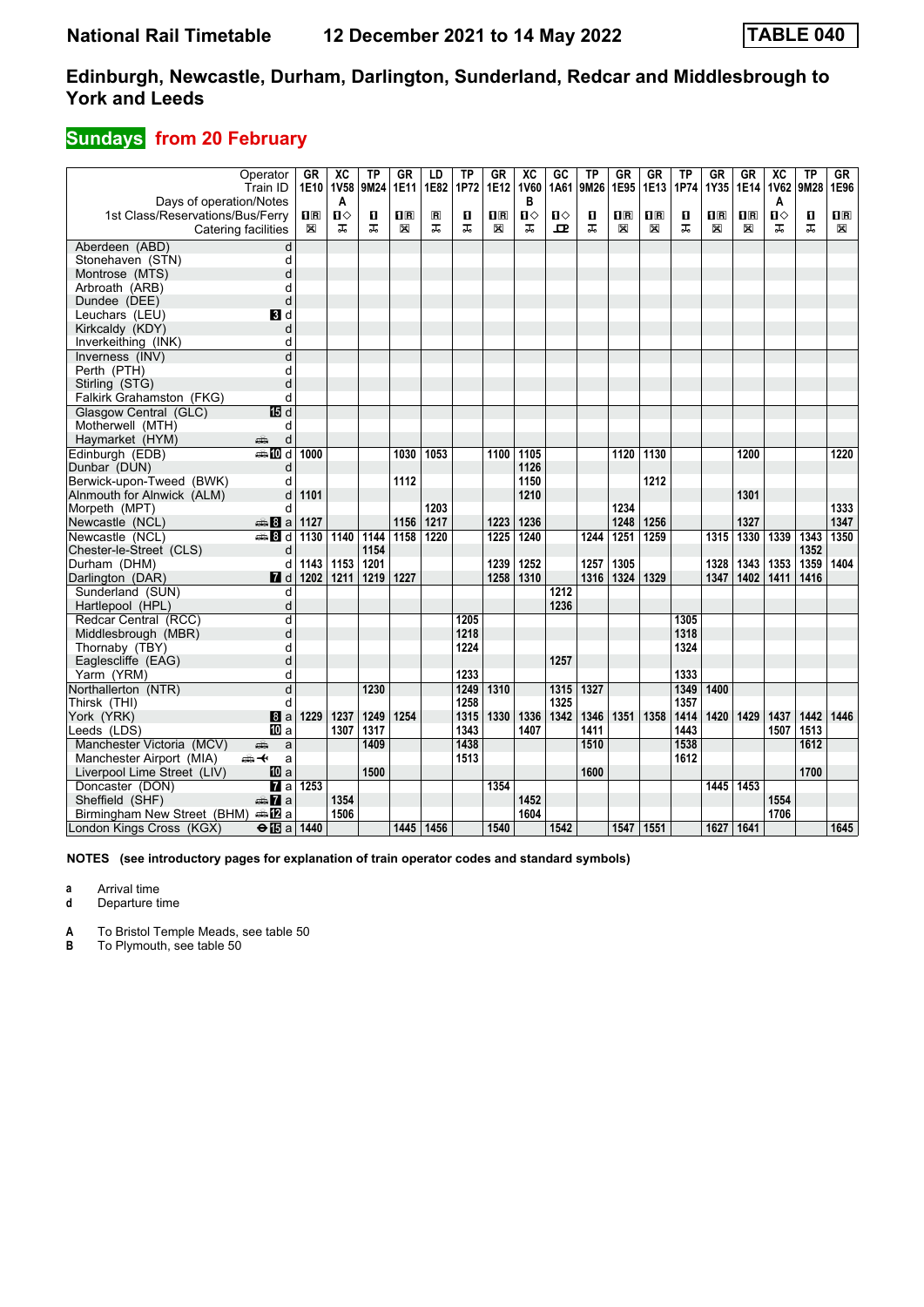## **Sundays from 20 February**

|                                    | Operator<br>Train ID    | GR<br>1E15              | <b>TP</b><br>1P76 | <b>GR</b><br>1Y38 | <b>GR</b><br>1E16 | NT<br>2K02 | $\overline{X}C$<br><b>1V64</b> | GC<br>1A65 | $\overline{TP}$<br>9M30 | $G$ R<br>1E97           | <b>GR</b><br>1E17 | <b>TP</b><br>1P78 | $G$ R<br>1E18           | $\overline{X}C$<br><b>1V66</b> | <b>TP</b><br>9M32 | $G$ R<br>1E19           | <b>GR</b><br>1Y42       | <b>TP</b><br>9N14 | TP<br>1P80 |
|------------------------------------|-------------------------|-------------------------|-------------------|-------------------|-------------------|------------|--------------------------------|------------|-------------------------|-------------------------|-------------------|-------------------|-------------------------|--------------------------------|-------------------|-------------------------|-------------------------|-------------------|------------|
| Days of operation/Notes            |                         |                         |                   |                   |                   | C          | в                              |            |                         |                         |                   |                   |                         | Α                              |                   |                         |                         |                   |            |
| 1st Class/Reservations/Bus/Ferry   |                         | $\overline{\mathbf{H}}$ | п                 | $\mathbf{H}$ R    | $\Pi$ R           |            | п⇔                             | Ⅱ◇         | п                       | $\overline{\mathbf{R}}$ | $\mathbf{I}$ R    | O                 | $\overline{\mathbf{H}}$ | $\mathbf{u}$                   | п                 | $\overline{\mathbf{H}}$ | $\overline{\mathbf{H}}$ | $\mathbf{u}$      | П          |
|                                    | Catering facilities     | X                       | ᠼ                 | X                 | X                 |            | ᠼ                              | 굔          | ᠼ                       | X                       | X                 | ᠼ                 | X                       |                                | ᠼ                 | X                       | X                       |                   | ᠼ          |
| Aberdeen (ABD)                     | d                       | 0947                    |                   |                   |                   |            |                                |            |                         |                         |                   |                   |                         | 1110                           |                   | 1147                    |                         |                   |            |
| Stonehaven (STN)                   | d                       | 1006                    |                   |                   |                   |            |                                |            |                         |                         |                   |                   |                         | 1127                           |                   | 1206                    |                         |                   |            |
| Montrose (MTS)                     | d                       | 1028                    |                   |                   |                   |            |                                |            |                         |                         |                   |                   |                         | 1149                           |                   | 1228                    |                         |                   |            |
| Arbroath (ARB)                     | d                       | 1045                    |                   |                   |                   |            |                                |            |                         |                         |                   |                   |                         | 1204                           |                   | 1245                    |                         |                   |            |
| Dundee (DEE)                       | d                       | 1104                    |                   |                   |                   |            |                                |            |                         |                         |                   |                   |                         | 1222                           |                   | 1304                    |                         |                   |            |
| Leuchars (LEU)                     | 3 d                     | 1118                    |                   |                   |                   |            |                                |            |                         |                         |                   |                   |                         |                                |                   | 1318                    |                         |                   |            |
| Kirkcaldy (KDY)                    | d                       | 1143                    |                   |                   |                   |            |                                |            |                         |                         |                   |                   |                         |                                |                   | 1344                    |                         |                   |            |
| Inverkeithing (INK)                | d                       | 1159                    |                   |                   |                   |            |                                |            |                         |                         |                   |                   |                         |                                |                   | 1404                    |                         |                   |            |
| Inverness (INV)                    | d                       |                         |                   |                   |                   |            |                                |            |                         |                         | 0940              |                   |                         |                                |                   |                         |                         |                   |            |
| Perth (PTH)                        | d                       |                         |                   |                   |                   |            |                                |            |                         |                         | 1201              |                   |                         |                                |                   |                         |                         |                   |            |
| Stirling (STG)                     | d                       |                         |                   |                   |                   |            |                                |            |                         |                         | 1238              |                   |                         |                                |                   |                         |                         |                   |            |
| Falkirk Grahamston (FKG)           | d                       |                         |                   |                   |                   |            |                                |            |                         |                         | 1251              |                   |                         |                                |                   |                         |                         |                   |            |
| Glasgow Central (GLC)              | <b>個d</b>               |                         |                   |                   |                   |            |                                |            |                         |                         |                   |                   |                         |                                |                   |                         |                         |                   |            |
| Motherwell (MTH)                   | d                       |                         |                   |                   |                   |            |                                |            |                         |                         |                   |                   |                         |                                |                   |                         |                         |                   |            |
| Haymarket (HYM)                    | æ<br>d                  | 1218                    |                   |                   |                   |            |                                |            |                         |                         | 1315              |                   |                         | 1339                           |                   | 1421                    |                         |                   |            |
| Edinburgh (EDB)                    | <b>⊯Md</b>              | 1230                    |                   |                   | 1300              |            | 1308                           |            |                         | 1320                    | 1330              |                   | 1400                    | 1408                           |                   | 1430                    |                         | 1425              |            |
| Dunbar (DUN)                       | d                       |                         |                   |                   |                   |            | 1329                           |            |                         |                         |                   |                   |                         |                                |                   |                         |                         | 1453              |            |
| Berwick-upon-Tweed (BWK)           | d                       | 1313                    |                   |                   | 1343              |            |                                |            |                         |                         | 1413              |                   |                         | 1449                           |                   |                         |                         | 1520              |            |
| Alnmouth for Alnwick (ALM)         | d                       |                         |                   |                   |                   |            | 1411                           |            |                         |                         |                   |                   | 1501                    |                                |                   |                         |                         | 1540              |            |
| Morpeth (MPT)                      | d                       |                         |                   |                   |                   |            |                                |            |                         |                         |                   |                   |                         | 1520                           |                   |                         |                         | 1557              |            |
| Newcastle (NCL)                    | anna 8 a                | 1356                    |                   |                   | 1426              |            | 1437                           |            |                         | 1444                    | 1456              |                   | 1528                    | 1535                           |                   | 1554                    |                         | 1612              |            |
| Newcastle (NCL)                    | $\oplus$ 8 d            | 1359                    |                   | 1416              | 1431              |            | 1438                           |            | 1443                    | 1451                    | 1459              |                   | 1531                    | 1540                           | 1543              | 1556                    | 1606                    |                   |            |
| Chester-le-Street (CLS)            | d                       |                         |                   |                   |                   |            |                                |            |                         |                         |                   |                   |                         |                                | 1553              |                         |                         |                   |            |
| Durham (DHM)                       | d                       |                         |                   | 1429              |                   |            | 1451                           |            | 1455                    | 1504                    |                   |                   | 1544                    | 1553                           | 1600              |                         | 1620                    |                   |            |
| Darlington (DAR)                   | $I$ d                   | 1431                    |                   | 1449              | 1500              |            | 1508                           |            | 1513                    | 1523                    | 1528              |                   | 1603                    | 1611                           | 1618              | 1626                    | 1639                    |                   |            |
| Sunderland (SUN)                   | d                       |                         |                   |                   |                   |            |                                | 1412       |                         |                         |                   |                   |                         |                                |                   |                         |                         |                   |            |
| Hartlepool (HPL)                   | d                       |                         |                   |                   |                   | 1425       |                                | 1437       |                         |                         |                   |                   |                         |                                |                   |                         |                         |                   |            |
| Redcar Central (RCC)               | d                       |                         | 1403              |                   |                   |            |                                |            |                         |                         |                   | 1505              |                         |                                |                   |                         |                         |                   | 1605       |
| Middlesbrough (MBR)                | d                       |                         | 1415              |                   |                   |            |                                |            |                         |                         |                   | 1518              |                         |                                |                   |                         |                         |                   | 1618       |
| Thornaby (TBY)                     | d                       |                         | 1421              |                   |                   |            |                                |            |                         |                         |                   | 1524              |                         |                                |                   |                         |                         |                   | 1624       |
| Eaglescliffe (EAG)                 | d                       |                         |                   |                   |                   | 1449       |                                | 1456       |                         |                         |                   |                   |                         |                                |                   |                         |                         |                   |            |
| Yarm (YRM)                         | d                       |                         | 1432              |                   |                   |            |                                |            |                         |                         |                   | 1533              |                         |                                |                   |                         |                         |                   | 1633       |
| Northallerton (NTR)                | $\overline{\mathsf{d}}$ |                         | 1447              | 1502              |                   |            |                                | 1513       | 1525                    |                         |                   | 1549              |                         |                                | 1629              |                         | 1651                    |                   |            |
| Thirsk (THI)                       | d                       |                         | 1455              |                   |                   |            |                                | 1524       |                         |                         |                   | 1559              |                         |                                |                   |                         |                         |                   | 1655       |
| York (YRK)                         | 8a                      | 1458                    | 1513              | 1521              | 1527              |            | 1535                           | 1540       | 1544                    | 1553                    | 1558              | 1616              | 1630                    | 1637                           | 1647              | 1655                    | 1710                    |                   | 1715       |
| Leeds (LDS)                        | <b>ID</b> a             |                         | 1543              |                   |                   |            | 1607                           |            | 1611                    |                         |                   | 1643              |                         | 1709                           | 1713              |                         |                         |                   | 1744       |
| Manchester Victoria (MCV)          | پېښ<br>a                |                         | 1638              |                   |                   |            |                                |            | 1710                    |                         |                   | 1738              |                         |                                | 1810              |                         |                         |                   | 1838       |
| Manchester Airport (MIA)           | ക≁<br>a                 |                         | 1712              |                   |                   |            |                                |            |                         |                         |                   | 1812              |                         |                                |                   |                         |                         |                   | 1912       |
| Liverpool Lime Street (LIV)        | <b>ID</b> a             |                         |                   |                   |                   |            |                                |            | 1800                    |                         |                   |                   |                         |                                | 1900              |                         |                         |                   |            |
| Doncaster (DON)                    | <b>и</b> а              |                         |                   | 1545              | 1552              |            |                                |            |                         |                         |                   |                   | 1654                    |                                |                   |                         | 1734                    |                   |            |
| Sheffield (SHF)                    | $\oplus \mathbf{Z}$ a   |                         |                   |                   |                   |            | 1652                           |            |                         |                         |                   |                   |                         | 1754                           |                   |                         |                         |                   |            |
| Birmingham New Street (BHM) = 12 a |                         |                         |                   |                   |                   |            | 1804                           |            |                         |                         |                   |                   |                         | 1906                           |                   |                         |                         |                   |            |
| London Kings Cross (KGX)           | $\Theta$ is a 1651      |                         |                   | 1736              | 1741              |            |                                | 1742       |                         | 1748                    | 1754              |                   | 1842                    |                                |                   | 1851 1917               |                         |                   |            |

**NOTES (see introductory pages for explanation of train operator codes and standard symbols)**

**a** Arrival time

**d** Departure time

**A** To Bristol Temple Meads, see table 50

**B** To Plymouth, see table 50<br>**C** From Hartlepool to Darling

**C** From Hartlepool to Darlington, see table 41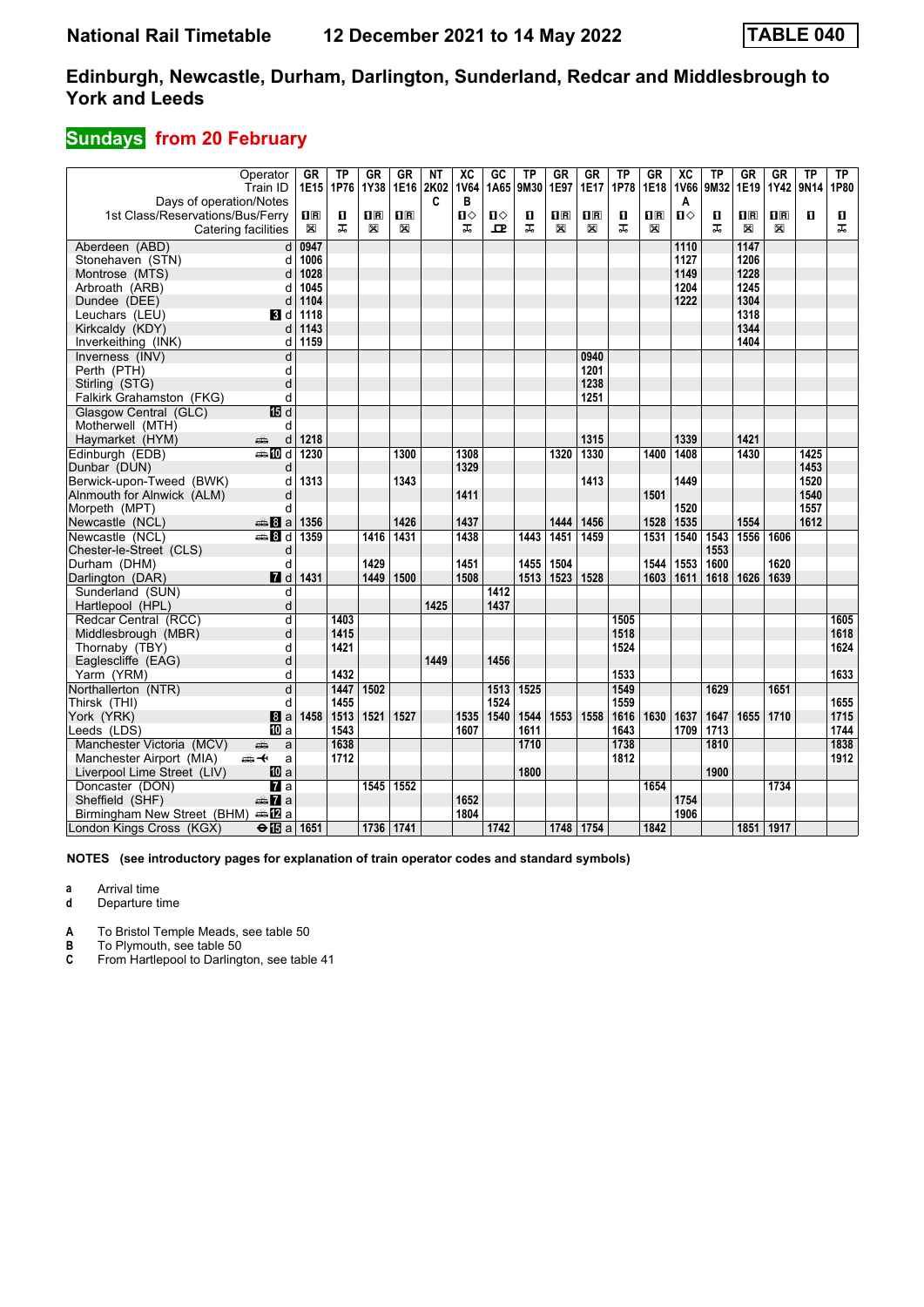## **Sundays from 20 February**

|                                  | Operator<br>Train ID    | GR<br>1E98  | GR<br>1E20   | $\overline{X}C$<br><b>1V68</b> | <b>TP</b><br>9M34 | GR<br>1E21              | LD<br>1E86     | TP<br>1P82 | $G_{R}$<br>1E22         | $\overline{\mathbf{X}}$<br>1V70 | TP<br>9M36 | $G_{R}$<br>1E99         | $G$ R<br>1E23           | $\overline{TP}$<br>1P84 | <b>GR</b><br>1E24       | $\overline{\mathbf{X}}$<br><b>1V72</b> | NT<br>2K04 | $\overline{GC}$<br>1A69 | TP<br>9M38 |
|----------------------------------|-------------------------|-------------|--------------|--------------------------------|-------------------|-------------------------|----------------|------------|-------------------------|---------------------------------|------------|-------------------------|-------------------------|-------------------------|-------------------------|----------------------------------------|------------|-------------------------|------------|
| Days of operation/Notes          |                         |             |              | B                              |                   |                         |                |            |                         | A                               |            |                         |                         |                         |                         | A                                      | C          |                         |            |
| 1st Class/Reservations/Bus/Ferry |                         | 0 R         | $\mathbf{H}$ | Ⅱ◇                             | п                 | $\overline{\mathbf{B}}$ | $\blacksquare$ | п          | $\overline{\mathbf{R}}$ | $\mathbf{u}$                    | п          | $\overline{\mathbf{B}}$ | $\overline{\mathbf{H}}$ | П                       | $\overline{\mathbf{H}}$ | $\mathbf{u}$                           |            | $\mathbf{u}$            | п          |
|                                  | Catering facilities     | $\boxtimes$ | X            | ᠼ                              | ᠼ                 | $\boxtimes$             | ᠼ              | ᠼ          | X                       | ᠼ                               | ᠼ          | X                       | X                       |                         | X                       | ᠼ                                      |            | ᇁ                       | ᠼ          |
| Aberdeen (ABD)                   | d                       |             |              |                                |                   |                         |                |            |                         |                                 |            |                         | 1347                    |                         |                         |                                        |            |                         |            |
| Stonehaven (STN)                 | d                       |             |              |                                |                   |                         |                |            |                         |                                 |            |                         | 1406                    |                         |                         |                                        |            |                         |            |
| Montrose (MTS)                   | d                       |             |              |                                |                   |                         |                |            |                         |                                 |            |                         | 1428                    |                         |                         |                                        |            |                         |            |
| Arbroath (ARB)                   | d                       |             |              |                                |                   |                         |                |            |                         |                                 |            |                         | 1445                    |                         |                         |                                        |            |                         |            |
| Dundee (DEE)                     | d                       |             |              |                                |                   |                         |                |            |                         |                                 |            |                         | 1503                    |                         |                         |                                        |            |                         |            |
| Leuchars (LEU)                   | BI d                    |             |              |                                |                   |                         |                |            |                         |                                 |            |                         | 1517                    |                         |                         |                                        |            |                         |            |
| Kirkcaldy (KDY)                  | d                       |             |              |                                |                   |                         |                |            |                         |                                 |            |                         | 1543                    |                         |                         |                                        |            |                         |            |
| Inverkeithing (INK)              | d                       |             |              |                                |                   |                         |                |            |                         |                                 |            |                         | 1601                    |                         |                         |                                        |            |                         |            |
| Inverness (INV)                  | d                       |             |              |                                |                   |                         |                |            |                         |                                 |            |                         |                         |                         |                         |                                        |            |                         |            |
| Perth (PTH)                      | d                       |             |              |                                |                   |                         |                |            |                         |                                 |            |                         |                         |                         |                         |                                        |            |                         |            |
| Stirling (STG)                   | d                       |             |              |                                |                   |                         |                |            |                         |                                 |            |                         |                         |                         |                         |                                        |            |                         |            |
| Falkirk Grahamston (FKG)         | d                       |             |              |                                |                   |                         |                |            |                         |                                 |            |                         |                         |                         |                         |                                        |            |                         |            |
| Glasgow Central (GLC)            | 15日 d                   |             |              |                                |                   |                         |                |            |                         |                                 |            |                         |                         |                         |                         |                                        |            |                         |            |
| Motherwell (MTH)                 | d                       |             |              |                                |                   |                         |                |            |                         |                                 |            |                         |                         |                         |                         |                                        |            |                         |            |
| Haymarket (HYM)                  | d<br>æ                  |             |              |                                |                   |                         |                |            |                         |                                 |            |                         | 1620                    |                         |                         |                                        |            |                         |            |
| Edinburgh (EDB)                  | $\bigoplus$ 10 d        | 1450        | 1500         | 1508                           |                   | 1530                    | 1545           |            | 1600                    | 1608                            |            | 1620                    | 1630                    |                         | 1700                    | 1708                                   |            |                         |            |
| Dunbar (DUN)                     | d                       |             |              | 1529                           |                   |                         |                |            |                         |                                 |            |                         |                         |                         |                         | 1729                                   |            |                         |            |
| Berwick-upon-Tweed (BWK)         | d                       | 1532        |              |                                |                   | 1612                    |                |            |                         |                                 |            |                         | 1713                    |                         |                         | 1753                                   |            |                         |            |
| Alnmouth for Alnwick (ALM)       | d                       |             |              |                                |                   |                         |                |            | 1701                    | 1708                            |            |                         |                         |                         |                         |                                        |            |                         |            |
| Morpeth (MPT)                    | d                       |             |              | 1622                           |                   |                         | 1700           |            |                         | 1722                            |            | 1733                    |                         |                         |                         |                                        |            |                         |            |
| Newcastle (NCL)                  | $\oplus 8$ a            | 1616        | 1623         | 1636                           |                   | 1656                    | 1713           |            | 1727                    | 1736                            |            | 1747                    | 1756                    |                         | 1823                    | 1836                                   |            |                         |            |
| Newcastle (NCL)                  | <b>第8d</b>              | 1618        | 1626         | 1640                           | 1644              | 1701                    | 1716           |            | 1730                    | 1739                            | 1743       | 1752                    | 1800                    |                         | 1828                    | 1839                                   |            |                         | 1843       |
| Chester-le-Street (CLS)          | d                       |             |              |                                | 1653              |                         |                |            |                         |                                 | 1752       |                         |                         |                         |                         |                                        |            |                         | 1852       |
| Durham (DHM)                     | d                       | 1632        | 1640         | 1653                           | 1700              |                         |                |            | 1743                    | 1753                            | 1759       |                         |                         |                         | 1842                    | 1851                                   |            |                         | 1859       |
| Darlington (DAR)                 | $\blacksquare$ d        | 1650        | 1700         | 1711                           | 1718              | 1729                    |                |            | 1802                    | 1811                            | 1817       | 1821                    | 1830                    |                         | 1901                    | 1908                                   |            |                         | 1917       |
| Sunderland (SUN)                 | d                       |             |              |                                |                   |                         |                |            |                         |                                 |            |                         |                         |                         |                         |                                        |            | 1812                    |            |
| Hartlepool (HPL)                 | d                       |             |              |                                |                   |                         |                |            |                         |                                 |            |                         |                         |                         |                         |                                        | 1825       | 1836                    |            |
| Redcar Central (RCC)             | $\overline{\mathsf{d}}$ |             |              |                                |                   |                         |                | 1705       |                         |                                 |            |                         |                         | 1802                    |                         |                                        |            |                         |            |
| Middlesbrough (MBR)              | d                       |             |              |                                |                   |                         |                | 1718       |                         |                                 |            |                         |                         | 1815                    |                         |                                        |            |                         |            |
| Thornaby (TBY)                   | d                       |             |              |                                |                   |                         |                | 1724       |                         |                                 |            |                         |                         | 1821                    |                         |                                        |            |                         |            |
| Eaglescliffe (EAG)               | d                       |             |              |                                |                   |                         |                |            |                         |                                 |            |                         |                         |                         |                         |                                        | 1849       | 1857                    |            |
| Yarm (YRM)                       | d                       |             |              |                                |                   |                         |                | 1733       |                         |                                 |            |                         |                         | 1829                    |                         |                                        |            |                         |            |
| Northallerton (NTR)              | $\overline{\mathsf{d}}$ |             |              |                                | 1729              |                         |                | 1750       |                         |                                 | 1828       | 1833                    |                         | 1844                    | 1913                    |                                        |            | 1920                    | 1928       |
| Thirsk (THI)                     | d                       |             |              |                                |                   |                         |                | 1759       |                         |                                 |            |                         |                         | 1853                    |                         |                                        |            | 1929                    |            |
| York (YRK)                       | 8a                      | 1719        | 1727         | 1740                           | 1748              | 1756                    |                | 1816       | 1829                    | 1840                            | 1847       | 1853                    | 1858                    | 1912                    | 1932                    | 1936                                   |            | 1945                    | 1950       |
| Leeds (LDS)                      | IIII a                  |             |              | 1807                           | 1817              |                         |                | 1843       |                         | 1907                            | 1913       |                         |                         | 1943                    |                         | 2007                                   |            |                         | 2014       |
| Manchester Victoria (MCV)        | پېښ<br>a                |             |              |                                | 1909              |                         |                | 1938       |                         |                                 | 2009       |                         |                         | 2038                    |                         |                                        |            |                         | 2110       |
| Manchester Airport (MIA)         | ക≁<br>a                 |             |              |                                |                   |                         |                | 2012       |                         |                                 |            |                         |                         | 2113                    |                         |                                        |            |                         |            |
| Liverpool Lime Street (LIV)      | <b>ID</b> a             |             |              |                                | 2000              |                         |                |            |                         |                                 | 2050       |                         |                         |                         |                         |                                        |            |                         | 2202       |
| Doncaster (DON)                  | <b>и</b> а              |             | 1752         |                                |                   |                         |                |            | 1853                    |                                 |            |                         |                         |                         | 1956                    |                                        |            |                         |            |
| Sheffield (SHF)                  | <b><del>m</del></b> 7a  |             |              | 1854                           |                   |                         |                |            |                         | 1954                            |            |                         |                         |                         |                         | 2054                                   |            |                         |            |
| Birmingham New Street (BHM)      |                         |             |              | 2004                           |                   |                         |                |            |                         | 2105                            |            |                         |                         |                         |                         | 2207                                   |            |                         |            |
| London Kings Cross (KGX)         | $\Theta$ is a 1922 1942 |             |              |                                |                   |                         | 1947   2021    |            | 2043                    |                                 |            |                         | 2049 2053               |                         | 2140                    |                                        |            | 2142                    |            |

**NOTES (see introductory pages for explanation of train operator codes and standard symbols)**

**a** Arrival time

**d** Departure time

**A** To Bristol Temple Meads, see table 50

**B** To Plymouth, see table 50<br>**C** From Hartlepool to Darling

**C** From Hartlepool to Darlington, see table 41